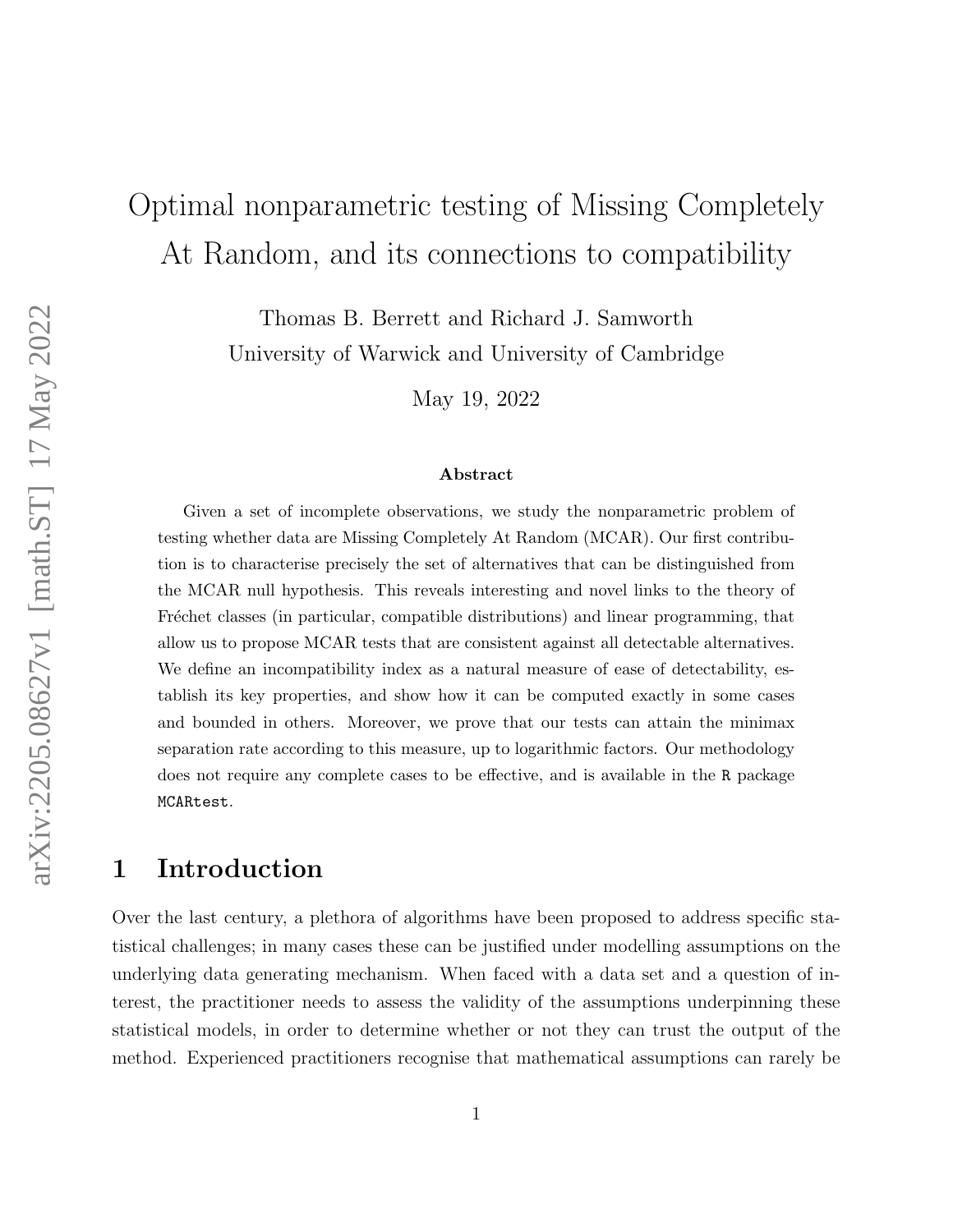expected to hold exactly, and develop intuition (sometimes backed up by formal tests) about the seriousness of different violations.

One of the most commonly-encountered discrepancies between real data sets and models hypothesised in theoretical work is that of missing data. In fact, missingness may be even more serious than many other types of departure from a statistical model, in that it may be impossible even to run a particular algorithm without modification when data are missing. Once it is accepted that methods for dealing with missing data are essential, the primary concern is to understand the relationship between the data generating and missingness mechanisms. In the ideal situation, these two sources of randomness are independent, a setting known as Missing Completely At Random (MCAR). When this assumption holds, the analysis becomes much easier, because we can regard our observed data as a representative sample from the wider population. For instance, theoretical guarantees have recently been established in the MCAR setting for a variety of modern statistical problems, including high-dimensional regression [\(Loh and Wainwright,](#page-63-0) [2012\)](#page-63-0), high-dimensional or sparse principal component analysis [\(Zhu, Wang and Samworth,](#page-64-0) [2019;](#page-64-0) [Elsener and van de Geer,](#page-61-0) [2019\)](#page-61-0), classification [\(Cai and Zhang,](#page-60-0) [2019\)](#page-60-0), and precision matrix and changepoint estimation [\(Loh](#page-63-1) [and Tan,](#page-63-1) [2018;](#page-63-1) [Follain, Wang and Samworth,](#page-61-1) [2022\)](#page-61-1). The failure of this assumption, on the other hand, may introduce significant bias and necessitate further investigation of the nature of the dependence between the data and the missingness [\(Davison,](#page-61-2) [2003;](#page-61-2) [Little and Rubin,](#page-63-2) [2019\)](#page-63-2).

Our aim in this work is to study the fundamental problem of testing the null hypothesis that data are MCAR. It is important to recognise from the outset that in general there will exist alternatives (i.e. joint distributions of data and missingness that do not satisfy the MCAR hypothesis) for which no test could have power greater than its size. Indeed, to give a toy example, if  $X_1, \ldots, X_n \stackrel{\text{iid}}{\sim} N(0, 1)$ , but we only observe those  $X_i$  that are non-negative, then the joint distribution of our data is indistinguishable from the MCAR setting where  $X_1, \ldots, X_n$  are a random sample from the folded normal distribution on  $[0, \infty)$ , and each  $X_i$ is observed independently with probability 1/2.

The first main contribution of this work, then, is to determine precisely the set of alternatives that are distinguishable from our null hypothesis. Surprisingly, this question turns out to be relevant in several different subject areas, namely copula theory [\(Nelsen,](#page-63-3) [2007;](#page-63-3) [Dall'Aglio, Kotz and Salinetti,](#page-61-3) [2012\)](#page-61-3), portfolio risk management [\(Embrechts and Puccetti,](#page-61-4) [2010;](#page-61-4) Rüschendorf, [2013\)](#page-64-1), coalition games [\(Vorobev,](#page-64-2) [1962\)](#page-64-2), quantum contextuality [\(Bell,](#page-60-1) [1966;](#page-60-1) [Clauser and Shimony,](#page-61-5) [1978\)](#page-61-5) and relational databases [\(Maier,](#page-63-4) [1983\)](#page-63-4). To describe our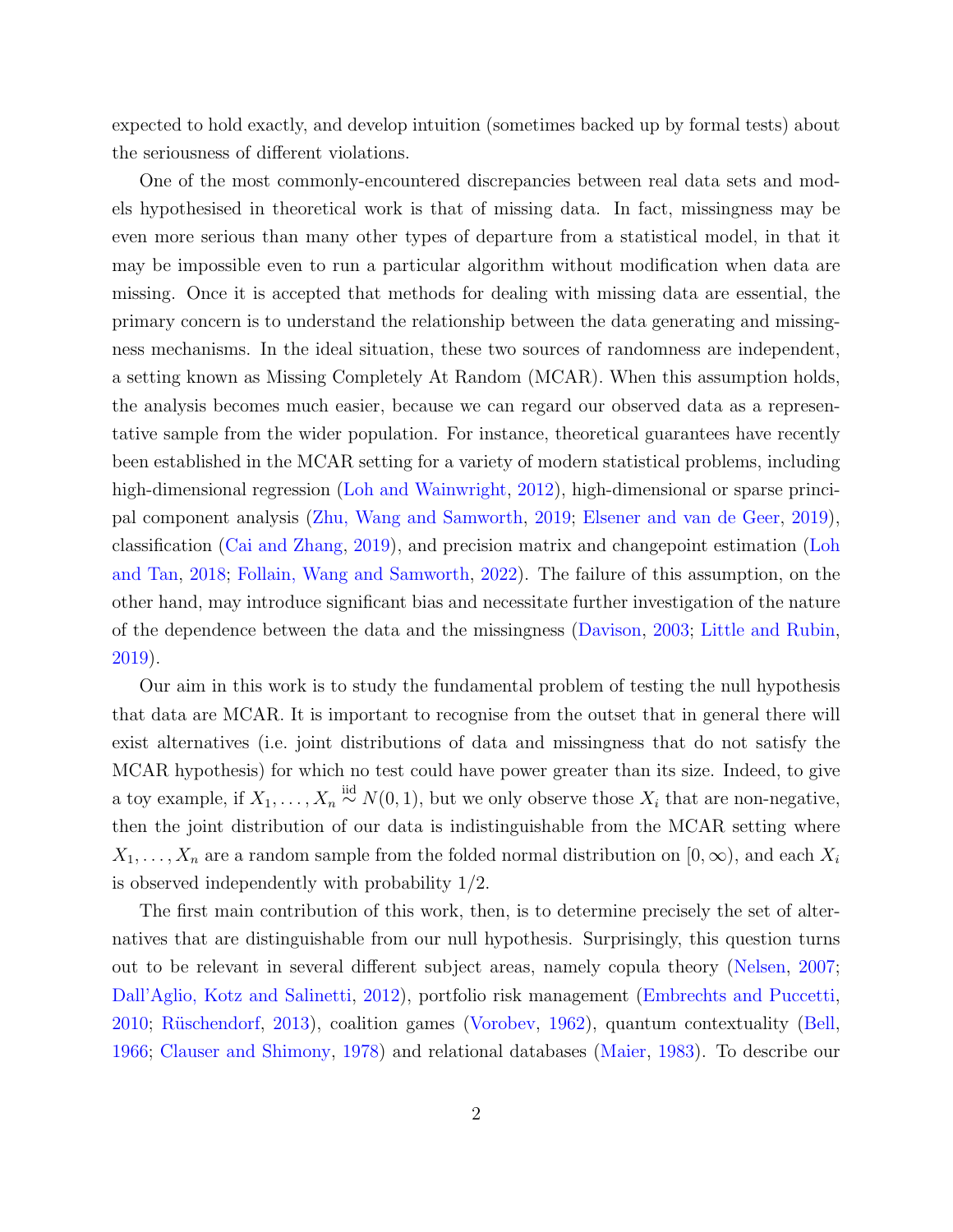results briefly, we introduce the notation that when a random vector  $X$  takes values in a measurable space of the form  $\mathcal{X}=\prod_{j=1}^d \mathcal{X}_j$  and when  $S\subseteq \{1,\ldots,d\}$ , we write  $X_S:=(X_j: j\in S)$ and  $\mathcal{X}_S := \prod_{j \in S} \mathcal{X}_j$ . Following, e.g., [Joe](#page-62-0) [\(1997,](#page-62-0) Section 3), given a collection S of subsets of  $\{1, \ldots, d\}$ , and a collection of distributions  $P_{\mathbb{S}} := (P_S : S \in \mathbb{S})$ , we define their Fréchet class as the set of all distributions of X for which  $X_S$  has marginal distribution  $P_S$  for all  $S \in \mathbb{S}$ . We say that a collection of marginal distributions  $P_{\mathbb{S}}$  is *compatible* when the corresponding Fréchet class is non-empty. In Section [2,](#page-4-0) we prove that it is only possible to detect that a joint distribution does not satisfy the MCAR hypothesis if the marginal distributions for which we have simultaneous observations are incompatible.

Our second contribution, in Section [3,](#page-6-0) is to introduce a general new test of the null hypothesis of compatibility, and consequently (by our result in Section [2\)](#page-4-0) the MCAR hypothesis, in the discrete case. We prove that it has finite-sample Type I error control, and is consistent against all incompatible alternatives. These results therefore describe precisely what can be learnt about the plausibility of the MCAR hypothesis from data. Our methodology is based on a duality theorem due to [Kellerer](#page-62-1) [\(1984\)](#page-62-1) that gives a characterisation of compatibility, and allows us to define a notion of an *incompatibility index*, denoted  $R(P_{\rm s})$ . Although the result itself is rather abstract, we show how it motivates a test statistic that can be computed straightforwardly using linear programming. We further argue that a more specific and involved analysis can lead to improved tests in certain cases. For instance, when  $d = 3$ , with  $\mathbb{S} = \{ \{1, 2\}, \{2, 3\}, \{1, 3\} \}$  and  $|\mathcal{X}_1| = r$ ,  $|\mathcal{X}_2| = s$  and  $|\mathcal{X}_3| = 2$ , we show by means of a minimax lower bound (Theorem [8\)](#page-13-0) that our improved test achieves the optimal separation rate in  $R(P_{\rm s})$  simultaneously in r, s and the sample sizes for each observation pattern, up to logarithmic factors.

The form of the incompatibility index is a supremum of a class of linear functionals, and exact expressions can become complicated as |S| and the alphabet sizes increase. In Section [3.4,](#page-16-0) we describe computational geometry algorithms that yield analytic expressions for  $R(P<sub>s</sub>)$ ; code is available in the R package MCARtest [\(Berrett and Samworth,](#page-60-2) [2022\)](#page-60-2), and in principle, these can be applied for arbitrary S. As illustrations, we provide examples with binary variables, where these expressions are more tractable. Moreover, as we show in Section [3.3,](#page-14-0) in some cases we can exploit the structure of S to reduce the computation of  $R(P<sub>s</sub>)$  to the computation of the analogous quantity for lower-dimensional settings, or at least to bound it in terms of these simpler quantities.

In Section [4,](#page-22-0) we explain how the methodology and theory described above extends to continuous data, or to variables having both continuous and discrete components. Here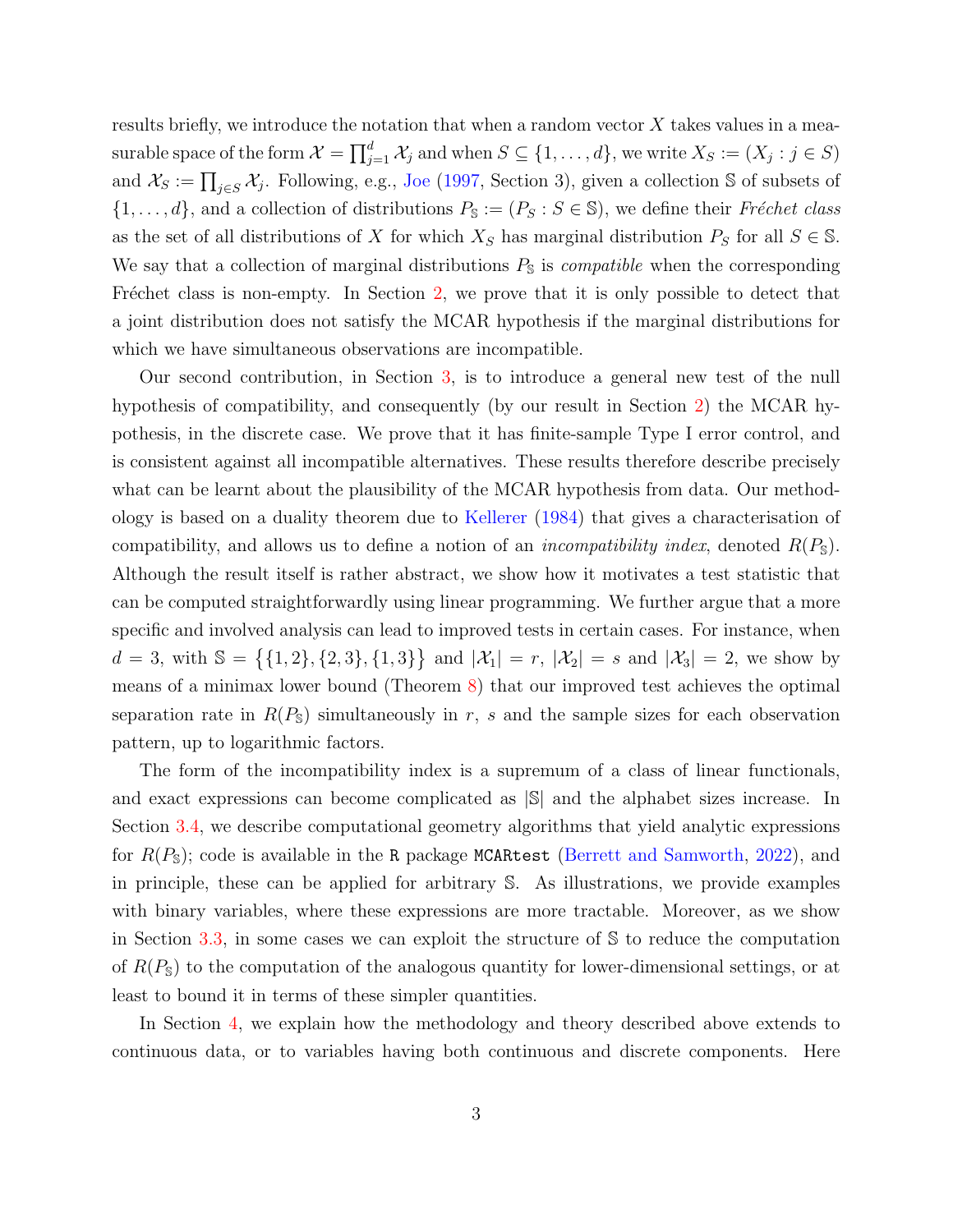we have an additional approximation error in the minimax separation radius that depends on the smoothness of the densities of the continuous components. Section [5](#page-24-0) is devoted to a numerical study of a Monte Carlo version of our test, which uses bootstrap samples to generate the critical value. We find that this version also provides good Type I error control, and outperforms a test due to [Fuchs](#page-62-2) [\(1982\)](#page-62-2) even when this latter test is provided with additional complete cases (which are required for its application). Proofs of all of our results, as well as auxiliary results, are deferred to Section [6.](#page-26-0)

Our theory is based on the study of marginal polytopes, which is a topical problem in convex geometry [\(Vlach,](#page-64-3) [1986;](#page-64-3) [Wainwright and Jordan,](#page-64-4) [2008;](#page-64-4) [Deza and Laurent,](#page-61-6) [2009\)](#page-61-6). Indeed, these polytopes are known to be extremely complicated [\(De Loera and Kim,](#page-61-7) [2014\)](#page-61-7), but are of considerable interest in hierarchical log-linear models [\(Eriksson et al.,](#page-61-8) [2006\)](#page-61-8), variational inference [\(Wainwright and Jordan,](#page-64-5) [2003\)](#page-64-5), classical transportation [\(Kantorovich,](#page-62-3) [1942\)](#page-62-3) (reprinted as [Kantorovich](#page-62-4) [\(2006\)](#page-62-4)) and max flow-min cut problems [\(Gale,](#page-62-5) [1957\)](#page-62-5). In the special case where all variables are binary, marginal polytopes are equivalent to correlation polytopes or cut polytopes, which have been heavily studied in their own right [\(Deza and](#page-61-6) [Laurent,](#page-61-6) [2009;](#page-61-6) [Coons et al.,](#page-61-9) [2020\)](#page-61-9). In statistical contexts, recent work on hypothesis testing over polyhedral parameter spaces has sought to elucidate the link between the difficulty of the problem and the underlying geometry [\(Blanchard, Carpentier and Gutzeit,](#page-60-3) [2018;](#page-60-3) [Wei,](#page-64-6) [Wainwright and Guntuboyina,](#page-64-6) [2019\)](#page-64-6).

Most prior work on testing the MCAR hypothesis has been developed within the context of parametric models such as multivariate normality [\(Little,](#page-63-5) [1988;](#page-63-5) [Kim and Bentler,](#page-62-6) [2002;](#page-62-6) [Jamshidian and Jalal,](#page-62-7) [2010\)](#page-62-7), Poisson or multinomial contingency tables with at least some complete cases [\(Fuchs,](#page-62-2) [1982\)](#page-62-2) or generalised estimating equations [\(Chen and Little,](#page-60-4) [1999;](#page-60-4) [Qu](#page-63-6) [and Song,](#page-63-6) [2002\)](#page-63-6). [Li and Yu](#page-63-7) [\(2015\)](#page-63-7) study the nonparametric problem of testing whether or not a family of marginal distributions  $P_{\mathbb{S}}$  is *consistent*, i.e. whether, for each  $S, S' \in \mathbb{S}$  with  $S \cap S' \neq \emptyset$ , the marginal distributions of  $P_S$  and  $P_{S'}$  on the coordinates in  $S \cap S'$  agree with each other. [Michel et al.](#page-63-8) [\(2021\)](#page-63-8) consider an equivalent problem, using random forest classification methods to test equalities of distributions. Consistency is a necessary, but not sufficient, condition for compatibility<sup>\*</sup>. To the best of our knowledge, the current paper is the first both to characterise the set of detectable alternatives to the MCAR hypothesis, and

<span id="page-3-0"></span><sup>\*</sup>However, in the special case where  $[d] \in \mathbb{S}$ , a necessary and sufficient condition for compatibility is that  $P_S$  is the marginal distribution on  $\mathcal{X}_S$  of  $P_{[d]}$ , for each  $S \in \mathbb{S} \setminus \{[d]\}$ . In other words, in this case, consistency is sufficient for compatibility. A test of compatibility may therefore then be constructed by testing each of these hypotheses via  $|\mathbb{S}| - 1$  two-sample tests and applying, e.g., a Bonferroni correction. More generally, this strategy may be applied whenever S is *decomposable* [\(Lauritzen, Speed and Vijayan,](#page-62-8) [1984;](#page-62-8) [Lauritzen](#page-63-9) [and Spiegelhalter,](#page-63-9) [1988\)](#page-63-9).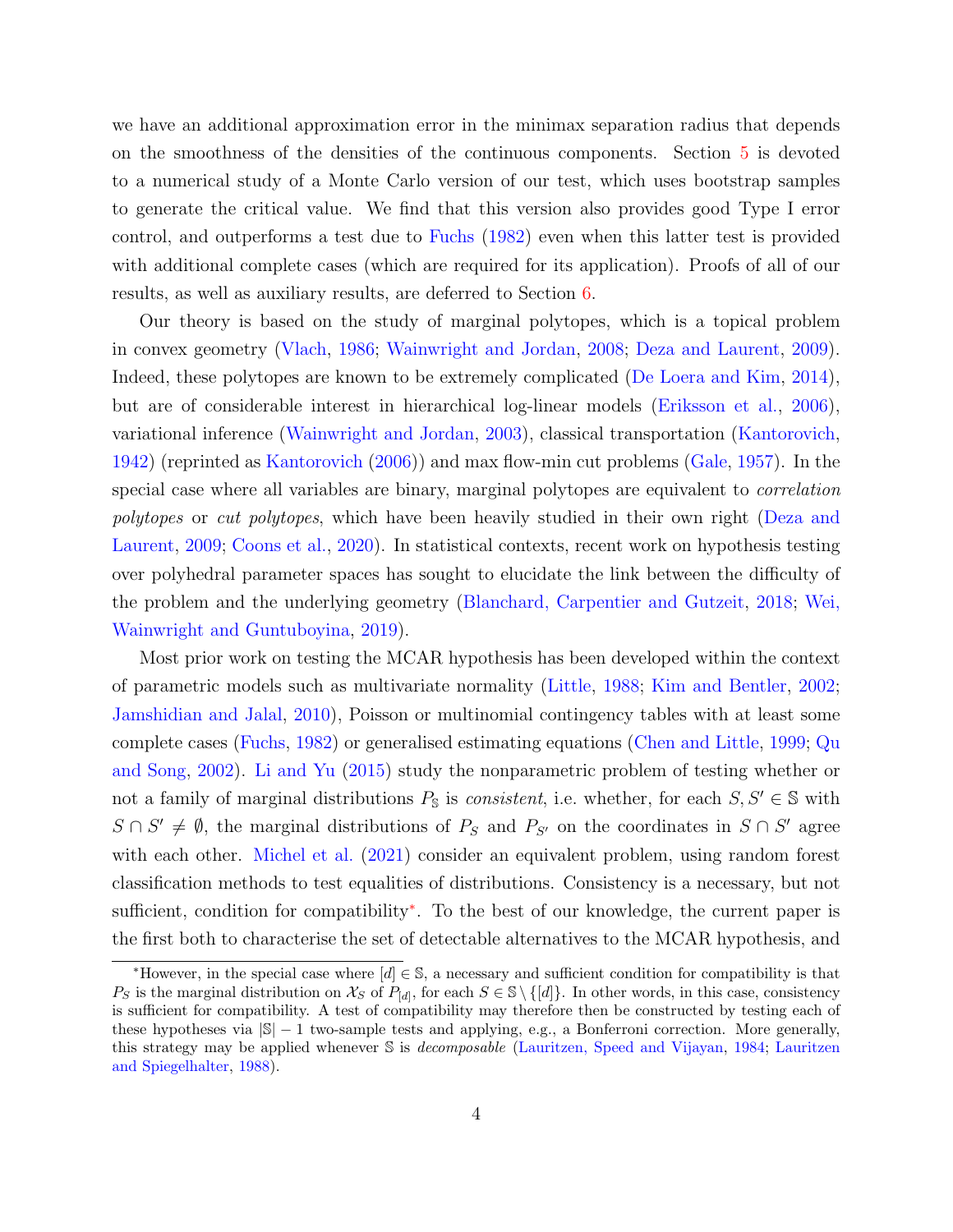to provide tests that have asymptotic power 1 against all such detectable alternatives while controlling the Type I error.

We conclude this introduction with some notation that is used throughout the paper. For  $d \in \mathbb{N}$ , we write  $[d] := \{1, \ldots, d\}$ , and also define  $[\infty] := \mathbb{N}$ . Given a countable set  $\Omega$ , we write 2<sup>Ω</sup> for its power set, and 1<sub>Ω</sub> for the vector of ones indexed by the elements of Ω. If  $S \subseteq [d]$ , we denote  $\mathbb{1}_S := (\mathbb{1}_{\{j \in S\}})_{j \in [d]} \in \{0,1\}^d$ . For  $x = (x_1, \ldots, x_d)^T \in \mathbb{R}^d$ , write  $x_S = (x_j : j \in S)$ . For  $x \in \mathbb{R}$ , let  $x_+ := \max(x, 0)$  and  $x_- := \max(-x, 0)$ . Given  $a, b \ge 0$ , we write  $a \le b$ to mean that there exists a universal constant  $C > 0$  such that  $a \leq Cb$ , and, for a generic quantity x, write  $a \leq x$  b to mean that there exists C, depending only on x, such that  $a \leq Cb$ . We also write  $a \leq b$  to mean  $a \leq b$  and  $b \leq a$ . For random elements  $X, Y$ , we write  $X \perp \!\!\! \perp Y$ to mean that  $X$  and  $Y$  are independent. For probability measures  $P, Q$  on a measurable space  $(\mathcal{Z}, \mathcal{C})$ , we denote their total variation distance as  $d_{TV}(P, Q) := \sup_{C \in \mathcal{C}} |P(C) - Q(C)|$ .

### <span id="page-4-0"></span>2 Fréchet classes and non-detectable alternatives

We begin with a brief discussion of Fréchet classes, for which a good reference is [Joe](#page-62-0) [\(1997,](#page-62-0) Section 3), as this will allow us to characterise the set of detectable alternatives of an MCAR test. Throughout the paper, for  $d \in \mathbb{N}$  and measurable topological spaces  $(\mathcal{X}_1, \mathcal{A}_1), \ldots, (\mathcal{X}_d, \mathcal{A}_d)$ , we let  $\mathcal{X} := \prod_{j=1}^d \mathcal{X}_j$ . Given a collection S of subsets of [d] and a set of marginal distributions  $P_{\mathbb{S}} = (P_S : S \in \mathbb{S})$ , where  $P_S$  is defined on  $\mathcal{X}_S$ , we write  $\mathcal{F}_{\mathbb{S}}(P_{\mathbb{S}})$  for the corresponding Fréchet class. As a simple example, if  $\mathbb{S} = \{ \{1\}, \ldots, \{d\} \}$ , then  $\mathcal{F}_{\mathbb{S}}(P_{\mathbb{S}})$  is the class of all joint distributions with specified marginals  $P_{\{1\}}, \ldots P_{\{d\}}$ . It is easy to see that this Fréchet class in non-empty, because it includes the product distribution  $P_{\{1\}} \times \ldots \times P_{\{d\}}$ . More generally, if  $S_1, \ldots, S_m$  is a partition of [d] and  $\mathbb{S} = \{S_1, \ldots, S_m\}$ , then  $\mathcal{F}_{\mathbb{S}}(P_{\mathbb{S}})$  contains the corresponding product distribution. However, when S contains subsets that overlap, the Fréchet class  $\mathcal{F}_{S}(P_{S})$  may be empty, or equivalently,  $P_{S}$  may be incompatible. One simple way in which this may occur is if  $d = 2$  and  $\mathbb{S} = \{\{1\}, \{1, 2\}\}\$ , but  $P_{\{1\}}$  and  $P_{\{1,2\}}$  are not consistent. More interestingly, when  $d \geq 3$  it may be the case that  $P_{\mathbb{S}}$  is consistent but we still have  $\mathcal{F}_{\mathbb{S}}(P_{\mathbb{S}}) = \emptyset$ . For instance when  $d = 3$  and  $\mathbb{S} = \{ \{1,2\}, \{1,3\}, \{2,3\} \}$ , let  $\rho_{23} = \rho_{13} = 2^{-1/2}$ , let  $\rho_{12} = -2^{-1/2}$  and, for  $1 \le i < j \le 3$ , let

$$
P_{\{i,j\}} = N\left(\begin{pmatrix}0\\0\end{pmatrix}, \begin{pmatrix}1 & \rho_{ij}\\ \rho_{ij} & 1\end{pmatrix}\right).
$$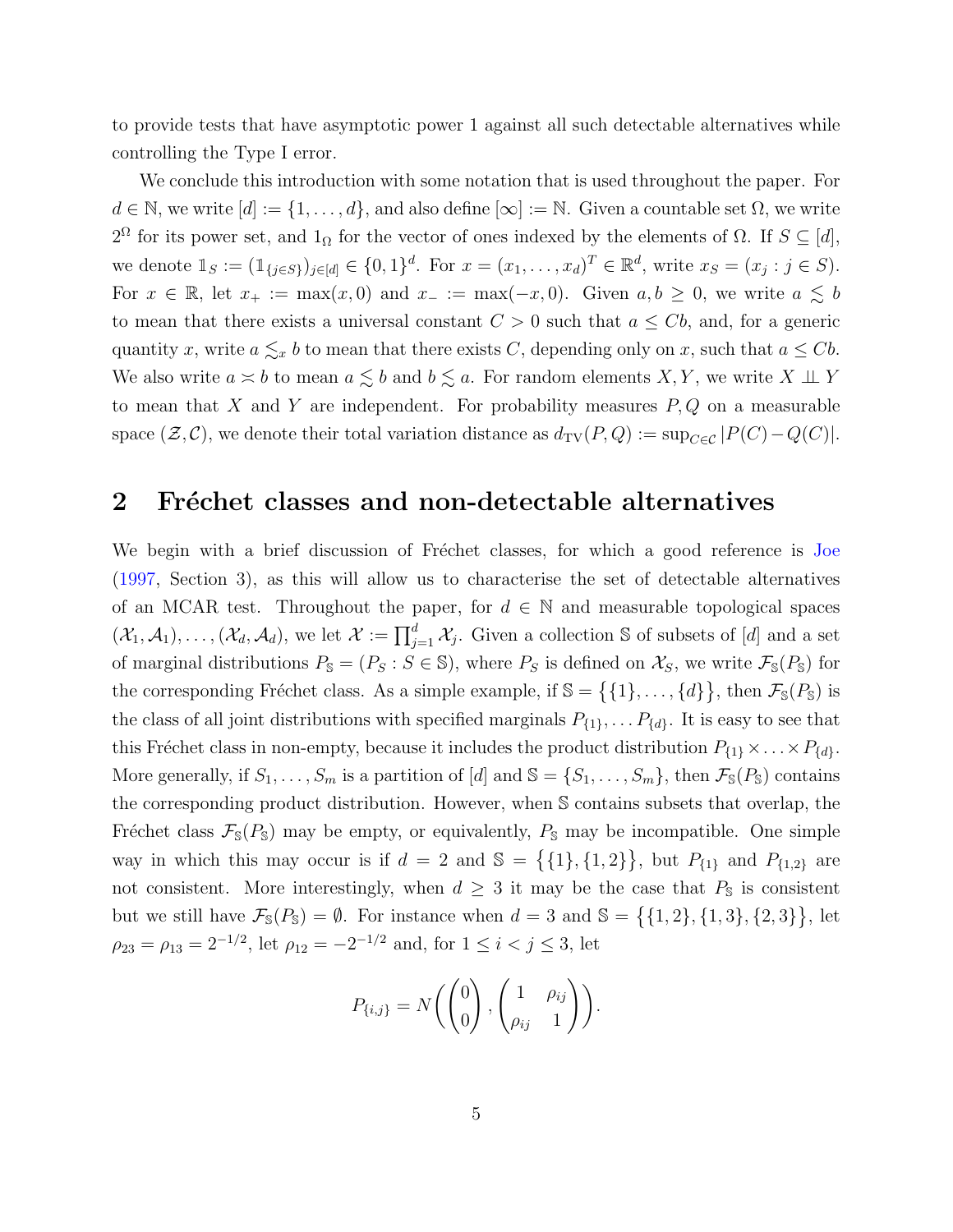Then any joint distribution  $P_{\{1,2,3\}}$  with these marginals would have 'covariance matrix'

$$
\begin{pmatrix} 1 & -2^{-1/2} & 2^{-1/2} \\ -2^{-1/2} & 1 & 2^{-1/2} \\ 2^{-1/2} & 2^{-1/2} & 1 \end{pmatrix},
$$

which has a negative eigenvalue.

We are now in a position to describe the main statistical question that motivates our work. Given  $x = (x_1, \ldots, x_d) \in \mathcal{X}$  and  $\omega = (\omega_1, \ldots, \omega_d) \in \{0, 1\}^d$ , we write  $x \circ \omega$  for the element of  $\prod_{j=1}^d (\mathcal{X}_j \cup \{\star\})$  that has jth entry  $x_j$  if  $\omega_j = 1$  and jth entry  $\star$ , denoting a missing value, if  $\omega_j = 0$ . Assume that we are given n independent copies of  $X \circ \Omega$ , where the pair  $(X, \Omega)$  takes values in  $\mathcal{X} \times \{0,1\}^d$ , and wish to test the hypothesis  $H_0 : X \perp \!\!\!\perp \Omega$ , i.e. that entries of X are MCAR. This can be thought of as an independence test where we do not have complete observations, though we will see that the missingness leads to very different phenomena.

Let  $\mathbb{S} := \{ S \subseteq [d] : \mathbb{P}(\Omega = \mathbb{1}_S) > 0 \}$  denote the set of all missingness patterns that could be observed. Writing  $P_S$  for the conditional distribution of  $X_S$  given that  $\Omega = \mathbb{1}_S$ , note that if our data are MCAR, then  $P_{\mathbb{S}} := (P_S : S \in \mathbb{S})$  is compatible, because the Fréchet class  $\mathcal{F}_\mathbb{S}(P_\mathbb{S})$  contains the distribution of X.

On the other hand, suppose now that our data are not MCAR, but that  $P_{\rm S}$  is still compatible. If  $\tilde{X}$  denotes a random vector, independent of  $\Omega$ , whose distribution lies in the Fréchet class  $\mathcal{F}_{\mathbb{S}}(P_{\mathbb{S}})$ , then  $\tilde{X} \circ \Omega \stackrel{d}{=} X \circ \Omega$ , so no test of  $H_0$  can have power at compatible alternatives that is greater than its size. The conclusion of this discussion is stated in Proposition [1](#page-5-0) below, where we let  $\Psi$  denote the set of all (randomised) tests based on our observed data  $X_1 \circ \Omega_1, \ldots, X_n \circ \Omega_n$ , i.e. the set of Borel measurable functions  $\psi : \left(\prod_{j=1}^d (\mathcal X_j \cup$  $\{\star\})$ <sup>n</sup>  $\rightarrow$  [0, 1].

<span id="page-5-0"></span>**Proposition 1.** Let  $\mathcal{P}_0$  denote the set of distributions on  $\mathcal{X} \times \{0,1\}^d$  that satisfy  $H_0$ , and let  $\mathcal{P}'_0$  denote the set of distributions on  $\mathcal{X} \times \{0,1\}^d$  for which the corresponding sequence of conditional distributions  $P_{\mathbb{S}}$  is compatible. Then  $\mathcal{P}_0 \subseteq \mathcal{P}'_0$ , but for any  $\psi \in \Psi$ , we have

$$
\sup_{P \in \mathcal{P}'_0} \mathbb{E}_P \psi(X_1 \circ \Omega_1, \dots, X_n \circ \Omega_n) = \sup_{P \in \mathcal{P}_0} \mathbb{E}_P \psi(X_1 \circ \Omega_1, \dots, X_n \circ \Omega_n).
$$

A consequence of Proposition [1](#page-5-0) is that it is only possible to have non-trivial power against incompatible alternatives to  $H_0$ , and a search for optimal tests of the MCAR property may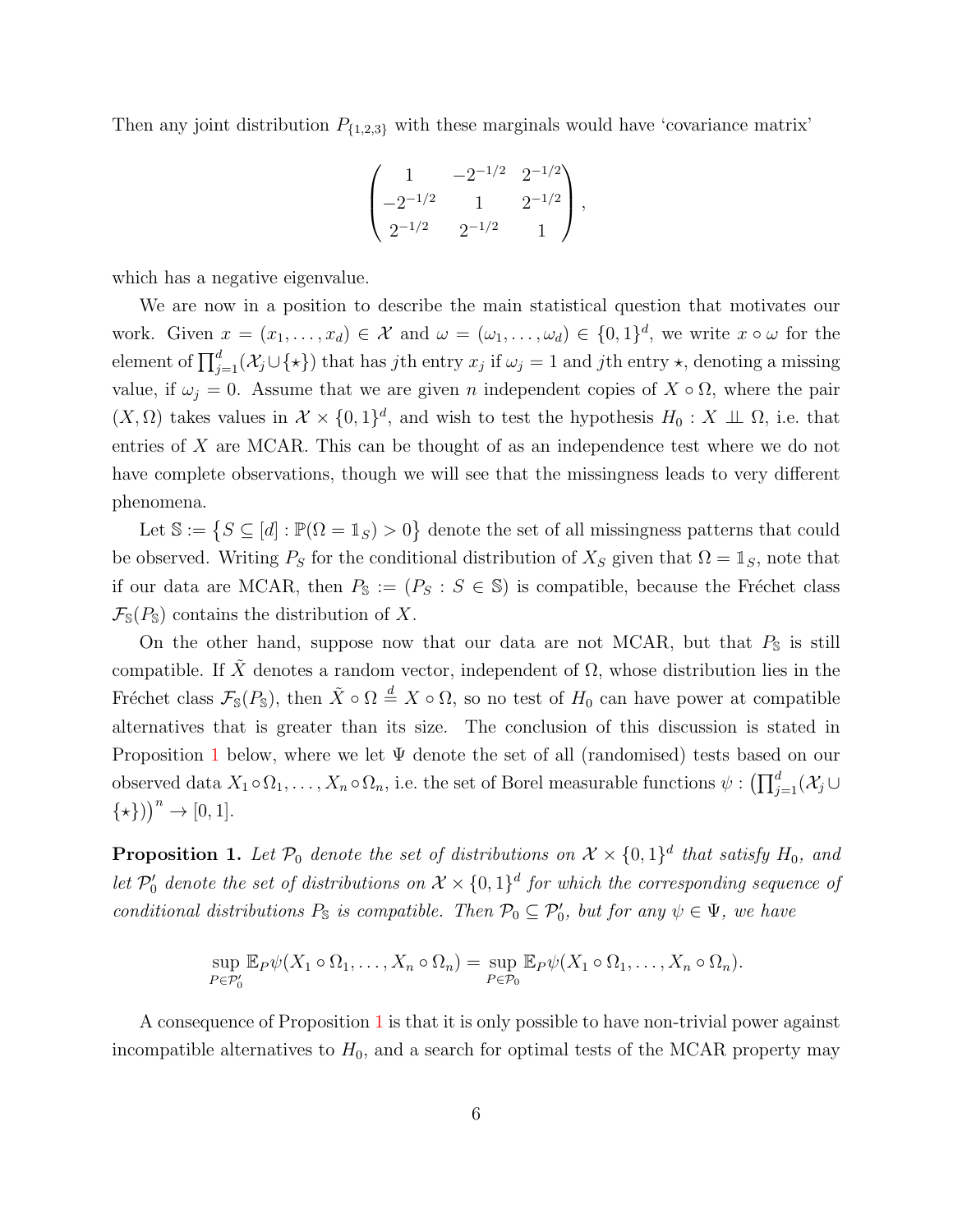be reduced to looking for optimal tests of compatibility. In subsequent sections, we will construct tests of compatibility, noting that if such a test rejects the null hypothesis, then we can also reject the hypothesis of MCAR.

### <span id="page-6-0"></span>3 Testing compatibility

Let  $\mathcal{P}_\mathcal{S}$  denote the set of sequences of the form  $P_\mathcal{S} = (P_S : S \in \mathcal{S})$ , where  $P_S$  is a distribution on  $\mathcal{X}_S$ , and let  $\mathcal{P}_S^0$  denote the subset of  $\mathcal{P}_S$  consisting of those  $P_S$  that are compatible. In testing compatibility, it is convenient to alter our model very slightly, so that we have deterministic sample sizes within each observation pattern. More precisely, given a collection  $\mathbb{S} \subseteq [d]$  and  $P_{\mathbb{S}} = (P_S : S \in \mathbb{S}) \in \mathcal{P}_{\mathbb{S}}$ , we assume that we are given independent data  $(X_{S,i})_{S \in \mathbb{S}, i \in [n_S]},$  where  $X_{S,1}, \ldots, X_{S,n_S} \sim P_S$ . Our goal is to propose a test of  $H_0': P_{\mathbb{S}} \in \mathcal{P}_{\mathbb{S}}^0$ , or equivalently,  $H_0': \mathcal{F}_{\mathbb{S}}(P_{\mathbb{S}}) \neq \emptyset$ . To this end, for  $S \in \mathbb{S}$ , let  $\mathcal{G}_{S}^*$  denote the set of all bounded, upper semi-continuous functions on  $\mathcal{X}_S$ . We will exploit the characterisation of [Kellerer](#page-62-1) [\(1984,](#page-62-1) Proposition 3.13), which states that  $P_{\mathbb{S}} \in \mathcal{P}_{\mathbb{S}}^0$  if and only if

<span id="page-6-1"></span>
$$
\sum_{S \in \mathbb{S}} \int_{\mathcal{X}_S} f_S(x_S) \, dP_S(x_S) \ge 0 \quad \text{for all } (f_S : S \in \mathbb{S}) \in \prod_{S \in \mathbb{S}} \mathcal{G}_S^* \text{ with } \inf_{x \in \mathcal{X}} \sum_{S \in \mathbb{S}} f_S(x_S) \ge 0. \tag{1}
$$

This duality theorem can be regarded as a potentially infinite-dimensional generalisation of Farkas's lemma [\(Farkas,](#page-61-10) [1902\)](#page-61-10), which underpins the theory of linear programming.

We now show how [\(1\)](#page-6-1) can be used to define a quantitative measure of incompatibility. For  $S \in \mathbb{S}$ , let  $\mathcal{G}_S$  denote the subset of  $\mathcal{G}_S^*$  consisting of functions taking values in  $[-1,\infty)$ , and let  $\mathcal{G}_{\mathbb{S}} := \prod_{S \in \mathbb{S}} \mathcal{G}_S$ . Given  $f_S \in \mathcal{G}_S$  for each  $S \in \mathbb{S}$ , we write  $f_{\mathbb{S}} := (f_S : S \in \mathbb{S}) \in \mathcal{G}_{\mathbb{S}}$ . Now let

$$
\mathcal{G}_{\mathbb{S}}^+ := \bigg\{ f_{\mathbb{S}} \in \mathcal{G}_{\mathbb{S}} : \inf_{x \in \mathcal{X}} \sum_{S \in \mathbb{S}} f_S(x_S) \ge 0 \bigg\}.
$$

Our key incompatibility index, then, is

<span id="page-6-2"></span>
$$
R(P_{\mathbb{S}}) := \sup_{f_{\mathbb{S}} \in \mathcal{G}_{\mathbb{S}}^+} R(P_{\mathbb{S}}, f_{\mathbb{S}}),\tag{2}
$$

where

$$
R(P_{\mathbb{S}}, f_{\mathbb{S}}) := -\frac{1}{|\mathbb{S}|} \sum_{S \in \mathbb{S}} \int_{\mathcal{X}_S} f_S(x_S) dP_S(x_S).
$$

Since the choice  $f_s \equiv 0$  for all  $S \in \mathbb{S}$  means that the corresponding  $f_s$  belongs to  $\mathcal{G}_{\mathbb{S}}^+$ , we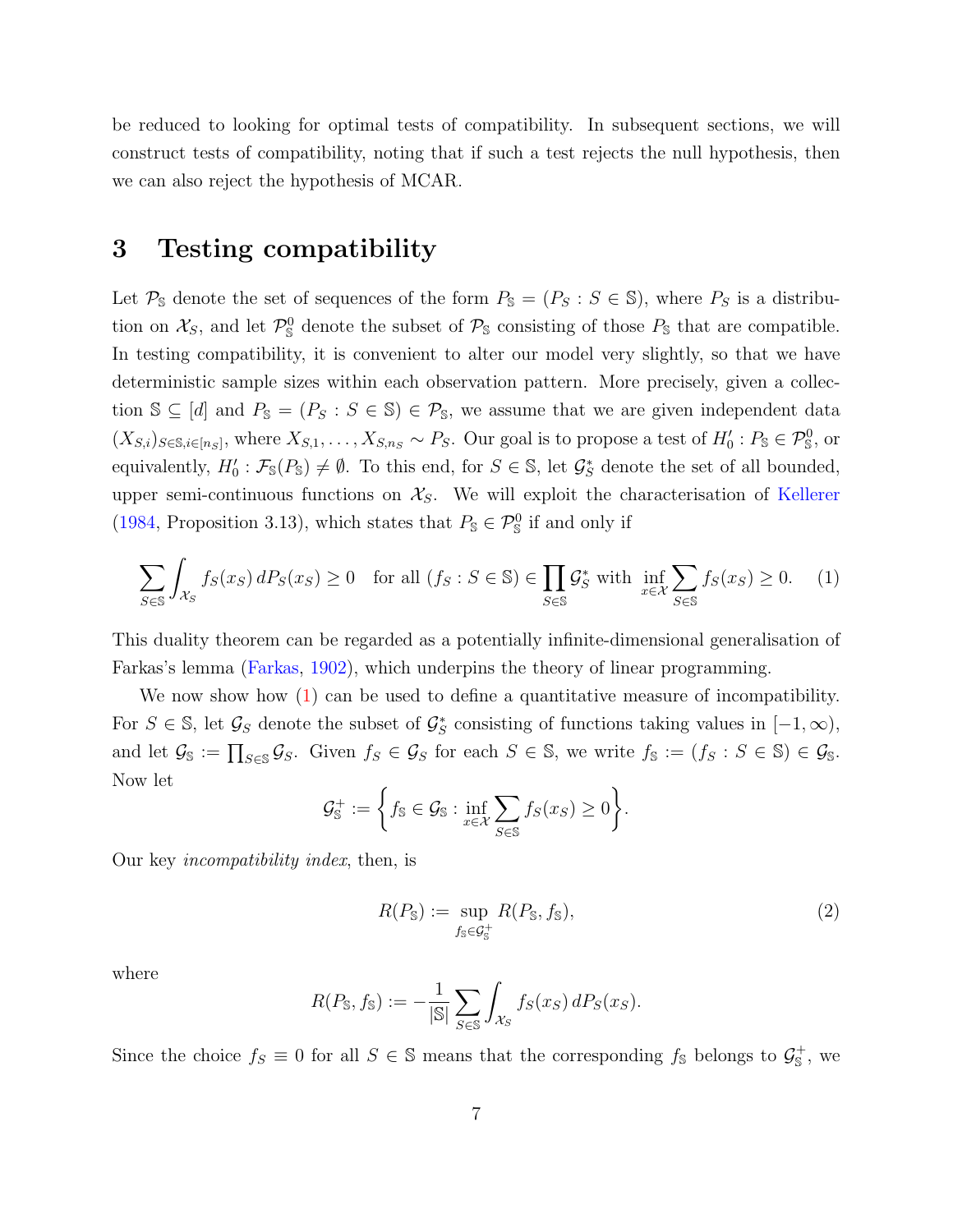see from [\(1\)](#page-6-1) that  $R(P_{\mathbb{S}}) = 0$  if  $P_{\mathbb{S}} \in \mathcal{P}_{\mathbb{S}}^0$ . Moreover, if (1) is violated by some  $f_{\mathbb{S}} \in \mathcal{G}_{\mathcal{S}}^*$ with  $\inf_{x \in \mathcal{X}} \sum_{S \in \mathbb{S}} f_S(x_S) \geq 0$ , then by scaling we may assume that  $f_{\mathbb{S}} \in \mathcal{G}_{\mathbb{S}}^+$ , and hence  $R(P_{\rm S}) > 0$  whenever  $P_{\rm S} \notin \mathcal{P}_{\rm S}^0$ . Finally, observe that we also have  $R(P_{\rm S}) \leq 1$  for all  $P_{\rm S} \in \mathcal{P}_{\rm S}$ ; the extreme case  $R(P_{\rm S}) = 1$  corresponds to *strongly contextual* families of distributions, in the terminology of quantum contextuality [\(Abramsky and Brandenburger,](#page-60-5) [2011\)](#page-60-5). When  $|\mathcal{X}| < \infty$ , we see from Theorem [2](#page-7-0) below that  $R(P_{\mathbb{S}}) < 1$  if and only if there exists  $x \in \mathcal{X}$ with  $P_S({x_S}) > 0$  for all  $S \in \mathbb{S}$ .

<span id="page-7-0"></span>**Theorem 2.** Suppose that  $\mathcal{X}_j$  is a locally compact Hausdorff space<sup>[†](#page-7-1)</sup>, for each  $j \in [d]$ , and that every open set in X is  $\sigma$ -compact. Then for any  $P_{\mathbb{S}} \in \mathcal{P}_{\mathbb{S}}$ ,

<span id="page-7-2"></span>
$$
R(P_{\mathbb{S}}) = \inf \left\{ \epsilon \in [0, 1] : P_{\mathbb{S}} \in (1 - \epsilon) \mathcal{P}_{\mathbb{S}}^0 + \epsilon \mathcal{P}_{\mathbb{S}} \right\} = 1 - \sup \left\{ \epsilon \in [0, 1] : P_{\mathbb{S}} \in \epsilon \mathcal{P}_{\mathbb{S}}^0 + (1 - \epsilon) \mathcal{P}_{\mathbb{S}} \right\}.
$$
 (3)

**Remark:** If X is second countable, then every open set in X is  $\sigma$ -compact.

Theorem [2](#page-7-0) can be regarded as providing a dual representation for  $R(P_{\rm s})$ . In the quantum physics literature and for consistent families of distributions on discrete spaces, the second and third expressions in [\(3\)](#page-7-2) are known as the contextual fraction [\(Abramsky, Barbosa and](#page-60-6) [Mansfield,](#page-60-6) [2017\)](#page-60-6). The first step of the proof of Theorem [2](#page-7-0) is to apply the idea of Alexandroff (one-point) compactification [\(Alexandroff,](#page-60-7) [1924\)](#page-60-7) to reduce the problem to compact Hausdorff spaces. Strong duality for linear programming [\(Isii,](#page-62-9) [1964,](#page-62-9) Theorem 2.3), combined with the Riesz representation theorem for compact spaces, then allows us to deduce the result.

With our incompatibility index now defined, we can now introduce the minimax framework for our hypothesis testing problem. Writing  $n_{\mathbb{S}} := (n_S : S \in \mathbb{S}) \in \mathbb{N}^{\mathbb{S}}$ , a test of  $H'_0$  is a measurable function  $\psi'_{n_{\mathbb{S}}} : \prod_{S \in \mathbb{S}} \mathcal{X}_{S}^{n_{S}} \to [0,1]$ , and we write  $\Psi'_{n_{\mathbb{S}}}$  for the set of all such tests. Given  $\rho \geq 0$ , it is convenient to write

$$
\mathcal{P}_{\mathbb{S}}(\rho) := \{ P_{\mathbb{S}} \in \mathcal{P}_{\mathbb{S}} : R(P_{\mathbb{S}}) \ge \rho \},
$$

so that  $\mathcal{P}_{\mathbb{S}}(0) = \mathcal{P}_{\mathbb{S}}, \mathcal{P}_{\mathbb{S}}^0 = \mathcal{P}_{\mathbb{S}} \setminus \cup_{\epsilon > 0} \mathcal{P}_{\mathbb{S}}(\epsilon)$  and  $\mathcal{P}_{\mathbb{S}}(\epsilon) = \emptyset$  for  $\epsilon > 1$ . The minimax risk at separation  $\rho$  in this problem is defined as

$$
\mathcal{R}(n_{\mathbb{S}},\rho) := \inf_{\psi_{n_{\mathbb{S}}}^{\prime} \in \Psi_{n_{\mathbb{S}}}^{\prime}} \left\{ \sup_{P_{\mathbb{S}} \in \mathcal{P}_{\mathbb{S}}^0} \mathbb{E}_{P_{\mathbb{S}}}(\psi_{n_{\mathbb{S}}}^{\prime}) + \sup_{P_{\mathbb{S}} \in \mathcal{P}_{\mathbb{S}}(\rho)} \mathbb{E}_{P_{\mathbb{S}}}(1 - \psi_{n_{\mathbb{S}}}^{\prime}) \right\};
$$

<span id="page-7-1"></span><sup>†</sup>A brief glossary of definitions of topological and measure-theoretic concepts used in this result and its proof is provided in Section [7](#page-64-7) for the reader's convenience.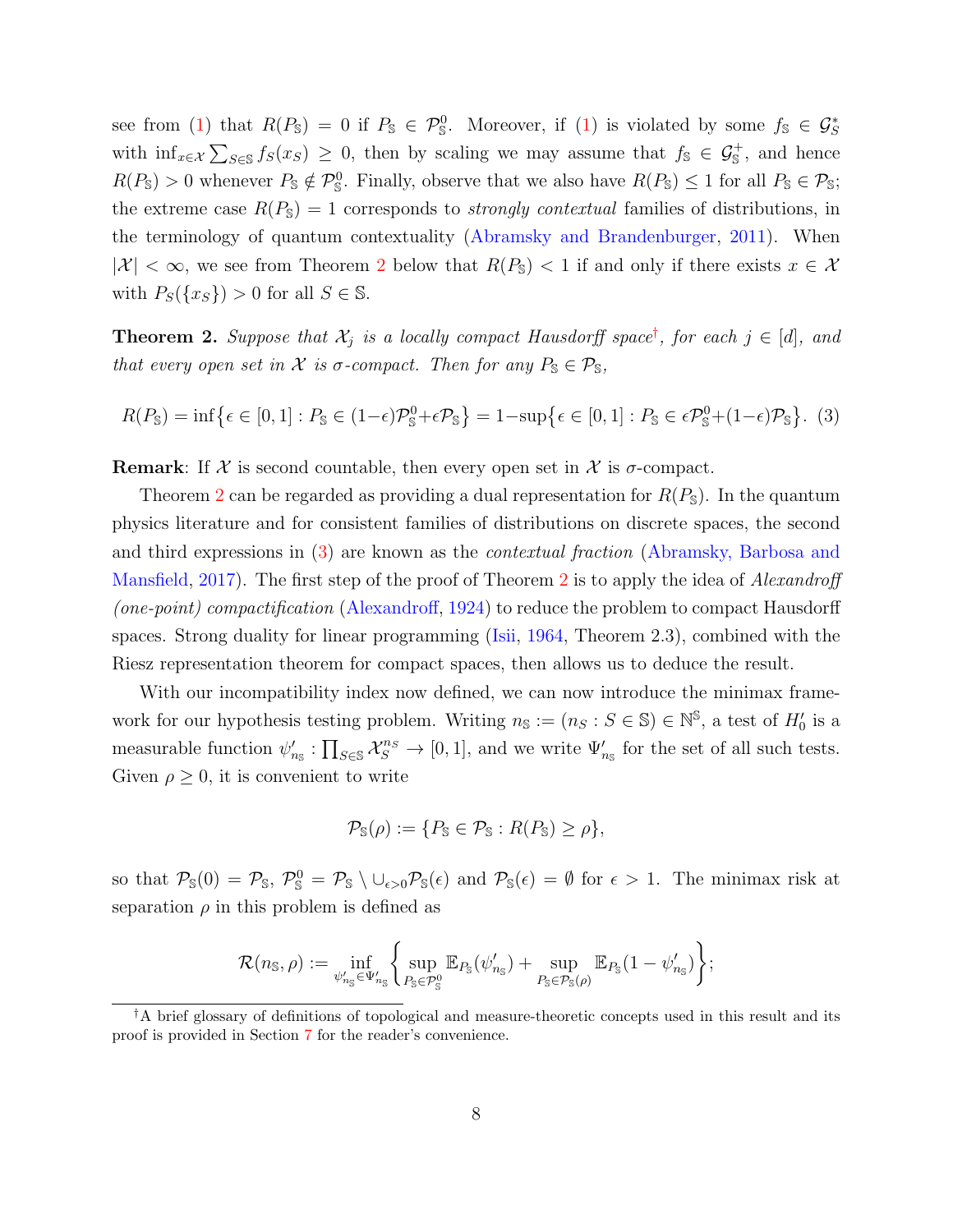thus  $\mathcal{R}(n_{\rm S}, \rho) = 0$  for  $\rho > 1$ . Finally, the minimax testing radius is defined as

$$
\rho^*(n_{\mathbb{S}}) := \inf \{ \rho \ge 0 : \mathcal{R}(n_{\mathbb{S}}, \rho) \le 1/2 \},
$$

so that  $\rho^*(n_{\mathbb{S}}) \leq 1$ .

#### <span id="page-8-1"></span>3.1 A universal test in the discrete case

In this subsection, we will assume that  $\mathcal{X}_j = [m_j]$  for every  $j \in [d]$ , where  $m_j \in \mathbb{N}$ . Given our data, for each  $S \in \mathbb{S}$  and  $A_S \in 2^{\mathcal{X}_S}$ , define the empirical distribution of  $(X_{S,i})_{i \in [n_S]}$  by

$$
\widehat{P}_S(A_S) := \frac{1}{n_S} \sum_{i=1}^{n_S} \mathbb{1}_{\{X_{S,i} \in A_S\}}
$$

and write  $\widehat{P}_{\mathbb{S}} := (\widehat{P}_S : S \in \mathbb{S})$ . We propose to reject  $H'_0$  at the significance level  $\alpha \in (0,1)$  if  $R(\widehat{P}_{\mathbb{S}}) \geq C_{\alpha}$ , where

$$
C_{\alpha} := \frac{1}{2} \sum_{S \in \mathbb{S}} \left( \frac{|\mathcal{X}_S| - 1}{n_S} \right)^{1/2} + \left\{ \frac{1}{2} \log(1/\alpha) \sum_{S \in \mathbb{S}} \frac{1}{n_S} \right\}^{1/2}.
$$

The following proposition provides size and power guarantees for this test.

<span id="page-8-0"></span>**Proposition 3.** Fix  $\alpha, \beta \in (0, 1)$ . Whenever  $P_{\mathbb{S}} = (P_S : S \in \mathbb{S}) \in \mathcal{P}_{\mathbb{S}}^0$ , we have  $\mathbb{P}_{P_{\mathbb{S}}}(R(\widehat{P}_{\mathbb{S}}) \geq$  $(C_{\alpha}) \leq \alpha$ . Moreover, for any  $P_{\mathbb{S}} \in \mathcal{P}_{\mathbb{S}}$  satisfying

$$
R(P_{\mathbb{S}}) \ge C_{\alpha} + C_{\beta},
$$

we have  $\mathbb{P}_{P_{\mathbb{S}}}\big(R(\widehat{P}_{\mathbb{S}}) \geq C_{\alpha}\big) \geq 1 - \beta$ .

Proposition [3](#page-8-0) reveals in particular that in addition to having guaranteed finite-sample size control, our test is consistent against any fixed, incompatible alternative; in other words, whenever  $R(P_{\mathbb{S}}) > 0$ , we have  $\mathbb{P}_{P_{\mathbb{S}}}(R(\widehat{P}_{\mathbb{S}}) \geq C_{\alpha}) \to 1$  as  $\min_{S \in \mathbb{S}} n_S \to \infty$ . In combination with Proposition [1,](#page-5-0) then, we see that from a testing perspective, compatibility is the right proxy for MCAR, in that distributions of  $(X, \Omega)$  that do not satisfy the MCAR hypothesis are detectable if and only if their observed margins are incompatible. Moreover, we have the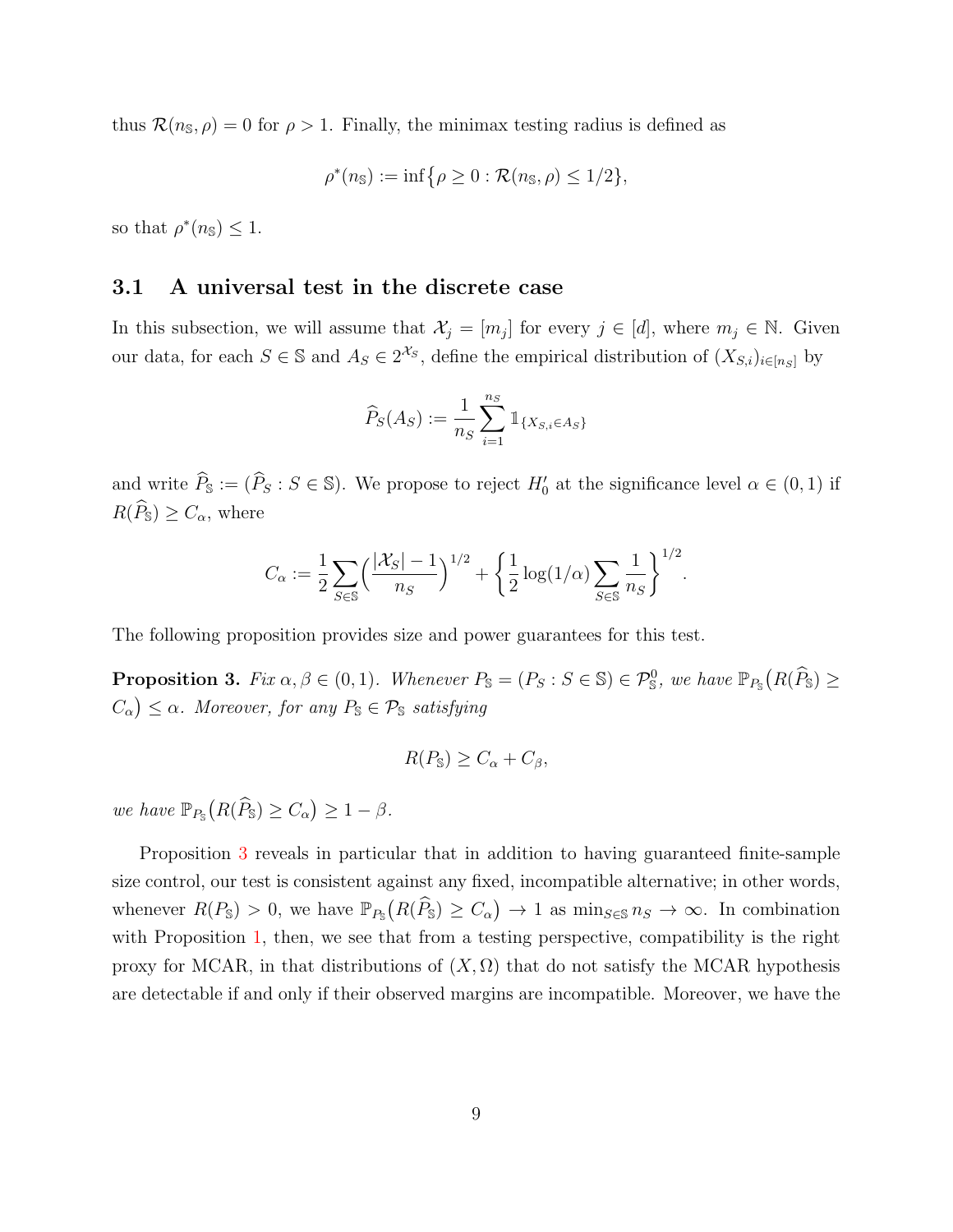following upper bound on the minimax separation rate:

$$
\rho^*(n_{\rm S}) \le \sum_{S \in \mathbb{S}} \left( \frac{|\mathcal{X}_S| - 1}{n_S} \right)^{1/2} + 2 \left( \log 2 \sum_{S \in \mathbb{S}} \frac{1}{n_S} \right)^{1/2} \lesssim_{|\mathbb{S}|} \max_{S \in \mathbb{S}} \left( \frac{|\mathcal{X}_S|}{n_S} \right)^{1/2}.
$$

As far as computation of the test statistic is concerned, observe that, writing  $\mathcal{X}_{\mathbb{S}} :=$  $\{(S, x_S) : S \in \mathbb{S}, x_S \in \mathcal{X}_S\}$ , we can identify  $\mathcal{G}_{\mathbb{S}}$  with  $[-1, \infty)^{\mathcal{X}_{\mathbb{S}}}$ , and moreover, any  $P_{\mathbb{S}} \in \mathcal{P}_{\mathbb{S}}$ can be identified with an element of  $[0,1]^{X_{\mathbb{S}}}$ . We will show in Proposition [5](#page-10-0) below that the supremum in [\(2\)](#page-6-2) is attained. In fact,  $R(P_{\rm s},\cdot)$  is linear and, under the identification above,  $\mathcal{G}_{\mathbb{S}}^+$  is a convex polyhedral set, so we can compute  $R(\widehat{P}_{\mathbb{S}})$  using efficient linear programming algorithms.

#### <span id="page-9-1"></span>3.2 An improved test under additional information

In this subsection, we show how in the discrete setting of Section [3.1,](#page-8-1) it may be possible to reduce the critical value of our test, while retaining finite-sample Type I error control, when certain information about the facet structure of relevant polytopes is available. This information does not depend on any quantities that are unknown to the practitioner, though exact computation may be a challenge when |S| or the alphabet sizes are large.

Before we can describe our improved test, it is helpful to study the geometric structure of the problem further. Regarding  $\mathcal{G}_{s}^{+}$  as a polyhedral convex subset of  $[-1,\infty)^{\mathcal{X}_{s}}$ , it has a finite number of extreme points, so  $\sup_{f_{\mathbb{S}}\in\mathcal{G}_{\mathbb{S}}^+} R(P_{\mathbb{S}}, f_{\mathbb{S}}) = \max_{\ell \in [L]} R(P_{\mathbb{S}}, f_{\mathbb{S}}^{(\ell)})$  for some  $f_{\mathbb{S}}^{(1)},\ldots,f_{\mathbb{S}}^{(L)} \in \mathcal{G}_{\mathbb{S}}^+$ . Thus  $P_{\mathbb{S}} \in \mathcal{P}_{\mathbb{S}}^0$  if and only if  $\max_{\ell \in [L]} R(P_{\mathbb{S}},f_{\mathbb{S}}^{(\ell)}) \leq 0$ , and  $\mathcal{P}_{\mathbb{S}}^0$  can be identified with a finite intersection of halfspaces, i.e. it can be identified with a convex polyhedron in  $[0,1]^{\mathcal{X}_{\mathbb{S}}}$ . Now define the *marginal cone*<sup>[‡](#page-9-0)</sup>  $\mathcal{P}_{\mathbb{S}}^{0,*} := {\lambda \cdot \mathcal{P}_{\mathbb{S}}^0 : \lambda \geq 0}.$  From the discussion above,  $\mathcal{P}_{\mathbb{S}}^{0,*}$  can be identified with all non-negative multiples of a convex polyhedron, so can itself be identified with a convex polyhedral cone in  $[0, \infty)^{\mathcal{X}_{\mathbb{S}}}$ .

When  $\emptyset \neq S_2 \subseteq S_1 \subseteq [d]$  and  $P_{S_1}$  is a measure on  $\mathcal{X}_{S_1}$ , we write  $P_{S_1}^{S_2}$  $S_1^{S_2}$  for the marginal measure of  $P_{S_1}$  on  $\mathcal{X}_{S_2}$ . Recall that a family  $P_{\mathbb{S}} = (P_S : S \in \mathbb{S}) \in \mathcal{P}_{\mathbb{S}}$  is consistent if, whenever  $S_1, S_2 \in \mathbb{S}$  have  $S_1 \cap S_2 \neq \emptyset$ , we have  $P_{S_1}^{S_1 \cap S_2} = P_{S_2}^{S_1 \cap S_2}$  $S_2^{S_1 \cap S_2}$ . We let  $\mathcal{P}_\mathbb{S}^{\text{cons}} \subseteq \mathcal{P}_\mathbb{S}$  denote the set of consistent families of distributions on  $\mathcal{X}_{\mathbb{S}}$ , with corresponding consistent cone  $\mathcal{P}_{\mathbb{S}}^{\text{cons},*}$ :=  $\{\lambda \cdot \mathcal{P}_{\mathbb{S}}^{\text{cons}} : \lambda \geq 0\}$  and consistent ball  $\mathcal{P}_{\mathbb{S}}^{\text{cons},**} := {\lambda \cdot \mathcal{P}_{\mathbb{S}}^{\text{cons}} : \lambda \in [0,1]\}.$  Thinking of  $\mathcal{P}_{\mathbb{S}}^{\text{cons}}$  as a convex polytope in  $[0, \infty)^{\mathcal{X}_{\mathbb{S}}}$ , the Minkowski sum  $\mathcal{P}_{\mathbb{S}}^{0,*} + \mathcal{P}_{\mathbb{S}}^{\text{cons},**}$  is also a convex polyhedral set,

<span id="page-9-0"></span><sup>&</sup>lt;sup>‡</sup>Here, given  $\lambda > 0$  and a distribution P on a measurable space  $(\mathcal{Z}, \mathcal{C})$ , the measure  $\lambda \cdot P$  is defined in the obvious way by  $(\lambda \cdot P)(C) := \lambda \cdot P(C)$  for  $C \in \mathcal{C}$ ; likewise, for a family of distributions  $\mathcal{P}$ , we write  $\lambda \cdot \mathcal{P} := {\lambda \cdot P : P \in \mathcal{P}}.$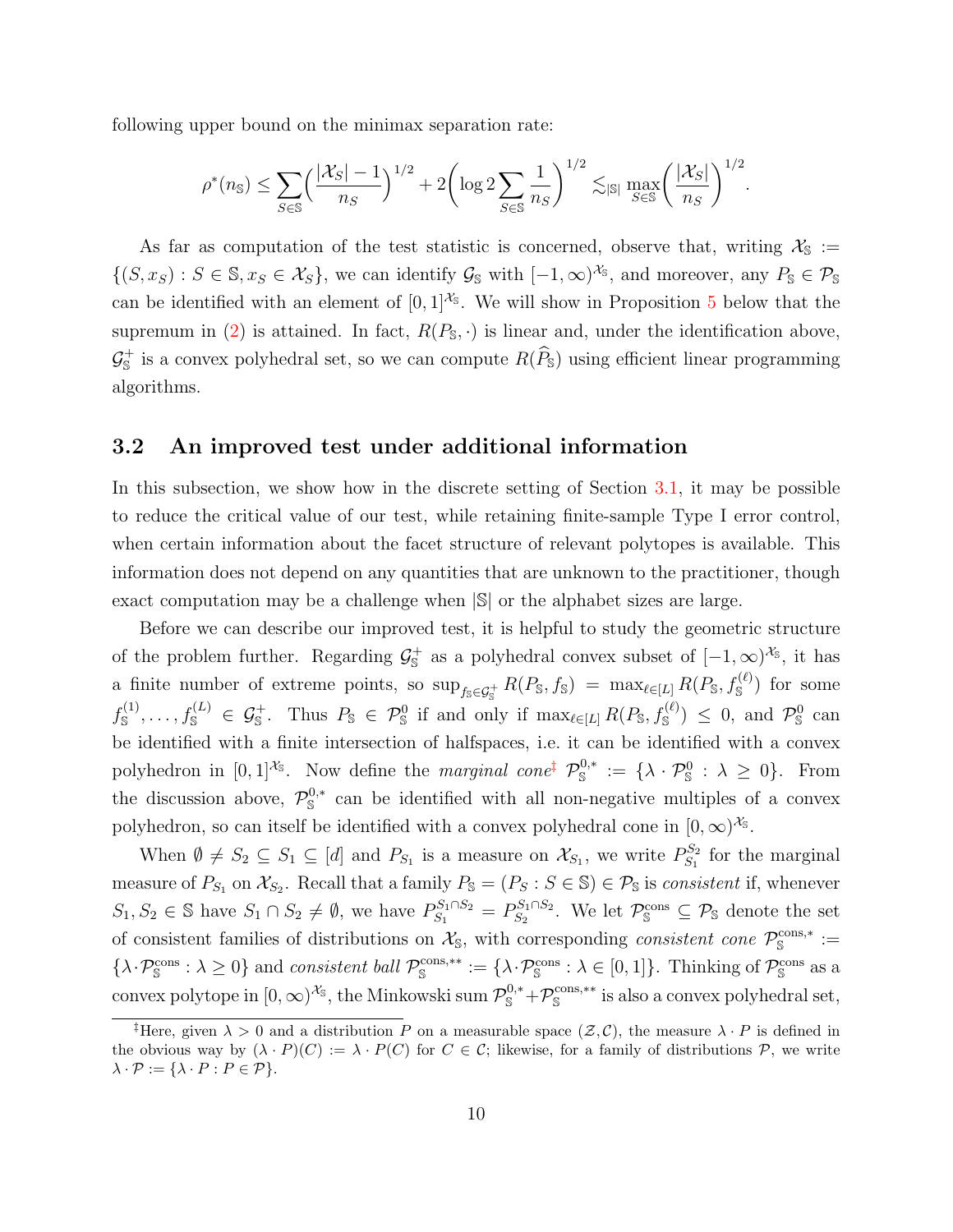so has a finite number of facets [\(Rockafellar,](#page-64-8) [1997,](#page-64-8) Theorem 19.1). These facets fall into two categories: those that define the non-negativity conditions (i.e.  $(P_{\mathbb{S}})_{(S,x_S)} = P_S({x_S}) \geq 0$ for all  $S \in \mathbb{S}$  and  $x_S \in \mathcal{X}_S$ , which are not of primary interest to us here, and the remainder, which we refer to as the set of *essential* facets. We remark that, in decomposable settings where  $\mathcal{P}_s^0 = \mathcal{P}_s^{\text{cons}}$ , there are no essential facets. More generally, regardless of whether S is decomposable, we still have the following:

### <span id="page-10-1"></span>**Proposition 4.**  $\mathcal{P}_s^0$  is a full-dimensional subset of  $\mathcal{P}_s^{\text{cons}}$ .

In addition to the geometric insight of Proposition [4,](#page-10-1) it is also interesting from a statistical perspective when we consider testing compatibility against consistent alternatives (which captures the main essence of the problem in many examples; see the discussion at the end of Section [3.2\)](#page-9-1). It reveals a distinction with standard, fully-observed hypothesis testing problems (e.g. goodness-of-fit testing, two-sample testing, independence testing), where the null hypothesis parameter space is of lower dimension (e.g., [Fienberg,](#page-61-11) [1968\)](#page-61-11).

We are now in a position to present Proposition [5,](#page-10-0) whose main (second) part provides a decomposition of the incompatibility index.

<span id="page-10-0"></span>**Proposition 5.** In the discrete setting above, the supremum in  $(2)$  and the infimum in  $(3)$ are attained. Moreover, writing F for the number of essential facets of  $\mathcal{P}_s^{0,*} + \mathcal{P}_s^{cons, **}$ , there exist  $f_{\mathbb{S}}^{(1)},\ldots,f_{\mathbb{S}}^{(F)} \in \mathcal{G}_{\mathbb{S}}^+$ , depending only on  $\mathbb{S}$  and  $\mathcal{X}_{\mathbb{S}}$ , such that for any  $P_{\mathbb{S}}=(P_S: S \in \mathbb{S}) \in$  $P_{\rm S}$ , we have

$$
\max \left\{ \max_{\ell \in [F]} R(P_{\mathbb{S}}, f_{\mathbb{S}}^{(\ell)}), \frac{1}{|\mathbb{S}|} \max_{S_1, S_2 \in \mathbb{S}} d_{\text{TV}}(P_{S_1}^{S_1 \cap S_2}, P_{S_2}^{S_1 \cap S_2}) \right\} \le R(P_{\mathbb{S}})
$$
  
\$\le \max\_{\ell \in [F]} R(P\_{\mathbb{S}}, f\_{\mathbb{S}}^{(\ell)})\_+ + |\mathbb{S}|2^{|\mathbb{S}|+2} \cdot \max\_{S\_1, S\_2 \in \mathbb{S}} d\_{\text{TV}}(P\_{S\_1}^{S\_1 \cap S\_2}, P\_{S\_2}^{S\_1 \cap S\_2}), \quad (4)\$

where we interpret  $\max_{\ell \in [0]} R(P_{\mathbb{S}}, f_{\mathbb{S}}^{(\ell)})_+ = 0.$ 

Proposition [5](#page-10-0) shows in particular that when  $P_{\mathbb{S}} \in \mathcal{P}_{\mathbb{S}}^{\text{cons}}$ , the number of essential facets of  $\mathcal{P}_s^{0,*} + \mathcal{P}_s^{\text{cons},**}$  governs the complexity of the incompatibility index, and we can write  $R(P_s)$ in irreducible form as

<span id="page-10-2"></span>
$$
R(P_{\mathbb{S}}) = \max_{\ell \in [F]} R(P_{\mathbb{S}}, f_{\mathbb{S}}^{(\ell)})_+.
$$

For general  $P_{\mathbb{S}} \in \mathcal{P}_{\mathbb{S}}$ , Proposition [5](#page-10-0) shows that  $R(P_{\mathbb{S}})$  can be expressed as a maximum of this irreducible part and (up to a multiplicative factor depending only on |S|) a total variation measure of inconsistency that quantifies the distance of  $P_{\rm S}$  from  $\mathcal{P}_{\rm S}^{\rm cons}$ . As we will see below,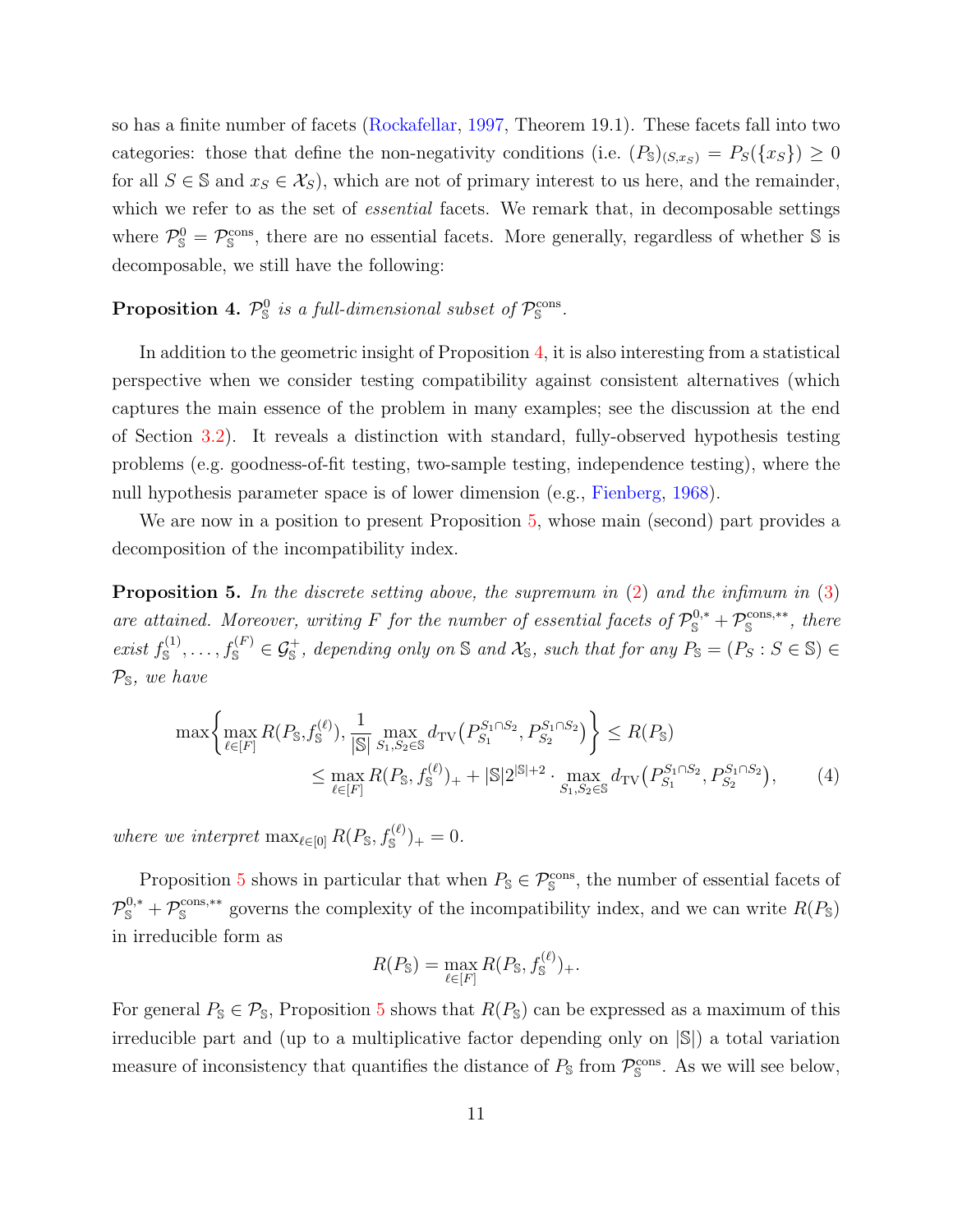the ideal situation is where we have knowledge of  $F$ , and we can then exploit this in the construction of powerful tests. For instance, when  $\mathbb{S} = \{ \{1, 2\}, \{2, 3\}, \{1, 3\} \}$  and  $\mathcal{X}_1 = [r]$ ,  $\mathcal{X}_2 = [s]$  and  $\mathcal{X}_3 = [2]$ , we have  $F = (2^r - 2)(2^s - 2)$ ; cf. Theorem [7](#page-12-0) and the subsequent discussion. In more complicated examples, such knowledge may not be readily available, but we will also see, e.g. in Proposition [11](#page-15-0) below, that it is nevertheless often possible to find bounds of the form

<span id="page-11-0"></span>
$$
\max_{\ell \in [F']} R(P_{\mathbb{S}}, f_{\mathbb{S}}^{(\ell),'})_+ \leq R(P_{\mathbb{S}}) \leq D_R \max_{\ell \in [F']} R(P_{\mathbb{S}}, f_{\mathbb{S}}^{(\ell),'})_+ \tag{5}
$$

for some known  $D_R > 0, F' \in \mathbb{N}_0, f_{\mathbb{S}}^{(1),'}$  $S^{(1),'}$ , ...,  $f_{\mathbb{S}}^{(F')},' \in \mathcal{G}_{\mathbb{S}}^+\cap[-1, |\mathbb{S}|-1]^{\mathcal{X}_{\mathbb{S}}}$  and for all  $P_{\mathbb{S}} \in \mathcal{P}_{\mathbb{S}}^{\text{cons}}$ . It then follows from  $(26)$  in the proof of Proposition [5](#page-10-0) that, in the upper bound in  $(4)$ , we may replace  $\max_{\ell \in [F]} R(P_{\mathbb{S}}, f_{\mathbb{S}}^{(\ell)})_+$  by  $D_R \max_{\ell \in [F']} R(P_{\mathbb{S}}, f_{\mathbb{S}}^{(\ell),'}$  $(\binom{\ell}{s}^{\cdot})_{+}.$ 

Our alternative test rejects  $H_0': P_{\mathbb{S}} \in \mathcal{P}_{\mathbb{S}}^0$  at the significance level  $\alpha \in (0,1)$  if and only if  $R(\widehat{P}_{\mathbb{S}}) \geq C'_{\alpha} \equiv C'_{\alpha}(|X_1|, \ldots, |X_d|, \mathbb{S}, (n_S : S \in \mathbb{S}), D_R, F'),$  where

$$
C'_\alpha := |\mathbb{S}| \max\biggl\{\frac{2D_R^2\log\bigl(\frac{2F'|\mathbb{S}|}{\alpha}\vee 1\bigr)}{\min_{S\in \mathbb{S}} n_S}, 2^{2|\mathbb{S}|+7} \max_{\substack{S_1,S_2\in \mathbb{S}:\\S_1\neq S_2,S_1\cap S_2\neq \emptyset}}\frac{|\mathcal{X}_{S_1\cap S_2}|\log 2+\log\bigl(\frac{2|\mathbb{S}|(|\mathbb{S}|-1)}{\alpha}\bigr)}{n_{S_1}\wedge n_{S_2}}\biggr\}^{1/2}.
$$

Here,  $D_R$ , F' are such that [\(5\)](#page-11-0) holds. If the number of essential facets F of  $\mathcal{P}_S^{0,*} + \mathcal{P}_S^{\text{cons},**}$ is known, then we may take  $F' = F$  and  $D_R = 1$ . The following theorem provides size and power guarantees for this test.

<span id="page-11-1"></span>**Theorem 6.** Fix  $\alpha, \beta \in (0, 1)$ . Whenever  $P_{\mathbb{S}} = (P_S : S \in \mathbb{S}) \in \mathcal{P}_{\mathbb{S}}^0$ , we have  $\mathbb{P}_{P_{\mathbb{S}}}(R(\widehat{P}_{\mathbb{S}}) \geq$  $C'_{\alpha}$ )  $\leq \alpha$ . Moreover, there exists  $M \equiv M(|\mathbb{S}|, D_R) > 0$  such that for any  $P_{\mathbb{S}} \in \mathcal{P}_{\mathbb{S}}$  satisfying

$$
R(P_{\mathbb{S}}) \ge M(C'_{\alpha} + C'_{\beta}),\tag{6}
$$

we have  $\mathbb{P}_{P_{\mathbb{S}}}\big(R(\widehat{P}_{\mathbb{S}}) \geq C'_{\alpha}\big) \geq 1 - \beta$ .

Of course, by combining Proposition [3](#page-8-0) and Theorem [6,](#page-11-1) we see that the test that rejects  $H'_0$  if  $R(\hat{P}_s) \ge \min(C_\alpha, C'_\alpha) =: C_\alpha^{\min}$  remains of size  $\alpha$ , so is an improved test that represents the best of both worlds. By taking  $F' = F$  and  $D_R = 1$ , Proposition [3](#page-8-0) and Theorem [6](#page-11-1) now reveal that

$$
\rho^*(n_{\rm S}) \le 2 \min\left(MC'_{1/4}, C_{1/4}\right)
$$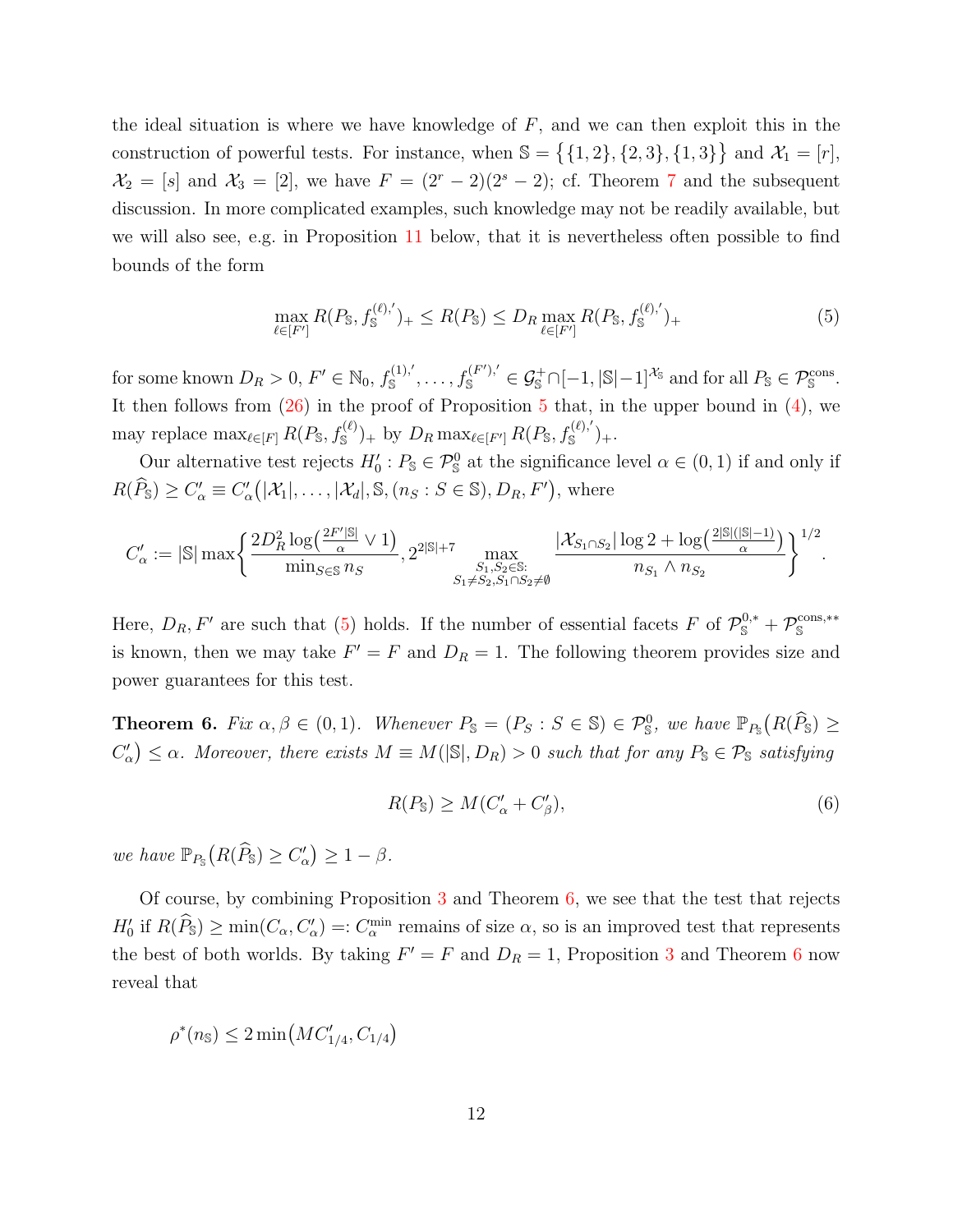$$
\lesssim_{|\mathbb{S}|} \min \bigg\{ \bigg( \frac{\log(F \vee 1)}{\min_{S \in \mathbb{S}} n_S} + \max_{\substack{S_1, S_2 \in \mathbb{S}: \\ S_1 \neq S_2, S_1 \cap S_2 \neq \emptyset}} \frac{|\mathcal{X}_{S_1 \cap S_2}|}{n_{S_1} \wedge n_{S_2}} \bigg)^{1/2}, \max_{S \in \mathbb{S}} \bigg( \frac{|\mathcal{X}_S|}{n_S} \bigg)^{1/2} \bigg\}.
$$

By McMullen's Upper bound theorem [\(McMullen,](#page-63-10) [1970\)](#page-63-10),

$$
\log(F\vee 1)\lesssim_{|\mathbb S|}\log|\mathcal X|\cdot \max_{S\in \mathbb S}|\mathcal X_S|,
$$

so that, when all sample sizes are of the same order of magnitude, we have  $C'_\alpha + C'_\beta \lesssim_{|S|}$  $(C_{\alpha} + C_{\beta}) \cdot \log |\mathcal{X}|$ . When tight bounds on  $\log F$  are available, however, we may have that  $C'_{\alpha} + C'_{\beta}$  is much smaller than  $C_{\alpha} + C_{\beta}$ ; see the discussion following Theorem [7](#page-12-0) below.

While these quantities are rather abstract, we can simplify them in certain cases. It is known from previous work (e.g. [Vlach,](#page-64-3) [1986\)](#page-64-3) that when  $\mathbb{S} = \{ \{1, 2\}, \{2, 3\}, \{1, 3\} \}$  and  $\mathcal{X} = [r] \times [s] \times [2]$  for some  $r, s \in \mathbb{N}$ , the marginal cone induced by the set of compatible measures is given by

$$
\mathcal{P}_{\mathbb{S}}^{0,*} = \left\{ P_{\mathbb{S}} \equiv p_{\mathbb{S}} \in \mathcal{P}_{\mathbb{S}}^{\text{cons},*} : \max_{A \subseteq [r], B \subseteq [s]} (-p_{AB\bullet} + p_{A\bullet 1} + p_{\bullet B1} - p_{\bullet \bullet 1}) \le 0 \right\},\
$$

where, for example,  $p_{AB} = P_{\{1,2\}}(A \times B)$  and  $p_{\bullet \bullet 1} := P_{\{1,3\}}([r] \times \{1\}) = P_{\{2,3\}}([s] \times$ {1}). However, the extension in the first part of Theorem [7](#page-12-0) below, which provides an exact expression for the incompatibility index for an arbitrary family of consistent marginal distributions, is new. The second part provides a representation of  $\mathcal{P}_{S}^{0,*}+\mathcal{P}_{S}^{\text{cons},**}$  as an intersection of  $F = (2r - 2)(2<sup>s</sup> – 2)$  closed halfspaces; thus,  $C'_{\alpha}$  is known exactly, and can be used in our test of compatibility.

<span id="page-12-0"></span>**Theorem 7.** Let  $\mathbb{S} = \{ \{1, 2\}, \{2, 3\}, \{1, 3\} \}$  and  $\mathcal{X} = [r] \times [s] \times [2]$  for some  $r, s \in \mathbb{N}$ . Then for any  $P_{\mathbb{S}} \in \mathcal{P}_{\mathbb{S}}^{\text{cons}},$  we have

<span id="page-12-1"></span>
$$
R(P_{\mathbb{S}}) = 2 \max_{A \subseteq [r], B \subseteq [s]} (-p_{AB\bullet} + p_{A\bullet 1} + p_{\bullet B1} - p_{\bullet \bullet 1})_{+}.
$$
\n(7)

Moreover,

$$
\mathcal{P}_{\mathbb{S}}^{0,*} + \mathcal{P}_{\mathbb{S}}^{\text{cons},**} = \left\{ P_{\mathbb{S}} \equiv p_{\mathbb{S}} \in \mathcal{P}_{\mathbb{S}}^{\text{cons},*} : \max_{A \subseteq [r], B \subseteq [s]} (-p_{A B \bullet} + p_{A \bullet 1} + p_{\bullet B 1} - p_{\bullet \bullet 1}) \le 1/2 \right\}.
$$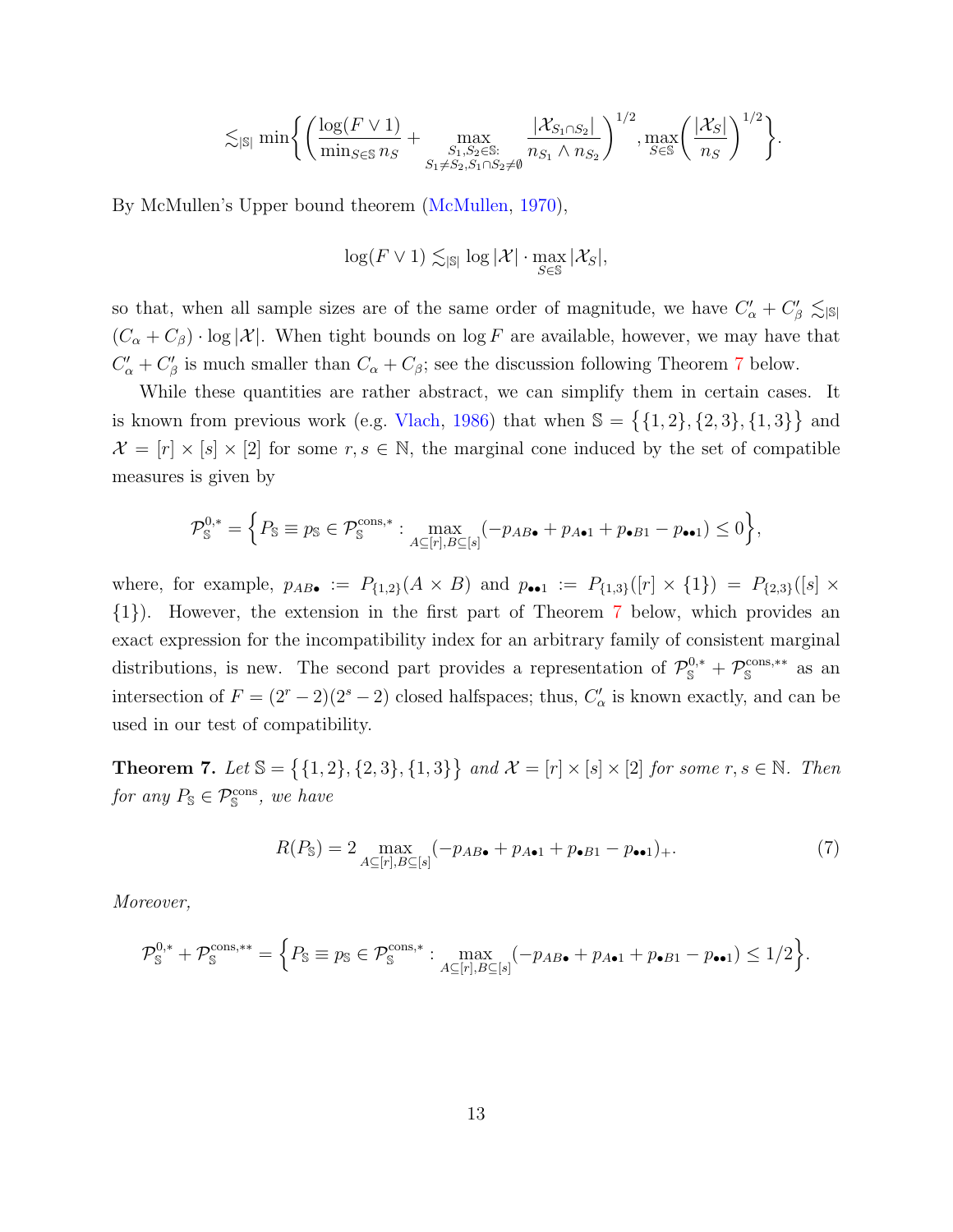**Remark:** In the special case  $s = 2$ , the expression in [\(7\)](#page-12-1) simplifies to

<span id="page-13-2"></span>
$$
R(P_{\mathbb{S}}) = 2 \max_{j \in [2]} \left\{ p_{\bullet j1} - \sum_{i=1}^{r} \min(p_{ij\bullet}, p_{i\bullet 1}) \right\}_{+}.
$$
 (8)

This can be compared with corresponding expressions in the  $d = 4$  cases that are given Example [13](#page-19-0) and in Proposition [16.](#page-55-0)

From the expression for F in this case, we see that when  $n_{\{1,2\}} = n_{\{2,3\}} = n_{\{1,3\}} = n/3$ , we have

$$
C'_{\alpha} + C'_{\beta} \asymp \left\{ \frac{r+s+\log(1/(\alpha \wedge \beta))}{n} \right\}^{1/2}, \quad C_{\alpha} + C_{\beta} \asymp \left\{ \frac{rs+\log(1/(\alpha \wedge \beta))}{n} \right\}^{1/2}.
$$

More generally, as a consequence of Theorems [6](#page-11-1) and [7,](#page-12-0)

<span id="page-13-1"></span>
$$
\rho^*(n_{\rm S}) \lesssim \left(\frac{r+s}{n_{\{1,2\}}}\right)^{1/2} + \left(\frac{r}{n_{\{1,3\}}}\right)^{1/2} + \left(\frac{s}{n_{\{2,3\}}}\right)^{1/2}.\tag{9}
$$

The main challenge in the proof of Theorem [7](#page-12-0) is to establish [\(7\)](#page-12-1), since the second part then follows using arguments from the proof of Proposition [5.](#page-10-0) Our strategy is to obtain matching lower and upper bounds on  $R(P<sub>s</sub>)$  via the primal and dual formulations [\(2\)](#page-6-2) and [\(3\)](#page-7-2) respectively. The lower bound requires, for each  $A \subseteq [r]$  and  $B \subseteq [s]$ , a construction of  $f_{\mathbb{S}} \in \mathcal{G}_{\mathbb{S}}^+$  for which we can compute  $R(P_{\mathbb{S}}, f_{\mathbb{S}})$ . On the other hand, the upper bound relates  $R(P<sub>S</sub>)$  to the maximum two-commodity flow [\(Ahuja, Magnanti and Orlin,](#page-60-8) [1988,](#page-60-8) Chapter 17) through a specially-chosen network. [Vlach](#page-64-3) [\(1986\)](#page-64-3) gives a halfspace representation for  $\mathcal{P}_{\mathbb{S}}^{0,*}$ using the max-flow min-cut theorem for a single-commodity flow through a simpler network; since there is no general max-flow min-cut theorem for two-commodity flows [\(Leighton and](#page-63-11) [Rao,](#page-63-11) [1999\)](#page-63-11), our proof is more involved.

Theorem [8](#page-13-0) below provides a lower bound on the minimax testing radius in the setting of Theorem [7.](#page-12-0)

<span id="page-13-0"></span>**Theorem 8.** Let  $\mathbb{S} = \{ \{1, 2\}, \{2, 3\}, \{1, 3\} \}$  with  $|\mathcal{X}_1| = r$  for some  $r \geq 2$ ,  $|\mathcal{X}_2| = 2$  and  $|X_3| = 2$ . There exists a universal constant  $c > 0$  such that

$$
\rho^*(n_{\mathbb{S}}) \geq c \max \bigg\{ \frac{1}{\log r} \wedge \bigg( \frac{r}{(n_{\{1,2\}} \wedge n_{\{1,3\}}) \log r} \bigg)^{1/2}, \frac{1}{(\min_{S \in \mathbb{S}} n_S)^{1/2}} \bigg\}.
$$

Theorem [8](#page-13-0) may be applied in  $r \times s \times 2$  tables by noting that  $\rho^*$  cannot decrease when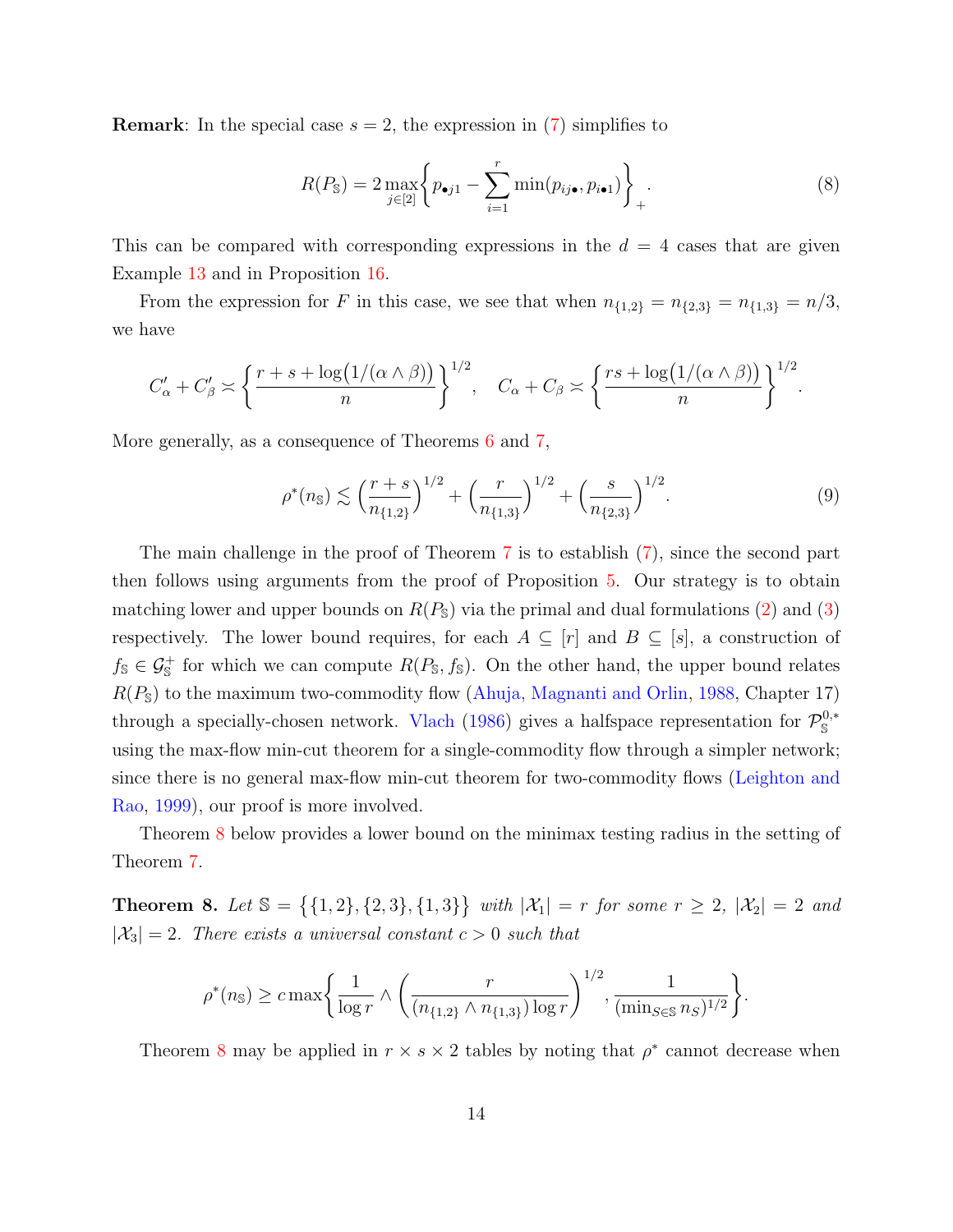$|\mathcal{X}_S|$  increases, for any  $S \in \mathbb{S}$ . In the main regime of interest where  $n_{\{1,2\}} \ge (r+s) \log(r+s)$  $s, n_{\{1,3\}} \ge r \log r$  and  $n_{\{2,3\}} \ge s \log s$ , we can conclude that

$$
\rho^*(n_{\mathbb{S}}) \gtrsim \left(\frac{r+s}{n_{\{1,2\}}\log(r+s)}\right)^{1/2} + \left(\frac{r}{n_{\{1,3\}}\log r}\right)^{1/2} + \left(\frac{s}{n_{\{2,3\}}\log s}\right)^{1/2}.
$$

When compared with our upper bound in  $(9)$ , we see that our improved test is minimax rate-optimal, up to logarithmic factors.

The proof of Theorem [8](#page-13-0) relies on Lemma [15](#page-44-0) in Section [6,](#page-26-0) which provides a bound on the total variation distance between paired Poisson mixtures, and is an extension of both [Wu](#page-64-9) [and Yang](#page-64-9) [\(2016,](#page-64-9) Lemma 3) and [Jiao, Han and Weissman](#page-62-10) [\(2018,](#page-62-10) Lemma 32). We remark that the sequences  $P_{\mathcal{S}}$  constructed in our lower bound belong to  $\mathcal{P}_{\mathcal{S}}^{\text{cons}}$ ; in other words, the same lower bound on the minimax separation rate holds for testing against consistent alternatives.

#### <span id="page-14-0"></span>3.3 Reductions

In this subsection, we show how, for certain  $\mathbb{S} \subseteq \text{Pow}([d])$ , the incompatibility index  $R(P_{\mathbb{S}})$ can be expressed in terms of  $R(P_{\mathbb{S}})$  for some collection  $\mathbb{S}' \subseteq \text{Pow}(\mathcal{J})$ , with  $\mathcal J$  a proper subset of [d]. Conceptually, such formulae provide understanding of the facet structure of  $\mathcal{P}_s^{0,*}+\mathcal{P}_s^{\text{cons},**}$ , which in turn allows us to obtain tighter bounds on the critical values employed in our improved test (cf. Section [3.2\)](#page-9-1). Computationally, these formulae extend the scope of results such as Theorem [7](#page-12-0) by allowing us to provide explicit expressions for  $R(P<sub>S</sub>)$ in a wider range of examples.

Our first reduction considers a setting where there exists a subset of variables that are only observed as part of a single observation pattern within our class of possible patterns. Given  $\mathbb{S} \subseteq \text{Pow}([d])$  and  $J \subseteq [d]$ , we write  $\mathbb{S}^{-J} := \{ S \cap J^c : S \in \mathbb{S} \}.$ 

<span id="page-14-1"></span>**Proposition 9.** Let  $\mathbb{S} \subseteq \text{Pow}([d])$ , and suppose that  $\emptyset \neq J \subseteq [d]$  and  $S_0 \in \mathbb{S}$  are such that  $J \subseteq S_0$  but  $J \cap S = \emptyset$  for all  $S \in \mathbb{S} \setminus \{S_0\}$ . Writing  $P_{\mathbb{S}}^{-J} := (P_S : S \in \mathbb{S} \setminus S_0, P_{S_0}^{S_0 \cap J^c}$  $S_0^{S_0 \cap J^c}$ ), we have that if  $P_{\mathbb{S}}^{-J} \in \mathcal{P}_{\mathbb{S}^{-J}}^{cons}$ , then  $P_{\mathbb{S}} \in \mathcal{P}_{\mathbb{S}}^{cons}$ . Moreover, regardless of consistency,

$$
R(P_{\mathbb{S}}) = R(P_{\mathbb{S}}^{-J}).
$$

As an illustration of Proposition [9](#page-14-1) suppose that  $\mathcal{X} = [r] \times [s] \times [2] \times [t] \times [u]$  and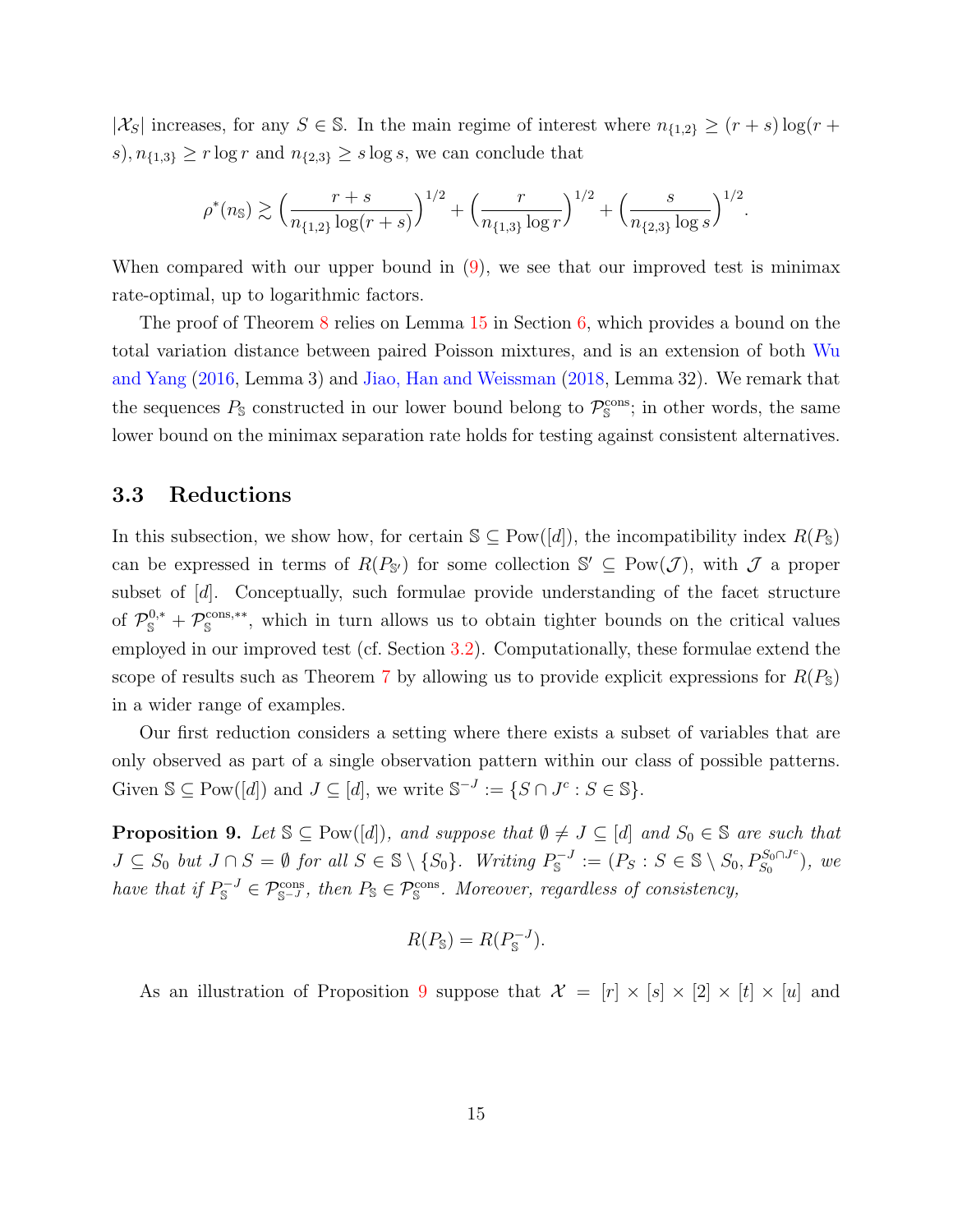$\mathbb{S} = \left\{ \{1, 2, 4\}, \{2, 3\}, \{1, 3, 5\} \right\}.$  Then  $R(P_{\mathbb{S}}) = R(P_{\mathbb{S}^{-\{4, 5\}}})$ , and if  $P_{\mathbb{S}}^{-\{4, 5\}} \in \mathcal{P}_{\mathbb{S}^{-\{4, 5\}}}_{\mathbb{S}^{-\{4, 5\}}}$ , then

$$
R(P_{\mathbb{S}}) = 2 \max_{A \subseteq [r], B \subseteq [s]} \left( -p_{AB\bullet\bullet\bullet} + p_{A\bullet1\bullet\bullet} + p_{\bullet B1\bullet\bullet} - p_{\bullet\bullet1\bullet\bullet} \right)_+.
$$

Next, we consider a complementary situation where a subset of variables appears in all of our possible observation patterns. For the purposes of this result, we will assume that  $(\mathcal{X}_j : j \in [d])$  are Polish spaces, so that regular conditional distributions and disintegrations are well-defined (e.g. [Dudley](#page-61-12) [\(2018,](#page-61-12) Chapter 10) and [Reeve, Cannings and Samworth](#page-63-12) [\(2021,](#page-63-12) Lemma 35)). Specifically, if  $S \subseteq [d]$  and  $J \subseteq S$ , then there exists a family  $(P_{S|x_J}: x_J \in \mathcal{X}_J)$ of probability measures on  $\mathcal{X}_{S \cap J^c}$  with the properties that  $x_J \mapsto P_{S|x_J}(B)$  is measurable for every measurable  $B \subseteq \mathcal{X}_{S \cap J^c}$ , and  $\int_A P_{S|x_J}(B) dP_S^J(x_J) = P_S(A \times B)$  for all  $A \in \mathcal{A}_J, B \in$  $\mathcal{A}_{S \cap J^c}$ . We then write  $P_{\mathbb{S}|x_J} := (P_{S|x_J} : S \in \mathbb{S})$  for each  $x_J \in \mathcal{X}_J$ .

<span id="page-15-2"></span>**Proposition 10.** Let  $\mathbb{S} \subseteq \text{Pow}([d])$ , and suppose that  $J \subseteq [d]$  is such that  $J \subseteq S$  for every  $S \in \mathbb{S}$ . Suppose further that there exists a distribution  $P<sup>J</sup>$  on  $\mathcal{X}_J$  such that  $P_S^J = P<sup>J</sup>$  for all  $S \in \mathbb{S}$ . Then

<span id="page-15-1"></span>
$$
R(P_{\mathbb{S}}) \le \int_{\mathcal{X}_J} R(P_{\mathbb{S}|x_J}) dP^J(x_J). \tag{10}
$$

Moreover, in the discrete case where  $\mathcal{X}_j = [m_j]$  for some  $m_1, \ldots, m_d \in \mathbb{N} \cup \{\infty\}$ , the inequality [\(10\)](#page-15-1) is in fact an equality.

As an application of Proposition [10,](#page-15-2) suppose that  $\mathbb{S} = \{ \{1, 2, 3\}, \{1, 3, 4\}, \{1, 2, 4\} \},\$ where  $\mathcal{X}_1 = [r], \mathcal{X}_2 = [s], \mathcal{X}_3 = [t], \mathcal{X}_4 = [2]$ , and where  $P_{\mathbb{S}} \in \mathcal{P}_{\mathbb{S}}^{\text{cons}}$ . Then Proposition [10](#page-15-2) combined with Theorem [7](#page-12-0) yields that

$$
R(P_{\mathbb{S}}) = 2\sum_{i=1}^{r} \max_{A \subseteq [s], B \subseteq [t]} (-p_{iAB\bullet} + p_{iA\bullet 1} + p_{i\bullet B1} - p_{i\bullet \bullet 1})_{+}.
$$

This shows that in this setting we can find  $f_s^{(1)}, \ldots, f_s^{(F)} \in \mathcal{G}_{\mathbb{S}}^+$  such that  $R(P_{\mathbb{S}})$  =  $\max_{\ell \in [F]} R(P_{\mathbb{S}}, f_{\mathbb{S}}^{(\ell)})_+,$  with  $F \leq \{(2^s-2)(2^t-2)\}^r \leq 2^{r(s+t)}$ .

Our final reduction result provides good upper and lower bounds on  $R(P<sub>S</sub>)$  in settings where there exists  $J \in \mathbb{S}$  such that  $[d]$  can be partitioned into  $(I, J, K)$ , where every  $S \in \mathbb{S}$ is a subset of either  $I \cup J$  or  $J \cup K$ . As an alternative way of expressing this, if  $\mathbb{S}_1, \mathbb{S}_2 \subseteq \mathbb{S}$ , we say  $J \in \mathbb{S}$  is a cut set for  $\mathbb{S}_1$  and  $\mathbb{S}_2$  if  $\mathbb{S}_1 \cap \mathbb{S}_2 = \{J\}$  and  $(\cup_{S \in \mathbb{S}_1} S) \cap (\cup_{S \in \mathbb{S}_2} S) = J$ .

<span id="page-15-0"></span>**Proposition 11.** Let  $\mathbb{S} \subseteq [d]$ , and suppose that  $\mathbb{S}_1, \mathbb{S}_2 \subseteq \mathbb{S}$  are such that J is a cut set for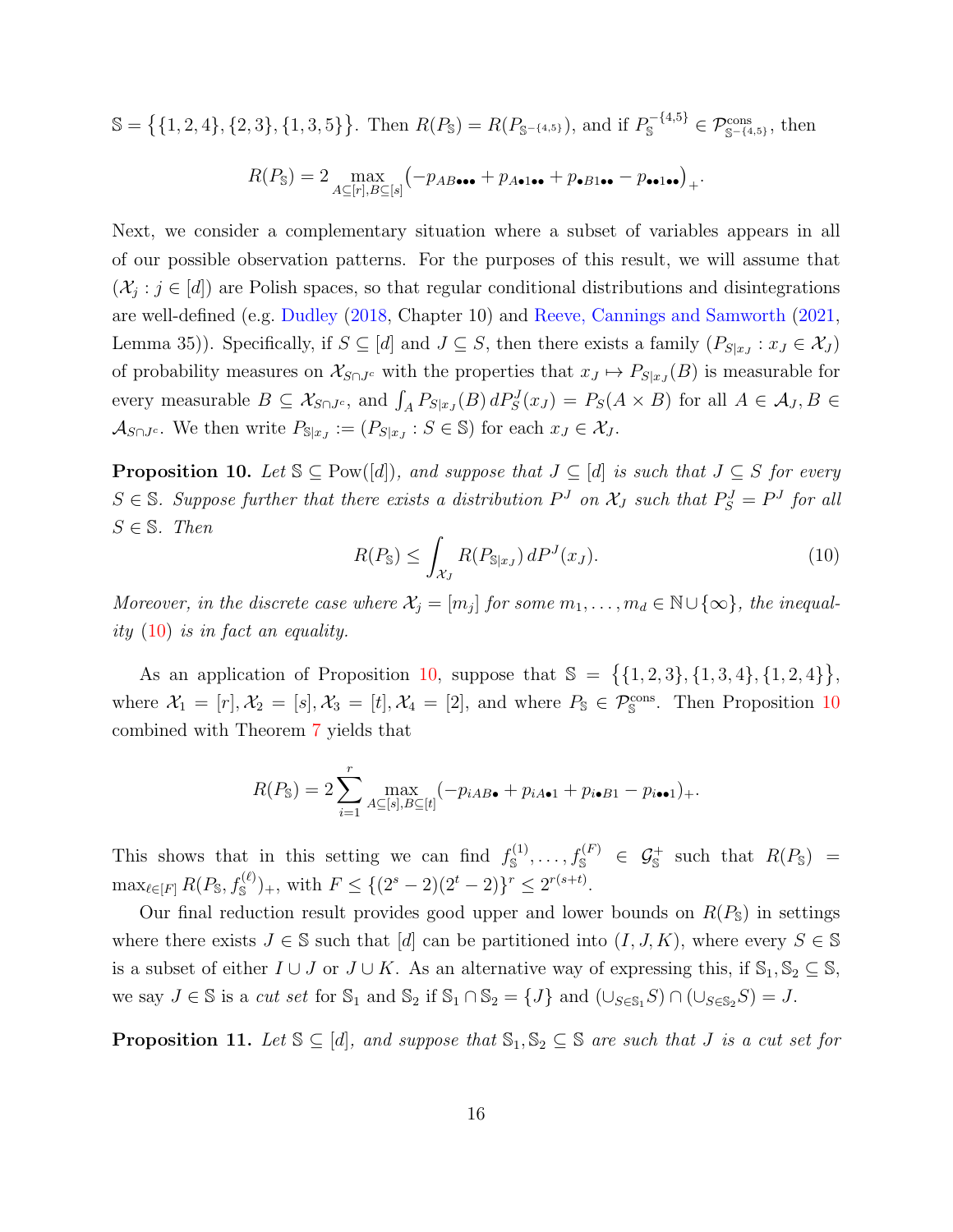$\mathbb{S}_1$  and  $\mathbb{S}_2$ . Then for any  $P_{\mathbb{S}} \in \mathcal{P}_{\mathbb{S}}$ , we have

$$
\max\{R(P_{\mathbb{S}_1}), R(P_{\mathbb{S}_2})\} \le R(P_{\mathbb{S}}) \le R(P_{\mathbb{S}_1}) + R(P_{\mathbb{S}_2}).
$$

In Example [13\(](#page-19-0)ii) below, we give an exact expression for  $R(P_{\rm S})$  when  $P_{\rm S} \in \mathcal{P}_{\rm S}^{\rm cons}$  in the special case where  $\mathbb{S} = \{ \{1, 2\}, \{2, 3\}, \{1, 3\}, \{3, 4\}, \{1, 4\} \}$  with  $\mathcal{X}_j = [2]$  for all  $j \in [4]$ . Here,  $\{1,3\}$  is a cut set for  $\mathbb{S}_1 = \{ \{1,2\}, \{2,3\}, \{1,3\} \}$  and  $\mathbb{S}_2 = \{ \{1,3\}, \{3,4\}, \{1,4\} \}$  (see Figure [1\(](#page-19-1)b)), and our calculations confirm that the conclusion of Proposition [11](#page-15-0) holds with these choices of  $\mathbb{S}_1$ ,  $\mathbb{S}_2$  and J. More generally, when S is as above,  $\mathcal{X} = [2] \times [r] \times [s] \times [t]$ and  $P_{\mathbb{S}} \in \mathcal{P}_{\mathbb{S}}^{\text{cons}}$ , we can now see that  $\tilde{R}(P_{\mathbb{S}}) \leq R(P_{\mathbb{S}}) \leq 2\tilde{R}(P_{\mathbb{S}})$ , where

$$
\tilde{R}(P_{\mathbb{S}}) := 2 \max \left\{ \max_{\substack{A \subseteq [r] \\ B \subseteq [s]}} (-p_{\bullet AB\bullet} + p_{1A\bullet\bullet} + p_{1\bullet B\bullet} - p_{1\bullet\bullet\bullet}), \max_{\substack{A \subseteq [t] \\ B \subseteq [s]}} (-p_{\bullet\bullet BA} + p_{1\bullet A} + p_{1\bullet B\bullet} - p_{1\bullet\bullet\bullet}) \right\}_+.
$$

Thus [\(5\)](#page-11-0) holds with  $D_R = 2$  and  $F' = (2<sup>s</sup> - 2){(2<sup>r</sup> - 2) + (2<sup>t</sup> - 2)} \le 2<sup>s + max(r,t)+1</sup>$ , so we can apply our test using the critical value  $C'_\alpha$  with these choices.

#### <span id="page-16-0"></span>3.4 Computation

While  $C_{\alpha}$  can be easily calculated for any test of compatibility and allows for a test with power against all incompatible alternatives, we have seen that  $C'_{\alpha}$  can be smaller and lead to more powerful tests. Practical use of  $C'_{\alpha}$  requires knowledge of the number F of essential facets of the polyhedral set  $\mathcal{P}_{S}^{0,*}+\mathcal{P}_{S}^{\text{cons},**}$ , or  $D_R$  and  $F'$  such that [\(5\)](#page-11-0) holds. These are fully determined by  $\mathcal S$  and  $\mathcal X$ , so in principle are known, but these polyhedral sets can be highly complex and explicit expressions for their numbers of essential facets are not generally available. Nevertheless, given particular  $\mathcal S$  and  $\mathcal X$ , it is possible to compute explicit halfspace representations of  $\mathcal{P}_{\mathbb{S}}^{0,*}+\mathcal{P}_{\mathbb{S}}^{\text{cons},**}$  using well-developed packages for linear programming. In this section we describe some of the basic geometric concepts involved and how existing algorithms can be used in our setting. As our concern is to describe computational methods, we restrict attention to discrete settings where  $|\mathcal{X}| < \infty$ , so  $\mathcal{P}_{\mathbb{S}}$  is finite-dimensional.

Existing work mentioned in the introduction has focused on the simpler problem of the computation of the facet structure of  $\mathcal{P}_{s}^{0}$ , and we begin by describing the approach taken there. Starting from the definition of  $\mathcal{P}_s^0$ , and writing  $p_S(x_S) = P_S(\{x_S\})$  for  $(S, x_S) \in \mathcal{X}_s$ ,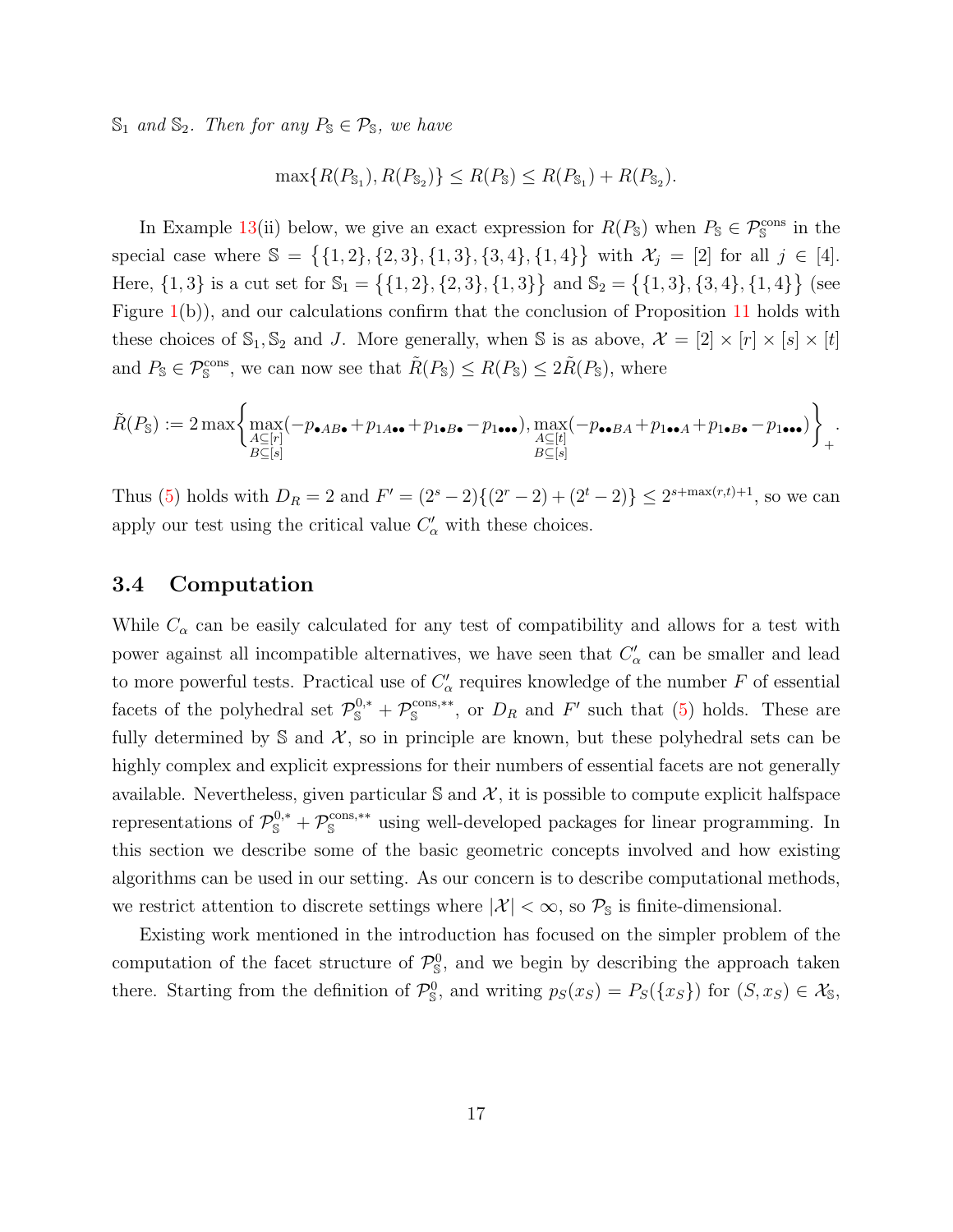we have

$$
\mathcal{P}_{s}^{0} = \{P_{s} \in \mathcal{P}_{s} : \mathcal{F}_{s}(P_{s}) \neq \emptyset\}
$$
  
= 
$$
\left\{P_{s} \in \mathcal{P}_{s} : \exists p \in [0,1]^{\mathcal{X}} \text{ s.t. } p_{s}(x_{S}) = \sum_{x_{S} \in \mathcal{X}_{S^{c}}} p(x_{S}, x_{S^{c}}) \forall S \in \mathcal{S}, x_{S} \in \mathcal{X}_{S}\right\}
$$
  
= 
$$
\{P_{s} \in \mathcal{P}_{s} : \exists p \in [0,1]^{\mathcal{X}} \text{ s.t. } \mathbb{A}p = p_{s}\},
$$

where the matrix  $\mathbb{A} = (\mathbb{A}_{(S,y_S),x})_{(S,y_S)\in\mathcal{X}_{S},x\in\mathcal{X}} \in \{0,1\}^{\mathcal{X}_{S}\times\mathcal{X}}$  has entries

<span id="page-17-0"></span>
$$
\mathbb{A}_{(S,y_S),x} := \mathbb{1}_{\{x_S = y_S\}}.\tag{11}
$$

.

Since each column of A has exactly  $|\mathbb{S}|$  entries equal to 1 (one for each  $S \in \mathbb{S}$ ), it follows that any  $p \in [0,1]^{\mathcal{X}}$  with  $Ap = p_{\mathbb{S}}$  satisfies  $1_{\mathcal{X}}^T p = |\mathbb{S}|^{-1} 1_{\mathcal{X}_{\mathbb{S}}}^T Ap = |\mathbb{S}|^{-1} 1_{\mathcal{X}_{\mathbb{S}}}^T p_{\mathbb{S}} = 1$ . We can therefore write  $\mathcal{P}_{s}^{0}$  as the convex hull of the columns of A, with coefficients in the convex combination given by  $p$ . In the rest of this section, we adopt for compactness the convention that if  $i \in [2]$ , then  $\bar{i} := 3 - i$ , so that  $\{\bar{i}\} = \{1, 2\} \setminus \{i\}.$ 

**Example 12.** Consider the case  $d = 3$ , where  $\mathbb{S} = \{ \{1,2\}, \{2,3\}, \{1,3\} \}$  and  $\mathcal{X} =$  $[2]^{3}$ . Here we have  $|\mathcal{X}| = 8, |\mathcal{X}_s| = 12$  and, if we order the 12 rows according to  $(1, 1, \bullet), (1, 2, \bullet), (2, 1, \bullet), (2, 2, \bullet)$  for  $S = \{1, 2\}$ , then  $(\bullet, 1, 1), (\bullet, 1, 2), (\bullet, 2, 1), (\bullet, 2, 2)$  for  $S = \{2,3\}$ , then  $(1, \bullet, 1), (2, \bullet, 1), (1, \bullet, 2), (2, \bullet, 2)$  for  $S = \{1,3\}$ , we have

$$
\mathbb{A}^T = \begin{pmatrix} 1 & 0 & 0 & 0 & 1 & 0 & 0 & 0 & 1 & 0 & 0 & 0 \\ 1 & 0 & 0 & 0 & 0 & 1 & 0 & 0 & 0 & 0 & 1 & 0 \\ 0 & 1 & 0 & 0 & 0 & 0 & 1 & 0 & 1 & 0 & 0 & 0 \\ 0 & 0 & 1 & 0 & 0 & 0 & 0 & 1 & 0 & 0 & 1 & 0 \\ 0 & 0 & 1 & 0 & 1 & 0 & 0 & 0 & 0 & 1 & 0 & 0 \\ 0 & 0 & 0 & 1 & 0 & 0 & 1 & 0 & 0 & 0 & 0 & 1 \\ 0 & 0 & 0 & 1 & 0 & 0 & 0 & 1 & 0 & 0 & 0 & 0 \end{pmatrix}
$$

In this case, the polytope  $\mathcal{P}_{\mathbb{S}}^0$  has 16 facets; of these, 12 correspond to the simple non-negativity conditions  $p_{\mathbb{S}} \geq 0$ , while the remaining four essential facets are given by  $p_{i,\bar{j},\bullet}+p_{\bullet j2}+p_{\bar{i},\bullet,1} \leq 1$ for  $i, j \in [2]$  [\(Vlach,](#page-64-3) [1986;](#page-64-3) [Eriksson et al.,](#page-61-8) [2006\)](#page-61-8). More generally, when  $\mathcal{X} = [r] \times [s] \times [2]$ for some  $r, s \in \mathbb{N}$ , the marginal polytope  $\mathcal{P}_\mathbb{S}^0$  has  $(2^r-2)(2^s-2)+rs+2(r+s)$  facets, with  $rs + 2(r + s)$  of these corresponding to simple non-negativity conditions.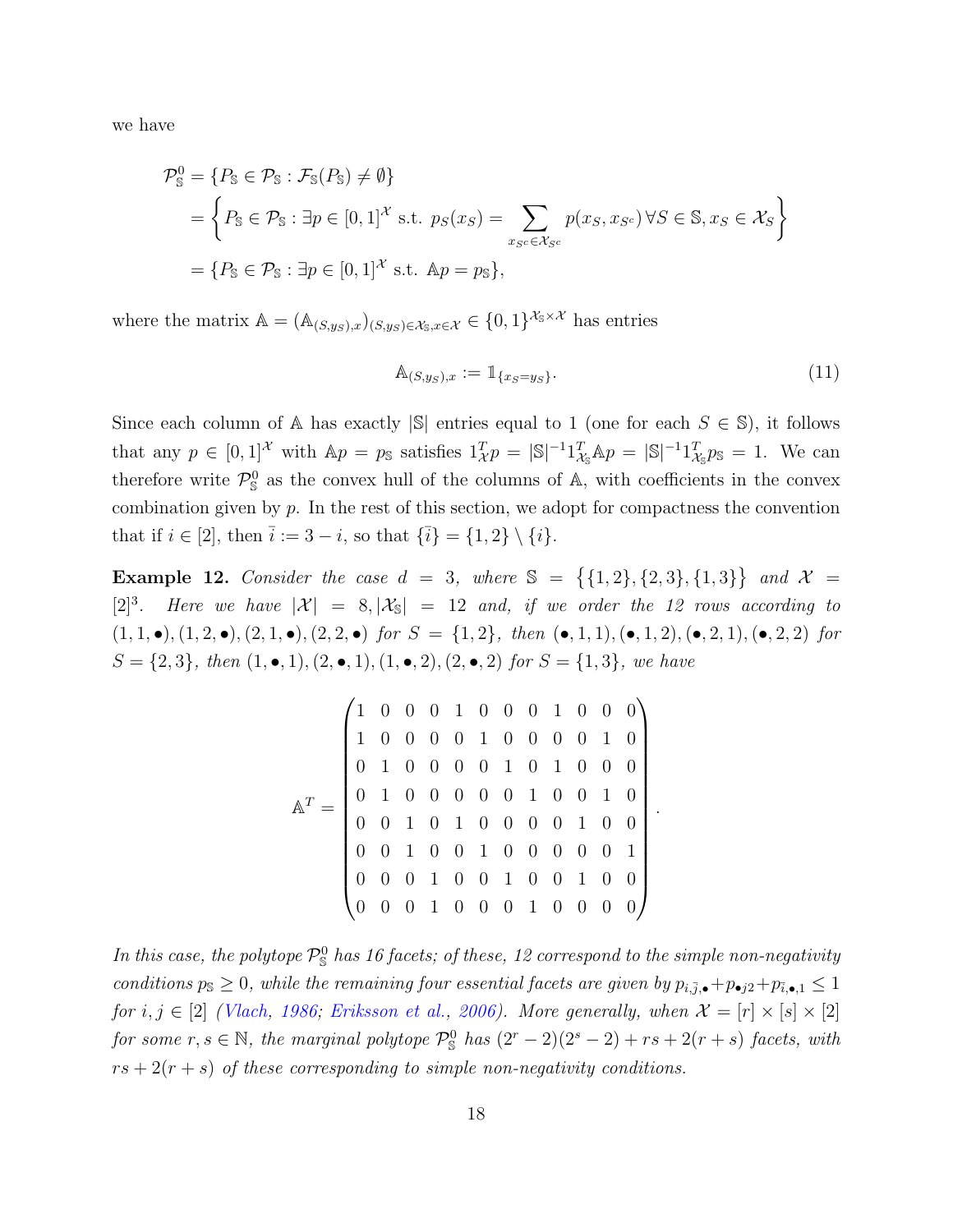We now turn to the problem of computing the number of essential facets of the polyhedral set  $\mathcal{P}_s^{0,*}+\mathcal{P}_s^{\text{cons},**}$ , which is of more direct relevance in our context. As we see from Theorem [7](#page-12-0) and the example above, in the special case  $\mathbb{S} = \{ \{1, 2\}, \{2, 3\}, \{1, 3\} \}$  and  $\mathcal{X} = [r] \times [s] \times [2]$ , the structure of  $\mathcal{P}_{\mathbb{S}}^{0,*}+\mathcal{P}_{\mathbb{S}}^{\text{cons},**}$  is similar to that of  $\mathcal{P}_{\mathbb{S}}^0$ ; indeed, both polyhedral sets have the same numbers of essential and non-essential facets. However, the facet structure of  $\mathcal{P}_s^{0,*} + \mathcal{P}_s^{\text{cons},**}$  is generally more complicated than that of  $\mathcal{P}_s^0$ ; Example [13](#page-19-0) reveals that when  $d = 4$  all irreducible choices of S except the simple chain pairs case exhibit this difference. The Minkowski sum  $\mathcal{P}_{S}^{0,*}+\mathcal{P}_{S}^{\text{cons},**}$  is the convex hull of a set of directions (the columns of A) and a set of points (the vertices of  $\mathcal{P}_{\mathbb{S}}^{\text{cons}}$ , together with the origin). Moreover, a halfspace representation of  $\mathcal{P}_{\mathbb{S}}^{\text{cons}}$  is given by

$$
\mathcal{P}_{\mathbb{S}}^{\text{cons}} = \left\{ p_{\mathbb{S}} \in [0, \infty)^{\mathcal{X}_{\mathbb{S}}} : \sum_{x_S \in \mathcal{X}_S} p_S(x_S) = 1 \ \forall S \in \mathbb{S}, \right\}
$$

$$
\sum_{x_{S_1 \cap S_2^c} \in \mathcal{X}_{S_1 \cap S_2^c}} p_{S_1}(x_{S_1}) - \sum_{x_{S_1^c \cap S_2} \in \mathcal{X}_{S_1^c \cap S_2}} p_{S_2}(x_{S_2}) = 0 \ \forall x_{S_1 \cap S_2} \in \mathcal{X}_{S_1 \cap S_2}, S_1, S_2 \in \mathbb{S} \right\},\
$$

and we can convert this to a vertex representation using software such as the rcdd package in R [\(Geyer and Meeden,](#page-62-11) [2021\)](#page-62-11). In fact, as shown by Proposition [4,](#page-10-1) the equality constraints of  $\mathcal{P}_s^{\text{cons}}$  can be extracted from the equality constraints in the halfspace representation of  $\mathcal{P}_s^0$ , a fact we use in our computations. The vertex representations of  $\mathcal{P}_s^0$  and  $\mathcal{P}_s^{\text{cons}}$  lead to a vertex representation of the sum  $\mathcal{P}_s^{0,*} + \mathcal{P}_s^{\text{cons},**}$  that can then be converted back to a halfspace representation, again using software such as  $\text{rcdd}$ . The value of F is then given by the number of halfspaces in this representation, once we subtract the number of halfspaces defining  $\mathcal{P}_s^{\text{cons}}$ .

To illustrate this computational approach, we find explicit expressions for  $R(P_{\rm s})$  with  $P_{\mathbb{S}} \in \mathcal{P}_{\mathbb{S}}^{\text{cons}}$ , for all irreducible four-dimensional examples with binary variables. If  $[d] \in \mathbb{S}$ , then  $\mathcal{P}_s^0 = \mathcal{P}_s^{\text{cons}}$  so  $F = 0$  and  $R(P_s) = 0$  for  $P_s \in \mathcal{P}_s^{\text{cons}}$ . We are therefore more interested in situations where  $[d] \notin \mathbb{S}$ , and where compatibility is not equivalent to consistency. By a combination of Propositions [9](#page-14-1) and [10,](#page-15-2) the set of possible irreducible observation patterns S in the case  $d = 4$  with  $[d] \notin \mathbb{S}$  is the following:

- Chain pairs:  $\mathbb{S} = \{ \{1, 2\}, \{2, 3\}, \{3, 4\}, \{1, 4\} \};$
- All pairs except one:  $\mathbb{S} = \{ \{1, 2\}, \{1, 3\}, \{1, 4\}, \{2, 3\}, \{3, 4\} \};$
- All pairs:  $\mathbb{S} = \{ \{1, 2\}, \{1, 3\}, \{1, 4\}, \{2, 3\}, \{2, 4\}, \{3, 4\} \};$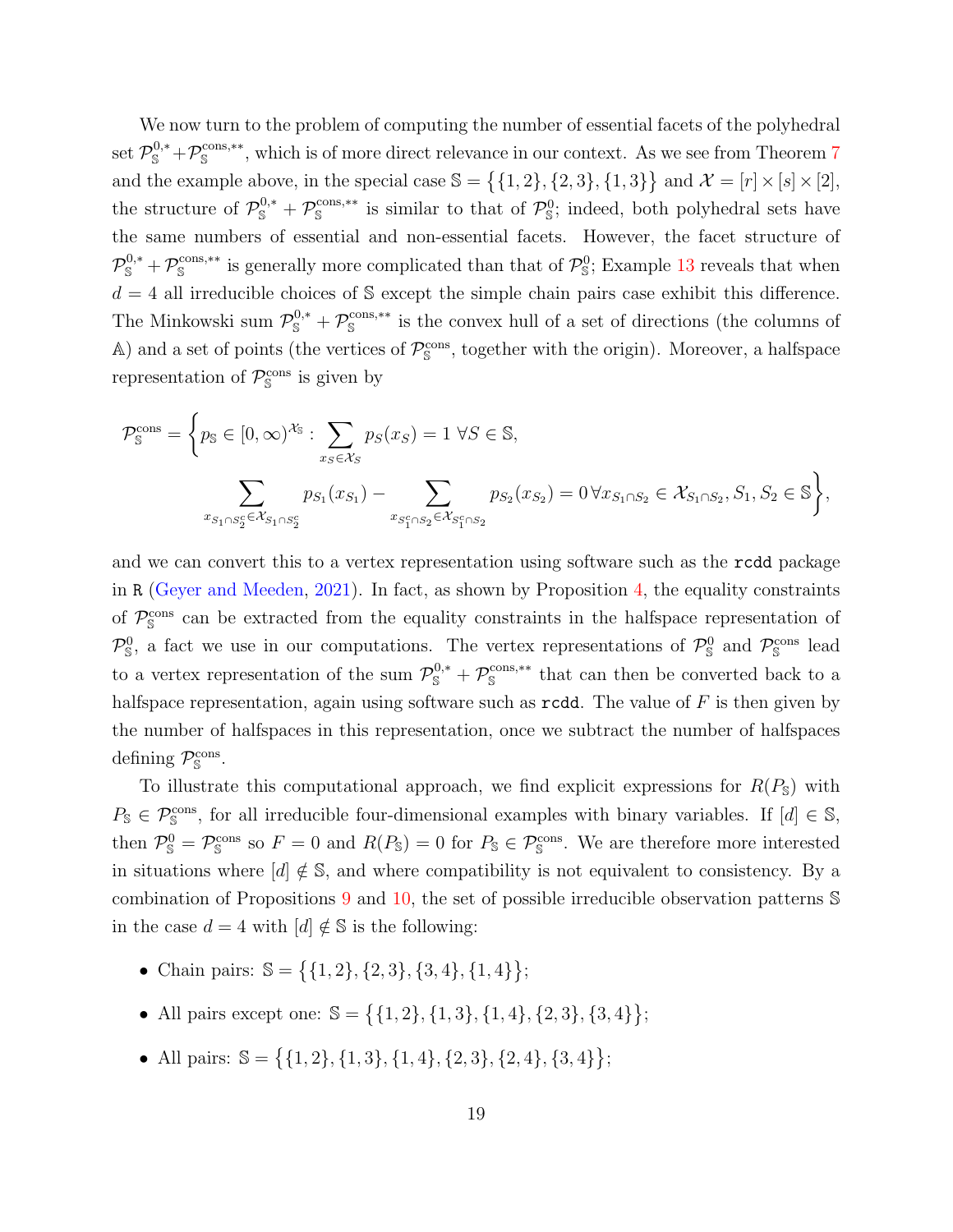<span id="page-19-1"></span>

Figure 1: Irreducible observation patterns  $\mathbb S$  with  $d=4$ .

- Single triple:  $\mathbb{S} = \{ \{1, 2, 3\}, \{1, 4\}, \{2, 4\}, \{3, 4\} \};$
- All triples:  $\mathbb{S} = \{ \{1, 2, 3\}, \{1, 2, 4\}, \{1, 3, 4\}, \{2, 3, 4\} \}.$

These patterns are illustrated in Figure [1.](#page-19-1)

<span id="page-19-0"></span>**Example 13.** Let  $\mathcal{X}_1 = \mathcal{X}_2 = \mathcal{X}_3 = \mathcal{X}_4 = [2]$ . For  $P_{\mathbb{S}} \in \mathcal{P}_{\mathbb{S}}^{\text{cons}}$ , the following statements hold:

(i) When  $\mathbb{S} = \{ \{1, 2\}, \{2, 3\}, \{3, 4\}, \{1, 4\} \},$ 

<span id="page-19-2"></span>
$$
R(P_{\mathbb{S}}) = 2 \max_{k,\ell \in [2]} \left\{ p_{\bullet \bullet k\ell} - p_{\bullet 2k\bullet} - \sum_{i=1}^{2} \min(p_{i1\bullet \bullet}, p_{i\bullet \bullet \ell}) \right\}_{+}
$$
  
= 2 \max\_{i,j,k \in [2]} (p\_{ij\bullet \bullet} - p\_{\bullet jk\bullet} - p\_{\bullet \bullet \bar{k}1} - p\_{i\bullet \bullet 2})\_{+}. \tag{12}

From the second representation, we see that we may take  $F = 8$ . In fact, in this example the facet structure of  $\mathcal{P}_s^0$  is again closely related to the facet structure of  $\mathcal{P}_s^{0,*}+\mathcal{P}_s^{\text{cons},**}$ ;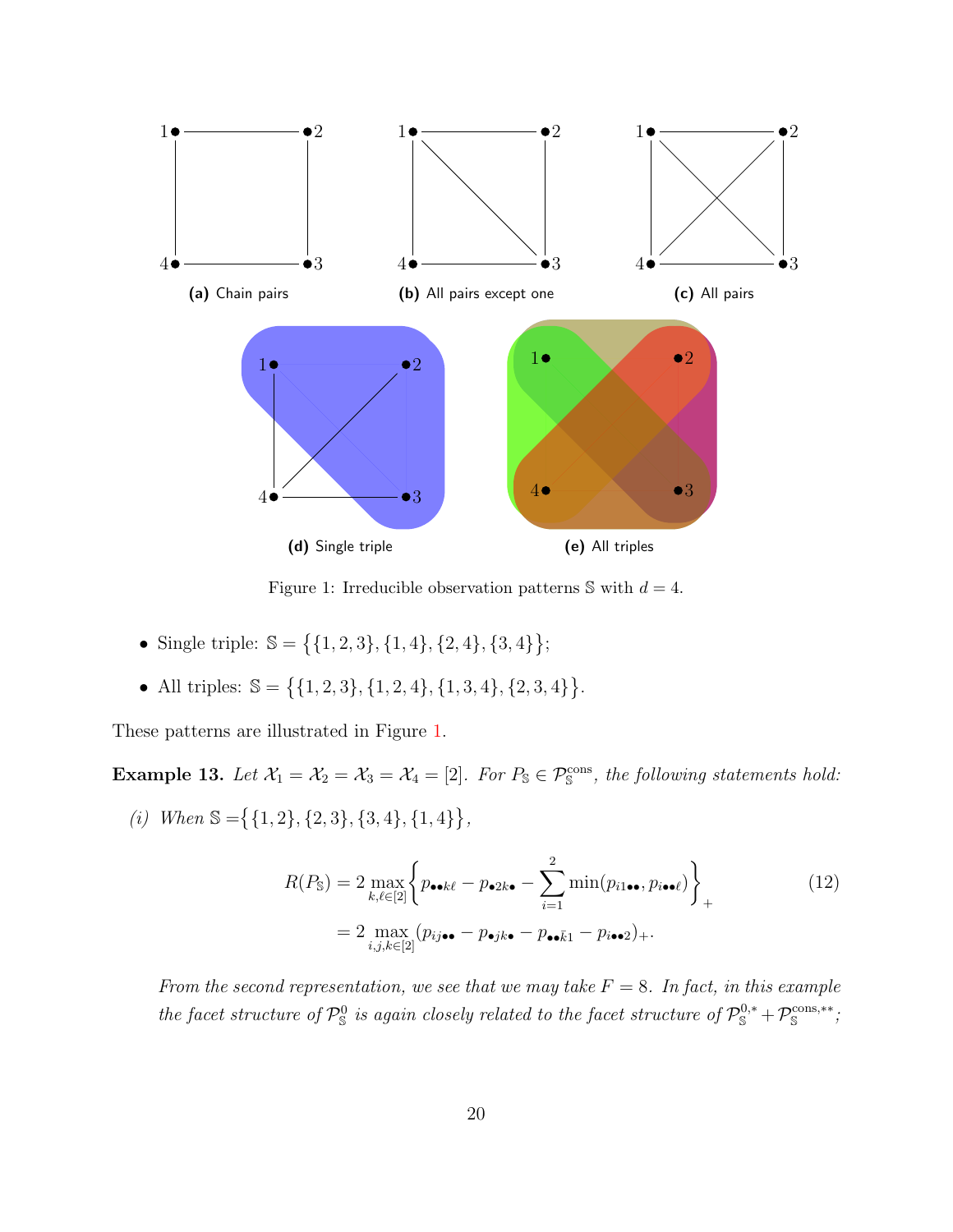indeed, by Hosten and Sullivant  $(2002,$  Theorem 3.5),

$$
\mathcal{P}_{\mathbb{S}}^0 = \left\{ P_{\mathbb{S}} \in \mathcal{P}_{\mathbb{S}}^{\text{cons}} : \max_{i,j,k \in [2]} (p_{ij\bullet\bullet} - p_{\bullet jk\bullet} - p_{\bullet \bullet \bar{k},1} - p_{i\bullet \bullet 2}) \le 0 \right\}
$$

is a non-redundant halfspace representation. We give an analytic extension of [\(12\)](#page-19-2) to  $X_1 = [r]$  for general  $r \in \mathbb{N}$  in Proposition [16](#page-55-0) of Section [6.](#page-26-0)

(ii) When  $\mathbb{S} = \{ \{1, 2\}, \{2, 3\}, \{1, 3\}, \{3, 4\}, \{1, 4\} \},$ 

$$
R(P_{\mathbb{S}}) = 2 \max \left[ 0, \max_{j \in [2]} \left\{ p_{\bullet j1\bullet} - \sum_{i=1}^{2} \min(p_{ij\bullet\bullet}, p_{i\bullet 1\bullet}) \right\}, \max_{\ell \in [2]} \left\{ p_{\bullet\bullet 1\ell} - \sum_{i=1}^{2} \min(p_{i\bullet 1\bullet}, p_{i\bullet \bullet \ell}) \right\},
$$

$$
\max_{i,j,\ell \in [2]} (p_{\bullet\bullet 1\ell} - p_{ij\bullet\bullet} - p_{\bar{i}\bullet \ell} - p_{\bullet \bar{j}1\bullet}) \right]
$$

$$
= \max \left\{ R(P_{\mathbb{S}}^{123}), R(P_{\mathbb{S}}^{134}), R(P_{\mathbb{S}\backslash \{\{1,3\}\}}) \right\}.
$$

Here, we write, e.g.,  $R(P_{\rm s}^{123})$  instead of  $R(P_{\rm s}^{\{1,2,3\}})$  for notational simplicity. This is a simple example where  $\mathcal{P}_s^{0,*} + \mathcal{P}_s^{\text{cons},**}$  has a more complex facet structure than that of  $\mathcal{P}_s^0$ . Indeed, Proposition [11](#page-15-0) shows that  $\max\{R(P_s^{123}), R(P_s^{134})\} \leq R(P_s) \leq$  $R(P_{\rm s}^{123})+R(P_{\rm s}^{134})$ , and hence that  $P_{\rm s}$  is compatible if and only if  $P_{\rm s}^{123}$  and  $P_{\rm s}^{134}$  are compatible. On the other hand, writing

<span id="page-20-1"></span>
$$
p_{\bullet\bullet1\ell} - p_{ij\bullet\bullet} - p_{\bar{i}\bullet\bullet\ell} - p_{\bullet\bar{j}1\bullet} = (p_{\bullet\bullet1\ell} - p_{i\bullet1\bullet} - p_{\bar{i}\bullet\bullet\ell}) + (p_{\bullet j1\bullet} - p_{ij\bullet\bullet} - p_{\bar{i}\bullet1\bullet}), \qquad (13)
$$

shows that our expressions for  $R(P_{\rm S})$  are non-redundant:  $\mathcal{P}_{\rm S}^{0,*} + \mathcal{P}_{\rm S}^{\text{cons},**}$  has  $F = 16$ essential facets, while  $\mathcal{P}_s^0$  only has 8.

(iii) When  $\mathbb{S} = \{ \{1, 2\}, \{1, 3\}, \{1, 4\}, \{2, 3\}, \{2, 4\}, \{3, 4\} \},$ 

<span id="page-20-0"></span>
$$
R(P_{\mathbb{S}}) = \max \bigg[ R(P_{\mathbb{S}}^{123}), R(P_{\mathbb{S}}^{124}), R(P_{\mathbb{S}}^{134}), R(P_{\mathbb{S}}^{234}),
$$
  
2  $\max_{i,j,k,\ell \in [2]} (-p_{ij\bullet \bullet} - p_{\bullet jk\bullet} - p_{i\bullet k\bullet} + p_{i\bullet \bullet \ell} + p_{\bullet j\bullet \ell} + p_{\bullet \bullet k\ell} - p_{\bullet \bullet \ell}),$   

$$
R(P_{\mathbb{S}\backslash \{\{1,3\},\{2,4\}\}}), R(P_{\mathbb{S}\backslash \{\{1,4\},\{2,3\}\}}), R(P_{\mathbb{S}\backslash \{\{1,2\},\{3,4\}}}) \bigg].
$$
 (14)

Here, we see from the R code output that  $P_{\mathbb{S}}$  is compatible if and only if the first two lines of [\(14\)](#page-20-0) are non-positive. The final line can be bounded above by twice the first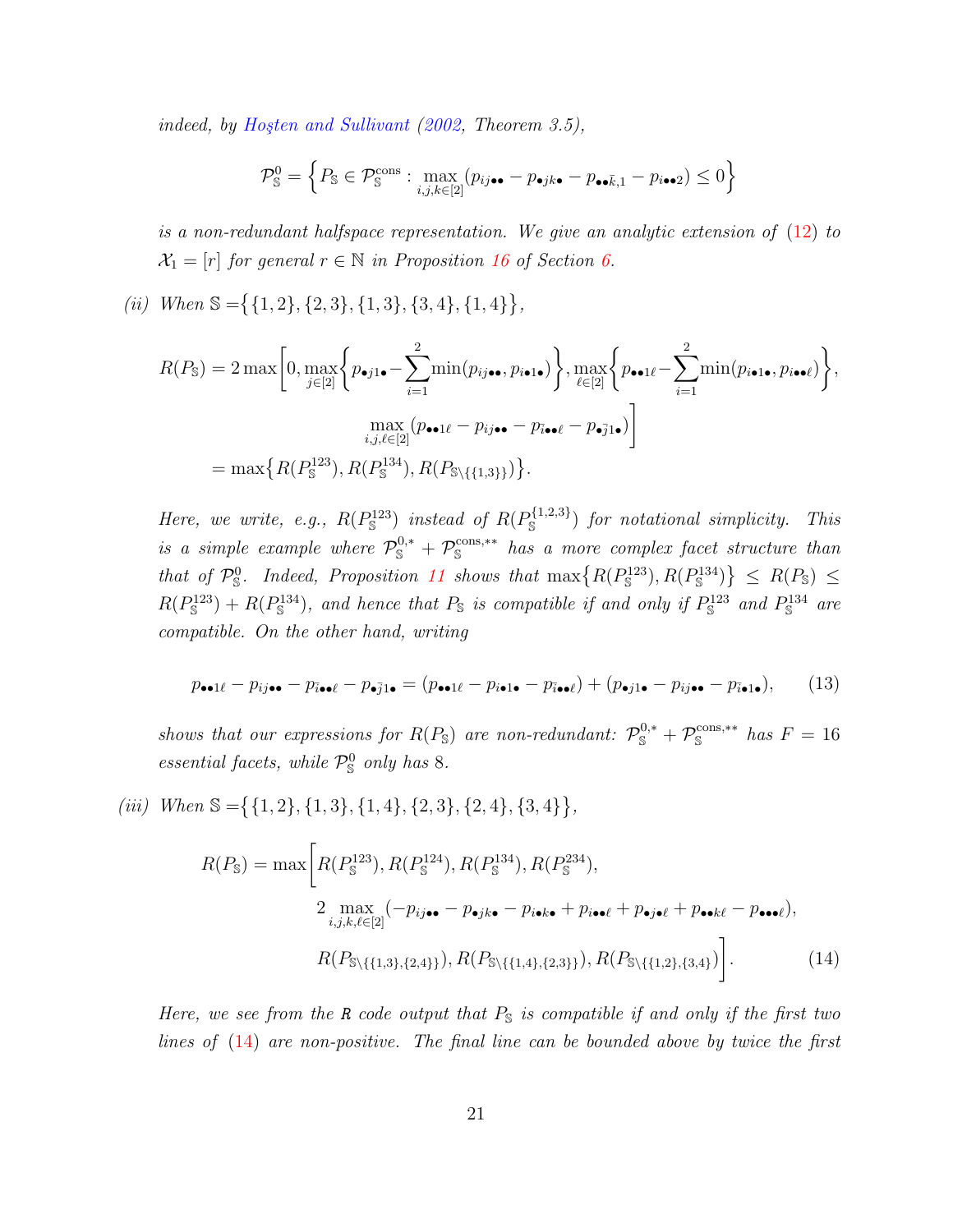line: as in [\(13\)](#page-20-1), we have, for example, that

$$
R(P_{\mathbb{S}\backslash\{\{1,3\},\{2,4\}\}})=\max_{i,j,\ell\in[2]}(p_{\bullet\bullet 1\ell}-p_{ij\bullet\bullet}-p_{\bar{i}\bullet\bullet\ell}-p_{\bullet\bar{j}1\bullet})_{+}\leq R(P_{\mathbb{S}}^{134})+R(P_{\mathbb{S}}^{123}).
$$

We see from [\(14\)](#page-20-0) that we may take  $F = 4 \times 4 + 16 + 3 \times 8 = 56$ . In the R output, the halfspace representation of  $\mathcal{P}_{\mathbb{S}}^{0,*}+\mathcal{P}_{\mathbb{S}}^{\text{cons},**}$  has 93 rows, 13 of which are equality constraints coming from the consistency conditions, 24 of which are non-negativity constraints, and the remaining 56 correspond to essential facets reflected in our expression  $R(P<sub>S</sub>)$ above. Here  $\mathcal{P}_s^0$  has 32 essential facets.

(iv) When  $\mathbb{S} = \{ \{1, 2, 3\}, \{1, 4\}, \{2, 4\}, \{3, 4\} \}$ , we have compatibility if and only if  $P_{\rm s}^{124}, P_{\rm s}^{134}, P_{\rm s}^{234}$  are compatible and

$$
\tilde{p}_{ijk\ell}:=p_{ijk\bullet}+p_{\overline{i}\bullet\bullet\ell}+p_{\bullet\overline{j}\bullet\ell}+p_{\bullet\bullet\overline{k}\ell}-p_{\bullet\bullet\bullet\ell}\geq 0
$$

for all  $i, j, k, \ell \in [2]$ . These conditions are non-redundant, so that  $\mathcal{P}_{\mathbb{S}}^0$  has  $3 \times 4 + 16 = 28$ essential facets. Further,

$$
R(P_{\mathbb{S}}) = \max \bigg[ R(P_{\mathbb{S}}^{124}), R(P_{\mathbb{S}}^{134}), R(P_{\mathbb{S}}^{234}), -\frac{3}{2} \min_{i,j,k,\ell \in [2]} \tilde{p}_{ijk\ell}, -\min_{i,j,k,\ell \in [2]} (\tilde{p}_{ijk\ell} + \tilde{p}_{i\bar{j}k\bar{\ell}})
$$

$$
-\min_{i,j,k,\ell \in [2]} \{ \tilde{p}_{i\bar{j}k\bar{\ell}} + \min(p_{ij\bullet\bullet} - p_{i\bullet\bullet\ell} + p_{\bullet\bar{j}\bullet\ell}, p_{\bullet jk\bullet} - p_{\bullet\bullet k\ell} + p_{\bullet\bar{j}\bullet\ell}, p_{i\bullet k\bullet} - p_{\bullet\bullet k\ell} + p_{\bar{i}\bullet\bullet\ell}) \} \bigg],
$$

so that we may take  $F = 3 \times 4 + 2 \times 16 + 3 \times 16 = 92$ . From the above expression it also follows that

$$
R(P_{\mathbb{S}}) \le \max\left\{ R(P_{\mathbb{S}}^{124}), R(P_{\mathbb{S}}^{134}), R(P_{\mathbb{S}}^{234}) \right\} + 2 \max_{i,j,k,\ell \in [2]} (-\tilde{p}_{ijk\ell})_+.
$$

(v) When  $\mathbb{S} = \{ \{1, 2, 3\}, \{1, 2, 4\}, \{1, 3, 4\}, \{2, 3, 4\} \}$  the marginal polytope  $\mathcal{P}_{\mathbb{S}}^0$  has 32 essential facets. Indeed, writing  $\mathbb{S}_J := \mathbb{S} \setminus ([4] \setminus \{J\})$ , we have that  $P_{\mathbb{S}}$  is compatible if and only if  $P_{\mathbb{S}_J | x_J}$  is compatible for all  $J \in [4]$  and  $x_J \in [2]$ . Moreover,

$$
R(P_{\mathbb{S}}) = \frac{1}{2} \max_{J \in [4]} \max_{x_J \in [2]} \{ 3p^{J}(x_J)R(P_{\mathbb{S}_J|x_J}) + p^{J}(\bar{x}_J)R(P_{\mathbb{S}_J|\bar{x}_J}) \}
$$
  
 
$$
\leq 2 \max_{J \in [4]} \max_{x_J \in [2]} p^{J}(x_J)R(P_{\mathbb{S}_J|x_J}),
$$

and  $F = 4 \times 2 \times 4 \times 4 = 128$ . To see where these numbers come from, consider  $J = 1$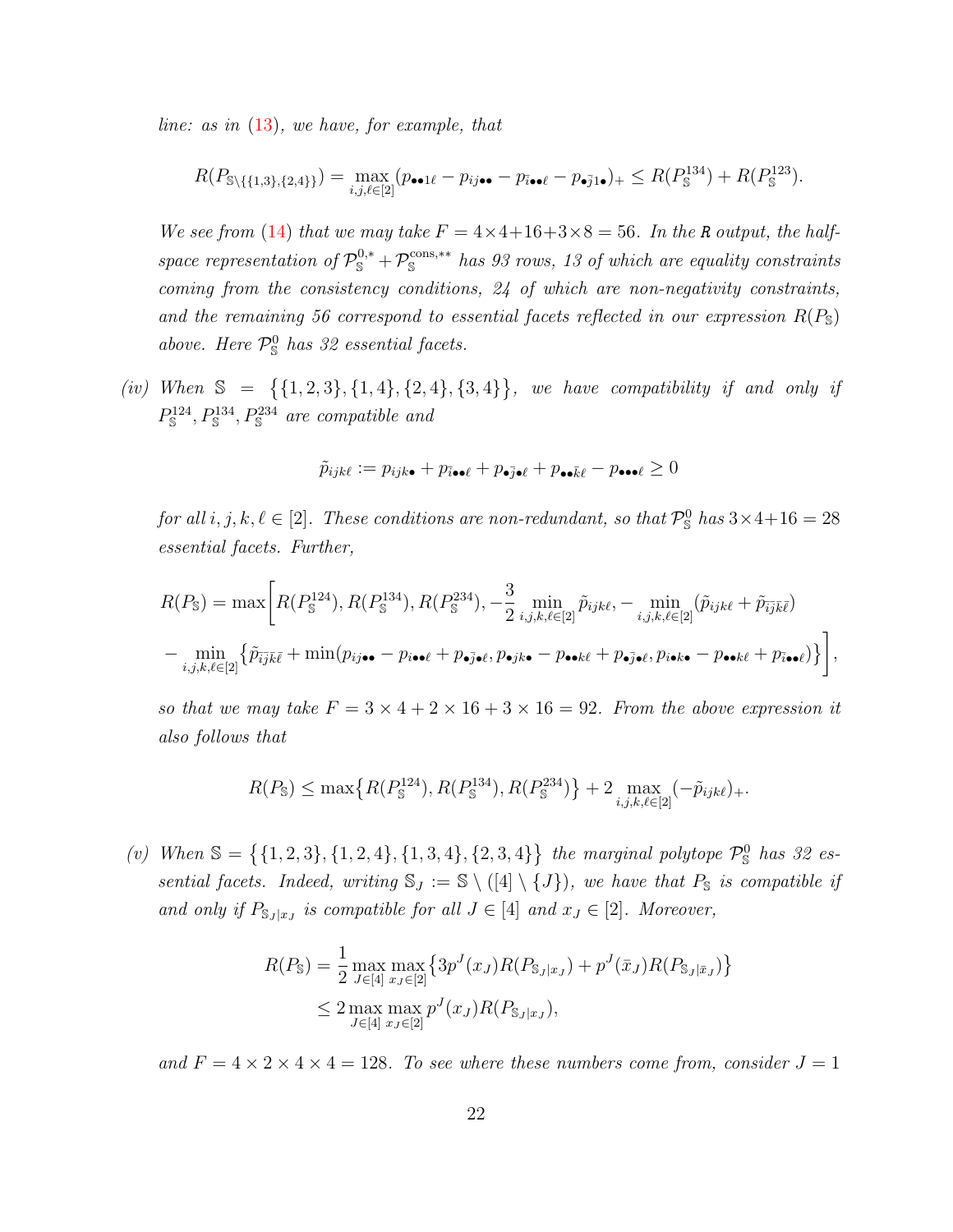and  $x_J = 1$ , and note that

$$
\frac{1}{2} \{3p^{1}(1)R(P_{\mathbb{S}_{1}|1}) + p^{1}(2)R(P_{\mathbb{S}_{1}|2})\}
$$
\n
$$
= -\min\Big\{0, 3\min_{j,k\in[2]}(p_{1jk\bullet} + p_{1,\bar{j}\bullet 1} - p_{1\bullet k1})\Big\} - \min\Big\{0, \min_{j',k'\in[2]}(p_{2j'k'\bullet} + p_{2,\bar{j}'\bullet 2} - p_{2\bullet k'2})\Big\}.
$$

This is the maximum of  $5 \times 5$  linear functionals of  $P_{\mathbb{S}_J}$ , but all those where 0 is chosen in the first term are redundant in the final expression for  $R(P_{\rm S})$ , as are all those where  $(j', k') = (\bar{j}, \bar{k})$ . Thus, for each value of  $(J, x_J)$ , there are  $4 \times 4$  non-redundant essential facets.

### <span id="page-22-0"></span>4 Mixed discrete and continuous variables

In this section, we consider a setting of mixed discrete and continuous variables, where there exist positive integers  $d_0 \leq d$  such that  $\mathcal{X} = [0,1)^{d_0} \times \prod_{j=d_0+1}^{d} [m_j]$ , with  $m_1, \ldots, m_d \in$  $\mathbb{N} \cup \{\infty\}$ . We assume that we observe independent random variables  $(X_{S,i} : S \in \mathbb{S}, i \in [n_S]),$ with  $X_{S,i} \sim P_S$  taking values in  $\mathcal{X}_S := [0,1)^{S \cap [d_0]} \times \prod_{j \in S \cap ([d] \setminus [d_0])} [m_j]$ . Given a vector of bandwidths  $h = (h_1, \ldots, h_{d_0}) \in (0, \infty)^{d_0}$ , we partition  $[0, 1)^{d_0} \times \prod_{j \in [d] \setminus [d_0]} [m_j]$  as

$$
[0,1)^{d_0} \times \prod_{j \in [d] \setminus [d_0]} [m_j] = \bigcup_{(k_1,\dots,k_d) \in \mathcal{K}_h} \left( \prod_{j=1}^{d_0} I_{h_j,k_j} \times \prod_{j \in [d] \setminus [d_0]} \{k_j\} \right),
$$

where  $\mathcal{K}_h := [[1/h_1]] \times \cdots \times [[1/h_{d_0}]] \times \prod_{j \in [d] \setminus [d_0]} [m_j]$  and

$$
I_{h_j,k_j} := [(k_j - 1)h_j, (k_j h_j) \wedge 1).
$$

Let  $\mathcal{G}_{\mathbb{S},h}^+$  denote the set of sequences of functions  $(f_S : S \in \mathbb{S})$  where each  $f_S : \mathcal{X}_S \to [-1,\infty)$ is piecewise constant on all sets of the form  $\prod_{j\in S\cap[d_0]} I_{h_j,k_j} \times \prod_{j\in S\cap([d]\setminus[d_0])} \{k_j\}$  and where the sequence satisfies

$$
\inf_{x \in \mathcal{X}} \sum_{S \in \mathcal{S}} f_S(x_S) \ge 0.
$$

We further define

$$
R_h(P_{\mathbb{S}}) := \sup_{f_{\mathbb{S}} \in \mathcal{G}^+_{\mathbb{S},h}} R(P_{\mathbb{S}}, f_{\mathbb{S}}).
$$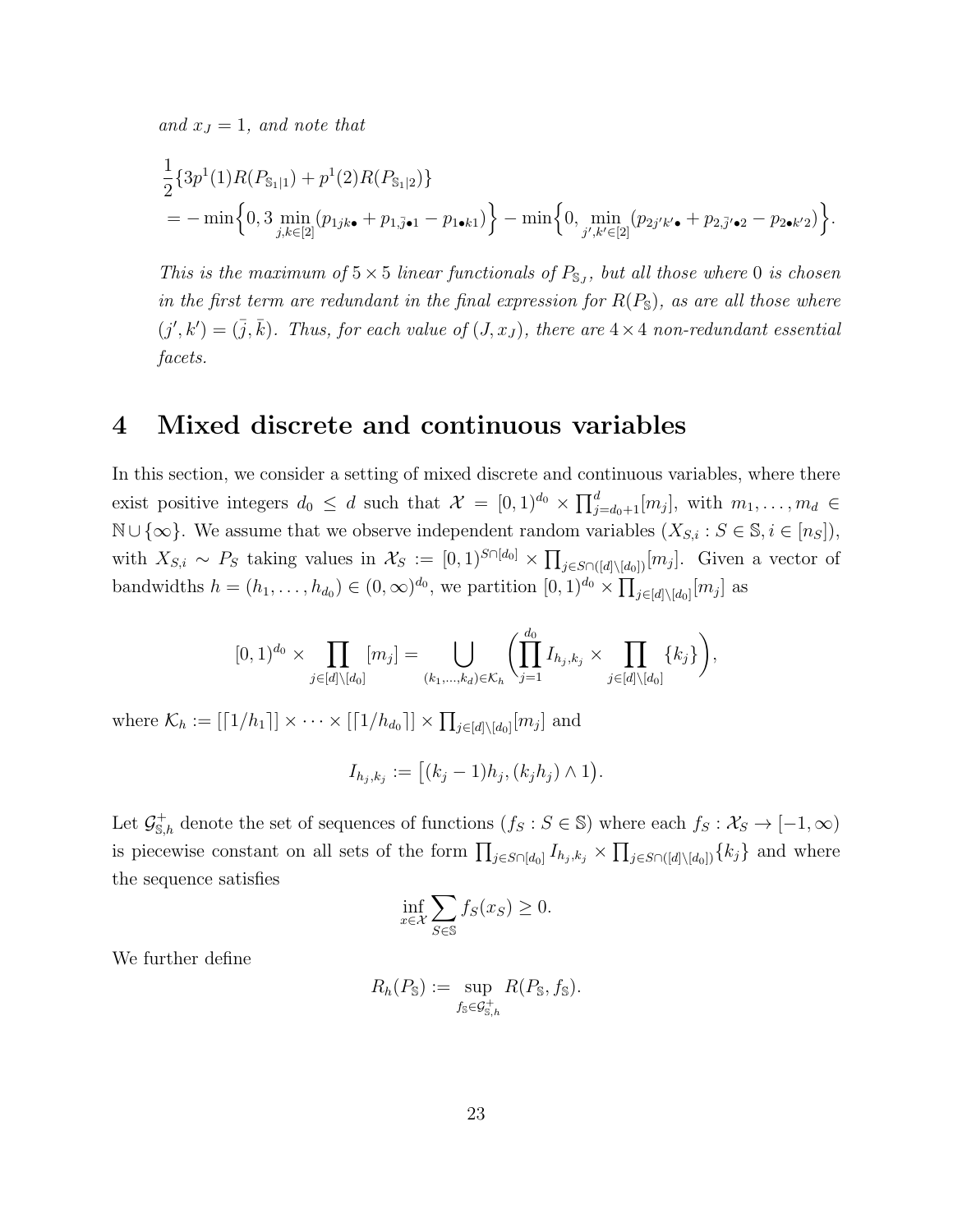Recalling our definition of  $C_{\alpha}^{\min}$  from Section [3.2,](#page-9-1) in this mixed continuous and discrete setting, we reject the null hypothesis that  $P_{\mathbb{S}} = (P_S : S \in \mathbb{S}) \in \mathcal{P}_{\mathbb{S}}^0$  at the level  $\alpha \in (0,1)$  if

$$
R_h(\widehat{P}_{\mathbb{S}}) \geq C_{\alpha}^{\min}([1/h_1], \ldots, [1/h_{d_0}], m_{d_0+1}, \ldots, m_d, \mathbb{S}, (n_S : S \in \mathbb{S})) =: C_{\alpha}^*,
$$

where  $\widehat{P}_S$  is the empirical distribution of  $X_{S,1}, \ldots, X_{S,n_S}$  for  $S \in \mathbb{S}$ , and  $\widehat{P}_S = (\widehat{P}_S : S \in \mathbb{S})$ .

For  $d' \in \mathbb{N}$ ,  $r = (r_1, \ldots, r_{d'}) \in (0, 1]^{d'}$  and  $L > 0$ , let  $\mathcal{H}_{d'}(r, L)$  denote the class of functions that are  $(r, L)$ -Hölder on  $[0, 1)^{d'}$ , i.e. the set of functions  $p : [0, 1)^{d'} \to \mathbb{R}$  satisfying

$$
|p(z_1,\ldots,z_{d'})-p(z'_1,\ldots,z'_{d'})|\leq L\sum_{j=1}^{d'}|z_j-z'_j|^{r_j}
$$

for all  $(z_1,\ldots,z_{d'}), (z'_1,\ldots,z'_{d'}) \in [0,1)^{d'}$ . Now let  $\mathcal{P}_{\mathbb{S},r,L}$  denote the set of sequences of distributions  $(P_S : S \in \mathbb{S})$  where  $P_S$  is a distribution on  $\mathcal{X}_S$  having density  $p_S$  with respect to the Cartesian product of Lebesgue measure on  $[0, 1)^{S \cap [d_0]}$  and counting measure on  $\prod_{j\in S\cap([d]\setminus [d_0])}[m_j]$  satisfying the condition that the conditional density  $x_{S\cap [d_0]} \mapsto$  $p_S(x_{S\cap[d_0]}|x_{S\cap([d]\setminus[d_0])})$  belongs to  $\mathcal{H}_{|S\cap[d_0]|}(r,L)$  for all  $x_{S\cap([d]\setminus[d_0])}\in \prod_{j\in S\cap([d]\setminus[d_0])}[m_j]$ .

<span id="page-23-0"></span>**Theorem 14.** In the above setting, let  $\alpha, \beta \in (0, 1)$  and suppose that  $P_{\mathbb{S}} \in \mathcal{P}_{\mathbb{S}, r, L}$ . Then the probability of a Type I error for our test is at most  $\alpha$ . Moreover, if

$$
R(P_{\mathbb{S}}) \ge L(|\mathbb{S}| - 1) \sum_{j=1}^{d_0} h_j^{r_j} + C_{\alpha}^* + C_{\beta}^*,
$$

then the probability of a Type II error is at most  $\beta$ .

We now specialise the upper bound of Theorem [14](#page-23-0) to our main three-dimensional example. When  $\mathbb{S} = \{ \{1, 2\}, \{2, 3\}, \{1, 3\} \}$  and  $\mathcal{X} = [0, 1)^2 \times \{1, 2\}$  we have for  $h_1, h_2 \in (0, 1)$ that

$$
L(|\mathbb{S}|-1)(h_1^{r_1}+h_2^{r_2})+C^*_{\alpha}+C^*_{\beta}\lesssim_{L,|\mathbb{S}|,\alpha,\beta}h_1^{r_1}+h_2^{r_2}+\Big(\frac{1/h_1+1/h_2}{\min_{S\in\mathbb{S}}n_S}\Big)^{1/2},
$$

and we can choose  $h_1, h_2$  to minimise this right-hand side. We can take  $h_1 = h_2 = n^{-\frac{1}{1+2(r_1 \wedge r_2)}}$ and  $\alpha = \beta = 1/4$  to deduce the minimax upper bound

$$
\rho^*(n_{\mathbb{S}}) \lesssim_{L, |\mathbb{S}|} \left( \min_{S \in \mathbb{S}} n_S \right)^{-\frac{r_1 \wedge r_2}{1 + 2(r_1 \wedge r_2)}}.
$$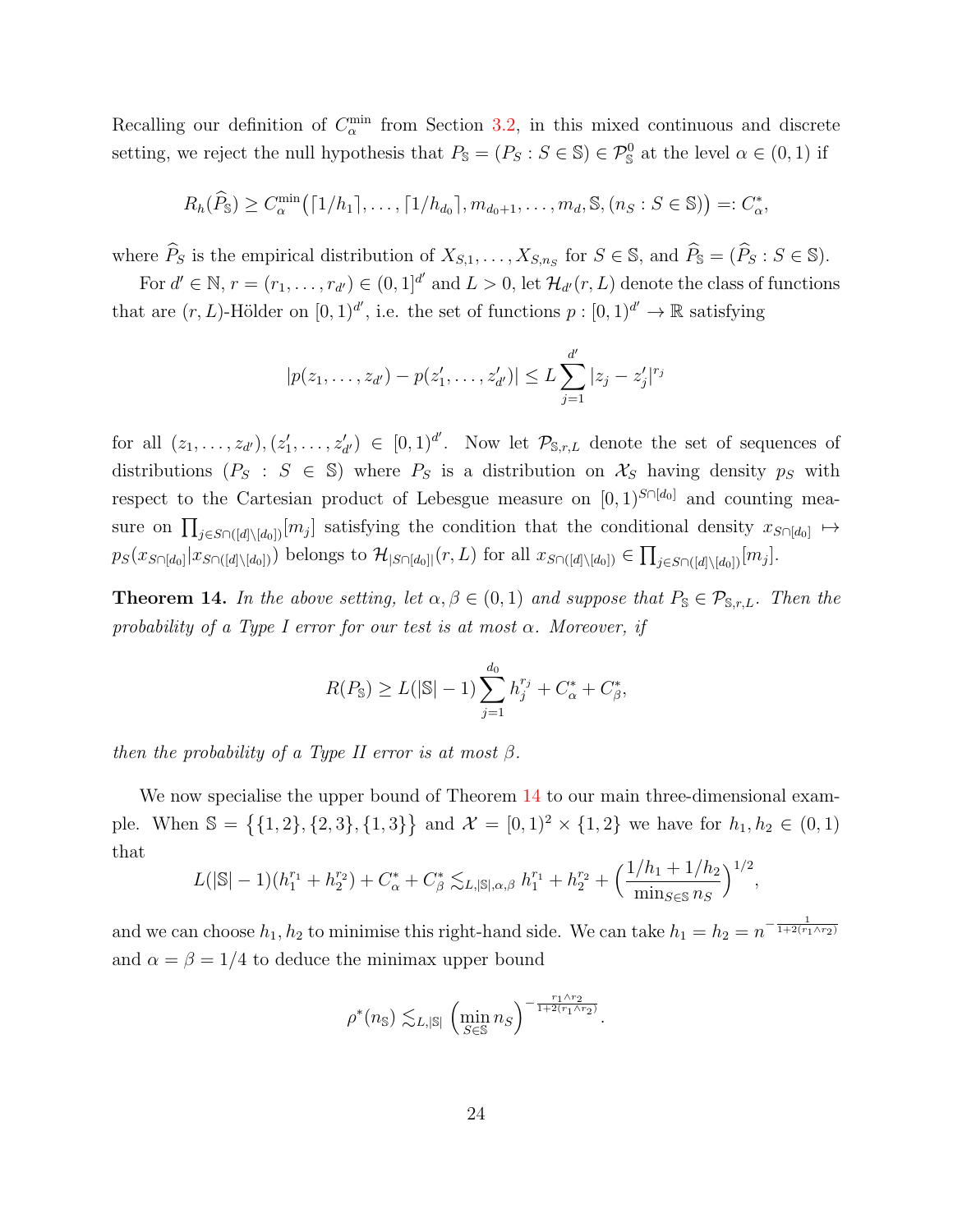### <span id="page-24-0"></span>5 Numerical studies

The tests introduced in Section [3](#page-6-0) provide finite-sample Type I error control over the entire null hypothesis parameter space  $\mathcal{P}_{S}^{0}$ . However, this may lead to conservative tests in particular examples, so we first present an alternative, Monte Carlo-based approach to constructing the critical value for our test. The first part of Proposition [5](#page-10-0) and the dual formulation [\(3\)](#page-7-2) mean that we can write

$$
\widehat{P}_{\mathbb{S}} = \{1 - R(\widehat{P}_{\mathbb{S}})\}\widehat{Q}_{\mathbb{S}} + R(\widehat{P}_{\mathbb{S}})\widehat{T}_{\mathbb{S}},
$$

where  $\hat{Q}_{\mathcal{S}} \in \mathcal{P}_{\mathcal{S}}^0$  and  $\hat{T}_{\mathcal{S}} \in \mathcal{P}_{\mathcal{S}}$ . Here  $\hat{Q}_{\mathcal{S}}$  can be thought of as a closest compatible sequence of marginal distributions to  $\hat{P}_{\mathbb{S}}$  (in particular, if  $\hat{P}_{\mathbb{S}} \in \mathcal{P}_{\mathbb{S}}^0$ , then  $\hat{Q}_{\mathbb{S}} = \hat{P}_{\mathbb{S}}$ ). Moreover,  $\hat{Q}_{\mathbb{S}}$  can be computed straightforwardly at the same time as our test statistic  $R(\widehat{P}_s)$ . It is therefore natural to generate a critical value by drawing B bootstrap samples from  $\widehat{Q}_{\mathbb{S}}$ , computing the corresponding empirical distributions  $\widehat{Q}_{\mathbb{S}}^{(1)}, \ldots, \widehat{Q}_{\mathbb{S}}^{(B)}$  and test statistics  $R(\widehat{Q}_{\mathbb{S}}^{(1)}), \ldots, R(\widehat{Q}_{\mathbb{S}}^{(B)}),$ and rejecting  $H'_0$  at significance level  $\alpha \in (0,1)$  if and only if

$$
1 + \sum_{b=1}^{B} \mathbb{1}_{\{R(\widehat{Q}_{\mathbb{S}}^{(b)}) \le R(\widehat{Q}_{\mathbb{S}})\}} \le \alpha(B+1).
$$

In our first experiments, we took  $\mathbb{S} = \{ \{1,2\}, \{2,3\}, \{1,3\} \}$  with  $\mathcal{X} = [r] \times [2]^2$  and  $r \in \mathbb{S}$  $\{2, 4, 6\}$ ; we fix  $P_{\mathbb{S}} \in \mathcal{P}_{\mathbb{S}}^{\text{cons}}$  by setting, for each  $i \in [r]$ ,

<span id="page-24-1"></span>
$$
p_{i\bullet\bullet} = \frac{1}{r}, \quad p_{\bullet 1\bullet} = p_{\bullet\bullet 1} = \frac{1}{2}, \quad p_{i\bullet 1} = \frac{1}{2r}, \quad p_{i1\bullet} = \frac{1 + (-1)^i}{2r} \tag{15}
$$

and varying  $p_{\bullet 21}$  to adjust the incompatibility index. Indeed, with these choices, we have  $R(P_{\rm s}) = 2(p_{\bullet 21} - 1/4)_{+}$  by Theorem [7.](#page-12-0) Our Monte Carlo test was applied with  $n_{\rm s}$  $(200, 200, 200), B = 99$  and  $\alpha = 0.05$ , and we repeated our experiments 5000 times in each setting.

We are not aware of alternative methods that can be applied directly in this context, but the test of [Fuchs](#page-62-2) [\(1982\)](#page-62-2) can be used if there are also complete cases available. In order to provide some comparison, then, we gave the Fuchs method access to an additional  $n_{\{1,2,3\}} =$ 200 observations from the distribution on X with mass function  $p_{ijk} = \{1 + (-1)^{i+j}\}/(4r)$ for  $i \in [r]$  and  $j, k \in [2]$ , which ensures that  $Ap$  is a closest compatible sequence to  $P_{\mathbb{S}}$ , in our terminology above. In particular, Ap satisfies all equalities in [\(15\)](#page-24-1), as well as  $(\mathbb{A}p)_{\bullet 21} = 1/4$ . We emphasise that these complete cases were not accessed by our method.

Figure  $2$  presents the power curves of the two tests for the three different choices of  $r$ .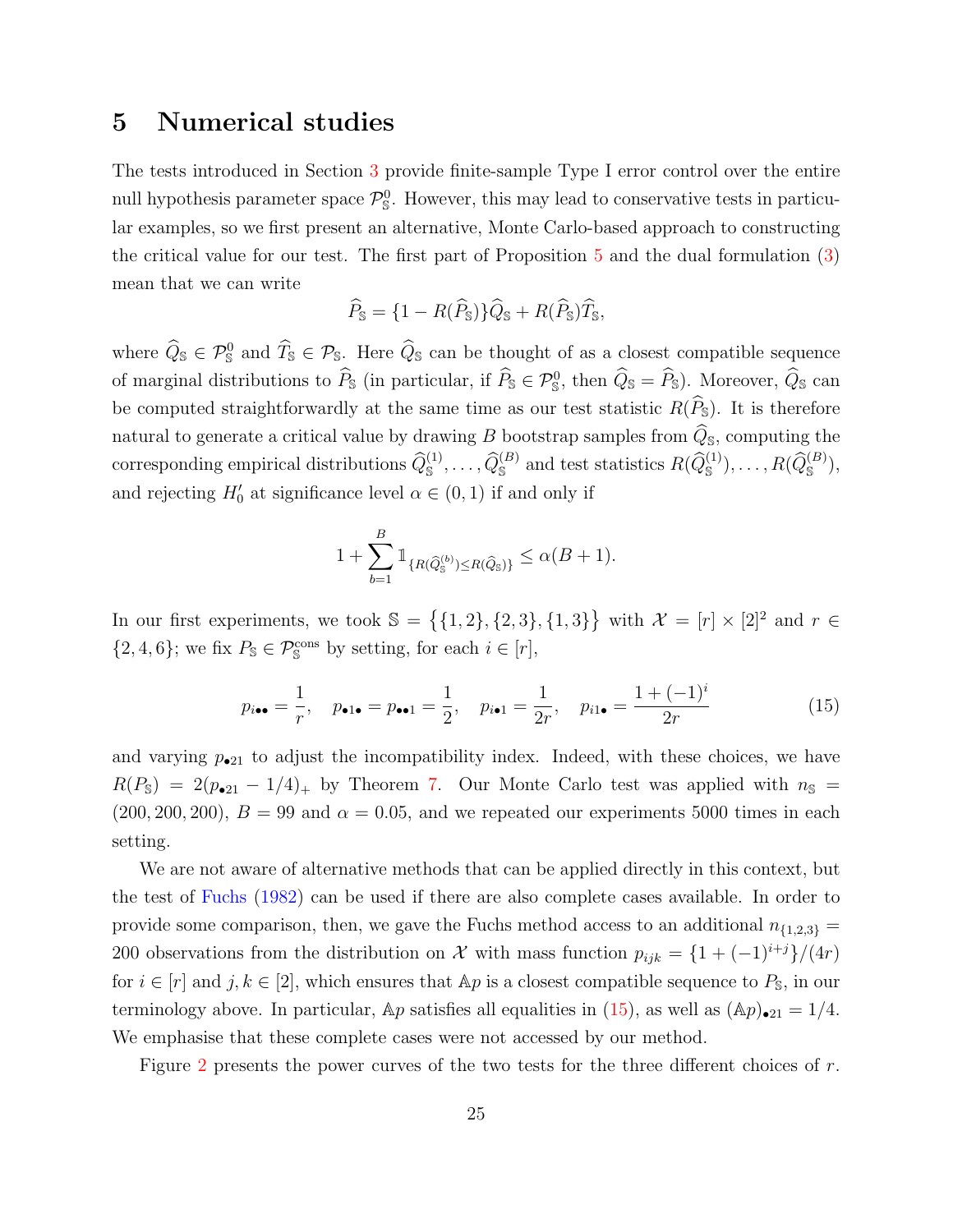<span id="page-25-0"></span>

Figure 2: Power curves for our Monte Carlo test (black) and Fuchs's test (red). Error bars show three standard errors. Here,  $S = \{ \{1, 2\}, \{2, 3\}, \{1, 3\} \}$  with  $\mathcal{X} = [r] \times [2]^2$  and  $r = 2$  (left),  $r = 4$ (middle) and  $r = 6$  (right).

We see that both tests have good control of the size of the test, and in fact the Fuchs test is slightly conservative. Despite the extra complete cases that are available to the Fuchs method, though, our test is significantly more powerful, with the difference in power increasing as r increases.

In our second set of experiments, we took  $d = 5$ ,  $n_s = (500, 500, 500, 500, 500)$ ,  $\mathcal{X} = [2]^5$ and  $\mathbb{S} = \{ \{1, 2, 3, 4\}, \{1, 2, 3, 5\}, \{1, 2, 4, 5\}, \{1, 3, 4, 5\}, \{2, 3, 4, 5\} \}$ . For  $\epsilon \in [0.2, 0.35]$  and  $i, j, k, \ell, m \in [2]$ , we set

$$
p_{ijk\ell\bullet} = \frac{1 + \epsilon(-1)^{i+j+k+\ell}}{16}, \quad p_{ijk\bullet m} = \frac{1 + \epsilon(-1)^{i+j+k+m}}{16}, \quad p_{ij\bullet\ell m} = \frac{1 + \epsilon(-1)^{i+j+\ell+m}}{16}
$$

$$
p_{i\bullet k\ell m} = \frac{1 + \epsilon(-1)^{i+k+\ell+m}}{16}, \quad p_{\bullet jk\ell m} = \frac{1 - \epsilon(-1)^{j+k+\ell+m}}{16},
$$

for which  $R(P_{\rm s}) = (5\epsilon - 1)_{+}/4$ . In this case, we applied the Fuchs test for several different choices of the number of complete cases, namely  $n_{\{1,2,3,4,5\}} \in \{25,50,100,200\}$ . The complete case distribution p was chosen so that  $Ap$  was a closest compatible sequence to  $P_s$ . Figure [3](#page-26-1) shows the corresponding power curves, along with that of our test. In this example, our test is the only one that controls the Type I error at the nominal level, so none of Fuchs tests are reliable here. We also see that the additional complete cases are crucial for the power of the Fuchs test, and that the power of our test remains competitive even without these observations.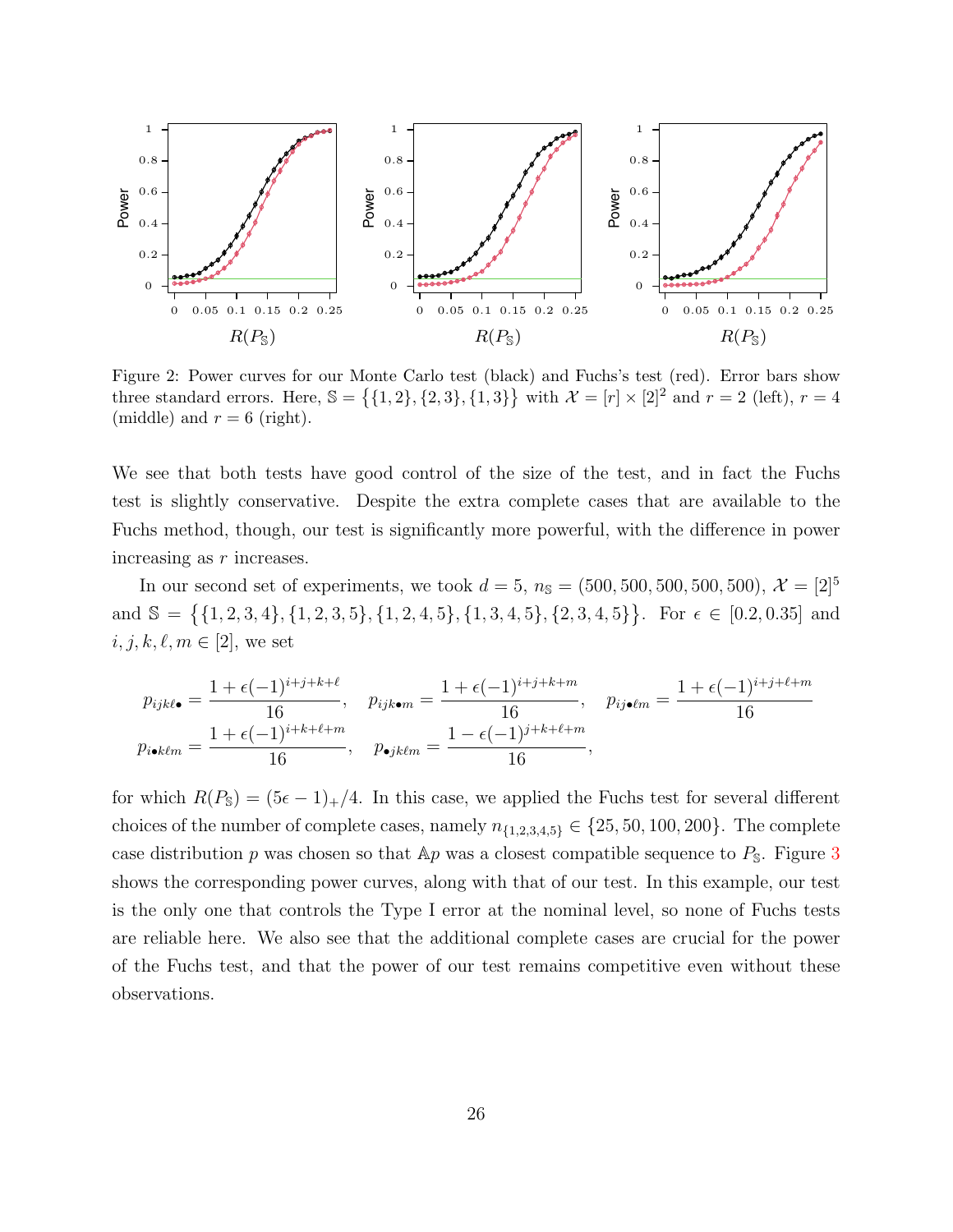<span id="page-26-1"></span>

Figure 3: Power curves for our Monte Carlo test (black) and Fuchs's test with the latter test being applied with an additional  $n_{\{1,2,3,4,5\}} = 25$  (magenta), 50 (cyan), 100 (red) and 200 (blue) complete cases. Error bars show three standard errors. Here,  $\mathbb{S}$  =  $\{\{1, 2, 3, 4\}, \{1, 2, 3, 5\}, \{1, 2, 4, 5\}, \{1, 3, 4, 5\}, \{2, 3, 4, 5\}\}\$ , with  $\mathcal{X} = [2]^5$ .

### <span id="page-26-0"></span>6 Proofs and auxiliary results

Proof of Theorem [2.](#page-7-0) We apply the idea of Alexandroff (one-point) compactification [\(Alexan](#page-60-7)[droff,](#page-60-7) [1924\)](#page-60-7). Specifically, writing  $\mathcal{J} := \{j \in [d] : \mathcal{X}_j \text{ is not compact}\},\$  for each  $j \in \mathcal{J}$ , we can construct a one-point enlarged space  $\mathcal{X}_j^* := \mathcal{X}_j \cup \{\infty_j\}$  (where  $\infty_j \notin \mathcal{X}_j$ ), and take as a topology on  $\mathcal{X}_j^*$  all open subsets of  $\mathcal{X}_j$  together with all sets of the form  $(\mathcal{X}_j \setminus K) \cup \{\infty_j\},$ where K is compact in  $\mathcal{X}_j$ . With this topology,  $\mathcal{X}_j^*$  is a compact, Hausdorff space [\(Folland,](#page-62-13) [1999,](#page-62-13) Proposition 4.36). We also set  $\mathcal{X}_j^* := \mathcal{X}_j$  for  $j \in [d] \setminus \mathcal{J}$ . We can extend each probability measure  $P_S$  to a Borel probability measure  $P_S^*$  on  $\mathcal{X}_S^* := \prod_{j \in S} \mathcal{X}_j^*$  (equipped with the product topology) by setting  $P_S^*(B) := P_S(B \cap \mathcal{X}_S)$  for all Borel subsets B of  $\mathcal{X}_S^*$ .

Now, suppose that  $f_{\mathbb{S}} \in \mathcal{G}_{\mathbb{S}}^+(\mathcal{X}_{\mathbb{S}})$  satisfies  $f_S \leq |\mathbb{S}| - 1$  for all  $S \in \mathbb{S}$ . We extend each  $f_S$ to a function  $f_S^*$  on  $\mathcal{X}_S^*$  by defining

$$
f_S^*(x_S^*) := \begin{cases} f_S(x_S^*) & \text{if } x_j^* \in \mathcal{X}_j \text{ for all } j \in S \\ |\mathbb{S}|-1 & \text{otherwise.} \end{cases}
$$

To see that  $f_S^*$  is upper semi-continuous, first suppose that  $x_S^* \in \mathcal{X}_S$  and  $y > f_S^*(x_S^*) = f_S(x_S^*)$ .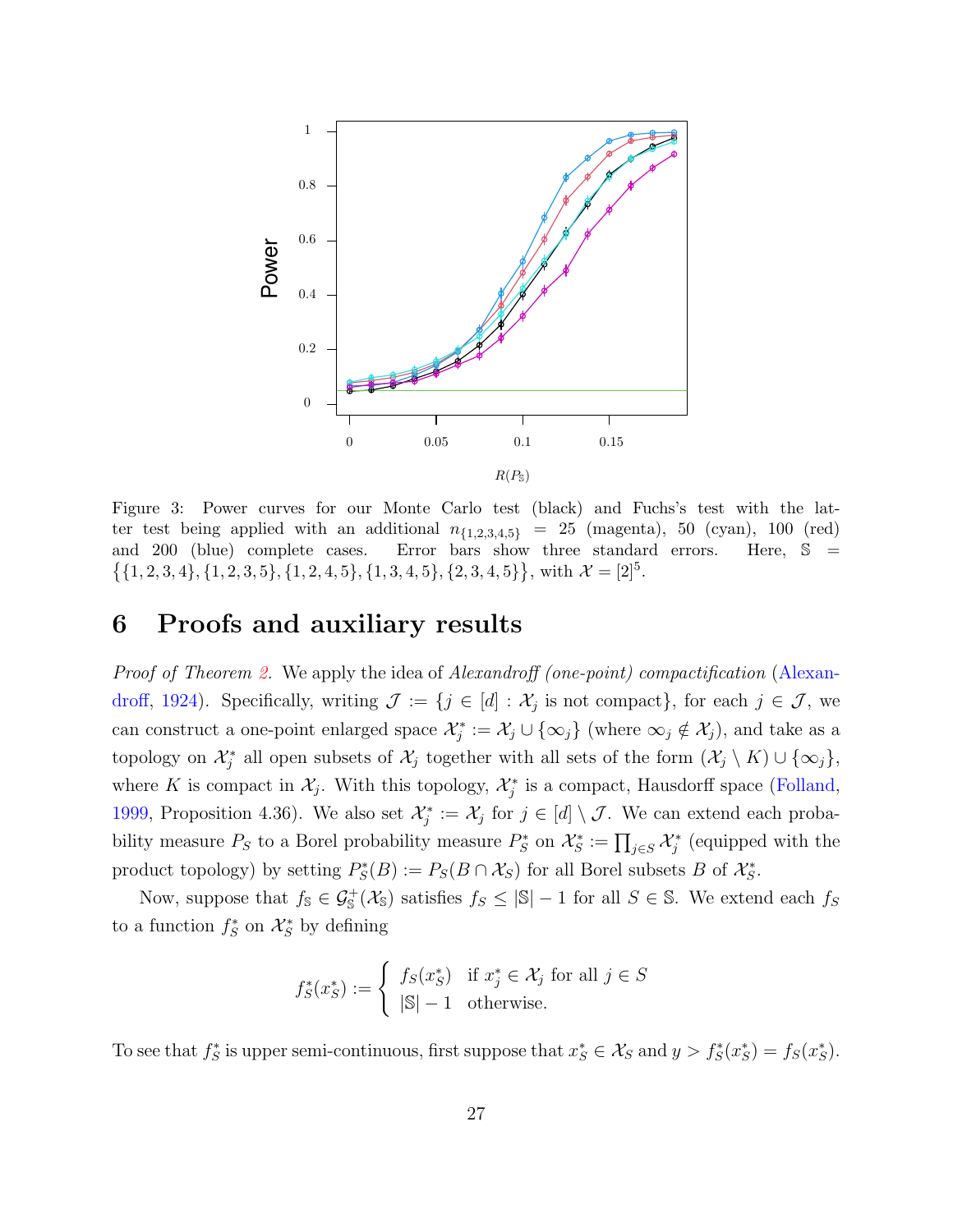Since  $f_s$  is upper semi-continuous and all sets that are open in  $\mathcal{X}_s$  are open in  $\mathcal{X}_s^*$ , there exists a neighbourhood  $U \subseteq \mathcal{X}_{S}^{*}$  of  $x_{S}^{*}$  such that  $f_{S}^{*}(x_{S}) < y$  for all  $x_{S} \in U$ . On the other hand, if  $x_S^* \in \mathcal{X}_S^* \setminus \mathcal{X}_S$  and  $y > f_S^*(x_S^*) = |\mathbb{S}|-1$ , then we can take the neighbourhood  $U = \mathcal{X}_{S}^{*}$  to see that  $f_{S}^{*}(x_{S}) < y$  for all  $x_{S} \in U$ . This establishes that  $f_{S}^{*}$  is indeed upper semi-continuous. Writing  $\mathcal{X}^* := \prod_{j \in [d]} \mathcal{X}_j^*$ , we also have that

$$
\inf_{x^* \in \mathcal{X}^*} \sum_{S \in \mathcal{S}} f_S^*(x_S^*) \ge \min \left\{ 0, \inf_{x \in \mathcal{X}} \sum_{S \in \mathcal{S}} f_S(x_S) \right\} = 0,
$$

so  $f_{\mathbb{S}}^* \in \mathcal{G}_{\mathbb{S}}^+(\mathcal{X}_{\mathbb{S}}^*)$ . Moreover,

<span id="page-27-0"></span>
$$
R_{\mathcal{X}_{\mathbb{S}}}(P_{\mathbb{S}}, f_{\mathbb{S}}) = R_{\mathcal{X}_{\mathbb{S}}^*}(P_{\mathbb{S}}^*, f_{\mathbb{S}}^*).
$$
\n(16)

In the other direction, given any  $f_{\mathbb{S}}^* \in \mathcal{G}_{\mathbb{S}}^+(\mathcal{X}_{\mathbb{S}}^*)$ , we can define  $f_{\mathbb{S}} = (f_S : S \in \mathbb{S})$  on  $\mathcal{X}_{\mathbb{S}}$  by defining each  $f_s$  to be the restriction of  $f_s^*$  to  $\mathcal{X}_s$ . Then, for each  $t \in \mathbb{R}$ ,

$$
(f_S)^{-1}([t, \infty)) = (f_S^*)^{-1}([t, \infty)) \cap \mathcal{X}_S,
$$

so  $(f_S)^{-1}([t,\infty))$  is a closed subset of  $\mathcal{X}_S$  and  $f_S$  is upper semi-continuous. Moreover,

<span id="page-27-1"></span>
$$
\inf_{x \in \mathcal{X}} \sum_{S \in \mathcal{S}} f_S(x_S) \ge \inf_{x^* \in \mathcal{X}^*} \sum_{S \in \mathcal{S}} f_S^*(x_S^*) \ge 0,
$$

so  $f_{\mathbb{S}} \in \mathcal{G}_{\mathbb{S}}^+(\mathcal{X}_{\mathbb{S}})$ . Again, the equality [\(16\)](#page-27-0) holds. We deduce that

$$
R_{\mathcal{X}_{\mathbb{S}}}(P_{\mathbb{S}}) = \sup \{ R_{\mathcal{X}_{\mathbb{S}}}(P_{\mathbb{S}}, f_{\mathbb{S}}) : f_{\mathbb{S}} \in \mathcal{G}_{\mathbb{S}}^+(\mathcal{X}_{\mathbb{S}}) \}
$$
  
= 
$$
\sup \{ R_{\mathcal{X}_{\mathbb{S}}^*}(P_{\mathbb{S}}^*, f_{\mathbb{S}}^*) : f_{\mathbb{S}}^* \in \mathcal{G}_{\mathbb{S}}^+(\mathcal{X}_{\mathbb{S}}^*) \} = R_{\mathcal{X}_{\mathbb{S}}^*}(P_{\mathbb{S}}^*).
$$
 (17)

Now let  $\mathcal{C}_{\mathbb{S}}^+(\mathcal{X}_{\mathbb{S}}^*)$  denote the subset of continuous functions in  $\mathcal{G}_{\mathbb{S}}^+(\mathcal{X}_{\mathbb{S}}^*)$ . Since compact Hausdorff spaces are completely regular, by [Kellerer](#page-62-1) [\(1984,](#page-62-1) Proposition 1.33 and an inspection of the proof of Proposition 3.13), we have

$$
R_{\mathcal{X}_{\mathbb{S}}}(P_{\mathbb{S}})=R_{\mathcal{X}_{\mathbb{S}}^*}(P_{\mathbb{S}}^*)=\sup\big\{R_{\mathcal{X}_{\mathbb{S}}^*}(P_{\mathbb{S}}^*,f_{\mathbb{S}}^*) : f_{\mathbb{S}}^*\in\mathcal{C}_{\mathbb{S}}^+(\mathcal{X}_{\mathbb{S}}^*)\big\}.
$$

Having established that  $R_{\mathcal{X}_{\mathbb{S}}}(P_{\mathbb{S}})$  may be computed as a supremum over functions defined on compact spaces, we now consider the implications for the dual representation of the onepoint compactification. Suppose that  $\epsilon \in [0,1]$  is such that  $P_{\mathbb{S}} \in (1-\epsilon)\mathcal{P}_{\mathbb{S}}^0(\mathcal{X}_{\mathbb{S}}) + \epsilon \mathcal{P}_{\mathbb{S}}(\mathcal{X}_{\mathbb{S}})$ . Then  $P_{\mathbb{S}} = (1 - \epsilon)Q_{\mathbb{S}} + \epsilon T_{\mathbb{S}}$ , where  $Q_{\mathbb{S}} \in \mathcal{P}_{\mathbb{S}}(\mathcal{X}_{\mathbb{S}})$  and  $T_{\mathbb{S}} \in \mathcal{P}_{\mathbb{S}}(\mathcal{X}_{\mathbb{S}})$ . For each  $S \in \mathbb{S}$ , we define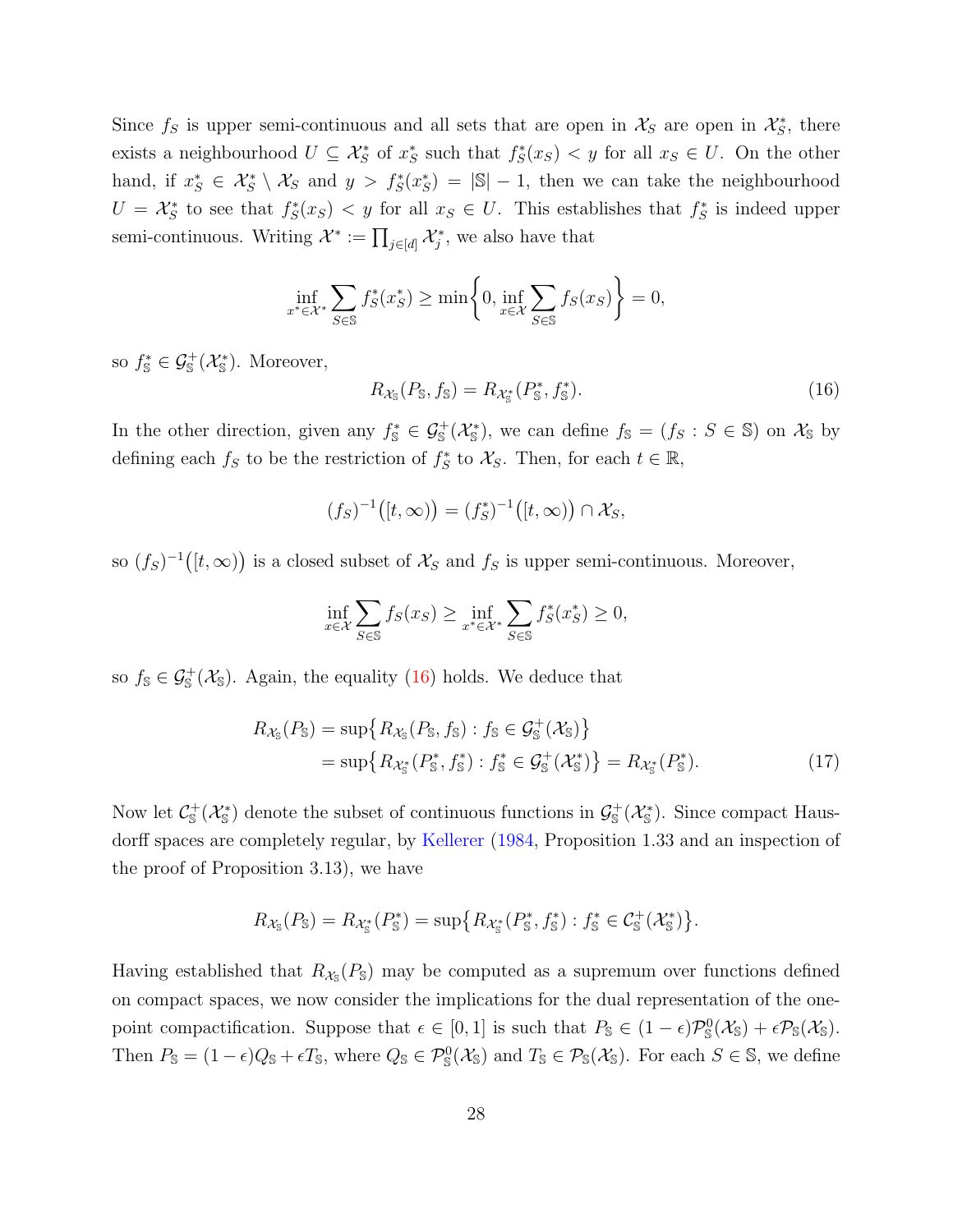probability measures  $Q_S^*, T_S^*$  on  $\mathcal{X}_S^*$  by  $Q_S^*(B) := Q_S(B \cap \mathcal{X}_S)$  and  $T_S^*(B) := T_S(B \cap \mathcal{X}_S)$  for all Borel subsets B of  $\mathcal{X}_{\mathcal{S}}^*$ . Then  $Q_{\mathcal{S}}^* \in \mathcal{P}_{\mathcal{S}}^0(\mathcal{X}_{\mathcal{S}}^*)$ , because  $R_{\mathcal{X}_{\mathcal{S}}^*}(Q_{\mathcal{S}}^*) = R_{\mathcal{X}_{\mathcal{S}}}(Q_{\mathcal{S}}) = 0$  from [\(17\)](#page-27-1) and the fact that  $Q_{\mathbb{S}} \in \mathcal{P}_{\mathbb{S}}^0(\mathcal{X}_{\mathbb{S}})$ . Hence  $P_{\mathbb{S}}^* = (1 - \epsilon)Q_{\mathbb{S}}^* + \epsilon T_{\mathbb{S}}^* \in (1 - \epsilon)\mathcal{P}_{\mathbb{S}}^0(\mathcal{X}_{\mathbb{S}}^*) + \epsilon \mathcal{P}_{\mathbb{S}}(\mathcal{X}_{\mathbb{S}}^*)$ .

Conversely, suppose initially that  $\epsilon \in (0,1)$  is such that  $P_s^* \in (1-\epsilon)P_s^0(\mathcal{X}_s^*) + \epsilon P_s(\mathcal{X}_s^*),$ so that  $P_{\mathcal{S}}^* = (1 - \epsilon)Q_{\mathcal{S}}^* + \epsilon T_{\mathcal{S}}^*$ , where  $Q_{\mathcal{S}}^* \in \mathcal{P}_{\mathcal{S}}(\mathcal{X}_{\mathcal{S}}^*)$  and  $T_{\mathcal{S}}^* \in \mathcal{P}_{\mathcal{S}}(\mathcal{X}_{\mathcal{S}}^*)$ . Observe that we must have  $Q^*_S(B) = Q^*_S(B \cap \mathcal{X}_S)$  and  $T^*_S(B) = T^*_S(B \cap \mathcal{X}_S)$  for all  $S \in \mathbb{S}$  and all Borel subsets  $B \subseteq \mathcal{X}_{\mathbb{S}}^*$ , because  $P_S^*$  does not put any mass outside  $\mathcal{X}_S$ . Then we can define families of probability measures  $Q_{\mathbb{S}} = (Q_S : S \in \mathbb{S})$  and  $T_{\mathbb{S}} = (T_S : S \in \mathbb{S})$  by  $Q_S(B) := Q_S^*(B)$ and  $T_S(B) := T_S^*(B)$  for each  $S \in \mathbb{S}$  and each Borel subset B of  $\mathcal{X}_S$ , and have  $P_S =$  $(1 - \epsilon)Q_s + \epsilon T_s \in (1 - \epsilon)\mathcal{P}_s^0(\mathcal{X}_s) + \epsilon \mathcal{P}_s(\mathcal{X}_s)$ . The boundary cases  $\epsilon \in \{0, 1\}$  can also be handled similarly, and we deduce that

$$
\inf \big\{ \epsilon \in [0,1] : P_{\mathbb{S}} \in (1-\epsilon) \mathcal{P}_{\mathbb{S}}^0(\mathcal{X}_{\mathbb{S}}) + \epsilon \mathcal{P}_{\mathbb{S}}(\mathcal{X}_{\mathbb{S}}) \big\} = \inf \big\{ \epsilon \in [0,1] : P_{\mathbb{S}}^* \in (1-\epsilon) \mathcal{P}_{\mathbb{S}}^0(\mathcal{X}_{\mathbb{S}}^*) + \epsilon \mathcal{P}_{\mathbb{S}}(\mathcal{X}_{\mathbb{S}}^*) \big\}.
$$

The upshot of this argument is that we may assume without loss of generality that each  $\mathcal{X}_j$ is a compact Hausdorff space (not just locally compact), so that

$$
R(P_{\mathbb{S}}) = \sup\{R(P_{\mathbb{S}}, f_{\mathbb{S}}) : f_{\mathbb{S}} \in C_{\mathbb{S}}^{+}\},
$$

where we now have suppressed the dependence of these quantities on  $\mathcal{X}_{S}$ . We now seek to apply [Isii](#page-62-9) [\(1964,](#page-62-9) Theorem 2.3) to rewrite this expression for  $R(P<sub>s</sub>)$  in its dual form; this will require some further definitions. Let

$$
X := \{ g_{\mathbb{S}} = (g_S : S \in \mathbb{S}) : g_S : \mathcal{X}_S \to [0, \infty) \text{ is continuous for all } S \in \mathbb{S} \},
$$

let Z denote the set of real-valued, continuous functions on  $\mathcal X$  endowed with the supremum norm topology, let  $C \subseteq Z$  denote those elements of Z that are non-negative, let  $\psi : X \to Z$ be given by  $\psi(g_{\mathbb{S}})(x) := (1/|\mathbb{S}|) \sum_{S \in \mathbb{S}} g_S(x_S)$ , and let  $\phi : X \to \mathbb{R}$  be given by  $\phi(g_{\mathbb{S}}) :=$  $-(1/|\mathbb{S}|)\sum_{S\in\mathbb{S}}\int g_S dP_S$ . Now C is a convex cone with non-empty interior. Moreover, for any  $g \in \mathbb{Z}$  we can take  $g_{\mathbb{S}} = ||g||_{\infty}$  and  $g' = ||g||_{\infty} - g \in \mathcal{C}$  to see that  $\psi(g_{\mathbb{S}}) - g' = ||g||_{\infty} - g' = g$ , and so  $\psi(X) - C = Z$ . This shows that Assumption A of [Isii](#page-62-9) [\(1964\)](#page-62-9) holds. Since X is a convex cone and  $\phi$  and  $\psi$  are linear we see that the conditions of [Isii](#page-62-9) [\(1964,](#page-62-9) Theorem 2.3) are satisfied. Now,  $\mathcal X$  is compact by Tychanov's theorem (e.g. [Folland,](#page-62-13) [1999,](#page-62-13) Theorem 4.42) (which is equivalent to the axiom of choice), so by a version of the Riesz representation theorem (e.g. [Folland,](#page-62-13) [1999,](#page-62-13) Theorem 7.2), the set of non-negative elements of the continuous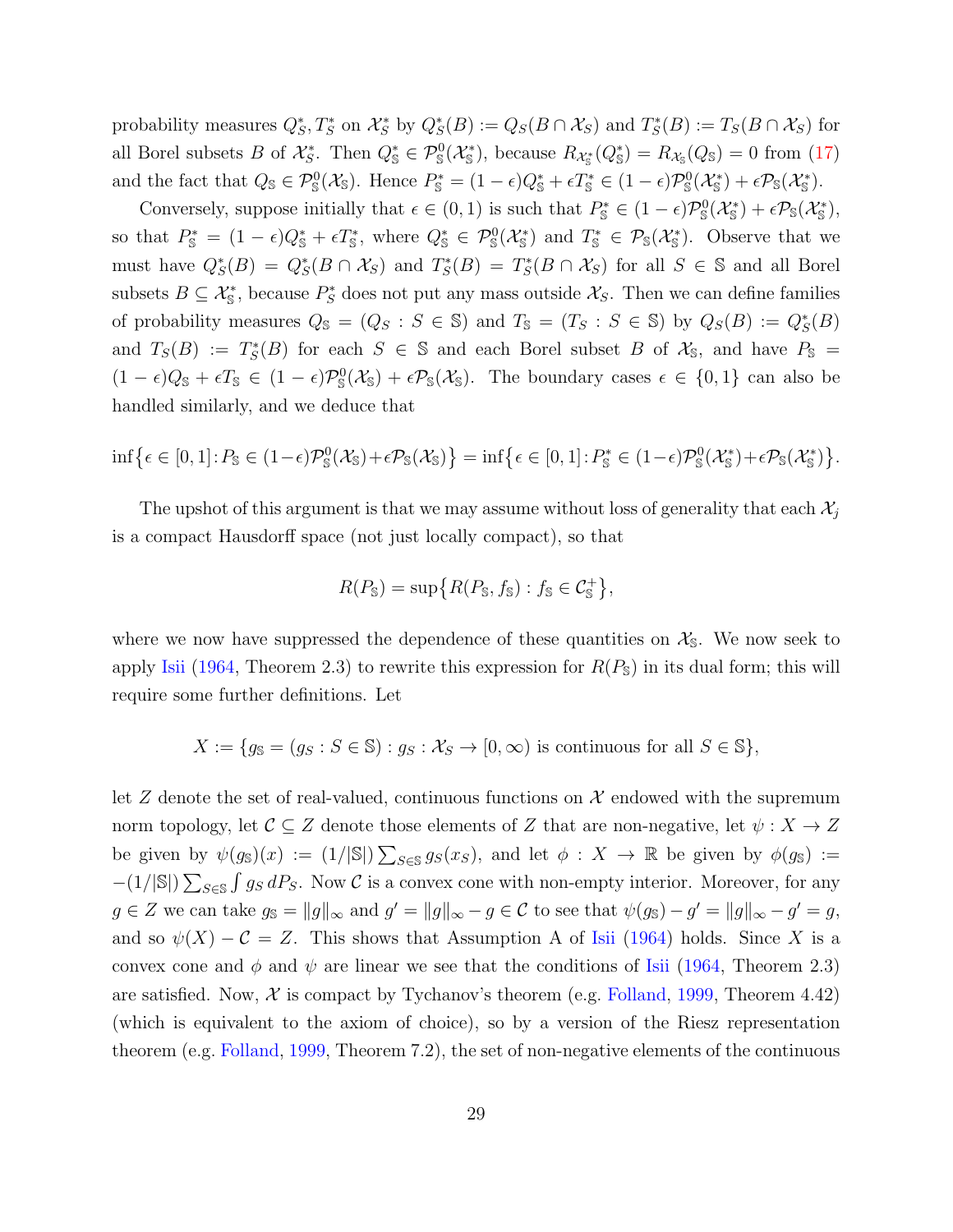dual  $Z^*$  of Z is the set of Radon measures on  $\mathcal{X}$ , denoted  $\mathcal{M}_+(\mathcal{X})$ . Thus, writing  $\mu^S$  for the marginal measure on  $\mathcal{X}_S$  of  $\mu \in \mathcal{M}_+(\mathcal{X})$ , we have

$$
R(P_{\mathbb{S}}) = 1 + \sup \{ \phi(g_{\mathbb{S}}) : g_{\mathbb{S}} \in X, \psi(g_{\mathbb{S}}) - 1 \ge 0 \}
$$
  
= 1 + inf {z<sup>\*</sup>(-1) : z<sup>\*</sup> ∈ Z<sup>\*</sup>, z<sup>\*</sup> ≥ 0, z<sup>\*</sup>(\psi(g\_{\mathbb{S}})) + \phi(g\_{\mathbb{S}}) ≤ 0 for all g\_{\mathbb{S}} ∈ X }  
= 1 + inf {-\mu(X) : \mu ∈ \mathcal{M}\_+(X), \int\_X (\sum\_{S \in \mathbb{S}} g\_S) d\mu \le \sum\_{S \in \mathbb{S}} \int\_{X\_S} g\_S dP\_S \text{ for all } g\_{\mathbb{S}} \in X }  
= 1 - \sup \{ \mu(X) : \mu ∈ \mathcal{M}\_+(X), \int\_{X\_S} g\_S d\mu^S \le \int\_{X\_S} g\_S dP\_S \text{ for all } S \in \mathbb{S}, g\_{\mathbb{S}} \in X \}. (18)

We finally claim that this last display is equal to the claimed form in the statement of the result. Let  $\epsilon \in [0,1]$  be such that  $P_{\mathbb{S}} \in (1-\epsilon)\mathcal{P}_{\mathbb{S}}^0 + \epsilon \mathcal{P}_{\mathbb{S}}$ . Then there exists a probability measure  $\mu$  on X with marginals  $\mu_{\mathbb{S}} := (\mu^S : S \in \mathbb{S})$  for which we can write  $P_{\mathbb{S}} = (1 - \epsilon)\mu_{\mathbb{S}} +$  $\epsilon Q_{\rm s}$ , where  $Q_{\rm s} \in \mathcal{P}_{\rm s}$ . Since every open set in X is  $\sigma$ -compact, the probability measure  $\mu$  is necessarily Radon [\(Folland,](#page-62-13) [1999,](#page-62-13) Theorem 7.8). Now for all  $S \in \mathbb{S}$ , and  $g_{\mathbb{S}} \in X$ ,

<span id="page-29-0"></span>
$$
(1 - \epsilon) \int_{\mathcal{X}_S} g_S \, d\mu^S = \int_{\mathcal{X}_S} g_S \, d(P_S - \epsilon Q_S) \le \int_{\mathcal{X}_S} g_S \, dP_S
$$

so  $(1-\epsilon)\mu$  is feasible and we deduce from  $(18)$  that  $R(P_{\mathbb{S}}) \leq \epsilon$ . Hence  $R(P_{\mathbb{S}}) \leq \inf \{\epsilon \in [0,1]:$  $P_{\mathbb{S}} \in (1 - \epsilon)\mathcal{P}_{\mathbb{S}}^0 + \epsilon \mathcal{P}_{\mathbb{S}}$ . For the bound in the other direction, first suppose that  $R(P_{\mathbb{S}}) = 1$ . Then, from [\(18\)](#page-29-0), the only element  $\mu$  of  $\mathcal{M}_+(\mathcal{X})$  satisfying  $\int_{\mathcal{X}_S} g_S d\mu^S \leq \int_{\mathcal{X}_S} g_S dP_S$  for all  $S \in \mathbb{S}, g_{\mathbb{S}} \in X$  is the zero measure on X. If  $\epsilon \in [0, 1]$  is such that  $P_{\mathbb{S}} = (1 - \epsilon)Q_{\mathbb{S}} + \epsilon T_{\mathbb{S}}$  with  $Q_{\mathbb{S}} \in \mathcal{P}_{\mathbb{S}}^0$  and  $T_{\mathbb{S}} \in \mathcal{P}_{\mathbb{S}}$ , then for any  $S \in \mathbb{S}$  and  $g_{\mathbb{S}} \in X$ ,

$$
\int_{\mathcal{X}_S} g_S d(1 - \epsilon) Q_S \le \int_{\mathcal{X}_S} g_S dP_S.
$$

It follows that  $(1 - \epsilon)Q_s \in \mathcal{M}_+(\mathcal{X})$  must be the zero measure, so  $\epsilon = 1$ . Hence, when  $R(P_{\mathbb{S}}) = 1$ , we also have  $\inf \{ \epsilon \in [0,1] : P_{\mathbb{S}} \in (1-\epsilon)\mathcal{P}_{\mathbb{S}}^0 + \epsilon \mathcal{P}_{\mathbb{S}} \} = 1$ . Now suppose that  $R(P_{\mathbb{S}}) < 1$ , so by [\(18\)](#page-29-0), given  $\delta \in (0, 1 - R(P_{\mathbb{S}}))$ , we can find  $\mu \in \mathcal{M}_{+}(\mathcal{X})$  with marginals  $(\mu^S : S \in \mathbb{S})$  that satisfies  $\int_{\mathcal{X}_S} g_S d\mu^S \leq \int_{\mathcal{X}_S} g_S dP_S$  for all  $S \in \mathbb{S}, g_{\mathbb{S}} \in X$  and  $\mu(\mathcal{X}) =$  $1 - R(P_{\mathbb{S}}) - \delta$ . Writing  $\epsilon := 1 - \mu(\mathcal{X}) = R(P_{\mathbb{S}}) + \delta$ , let  $Q_{\mathbb{S}} := (\mu^S/(1 - \epsilon) : S \in \mathbb{S}) \in \mathcal{P}_{\mathbb{S}}^0$ , and let  $T_s := \epsilon^{-1}(P_s - (1 - \epsilon)Q_s)$ . Then  $T_s(\mathcal{X}_s) = 1$  for all  $S \in \mathbb{S}$ , and for any  $S \in \mathbb{S}$  and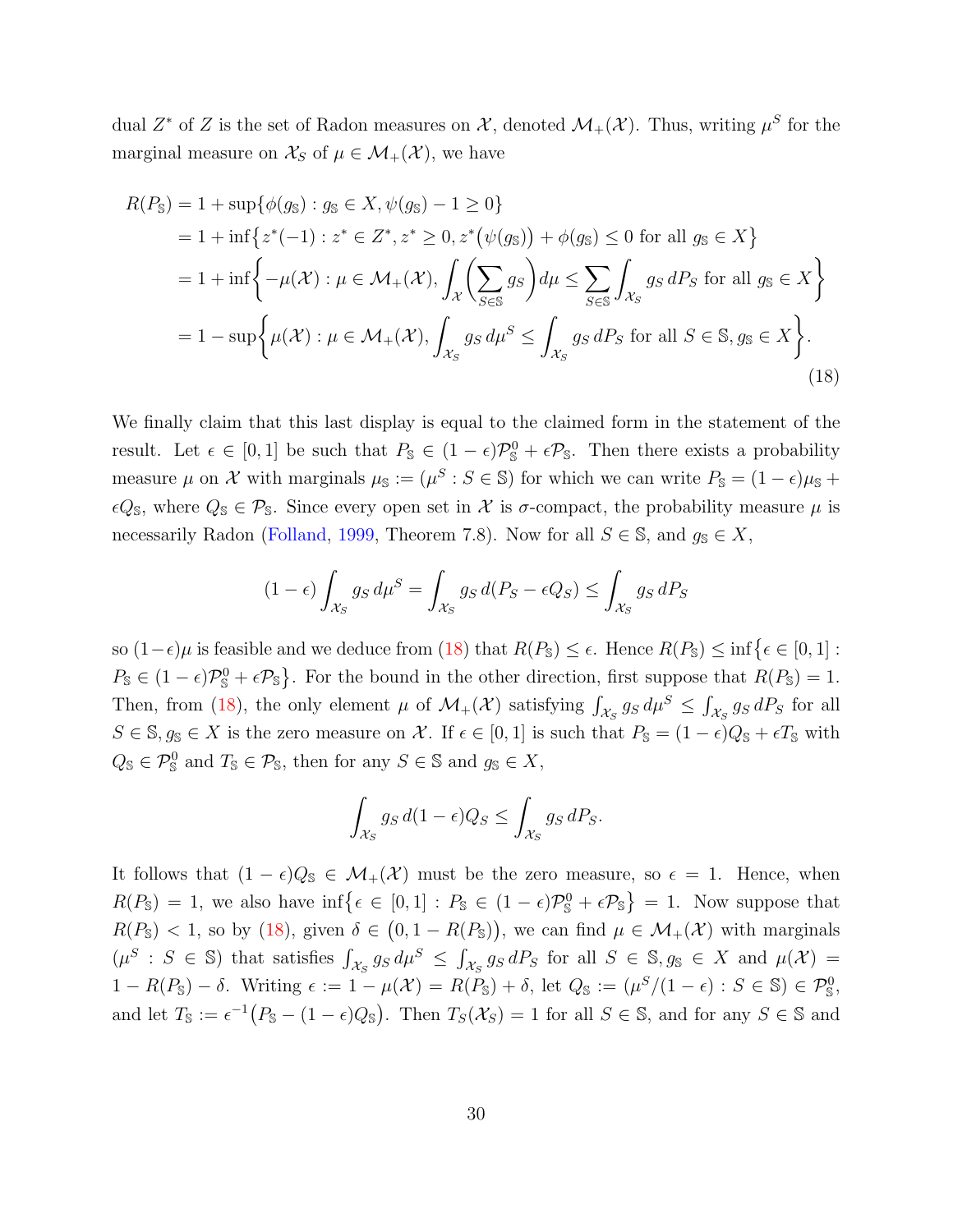$$
g_{\mathbb{S}} \in X,
$$
  

$$
\int_{\mathcal{X}_S} g_S dT_S = \frac{1}{\epsilon} \int_{\mathcal{X}_S} g_S d(P_S - \mu^S) \ge 0.
$$

Thus  $T_S$  is a probability measure on  $\mathcal{X}_S$  for all  $S \in \mathbb{S}$ , so  $T_S \in \mathcal{P}_S$  and  $P_S \in (1 - \epsilon)\mathcal{P}_S^0 + \epsilon \mathcal{P}_S$ . Since  $\delta \in (0, 1-R(P_{\mathbb{S}}))$  was arbitrary, we deduce that  $\inf \{\epsilon \in [0, 1] : P_{\mathbb{S}} \in (1-\epsilon)\mathcal{P}_{\mathbb{S}}^0 + \epsilon \mathcal{P}_{\mathbb{S}}\}\leq$  $\Box$  $R(P_{\rm S})$ . This completes the proof.

Proof of Proposition [3.](#page-8-0) Our strategy here is to apply results on the concentration properties and the mean of the supremum  $R(\widehat{P}_s)$  of the empirical process

<span id="page-30-0"></span>
$$
R(\widehat{P}_{\mathbb{S}}, f_{\mathbb{S}}) = -\frac{1}{|\mathbb{S}|} \sum_{S \in \mathbb{S}} \frac{1}{n_S} \sum_{i=1}^{n_S} f_S(X_{S,i})
$$
(19)

over  $f_{\mathbb{S}} \in \mathcal{G}_{\mathbb{S}}^+$ . If  $f_{\mathbb{S}} \in \mathcal{G}_{\mathbb{S}}^+$ , then  $\min(f_{\mathbb{S}}, |\mathbb{S}|-1) \in \mathcal{G}_{\mathbb{S}}^+$ , because if this were not the case, then there would exist  $x^0 = (x_S^0 : S \in \mathbb{S}) \in \mathcal{X}$  and  $S_0 \in \mathbb{S}$  with  $f_{S_0}(x_{S_0}^0) > |\mathbb{S}| - 1$  such that

$$
\sum_{S \in \mathbb{S}} \min \left\{ f_S(x_S^0), |\mathbb{S}| - 1 \right\} < 0.
$$

But, since  $f_{\mathbb{S}} \geq -1$ , we would then have

$$
\sum_{S \in \mathbb{S}} \min \{ f_S(x_S^0), |\mathbb{S}| - 1 \} > |\mathbb{S}| - 1 + \sum_{S \in \mathbb{S}: S \neq S_0} f_S(x_S^0) \ge 0,
$$

a contradiction. Since  $R(P_{\mathbb{S}}, \min(f_{\mathbb{S}}, |\mathbb{S}|-1)) \geq R(P_{\mathbb{S}}, f_{\mathbb{S}})$ , it follows that, in seeking a maximiser in [\(19\)](#page-30-0), we may restrict our optimisation to  $\{f_{\mathbb{S}} \in \mathcal{G}_{\mathbb{S}}^+ : f_{\mathbb{S}} \leq |\mathbb{S}|-1\}$ .

Writing  $V := \sum_{S \in \mathbb{S}} n_S^{-1}$  $_{S}^{-1}$ , by [Boucheron, Lugosi and Massart](#page-60-9) [\(2013,](#page-60-9) Theorem 12.1) — a consequence of the bounded differences (McDiarmid's) inequality — for any collection  $P_{\mathbb{S}}$ and  $\lambda \in \mathbb{R}$ , we have

<span id="page-30-1"></span>
$$
\log \mathbb{E} \exp \left( \lambda \big\{ R(\widehat{P}_{\mathbb{S}}) - \mathbb{E} R(\widehat{P}_{\mathbb{S}}) \big\} \right) \leq \frac{V \lambda^2}{8}.
$$

In particular, by the usual sub-Gaussian tail bound,

$$
\max\{\mathbb{P}(R(\widehat{P}_{\mathbb{S}}) - \mathbb{E}R(\widehat{P}_{\mathbb{S}}) \le -t), \mathbb{P}(R(\widehat{P}_{\mathbb{S}}) - \mathbb{E}R(\widehat{P}_{\mathbb{S}}) \ge t)\} \le \exp\left(-\frac{2t^2}{V}\right) \\
= \exp\left(-\frac{2t^2}{\sum_{S \in \mathbb{S}} n_S^{-1}}\right) \tag{20}
$$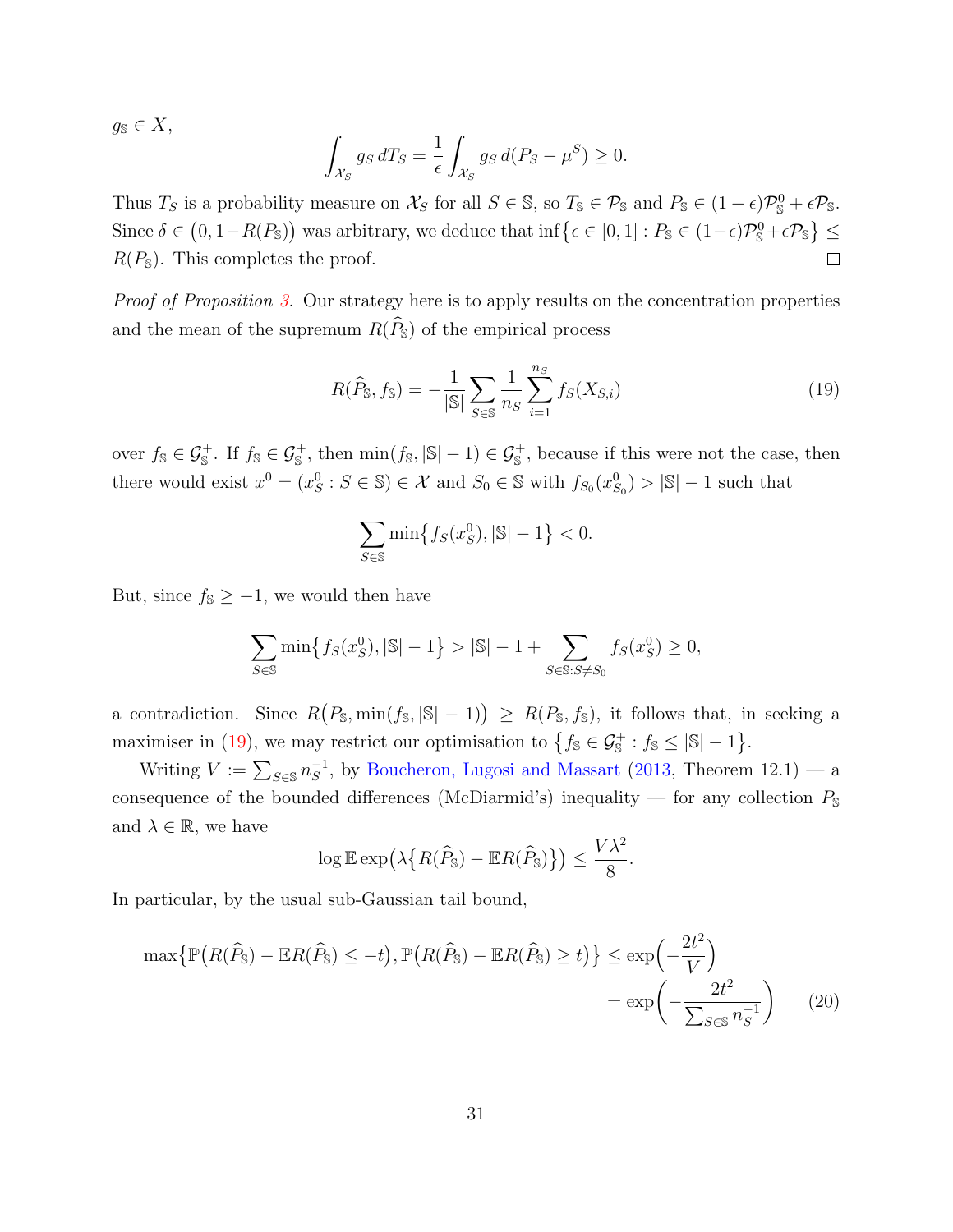for all  $t \geq 0$ . Moreover, by the triangle inequality and two applications of Cauchy–Schwarz,

$$
\mathbb{E}\left\{\sup_{f_{\mathbb{S}}\in\mathcal{G}_{\mathbb{S}}^{+}:f_{\mathbb{S}}\leq|\mathbb{S}|-1}|R(\widehat{P}_{\mathbb{S}},f_{\mathbb{S}})-R(P_{\mathbb{S}},f_{\mathbb{S}})|\right\}
$$
\n
$$
=\frac{1}{|\mathbb{S}|}\mathbb{E}\left\{\sup_{f_{\mathbb{S}}\in\mathcal{G}_{\mathbb{S}}^{+}:f_{\mathbb{S}}\leq|\mathbb{S}|-1}\left|\sum_{S\in\mathbb{S}}\sum_{x_{S}\in\mathcal{X}_{S}}f_{S}(x_{S})\{\widehat{P}_{S}(\{x_{S}\})-P_{S}(\{x_{S}\})\}\right|\right\}
$$
\n
$$
\leq\frac{1}{2}\sum_{S\in\mathbb{S}}\sum_{x_{S}\in\mathcal{X}_{S}}\mathbb{E}|\widehat{P}_{S}(\{x_{S}\})-P_{S}(\{x_{S}\})|
$$
\n
$$
\leq\frac{1}{2}\sum_{S\in\mathbb{S}}\frac{1}{n_{S}^{1/2}}\sum_{x_{S}\in\mathcal{X}_{S}}\left[P_{S}(\{x_{S}\})\{1-P_{S}(\{x_{S}\})\}\right]^{1/2}
$$
\n
$$
\leq\frac{1}{2}\sum_{S\in\mathbb{S}}\left(\frac{|\mathcal{X}_{S}|-1}{n_{S}}\right)^{1/2}.
$$

Thus,

<span id="page-31-0"></span>
$$
\left|\mathbb{E}R(\widehat{P}_{\mathbb{S}}) - R(P_{\mathbb{S}})\right| \le \frac{1}{2} \sum_{S \in \mathbb{S}} \left(\frac{|\mathcal{X}_S| - 1}{n_S}\right)^{1/2}.
$$
\n(21)

It follows from [\(21\)](#page-31-0) and [\(20\)](#page-30-1) that under  $H'_0$ , i.e. when  $R(P_{\mathbb{S}}) = 0$ , we have

$$
\mathbb{P}\big(R(\widehat{P}_{\mathbb{S}}) \geq C_{\alpha}\big) \leq \mathbb{P}\bigg(R(\widehat{P}_{\mathbb{S}}) - \mathbb{E}R(\widehat{P}_{\mathbb{S}}) \geq \left\{\frac{1}{2}\log(1/\alpha)\sum_{S\in\mathbb{S}}\frac{1}{n_S}\right\}^{1/2}\bigg) \leq \alpha.
$$

On the other hand, if  $R(P_{\rm s}) \ge C_{\alpha} + C_{\beta}$ , then from [\(21\)](#page-31-0) and [\(20\)](#page-30-1) again,

$$
\mathbb{P}\left(R(\widehat{P}_{\mathbb{S}}) \geq C_{\alpha}\right) \geq \mathbb{P}\left(R(\widehat{P}_{\mathbb{S}}) - R(P_{\mathbb{S}}) \geq -\frac{1}{2} \sum_{S \in \mathbb{S}} \left(\frac{|\mathcal{X}_S| - 1}{n_S}\right)^{1/2} - \left\{\frac{1}{2}\log(1/\beta) \sum_{S \in \mathbb{S}} \frac{1}{n_S}\right\}^{1/2}\right)
$$

$$
\geq \mathbb{P}\left(R(\widehat{P}_{\mathbb{S}}) - \mathbb{E}R(\widehat{P}_{\mathbb{S}}) \geq -\left\{\frac{1}{2}\log(1/\beta) \sum_{S \in \mathbb{S}} \frac{1}{n_S}\right\}^{1/2}\right) \geq 1 - \beta,
$$

as required.

 $\Box$ 

Proof of Proposition [5.](#page-10-0) By the same argument given at the start of the proof of Proposi-tion [3,](#page-8-0) in seeking a maximiser in [\(2\)](#page-6-2), we may restrict our optimisation to  $\{f_{\mathbb{S}} \in \mathcal{G}_{\mathbb{S}}^+ : f_{\mathbb{S}} \leq$  $|\mathbb{S}|-1$ . But  $[-1, |\mathbb{S}|-1]^{d_{\mathbb{S}}}$  is a compact subset of  $\mathbb{R}^{d_{\mathbb{S}}}$ , and we may regard  $f_{\mathbb{S}} \mapsto R(P_{\mathbb{S}}, f_{\mathbb{S}})$ as a continuous function on this set, so the supremum in [\(2\)](#page-6-2) is attained.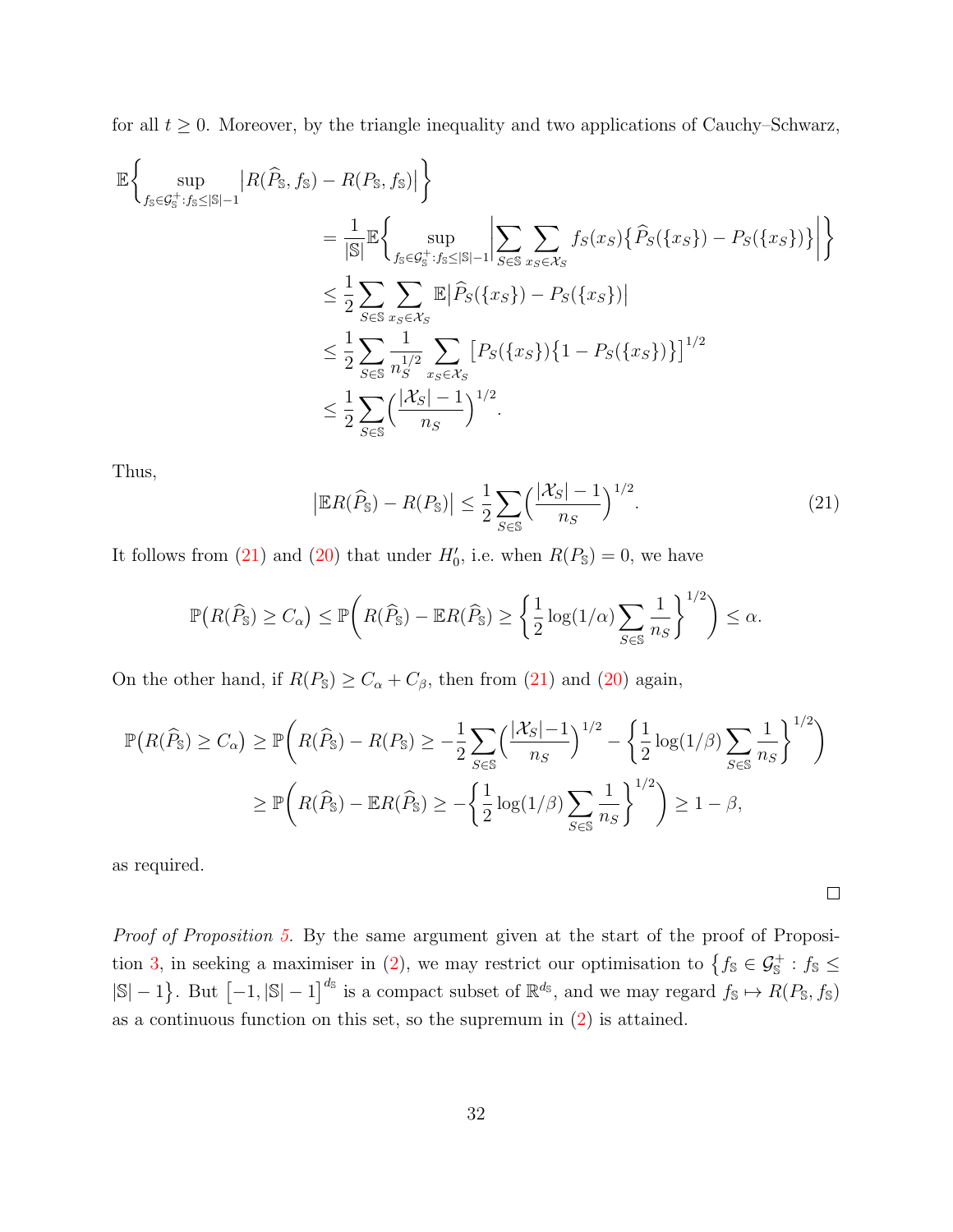By specialising Theorem [2](#page-7-0) to the discrete case we see that

$$
R(P_{\mathbb{S}}) = \sup \{ \epsilon \in [0,1] : p_{\mathbb{S}} = \epsilon q_{\mathbb{S}} + (1-\epsilon)r_{\mathbb{S}}, q_{\mathbb{S}} \in \mathcal{P}_{\mathbb{S}}^0, r_{\mathbb{S}} \in \mathcal{P}_{\mathbb{S}} \}.
$$

When  $R(P_{\rm S}) = 0$  we can trivially attain the supremum by taking  $q_{\rm S} = p_{\rm S} \in \mathcal{P}_{\rm S}^0$ , since we already know that  $R(P_{\mathbb{S}}) = 0$  if and only if  $\mathcal{P}_{\mathbb{S}} \in \mathcal{P}_{\mathbb{S}}^0$ . Supposing that  $R(P_{\mathbb{S}}) > 0$ , for each  $m \geq 1/R(P_{\mathbb{S}})$  we can find  $q_{\mathbb{S}}^{(m)} \in \mathcal{P}_{\mathbb{S}}^0$ ,  $r_{\mathbb{S}}^{(m)} \in \mathcal{P}_{\mathbb{S}}$ , and  $\epsilon^{(m)} \in [R(P_{\mathbb{S}}), R(P_{\mathbb{S}}) - 1/m]$  such that  $p_{\mathbb{S}} = \epsilon^{(m)} q_{\mathbb{S}}^{(m)} + (1 - \epsilon^{(m)}) r_{\mathbb{S}}^{(m)}$ . There exists a subsequence  $(m_k)_{k \in \mathbb{N}}, q_{\mathbb{S}} \in \mathcal{P}_{\mathbb{S}}^0$ , and  $r_{\mathbb{S}} \in \mathcal{P}_{\mathbb{S}}$ such that  $q_{\mathbb{S}}^{(m_k)} \to q_{\mathbb{S}}$  and  $r_{\mathbb{S}}^{(m_k)} \to r_{\mathbb{S}}$  as  $k \to \infty$ . We see that we must have

$$
p_{\mathbb{S}} = R(P_{\mathbb{S}})q_{\mathbb{S}} + \{1 - R(P_{\mathbb{S}})\}r_{\mathbb{S}},
$$

so that the supremum in [\(2\)](#page-7-0) is indeed attained.

We now turn to the final part of the result. From Theorem [2](#page-7-0) we know that for any  $\epsilon > 0$ we have  $R(P_{\mathbb{S}}) \leq \epsilon$  if and only if  $P_{\mathbb{S}} \in (1-\epsilon)\mathcal{P}_{\mathbb{S}}^0 + \epsilon \mathcal{P}_{\mathbb{S}}$ . Now suppose that  $P_{\mathbb{S}} \in \mathcal{P}_{\mathbb{S}}^{\text{cons}}$  satisfies  $R(P_{\mathbb{S}}) \leq \epsilon$ . Then there exist  $Q_{\mathbb{S}}^0 \in \mathcal{P}_{\mathbb{S}}^0$  and  $Q_{\mathbb{S}} \in \mathcal{P}_{\mathbb{S}}$  such that  $P_{\mathbb{S}} = (1 - \epsilon)Q_{\mathbb{S}}^0 + \epsilon Q_{\mathbb{S}}$ . Since  $\mathcal{P}_\mathbb{S}^0 \subseteq \mathcal{P}_\mathbb{S}^{\text{cons}}$ , it follows that if  $S_1, S_2 \in \mathbb{S}$  have  $S_1 \cap S_2 \neq \emptyset$ , then

$$
Q_{S_1}^{S_1 \cap S_2} = \frac{1}{\epsilon} \left\{ P_{S_1}^{S_1 \cap S_2} - (1 - \epsilon) Q_{S_1}^{0, S_1 \cap S_2} \right\} = \frac{1}{\epsilon} \left\{ P_{S_2}^{S_1 \cap S_2} - (1 - \epsilon) Q_{S_2}^{0, S_1 \cap S_2} \right\} = Q_{S_2}^{S_1 \cap S_2};
$$

in other words,  $Q_{\mathbb{S}} \in \mathcal{P}_{\mathbb{S}}^{\text{cons}}$ . Thus, if  $P_{\mathbb{S}} \in \mathcal{P}_{\mathbb{S}}^{\text{cons}}$ , then  $R(P_{\mathbb{S}}) \leq \epsilon$  if and only if  $P_{\mathbb{S}} \in$  $(1 - \epsilon)\mathcal{P}_{\mathbb{S}}^0 + \epsilon \mathcal{P}_{\mathbb{S}}^{\text{cons}},$  which holds if and only if

<span id="page-32-1"></span>
$$
P_{\mathbb{S}} \in \mathcal{P}_{\mathbb{S}}^{0,*} + \epsilon \mathcal{P}_{\mathbb{S}}^{\text{cons},**} = \epsilon (\mathcal{P}_{\mathbb{S}}^{0,*} + \mathcal{P}_{\mathbb{S}}^{\text{cons},**}) =: \mathcal{P}_{\mathbb{S}}^{\epsilon,*}.
$$
 (22)

Now  $\mathcal{P}_{\mathbb{S}}^{1,*}$  is a convex polyhedral set, so there exist  $B \in \mathbb{R}^{F \times X_{\mathbb{S}}}$  and  $b \in \mathbb{R}^{F}$  such that

$$
\mathcal{P}_{\mathbb{S}}^{\epsilon,*} = \{ p_{\mathbb{S}} \equiv P_{\mathbb{S}} \in \mathcal{P}_{\mathbb{S}}^{\text{cons},*} : B p_{\mathbb{S}} \ge -\epsilon b \},\
$$

where the equivalence here indicates that  $p_{\rm S}$  is the probability mass sequence corresponding to  $P_{\mathbb{S}}$ . Since  $0_{\mathbb{S}} \in \mathcal{P}_{\mathbb{S}}^{\epsilon,*}$ , we must have  $b \in [0,\infty)^F$  and, by rescaling the rows of B if necessary, we may assume that  $b \in \{0,1\}^F$ . We may therefore partition  $B =$  $\big/B_1$  $B<sub>2</sub>$  $\setminus$ , where  $B_1 \in \mathbb{R}^{(F-m)\times\mathcal{X}_{\mathbb{S}}}$  and  $B_2 \in \mathbb{R}^{m\times\mathcal{X}_{\mathbb{S}}}$  are such that

<span id="page-32-0"></span>
$$
\mathcal{P}_{\mathbb{S}}^{\epsilon,*} = \{ p_{\mathbb{S}} \equiv P_{\mathbb{S}} \in \mathcal{P}_{\mathbb{S}}^{\text{cons},*} : B_1 p_{\mathbb{S}} \ge -\epsilon, B_2 p_{\mathbb{S}} \ge 0 \}.
$$
\n(23)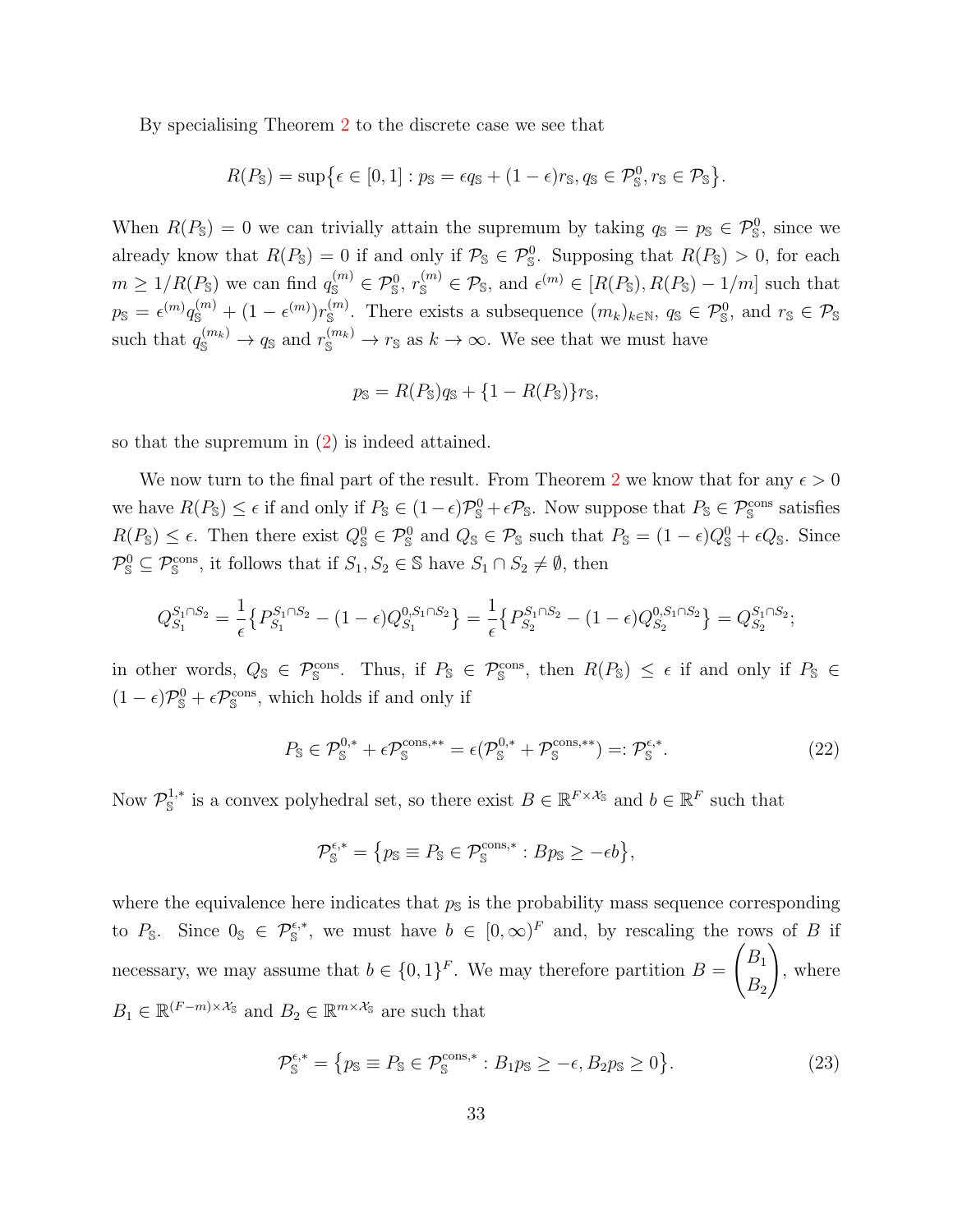In fact, however, we claim that  $m = 0$ , so that  $b = 1_F$ . To see this, note first that  $(\mathcal{P}_{\mathbb{S}}^{\epsilon,*})_{\epsilon \geq 0}$ is an increasing family, by [\(23\)](#page-32-0). Moreover, if  $\lambda \geq 0$  and  $P_{\mathbb{S}} \in \mathcal{P}_{\mathbb{S}}^{\text{cons}}$ , then  $\lambda \cdot P_{\mathbb{S}} \in \lambda \mathcal{P}_{\mathbb{S}}^{\text{cons},**} \subseteq$  $\lambda(\mathcal{P}_{\mathbb{S}}^{0,*}+\mathcal{P}_{\mathbb{S}}^{\text{cons},**})=\mathcal{P}_{\mathbb{S}}^{\lambda,*}$ , and hence  $\bigcup_{\epsilon\geq 0}\mathcal{P}_{\mathbb{S}}^{\epsilon,*}=\mathcal{P}_{\mathbb{S}}^{\text{cons},*}$ . But

$$
\bigcup_{\epsilon \geq 0} \mathcal{P}_{\mathbb{S}}^{\epsilon,*} = \{ p_{\mathbb{S}} \equiv P_{\mathbb{S}} \in \mathcal{P}_{\mathbb{S}}^{\text{cons},*} : B_2 p_{\mathbb{S}} \geq 0 \},\
$$

and we conclude that  $m = 0$ , as required. Therefore, by  $(22)$ , when  $p_{\rm S} \equiv P_{\rm S} \in \mathcal{P}_{\rm S}^{\rm cons}$ , we have

<span id="page-33-0"></span>
$$
R(P_{\mathbb{S}}) = \inf \{ \epsilon > 0 : P_{\mathbb{S}} \in \mathcal{P}_{\mathbb{S}}^{\epsilon,*} \} = \| B p_{\mathbb{S}} \|_{\infty}.
$$
 (24)

We now argue that  $f_s^{(1)}, \ldots, f_s^{(F)}$  can be taken to be scalar multiples of the rows of B. We may regard  $\mathcal{P}_{\mathbb{S}}^{\text{cons},*}$  as a convex cone in  $[0,\infty)^{\mathcal{X}_{\mathbb{S}}}$ , this cone is not full-dimensional (due to the consistency constraints), but if instead we regard it as a subset of its affine hull, then we will be able to express it uniquely as an intersection of halfspaces. To see this, note that the consistency constraints are linear, so there exist  $d_0 \leq |\mathcal{X}_\mathbb{S}|$  and  $U \in \mathbb{R}^{\mathcal{X}_\mathbb{S} \times d_0}$  of full column rank such that

$$
\mathcal{P}_{\mathbb{S}}^{\text{cons},*} = \{Uy : Uy \ge 0, y \in \mathbb{R}^{d_0}\}.
$$

Writing  $f_s^{(1)}, \ldots, f_s^{(M)}$  for the extreme points of  $\{f_s \in \mathcal{G}_s^+ : f_s \leq |\mathbb{S}|-1\}$ , we have

$$
\mathcal{Y}^{1,*} := \{ y \in \mathbb{R}^{d_0} : Uy \in \mathcal{P}_{\mathbb{S}}^{1,*} \} = \{ y \in \mathbb{R}^{d_0} : Uy \ge 0, BUy \ge -1 \} = \Big\{ y \in \mathbb{R}^{d_0} : Uy \ge 0, \min_{\ell \in [M]} (f_{\mathbb{S}}^{(\ell)})^T Uy \ge -|\mathbb{S}| \Big\}.
$$

Since  $\mathcal{Y}^{1,*}$  is a full-dimensional, convex subset of  $\mathbb{R}^{d_0}$ , the uniqueness of halfspace representations means that by relabelling if necessary, we may assume that each row of BU is  $(f_{\mathbb{S}}^{(\ell)})^T U/|\mathbb{S}|$  for some  $\ell \in [F]$ . Hence  $\mathcal{Y}^{1,*} = \{y \in \mathbb{R}^{d_0} : Uy \geq 0, \min_{\ell \in [F]} (f_{\mathbb{S}}^{(\ell)})^T U y \geq -|\mathbb{S}| \},$ and

$$
\mathcal{P}_{\mathbb{S}}^{1,*} = \left\{ p_{\mathbb{S}} \in \mathcal{P}_{\mathbb{S}}^{\text{cons},*} : \min_{\ell \in [F]} (f_{\mathbb{S}}^{(\ell)})^T p_{\mathbb{S}} \ge -|\mathbb{S}| \right\}.
$$

It therefore follows from [\(24\)](#page-33-0) that, when  $P_{\mathbb{S}} \in \mathcal{P}_{\mathbb{S}}^{\text{cons}}$ , we have

<span id="page-33-1"></span>
$$
R(P_{\mathbb{S}}) = \max_{\ell \in [F]} R(P_{\mathbb{S}}, f_{\mathbb{S}}^{(\ell)})_+.
$$
 (25)

Having characterised the incompatibility index for consistent distributions, we finally prove the given bounds on this index in the general case. To see the lower bound, let  $S_1, S_2 \in \mathbb{S}$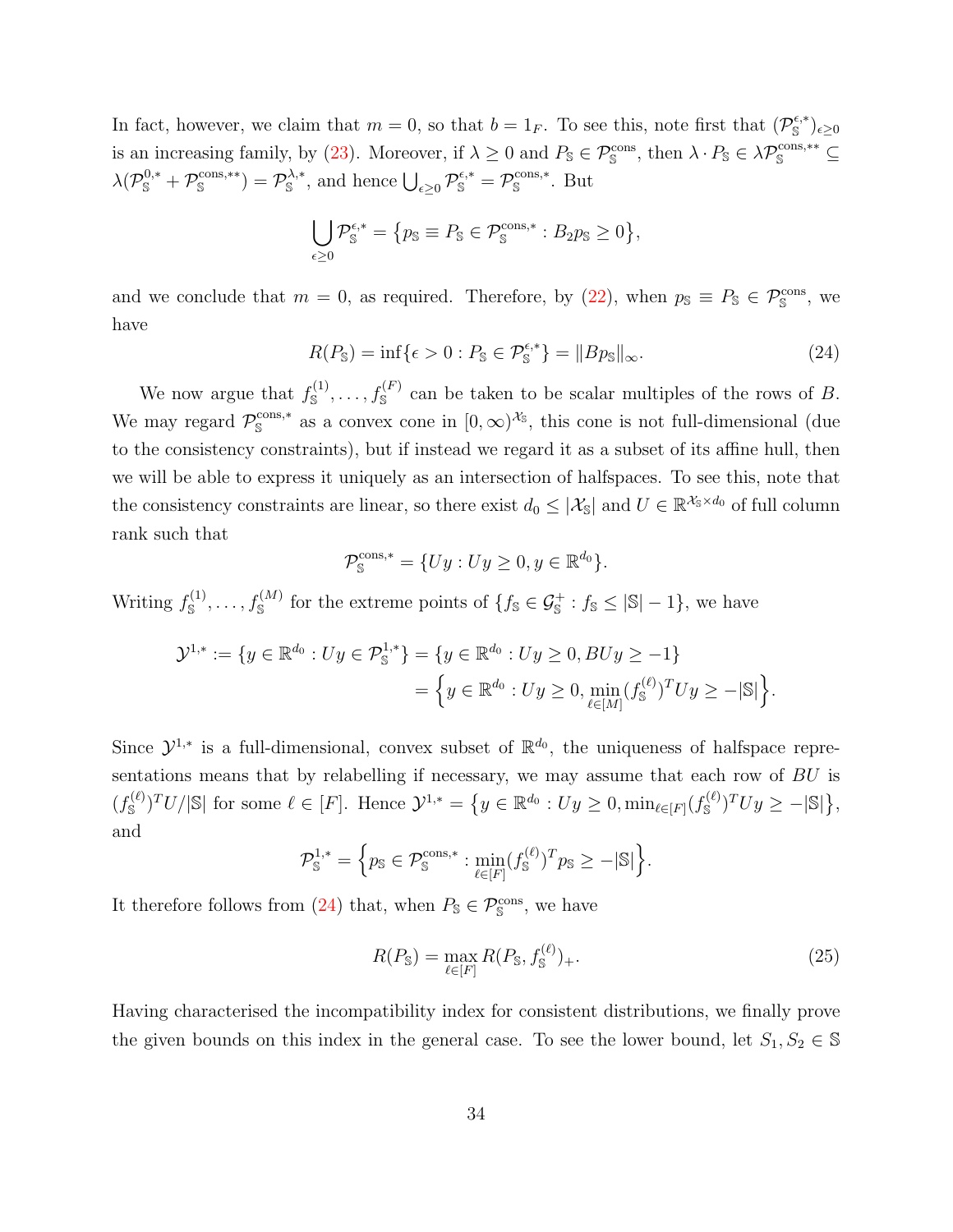be such that  $S_1 \cap S_2 \neq \emptyset$ , and let  $E \subseteq \mathcal{X}_{S_1 \cap S_2}$ . Define  $f_S^{S_1,S_2,E} = (f_S^{S_1,S_2,E})$  $S_S^{S_1, S_2, E}: S \in \mathbb{S} \in \mathcal{G}_{\mathbb{S}}$  by

$$
f_S^{S_1, S_2, E}(x_S) := \begin{cases} 1 & \text{if } S = S_1, x_{S_1 \cap S_2} \in E \\ -1 & \text{if } S = S_2, x_{S_1 \cap S_2} \in E \\ 0 & \text{otherwise.} \end{cases}
$$

It is straightforward to check that  $f_{\mathbb{S}}^{S_1,S_2,E} \in \mathcal{G}_{\mathbb{S}}^+$ : if  $x \in \mathcal{X}$  is such that  $x_{S_1 \cap S_2} \in E$  then

$$
\sum_{S \in \mathbb{S}} f_S^{S_1, S_2, E}(x_S) = f_{S_1}^{S_1, S_2, E}(x_{S_1}) + f_{S_2}^{S_1, S_2, E}(x_{S_2}) = 1 - 1 = 0,
$$

and if x is such that  $x_{S_1 \cap S_2} \notin E$  then  $f_S^{S_1,S_2,E}$  $S_S^{S_1,S_2,E}(x_S) = 0$  for all  $S \in \mathbb{S}$ . We also have that

$$
R(P_{\mathbb{S}}, f_{\mathbb{S}}^{S_1, S_2, E}) = -\frac{1}{|\mathbb{S}|} \left\{ \sum_{x_{S_1} \in \mathcal{X}_{S_1}: x_{S_1 \cap S_2} \in E} P_{S_1}(\{x_{S_1}\}) - \sum_{x_{S_2} \in \mathcal{X}_{S_2}: x_{S_1 \cap S_2} \in E} P_{S_2}(\{x_{S_2}\}) \right\}
$$
  
= 
$$
\frac{1}{|\mathbb{S}|} \left\{ P_{S_2}^{S_1 \cap S_2}(E) - P_{S_1}^{S_1 \cap S_2}(E) \right\}.
$$

We conclude that

$$
R(P_{\mathbb{S}}) \geq \max \left\{ \max_{\ell \in [F]} R(P_{\mathbb{S}}, f_{\mathbb{S}}^{(\ell)})_+, \max_{S_1, S_2 \in \mathbb{S}: S_1 \cap S_2 \neq \emptyset} \max_{E \subseteq X_{S_1 \cap S_2}} R(P_{\mathbb{S}}, f_{\mathbb{S}}^{S_1, S_2, E}) \right\}
$$
  
= 
$$
\max \left\{ \max_{\ell \in [F]} R(P_{\mathbb{S}}, f_{\mathbb{S}}^{(\ell)})_+, \frac{1}{|\mathbb{S}|} \max_{S_1, S_2 \in \mathbb{S}: S_1 \cap S_2 \neq \emptyset} d_{\text{TV}}(P_{S_1}^{S_1 \cap S_2}, P_{S_2}^{S_1 \cap S_2}) \right\}.
$$

This establishes the lower bound, and we now turn to the upper bound. Given sequences of signed measures  $P_s, Q_s \in {\lambda_1 \mathcal{P}_s - \lambda_2 \mathcal{P}_s : \lambda_1, \lambda_2 \ge 0}$ , we define their total variation distance by

$$
d_{\text{TV}}(P_{\mathbb{S}}, Q_{\mathbb{S}}) := \sum_{S \in \mathbb{S}} \sup_{A_S \in \mathcal{A}_S} |P_S(A_S) - Q_S(A_S)|.
$$

Now, given any  $P_{\mathbb{S}} \in \mathcal{P}_{\mathbb{S}}$  and  $P_{\mathbb{S}}^{\text{cons,*}} \in \mathcal{P}_{\mathbb{S}}^{\text{cons,*}}$ , we have by  $(25)$  and the fact (quoted at the start of the proof) that all extreme points of  $\mathcal{G}_{\mathbb{S}}^+$  take values in  $[-1, |\mathbb{S}| - 1]^{\mathcal{X}_{\mathbb{S}}}$  that

$$
R(P_{\mathbb{S}}) = \frac{1}{|\mathbb{S}|} \sup_{f_{\mathbb{S}} \in \mathcal{G}_{\mathbb{S}}^{+}} \{-f_{\mathbb{S}}^{T}(p_{\mathbb{S}} - p_{\mathbb{S}}^{\text{cons},*} + p_{\mathbb{S}}^{\text{cons},*})\}
$$
  
\$\leq \frac{1}{|\mathbb{S}|} \left[ \sup\_{f\_{\mathbb{S}} \in \mathcal{G}\_{\mathbb{S}}^{+}} \{-f\_{\mathbb{S}}^{T}(p\_{\mathbb{S}} - p\_{\mathbb{S}}^{\text{cons},\*})\right] + \sup\_{f\_{\mathbb{S}} \in \mathcal{G}\_{\mathbb{S}}^{+}} (-f\_{\mathbb{S}}^{T} p\_{\mathbb{S}}^{\text{cons},\*}) \right]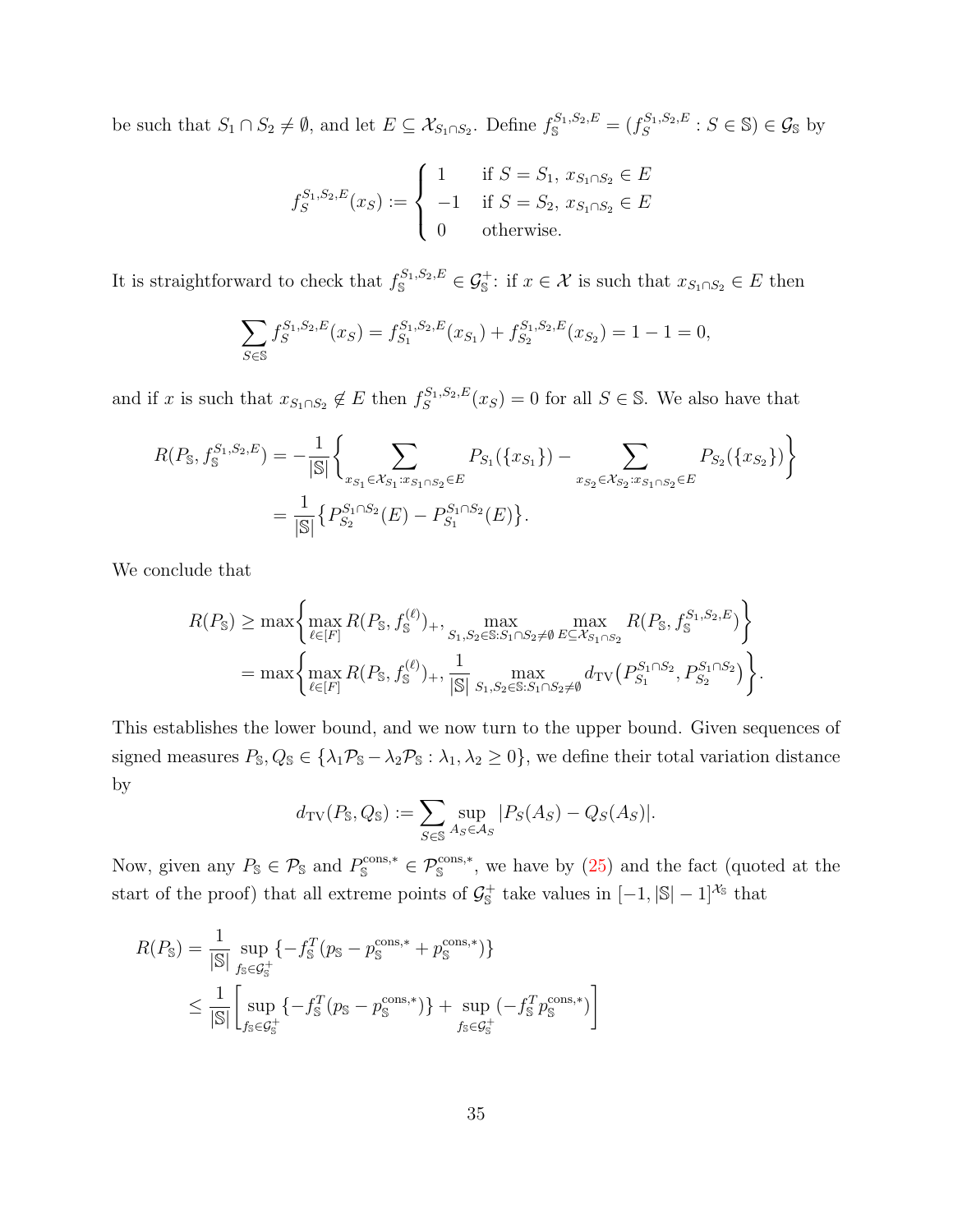<span id="page-35-0"></span>
$$
= \frac{1}{|S|} \left[ \sup_{f_S \in \mathcal{G}_S^+} \{-f_S^T(p_S - p_S^{\text{cons},*})\} + \max_{\ell \in [F]} \{-(f_S^{(\ell)})^T(p_S^{\text{cons},*} - p_S + p_S)\} \right]
$$
  
\n
$$
\leq \frac{1}{|S|} \left[ \sup_{f_S \in \mathcal{G}_S^+} \{-f_S^T(p_S - p_S^{\text{cons},*})\} + \sup_{f_S \in \mathcal{G}_S^+} \{-f_S^T(p_S^{\text{cons},*} - p_S)\} + \max_{\ell \in [F]} \{-(f_S^{(\ell)})^T p_S\} \right]
$$
  
\n
$$
\leq 2d_{\text{TV}}(P_S, P_S^{\text{cons},*}) + \frac{1}{|S|} \max_{\ell \in [F]} \{-(f_S^{(\ell)})^T p_S\}. \tag{26}
$$

We proceed by constructing an element of  $\mathcal{P}_{\mathbb{S}}^{\text{cons},*}$  whose total variation distance to  $P_{\mathbb{S}}$  can be controlled. For  $\omega \in \{0,1\}^{\mathbb{S}}$ , write  $T_{\omega} := \cap_{S:\omega_S=1}S$  and  $|\omega| := \sum_{S \in \mathbb{S}} \omega_S$ . Define  $\tilde{p}_{\mathbb{S}} \in \mathbb{R}^{\mathcal{X}_{\mathbb{S}}}$ by

$$
\tilde{p}_{S_0}(x_{S_0}) := p_{S_0}(x_{S_0}) + \sum_{\omega \in \{0,1\}^S : \omega_{S_0} = 1, T_{\omega} \neq \emptyset} \frac{\lambda_{|\omega|} |\mathcal{X}_{T_{\omega}}|}{|\mathcal{X}_{S_0}|} \sum_{S : \omega_S = 1} \{p_S^{T_{\omega}}(x_{T_{\omega}}) - p_{S_0}^{T_{\omega}}(x_{T_{\omega}})\}
$$

with  $\lambda_{|\omega|} := \frac{(-1)^{|\omega|}}{|\omega|(|\omega|-1)} 1_{\{|\omega|\geq 2\}}$ . Although  $\tilde{p}_{\mathbb{S}}$  may take negative values, we will see that it satisfies all the linear constraints of consistency. To see this, let  $S_1, S_2 \in \mathbb{S}$  be such that  $S_1 \cap S_2 \neq \emptyset$  and  $x_{S_1 \cap S_2} \in \mathcal{X}_{S_1 \cap S_2}$ , and write  $\Omega_{\mathbb{S}}^{a,b} := \{ \omega \in \{0,1\}^{\mathbb{S}} : T_{\omega} \neq \emptyset, \omega_{S_1} = a, \omega_{S_2} = b \}$ for  $a, b \in \{0, 1\}$ . Observe that if  $A \subseteq B \subseteq [d]$ , then  $|\mathcal{X}_B|/|\mathcal{X}_A| = |\mathcal{X}_{B \cap A^c}|$ . Thus, in particular, when  $\omega \in \Omega^{1,0}_\mathbb{S}$  for instance, we have

$$
\frac{|\mathcal{X}_{T_{\omega}}||\mathcal{X}_{S_1\cap S_2^c\cap T_{\omega}^c}||\mathcal{X}_{S_1\cap S_2}|}{|\mathcal{X}_{T_{\omega}\cap S_2}||\mathcal{X}_{S_1}|} = \frac{|\mathcal{X}_{T_{\omega}\cap S_2^c}||\mathcal{X}_{S_1\cap S_2^c\cap T_{\omega}^c}|}{|\mathcal{X}_{S_1\cap S_2^c}||} = \frac{|\mathcal{X}_{T_{\omega}\cap S_2^c}|}{|\mathcal{X}_{S_1\cap S_2^c\cap T_{\omega}}|} = 1.
$$

Hence

$$
\tilde{p}_{S_1}^{S_1 \cap S_2}(x_{S_1 \cap S_2}) - \tilde{p}_{S_2}^{S_1 \cap S_2}(x_{S_1 \cap S_2}) = \sum_{\substack{x_{S_1} \in \mathcal{X}_{S_1}:\\(x_{S_1})_{S_1 \cap S_2} = x_{S_1 \cap S_2}}} \tilde{p}_{S_1}(x_{S_1}) - \sum_{\substack{x_{S_2} \in \mathcal{X}_{S_2}:\\(x_{S_2})_{S_1 \cap S_2} = x_{S_1 \cap S_2}}} \tilde{p}_{S_2}(x_{S_2})
$$
\n
$$
= p_{S_1}^{S_1 \cap S_2}(x_{S_1 \cap S_2}) - p_{S_2}^{S_1 \cap S_2}(x_{S_1 \cap S_2}) + \sum_{\omega \in \Omega_S^{1,1}} \lambda_{|\omega|} \sum_{S:\omega_S=1} \left[ \frac{|\mathcal{X}_{T_{\omega}}|}{|\mathcal{X}_{S_1}|} |\mathcal{X}_{S_1 \cap S_2}|\{p_{S}^{T_{\omega}}(x_{T_{\omega}}) - p_{S_1}^{T_{\omega}}(x_{T_{\omega}})\} \right]
$$
\n
$$
+ \sum_{\omega \in \Omega_S^{1,0}} \lambda_{|\omega|} \sum_{S:\omega_S=1} \frac{|\mathcal{X}_{T_{\omega}}|}{|\mathcal{X}_{S_1}|} |\mathcal{X}_{S_1 \cap S_2^c \cap T_{\omega}}|\{p_{S}^{T_{\omega} \cap S_2}(x_{T_{\omega} \cap S_2) - p_{S_1}^{T_{\omega} \cap S_2}(x_{T_{\omega} \cap S_2)}\}
$$
\n
$$
- \sum_{\omega \in \Omega_S^{0,1}} \lambda_{|\omega|} \sum_{S:\omega_S=1} \frac{|\mathcal{X}_{T_{\omega}}|}{|\mathcal{X}_{S_2}|} |\mathcal{X}_{S_1^c \cap S_2 \cap T_{\omega}}|\{p_{S}^{T_{\omega} \cap S_1}(x_{T_{\omega} \cap S_1)} - p_{S_2}^{T_{\omega} \cap S_1}(x_{T_{\omega} \cap S_1})\}
$$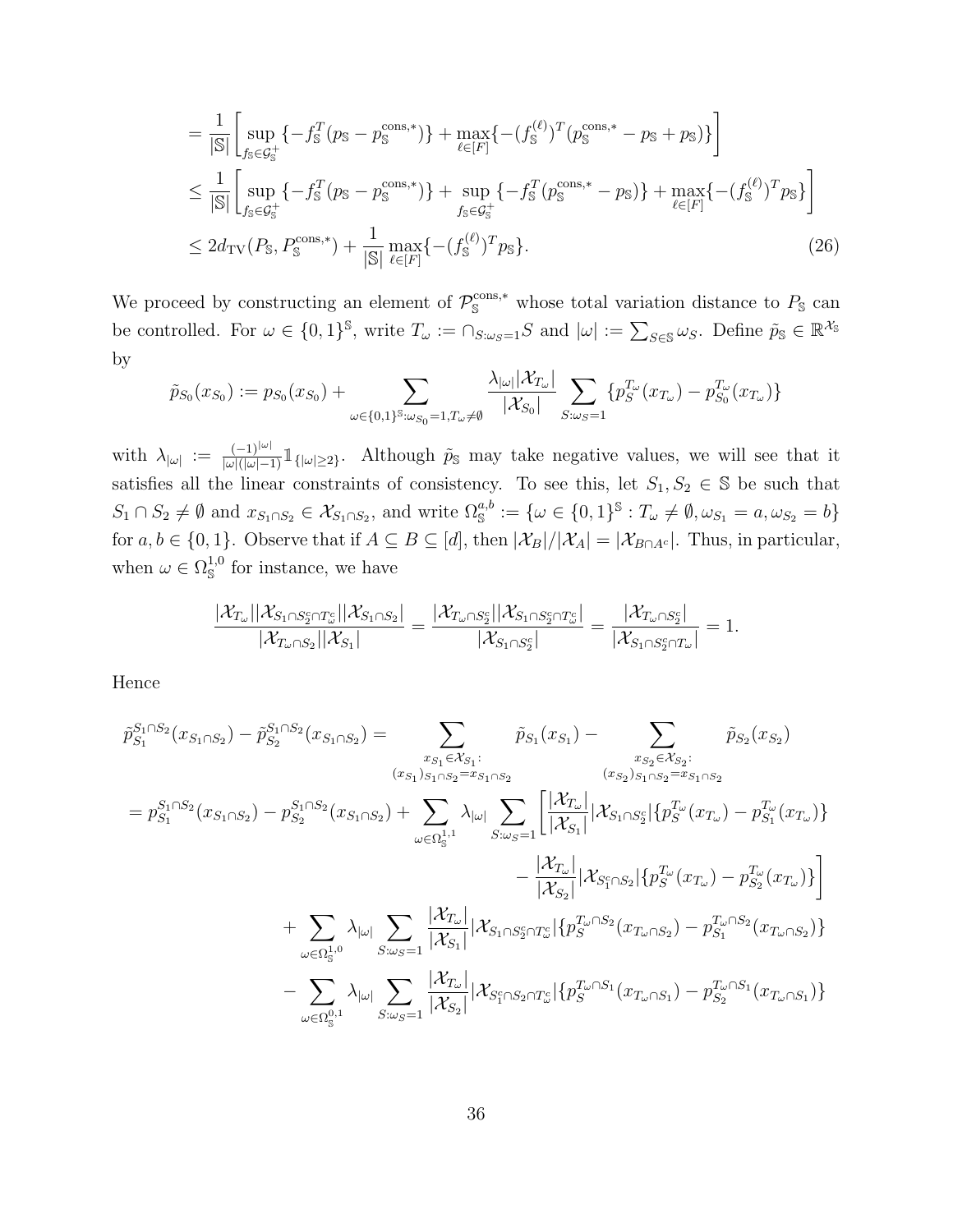$$
=p_{S_{1}}^{S_{1}\cap S_{2}}(x_{S_{1}\cap S_{2}})-p_{S_{2}}^{S_{1}\cap S_{2}}(x_{S_{1}\cap S_{2}})-\sum_{\omega\in\Omega_{\mathbb{S}}^{1,1}}|\omega|\lambda_{|\omega|}\frac{|\mathcal{X}_{T_{\omega}}|}{|\mathcal{X}_{S_{1}\cap S_{2}}|}\{p_{S_{1}}^{T_{\omega}}(x_{T_{\omega}})-p_{S_{2}}^{T_{\omega}}(x_{T_{\omega}})\}\}\n+ \sum_{\omega'\in\Omega_{\mathbb{S}}^{1,1}}\lambda_{|\omega'|-1}\frac{|\mathcal{X}_{T_{\omega'}}|}{|\mathcal{X}_{S_{1}\cap S_{2}}|}\sum_{S:\omega'_{S}=1}(1-\mathbb{1}_{\{S=S_{2}\}})\{p_{S}^{T_{\omega'}}(x_{T_{\omega'}})-p_{S_{1}}^{T_{\omega'}}(x_{T_{\omega'}})\}\n- \sum_{\omega'\in\Omega_{\mathbb{S}}^{1,1}}\lambda_{|\omega'|-1}\frac{|\mathcal{X}_{T_{\omega'}}|}{|\mathcal{X}_{S_{1}\cap S_{2}}|}\sum_{S:\omega'_{S}=1}(1-\mathbb{1}_{\{S=S_{1}\}})\{p_{S}^{T_{\omega'}}(x_{T_{\omega'}})-p_{S_{2}}^{T_{\omega'}}(x_{T_{\omega'}})\}\n= p_{S_{1}}^{S_{1}\cap S_{2}}(x_{S_{1}\cap S_{2}})-p_{S_{2}}^{S_{1}\cap S_{2}}(x_{S_{1}\cap S_{2}})-\sum_{\omega\in\Omega_{\mathbb{S}}^{1,1}}|\omega|\lambda_{|\omega|}\frac{|\mathcal{X}_{T_{\omega}}|}{|\mathcal{X}_{S_{1}\cap S_{2}}|}\{p_{S_{1}}^{T_{\omega}}(x_{T_{\omega}})-p_{S_{2}}^{T_{\omega}}(x_{T_{\omega}})\}\n- \sum_{\omega\in\Omega_{\mathbb{S}}^{1,1}}\lambda_{|\omega|-1}(|\omega|-2)\frac{|\mathcal{X}_{T_{\omega}}|}{|\mathcal{X}_{S_{1}\cap S_{2}}|}\{p_{S_{1}}^{T_{\omega}}(x_{T_{\omega}})-p_{S_{2}}^{T_{\omega}}(x_{T_{\omega}})\}=0,
$$

where the final equality holds because  $(\lambda_r)$  satisfies  $\lambda_2 = 1/2$  and  $r\lambda_r = -(r-2)\lambda_{r-1}$  for  $r\geq 3.$  The total negative mass of  $\tilde{p}_{\mathbb{S}}$  satisfies

$$
\sum_{S_0 \in \mathbb{S}} \sum_{x_{S_0} \in \mathcal{X}_{S_0}} \tilde{p}_{S_0}(x_{S_0})_{-} \leq d_{\text{TV}}(P_{\mathbb{S}}, \tilde{P}_{\mathbb{S}})
$$
\n
$$
\leq \sum_{S_0 \in \mathbb{S}} \sum_{\substack{\omega : |\omega| \geq 2, \omega \neq \emptyset \\ \omega_{S_0} = 1, T_{\omega} \neq \emptyset}} \frac{|\mathcal{X}_{T_{\omega}}|}{|\mathcal{X}_{S_0}| |\omega| (|\omega| - 1)} \sum_{S : \omega_S = 1} \sum_{x_{S_0} \in \mathcal{X}_{S_0}} [(-1)^{|\omega|} \{ p_S^{T_{\omega}}(x_{T_{\omega}}) - p_{S_0}^{T_{\omega}}(x_{T_{\omega}}) \}]_{-} \n\leq \sum_{S_0 \in \mathbb{S}} \sum_{\substack{\omega : |\omega| \geq 2, \omega \neq \emptyset \\ \omega_{S_0} = 1, T_{\omega} \neq \emptyset}} \frac{1}{|\omega| - 1} \max_{S : \omega_S = 1} d_{\text{TV}}(p_S^{T_{\omega}}, p_{S_0}^{T_{\omega}})
$$
\n
$$
\leq \left( \sum_{\substack{\omega : |\omega| \geq 2, T_{\omega} \neq \emptyset \\ S, S_0 \in \mathbb{S}: S \cap S_0 \neq \emptyset}} \frac{|\omega|}{|\omega| - 1} \right) \max_{S, S_0 \in \mathbb{S}: S \cap S_0 \neq \emptyset} d_{\text{TV}}(p_S^{S \cap S_0}, p_{S_0}^{S \cap S_0})
$$
\n
$$
\leq 2^{|S| + 1} \max_{S, S_0 \in \mathbb{S}: S \cap S_0 \neq \emptyset} d_{\text{TV}}(p_S^{S \cap S_0}, p_{S_0}^{S \cap S_0}).
$$
\n(27)

Now define  $\check{P}_{\mathbb{S}} \in {\lambda \cdot \mathcal{P}_{\mathbb{S}} : \lambda \geq 0}$  with mass function  $\check{p}_{\mathbb{S}}$  given by

<span id="page-36-0"></span>
$$
\tilde{p}_{\mathbb{S}} := \tilde{p}_{\mathbb{S}} + \mathbb{A}\bigg(\sum_{x \in \mathcal{X}} \delta_x \sum_{S \in \mathbb{S}} \frac{\tilde{p}_S(x_S)_-}{|\mathcal{X}_{S^c}|}\bigg)
$$

where  $\delta_y \in \{0,1\}^{\mathcal{X}}$  denotes a Dirac point mass on  $y \in \mathcal{X}$ . We see that this is non-negative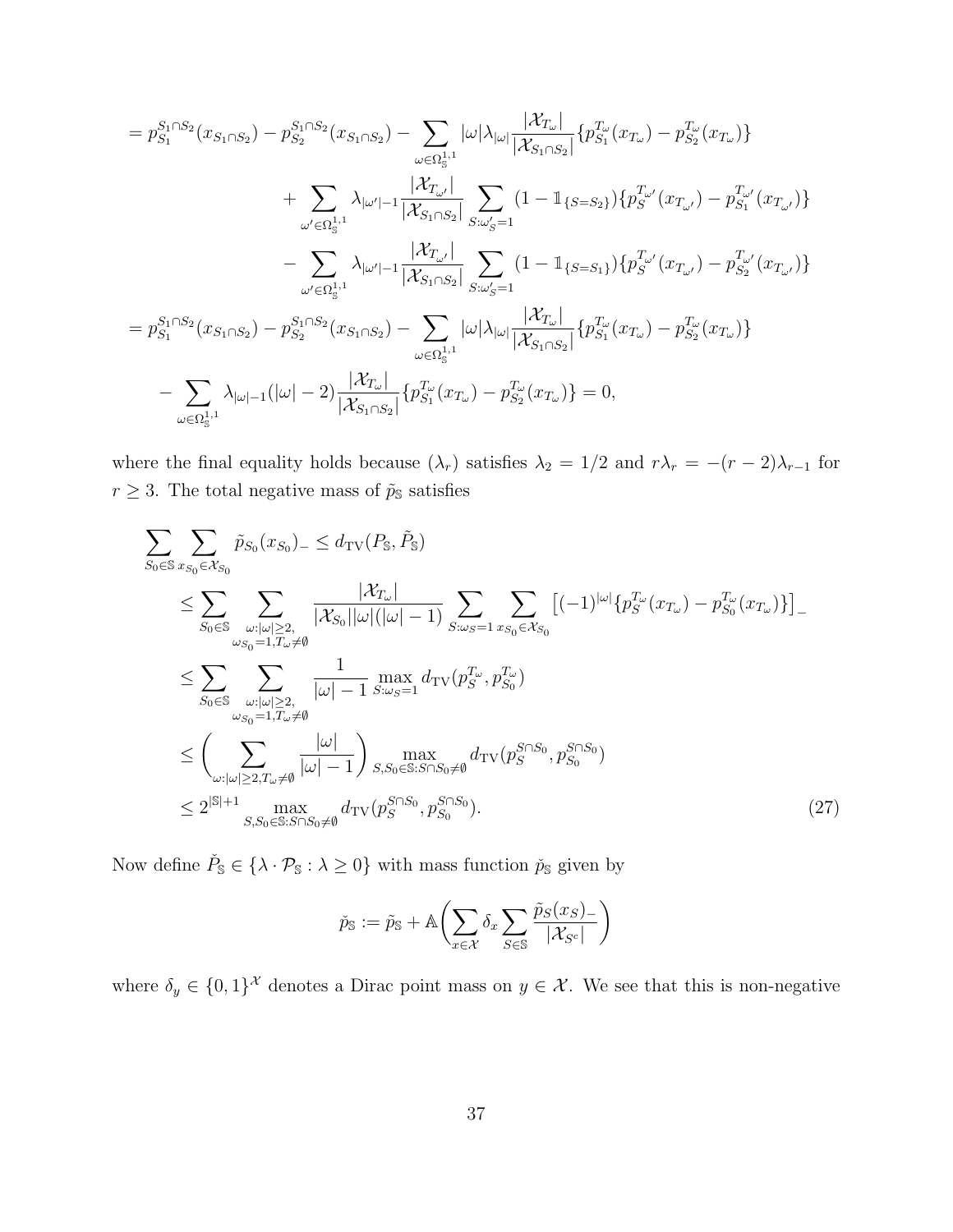by writing

$$
\tilde{p}_S(x_S) = \tilde{p}_S(x_S) + \sum_{y: y_S = x_S} \sum_{T \in \mathbb{S}} \frac{\tilde{p}_T(y_T)}{|\mathcal{X}_{T^c}|} \ge \tilde{p}_S(x_S) + \tilde{p}_S(x_S) - \ge 0.
$$

Since  $\tilde{p}_s$  satisfies the consistency constraints and  $\tilde{p}_s$  is formed by adding a compatible sequence of marginal measures to it, we have  $\check{P}_{\mathbb{S}} \in \mathcal{P}_{\mathbb{S}}^{\text{cons},*}$ . Moreover,  $\check{p}_{\mathbb{S}} \geq \tilde{p}_{\mathbb{S}}$  and

$$
\sum_{S \in \mathbb{S}} \sum_{x_S \in \mathcal{X}_S} \{ \check{p}_S(x_S) - \tilde{p}_S(x_S) \} = 1_{\mathcal{X}_\mathbb{S}}^T \mathbb{A} \bigg( \sum_{x \in \mathcal{X}} \delta_x \sum_{S \in \mathbb{S}} \frac{\tilde{p}_S(x_S) - \beta}{|\mathcal{X}_{S^c}|} \bigg) \n= |\mathbb{S}| 1_{\mathcal{X}}^T \bigg( \sum_{x \in \mathcal{X}} \delta_x \sum_{S \in \mathbb{S}} \frac{\tilde{p}_S(x_S) - \beta}{|\mathcal{X}_{S^c}|} \bigg) \n= |\mathbb{S}| \sum_{x \in \mathcal{X}} \sum_{S \in \mathbb{S}} \frac{\tilde{p}_S(x_S) - \beta}{|\mathcal{X}_{S^c}|} \n= |\mathbb{S}| \sum_{S \in \mathbb{S}} \sum_{x_S \in \mathcal{X}_S} \tilde{p}_S(x_S) - \bigg( |\mathbb{S}| 2^{\mathbb{S}| + 1} \sum_{S_1, S_2 \in \mathbb{S}: S_1 \cap S_2 \neq \emptyset} d_{\text{TV}}(p_{S_1}^{S_1 \cap S_2}, p_{S_2}^{S_1 \cap S_2}).
$$

From this and  $(27)$ , we conclude that

$$
d_{\mathrm{TV}}(P_{\mathbb{S}},\mathcal{P}^{\mathrm{cons},*}) \leq |\mathbb{S}| 2^{|\mathbb{S}|+2} \max_{S_1,S_2 \in \mathbb{S}: S_1 \cap S_2 \neq \emptyset} d_{\mathrm{TV}}(p_{S_1}^{S_1 \cap S_2}, p_{S_2}^{S_1 \cap S_2}),
$$

<span id="page-37-0"></span> $\Box$ 

and the result follows.

*Proof of Theorem [6.](#page-11-1)* We prove the result when  $F' \geq 1$ , and note that if  $F' = 0$  then simpler arguments apply. By Proposition  $5$  and the discussion after  $(5)$ , we have

$$
\mathbb{P}(R(\widehat{P}_{\mathbf{S}}) \ge C'_{\alpha})\n\le \mathbb{P}\left(D_{R} \max_{\ell \in [F']} R(\widehat{P}_{\mathbf{S}}, f_{\mathbf{S}}^{(\ell),'}) \ge \frac{C'_{\alpha}}{2}\right) + \mathbb{P}\left(\max_{S_{1},S_{2} \in \mathbb{S}} d_{\text{TV}}(\widehat{P}_{S_{1}}^{S_{1} \cap S_{2}}, \widehat{P}_{S_{2}}^{S_{1} \cap S_{2}}) \ge \frac{C'_{\alpha}}{|\mathbf{S}|2^{|\mathbf{S}|+3}}\right)\n\le F' \max_{\ell \in [F']} \mathbb{P}\left(R(\widehat{P}_{\mathbf{S}}, f_{\mathbf{S}}^{(\ell),'}) \ge \frac{C'_{\alpha}}{2D_{R}}\right) + \frac{|\mathbf{S}|(|\mathbf{S}|-1)}{2} \max_{S_{1},S_{2} \in \mathbb{S}} \mathbb{P}\left(d_{\text{TV}}(\widehat{P}_{S_{1}}^{S_{1} \cap S_{2}}, \widehat{P}_{S_{2}}^{S_{1} \cap S_{2}}) \ge \frac{C'_{\alpha}}{|\mathbf{S}|2^{|\mathbf{S}|+3}}\right).
$$
\n(28)

Observe that when  $P_{\mathbb{S}} \in \mathcal{P}_{\mathbb{S}}^0$ , we have for any  $f_{\mathbb{S}} \in \mathcal{G}_{\mathbb{S}}^+$  that  $\mathbb{E} R(\widehat{P}_{\mathbb{S}}, f_{\mathbb{S}}) = R(P_{\mathbb{S}}, f_{\mathbb{S}}) \leq 0$ .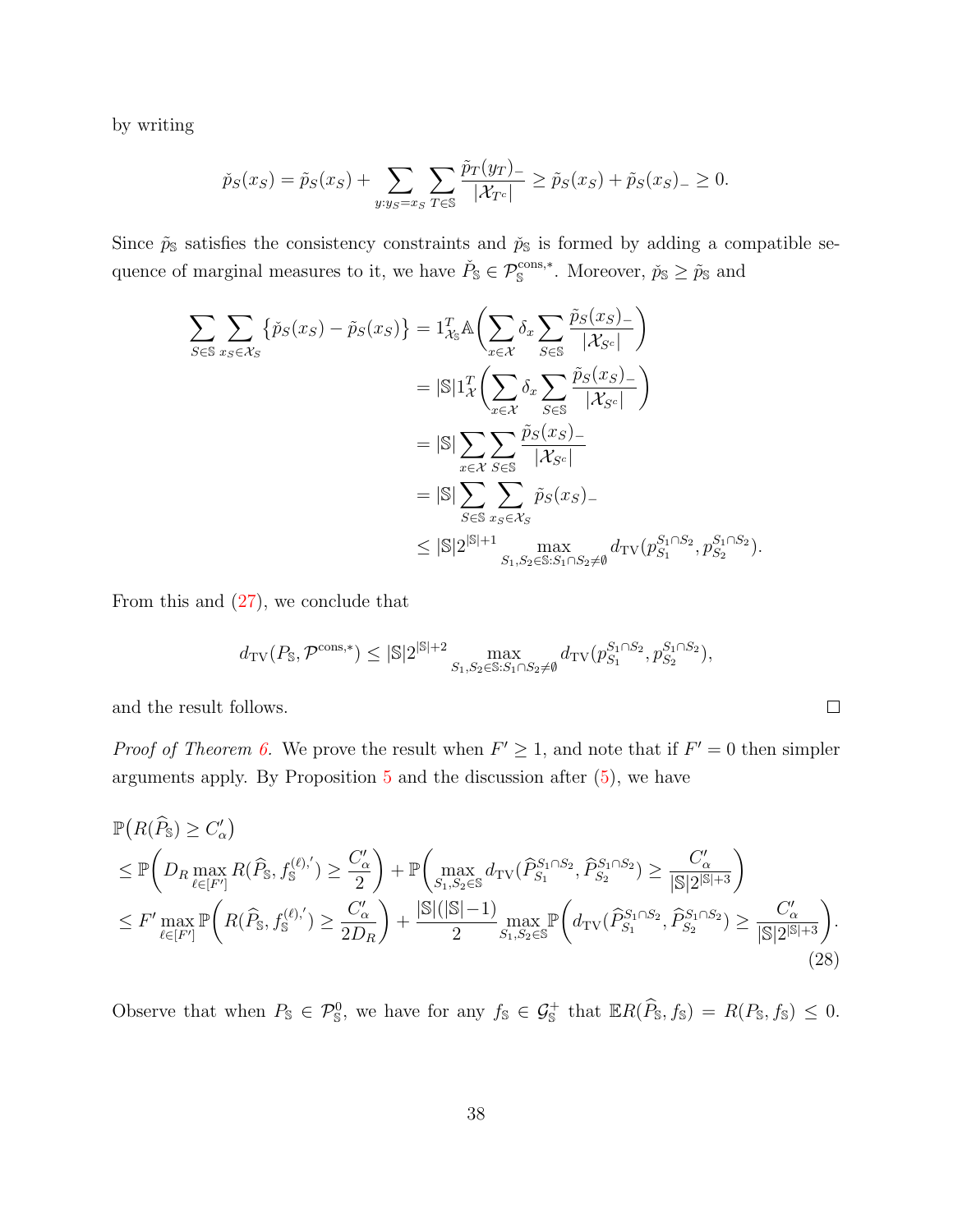By [\(19\)](#page-30-0) and Hoeffding's inequality, whenever  $P_{\mathbb{S}} \in \mathcal{P}_{\mathbb{S}}^0$ , we have for any  $\ell \in [F']$  that

$$
\mathbb{P}\bigg(R(\widehat{P}_{\mathbb{S}}, f_{\mathbb{S}}^{(\ell),'}) \geq \frac{C_{\alpha}'}{2D_R}\bigg) \leq \mathbb{P}\bigg(R(\widehat{P}_{\mathbb{S}}, f_{\mathbb{S}}^{(\ell),'}) - \mathbb{E}R(\widehat{P}_{\mathbb{S}}, f_{\mathbb{S}}^{(\ell),'}) \geq \frac{C_{\alpha}'}{2D_R}\bigg)
$$
  

$$
\leq |\mathbb{S}| \max_{S \in \mathbb{S}} \mathbb{P}\bigg(-\frac{1}{n_S} \sum_{i=1}^{n_S} \{f_{S}^{(\ell),'}(X_{S,i}) - \mathbb{E}f_{S}^{(\ell),'}(X_{S,i})\} \geq \frac{C_{\alpha}'}{2D_R}\bigg)
$$
  

$$
\leq |\mathbb{S}| \max_{S \in \mathbb{S}} \exp\bigg(-\frac{n_S(C_{\alpha}'/D_R)^2}{2|\mathbb{S}|^2}\bigg) \leq \frac{\alpha}{2F'}.
$$

For the second term in [\(28\)](#page-37-0), under  $H'_0$ , for any  $S_1, S_2 \in \mathbb{S}$  with  $S_1 \neq S_2$  and  $S_1 \cap S_2 \neq \emptyset$ , we have

$$
\begin{split} &\mathbb{P}\bigg(d_{\text{TV}}(\widehat{P}_{S_1}^{S_1 \cap S_2}, \widehat{P}_{S_2}^{S_1 \cap S_2}) \geq \frac{C_{\alpha}'}{|\mathbb{S}|2^{|\mathbb{S}|+3}}\bigg) \\ &= \mathbb{P}\bigg(\max_{A \subseteq \mathcal{X}_{S_1 \cap S_2}} \big|\widehat{P}_{S_1}^{S_1 \cap S_2}(A) - P_{S_1}^{S_1 \cap S_2}(A) + P_{S_2}^{S_1 \cap S_2}(A) - \widehat{P}_{S_2}^{S_1 \cap S_2}(A)\big| \geq \frac{C_{\alpha}'}{|\mathbb{S}|2^{|\mathbb{S}|+3}}\bigg) \\ &\leq 2^{|\mathcal{X}_{S_1 \cap S_2}|} \max_{A \subseteq \mathcal{X}_{S_1 \cap S_2}} \max_{k \in \{1,2\}} \mathbb{P}\bigg(\big|\widehat{P}_{S_k}^{S_1 \cap S_2}(A) - P_{S_k}^{S_1 \cap S_2}(A)\big| \geq \frac{C_{\alpha}'}{|\mathbb{S}|2^{|\mathbb{S}|+4}}\bigg) \\ &\leq 2^{|\mathcal{X}_{S_1 \cap S_2}|+1} \exp\bigg(-\frac{(n_{S_1} \wedge n_{S_2})(C_{\alpha}')^2}{|\mathbb{S}|^2 2^{2|\mathbb{S}|+7}}\bigg) \leq \frac{\alpha}{|\mathbb{S}|(|\mathbb{S}|-1)}, \end{split}
$$

where we have used the fact that  $\left| \widehat{P}_{S_k}^{S_1 \cap S_2}(A) - P_{S_k}^{S_1 \cap S_2} \right|$  $\left| \widehat{P}_{S_k}^{S_1 \cap S_2}(A) \right| = \left| \widehat{P}_{S_k}^{S_1 \cap S_2}(A^c) - P_{S_k}^{S_1 \cap S_2} \right|$  $S_k^{S_1 \cap S_2}(A^c)|$ , and where the penultimate bound follows from Hoeffding's inequality. We have now established that  $\mathbb{P}(R(\widehat{P}_{\mathbb{S}}) \geq C_{\alpha}') \leq \alpha$  whenever  $P_{\mathbb{S}} \in \mathcal{P}_{\mathbb{S}}^0$ .

We now turn to the final part of Proposition [6.](#page-11-1) Very similar arguments to those above based on Hoeffding's inequality show that

$$
\mathbb{P}\bigg(\max_{\ell \in [F']} R(\widehat{P}_{\mathbb{S}}, f_{\mathbb{S}}^{(\ell),'}) < C_{\alpha}'\bigg) \leq \beta
$$

whenever

$$
\max_{\ell \in [F']} R(P_{\mathbb{S}}, f_{\mathbb{S}}^{(\ell),'}) \ge C'_{\alpha} + |\mathbb{S}| \left\{ \frac{2 \log(F'|\mathbb{S}|/\beta)}{\min_{S \in \mathbb{S}} n_S} \right\}^{1/2}
$$

.

Likewise, for any  $S_1, S_2 \in \mathbb{S}$  with  $S_1 \cap S_2 \neq \emptyset$ ,

$$
\mathbb{P}\Big(d_{\text{TV}}\big(\widehat{P}_{S_1}^{S_1 \cap S_2}, \widehat{P}_{S_2}^{S_1 \cap S_2}\big) < \lvert \mathbb{S} \rvert C_{\alpha}'\Big) \leq \beta
$$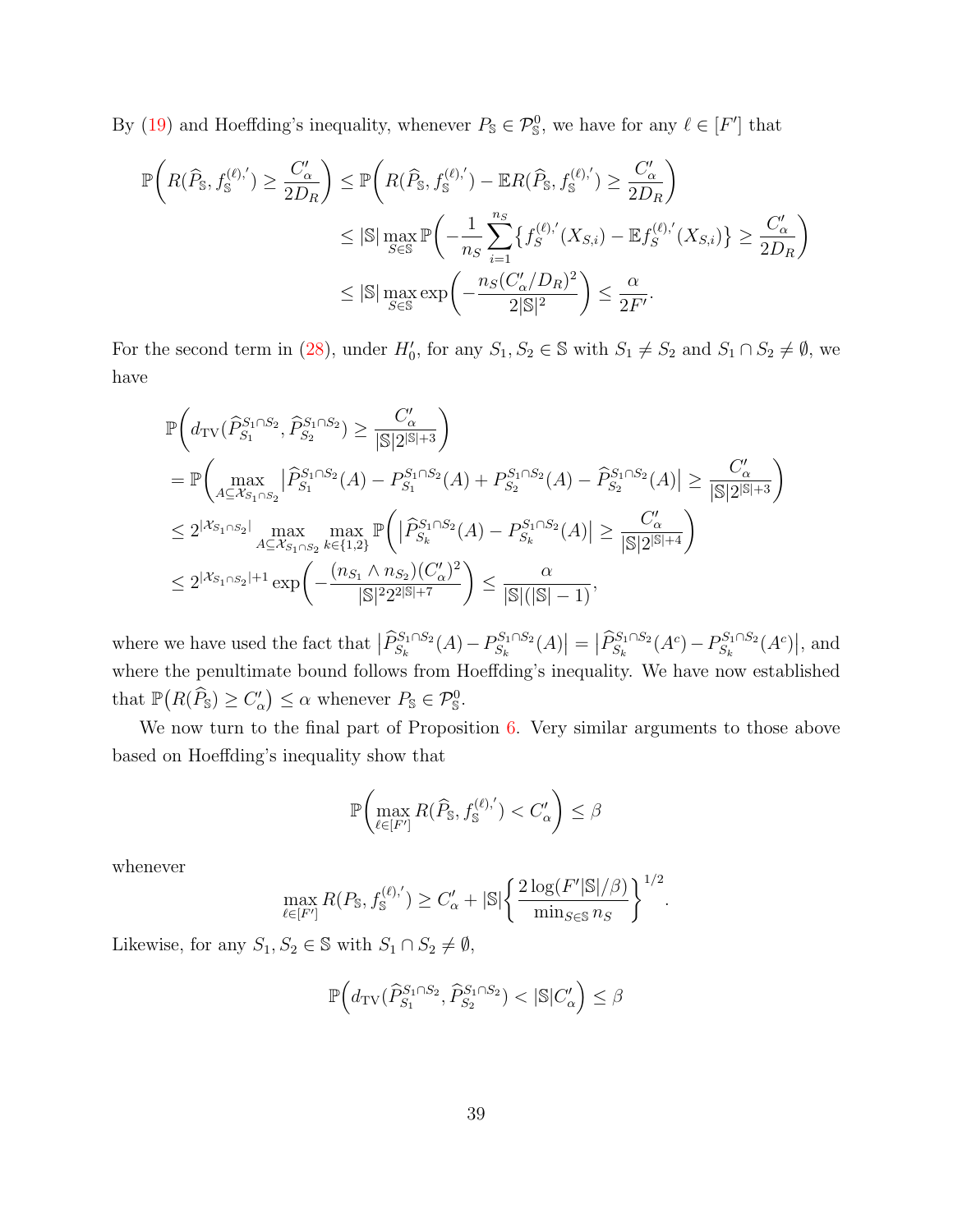whenever

$$
d_{\mathrm{TV}}(P^{S_1 \cap S_2}_{S_1}, P^{S_1 \cap S_2}_{S_2}) \geq |\mathbb{S}|C'_{\alpha} + \left\{\frac{2}{n_{S_1} \wedge n_{S_2}} \log \left(\frac{2^{|\mathcal{X}_{S_1 \cap S_2}|+1}}{\beta}\right)\right\}^{1/2}.
$$

Now, by Proposition [5,](#page-10-0) if  $R(P_{\mathbb{S}}) \geq M(C'_{\alpha} + C'_{\beta})$  then we must either have

$$
\max_{\ell \in [F']} R(P_{\mathbb{S}}, f_{\mathbb{S}}^{(\ell),'}) \ge \frac{M}{2D_R} (C'_{\alpha} + C'_{\beta}) \quad \text{or} \quad \max_{S_1, S_2 \in \mathbb{S}} d_{\text{TV}}(P_{S_1}^{S_1 \cap S_2}, P_{S_2}^{S_1 \cap S_2}) \ge \frac{M}{2^{|\mathbb{S}|+3} |\mathbb{S}|} (C'_{\alpha} + C'_{\beta}).
$$

Since

$$
C'_{\beta} \asymp_{|\mathbb S|} |\mathbb S| D_R \bigg\{ \frac{2 \log (F'|\mathbb S|/\beta)}{\min_{S \in \mathbb S} n_S} \bigg\}^{1/2} + \max_{\substack{S_1, S_2 \in \mathbb S: \\ S_1 \cap S_2 \neq \emptyset}} \bigg\{ \frac{2}{n_{S_1} \wedge n_{S_2}} \log \bigg( \frac{2^{|\mathcal X_{S_1 \cap S_2}|+1}}{\beta} \bigg) \bigg\}^{1/2},
$$

the result follows.

Proof of Theorem [7.](#page-12-0) We establish the equality [\(7\)](#page-12-1) by providing matching upper and lower bounds, first providing the required lower bound on  $R(P_{\mathbb{S}})$ . Given  $A \subseteq [r]$  and  $B \subseteq [s]$ , we construct  $f_{\mathbb{S}} \in \mathcal{G}_{\mathbb{S}}$  as follows. Writing, for example,  $f_{ij\bullet} := f_{\{1,2\}}(i, j)$ , define

$$
f_{ij\bullet} := \begin{cases} 2 & \text{if } (i,j) \in A \times B \\ -1 & \text{if } (i,j) \in A \times B^c \\ -1 & \text{if } (i,j) \in A^c \times B \\ 2 & \text{if } (i,j) \in A^c \times B^c \end{cases}, \quad (f_{i\bullet 1}, f_{i\bullet 2}) := \begin{cases} (-1,2) & \text{if } i \in A \\ (2,-1) & \text{if } i \in A^c \end{cases}
$$

and

$$
(f_{\bullet j1}, f_{\bullet j2}) := \begin{cases} (-1, 2) & \text{if } j \in B \\ (2, -1) & \text{if } j \in B^c \end{cases}
$$

.

 $\Box$ 

It is straightforward to check that  $f_{\mathbb{S}} \in \mathcal{G}_{\mathbb{S}}^+$  because, for instance, if  $i \in A$  and  $j \in B$ , then

$$
\min(f_{ij\bullet} + f_{\bullet j1} + f_{i\bullet 1}, f_{ij\bullet} + f_{\bullet j2} + f_{i\bullet 2}) = \min(2 - 1 - 1, 2 + 2 + 2) = 0.
$$

Hence

$$
3R(P_{\mathbb{S}}) \ge 3R(P_{\mathbb{S}}, f_{\mathbb{S}}) = -\sum_{i=1}^{r} \sum_{j=1}^{s} p_{ij} \cdot f_{ij} \cdot \sum_{i=1}^{r} (p_{i \cdot 1} f_{i \cdot 1} + p_{i \cdot 2} f_{i \cdot 2}) - \sum_{j=1}^{s} (p_{\cdot j1} f_{\cdot j1} + p_{\cdot j2} f_{\cdot j2})
$$
  
=  $-2(p_{AB \bullet} + p_{A^c B^c \bullet}) + (p_{A^c B \bullet} + p_{AB^c \bullet}) - 2(p_{A^c \bullet 1} + p_{A \bullet 2})$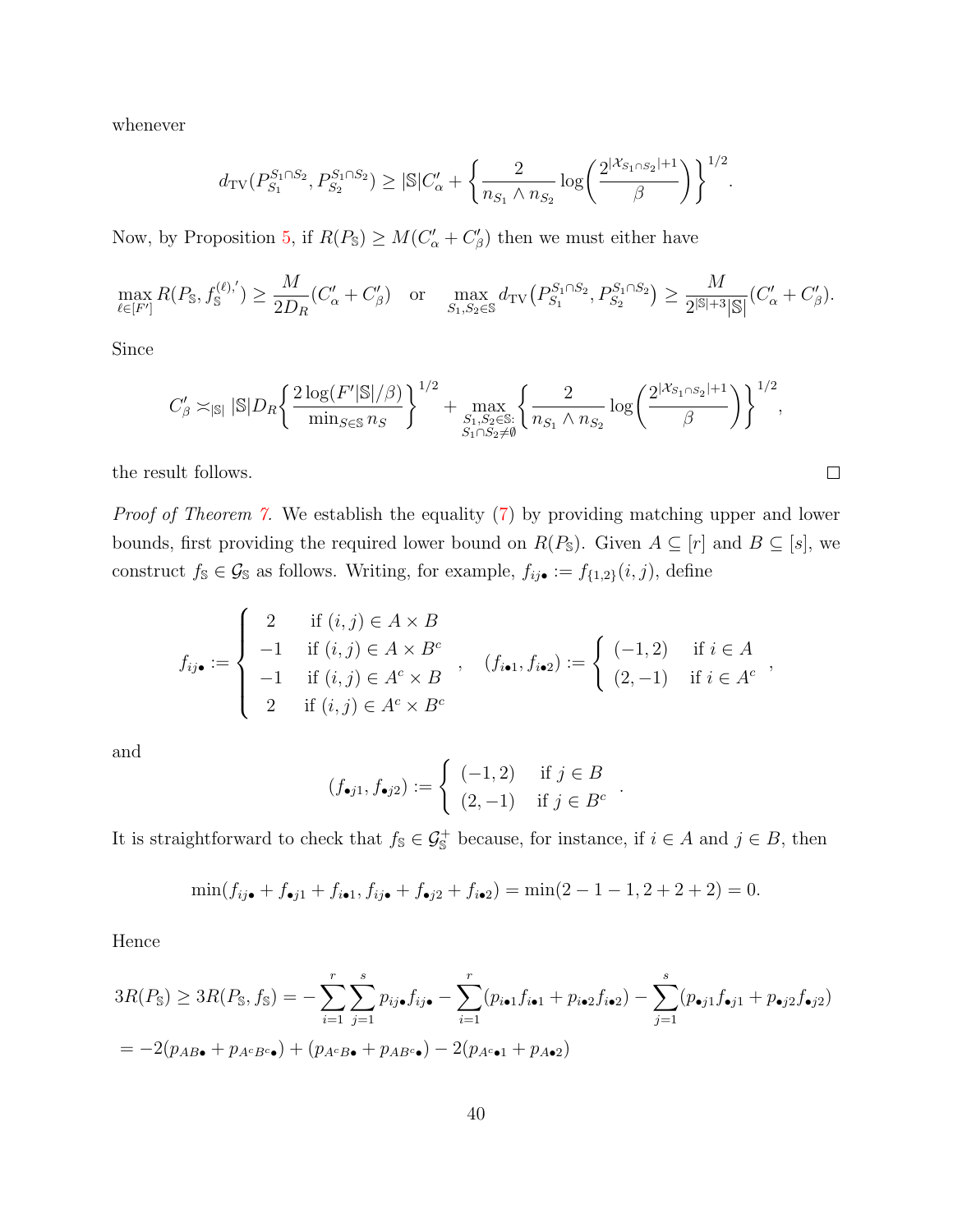$$
+(p_{A\bullet 1} + p_{A^c \bullet 2}) - 2(p_{\bullet B^c 1} + p_{\bullet B2}) + (p_{\bullet B1} + p_{\bullet B^c 2})
$$
  
= -2(2p\_{AB\bullet} + p\_{\bullet\bullet \bullet} - p\_{A\bullet \bullet} - p\_{\bullet B\bullet}) + (p\_{\bullet B\bullet} + p\_{A\bullet \bullet} - 2p\_{AB\bullet}) - 2(p\_{\bullet\bullet 1} + p\_{A\bullet \bullet} - 2p\_{A\bullet 1})  
+ (2p\_{A\bullet 1} + p\_{\bullet \bullet \bullet} - p\_{A\bullet \bullet} - p\_{\bullet \bullet 1}) - 2(p\_{\bullet\bullet 1} + p\_{\bullet B\bullet} - 2p\_{\bullet B1}) + (2p\_{\bullet B1} + p\_{\bullet \bullet \bullet} - p\_{\bullet B\bullet} - p\_{\bullet \bullet 1})  
= -6(p\_{AB\bullet} + p\_{\bullet \bullet 1} - p\_{A\bullet 1} - p\_{\bullet B1}). (29)

Since  $A \subseteq [r], B \subseteq [s]$  were arbitrary, and since  $f_{\mathbb{S}} \equiv 0 \in \mathcal{G}_{\mathbb{S}}^+$ , the desired lower bound follows.

We now give the matching upper bound on  $R(P_{\rm s})$ . When  $P_{\rm s} \in \mathcal{P}_{\rm s}^0$  we automatically have  $R(P_{\rm S}) = 0$ . On the other hand, when  $P_{\rm S} \notin \mathcal{P}_{\rm S}^0$ , we relate  $R(P_{\rm S})$  to the maximum two-commodity flow through the network shown in Figure [4.](#page-41-0) Recalling the matrix  $\mathbb{A} =$  $(\mathbb{A}_{(S,y_S),x})_{(S,y_S)\in\mathcal{X}_{\mathbb{S}},x\in\mathcal{X}} \in \{0,1\}^{\mathcal{X}_{\mathbb{S}}\times\mathcal{X}}$  from  $(11)$ , for any  $P_{\mathbb{S}}=(P_S: S \in \mathbb{S})$  with corresponding probability mass sequence  $p_{\mathbb{S}} = (p_{(S,y_S)}) \in [0,1]^{X_{\mathbb{S}}}$ , we may write

<span id="page-40-2"></span><span id="page-40-1"></span><span id="page-40-0"></span>
$$
R(P_{\mathbb{S}}) = -\frac{1}{|\mathbb{S}|} \min \{ p_{\mathbb{S}}^T f_{\mathbb{S}} : f_{\mathbb{S}} \ge -1, \mathbb{A}^T f_{\mathbb{S}} \ge 0 \}
$$
  
=  $1 - \frac{1}{|\mathbb{S}|} \min \{ p_{\mathbb{S}}^T y : y \in [0, \infty)^{\chi_{\mathbb{S}}}, \mathbb{A}^T y \ge |\mathbb{S}| \cdot 1_{\mathcal{X}} \}$   
=  $1 - \min \{ p_{\mathbb{S}}^T z : z \in [0, \infty)^{\chi_{\mathbb{S}}}, \mathbb{A}^T z \ge 1_{\mathcal{X}} \}$   
=  $1 - \max \{ 1_{\mathcal{X}}^T p : p \in [0, \infty)^{\mathcal{X}}, \mathbb{A} p \le p_{\mathbb{S}} \}.$  (30)

Here, the final equality follows from the strong duality theorem for linear programming (e.g. Matousek and Gärtner,  $2007$ , p. 83), where we note that both the primal and dual problems have feasible solutions. It follows from this that

$$
1 - R(P_{\mathbb{S}}) = \max\left\{1_{\mathcal{X}}^{T} p : p \in [0, \infty)^{\mathcal{X}}, \mathbb{A} p \le p_{\mathbb{S}}\right\},\
$$
  
\n
$$
= \max\left\{\sum_{i=1}^{r} \sum_{j=1}^{s} (q_{ij1} + q_{ij2}) : \min_{i,j,k} q_{ijk} \ge 0, \max_{i,j} (q_{ij1} + q_{ij2} - p_{ij\bullet}) \le 0,
$$
  
\n
$$
\max_{i,k} \left(\sum_{j=1}^{s} q_{ijk} - p_{i\bullet k}\right) \le 0, \max_{j,k} \left(\sum_{i=1}^{r} q_{ijk} - p_{\bullet jk}\right) \le 0\right\}. (31)
$$

Figure [4](#page-41-0) represents a flow network where, for  $k \in \{1,2\}$ , commodity k is transferred from source  $s_k$  to sink  $t_k$ . We think of  $q_{ijk}$  as the flow of commodity k from node  $x_{ik}$  to node  $y_{ij}^{(1)}$ , and  $\sum_{i=1}^r \sum_{j=1}^s q_{ijk}$  as being the total flow of commodity k from source  $s_k$  to sink  $t_k$ . Of this flow, at most  $p_{i\bullet k}$  may go through  $x_{ik}$ , for each  $i \in [r]$ , corresponding to the constraint  $\sum_{j=1}^s q_{ijk} \leq p_{i\bullet k}$ . For each  $i \in [r], j \in [s]$ , the combined flow of both commodities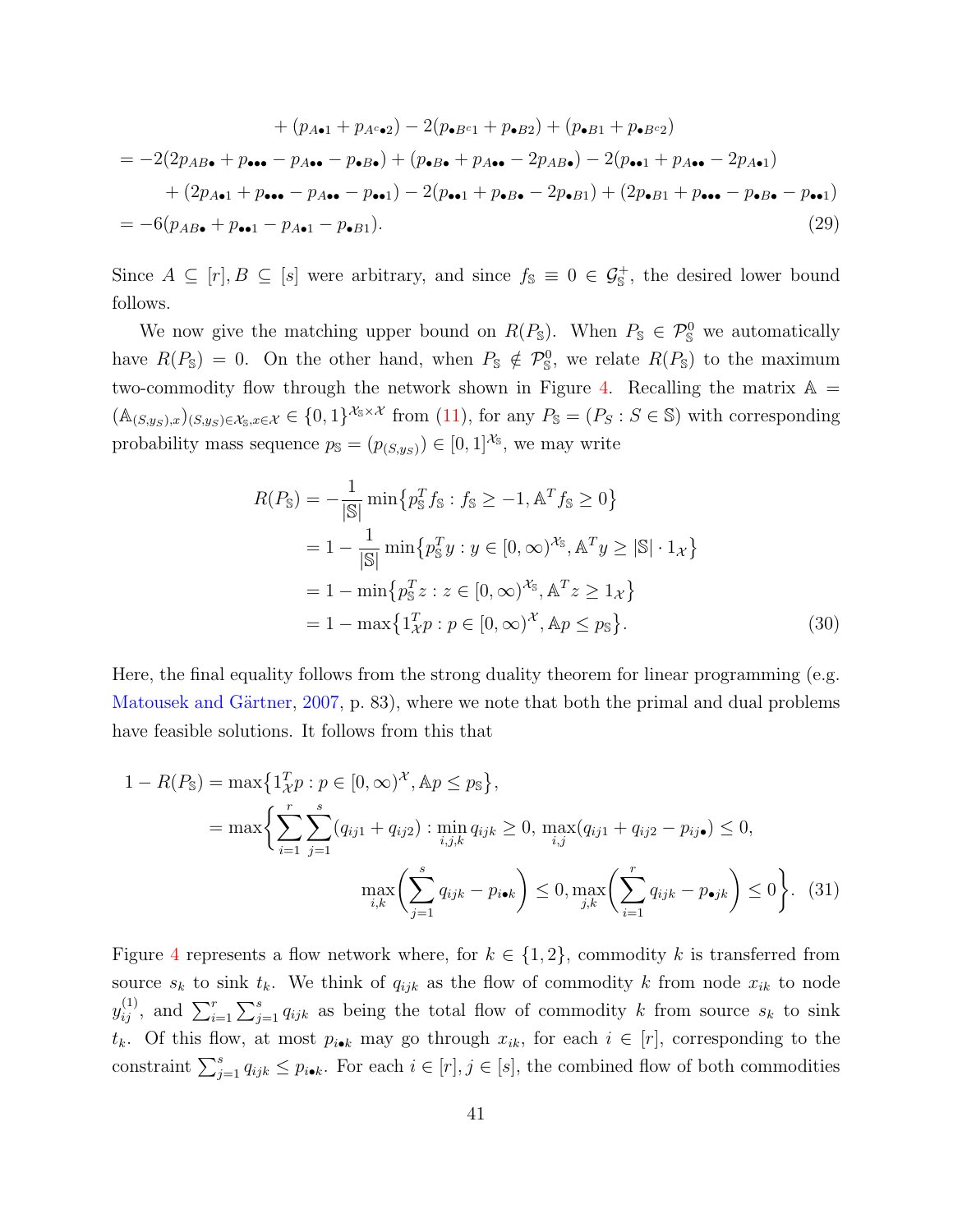<span id="page-41-0"></span>

Figure 4: Illustration of the flow network described in the proof of Theorem [7.](#page-12-0) The capacity constraints are  $c(s_k, x_{ik}) = p_{i\bullet k}, c(x_{ik}, y_{ij}^{(1)}) = \infty, c(y_{ij}^{(1)}, y_{ij}^{(2)}) = p_{ij\bullet}, c(y_{ij}^{(2)}, z_{jk}) = \infty$  and  $c(z_{jk}, t_2) = p_{\bullet jk}$  for  $i \in [r]$ ,  $j \in [s]$  and  $k \in [2]$ .

from  $x_{i1}$  and  $x_{i2}$  through to  $y_{ij}^{(2)}$  is bounded above by  $p_{ij\bullet}$ , corresponding to the constraint  $q_{ij1} + q_{ij2} \leq p_{ij}$ . For each  $j \in [s]$  and  $k \in \{1,2\}$ , the subsequent flow of commodity k through node  $z_{jk}$  to  $t_k$  is bounded by  $p_{\bullet jk}$ , corresponding to the constraint  $\sum_{i=1}^r q_{ijk} \leq p_{\bullet jk}$ .

Having established the link between  $R(P_{\rm s})$  and this network flow problem, we proceed to find a total flow that matches the upper bound implied by  $(29)$  and  $(31)$ , i.e.

<span id="page-41-1"></span>
$$
1+2\min_{A\subseteq[r],B\subseteq[s]}(p_{AB\bullet}+p_{\bullet\bullet 1}-p_{A\bullet 1}-p_{\bullet B1})=\min_{A\subseteq[r],B\subseteq[s]}(p_{A\circ\bullet 1}+p_{A\bullet 2}+p_{\bullet B\circ 1}+p_{\bullet B2}+p_{AB\bullet}+p_{A\circ B\circ\bullet}).
$$
\n(32)

The fact that the left-hand side of  $(32)$  is equal to the right-hand side relies on the consistency of  $p_{\mathbb{S}}$ . Let  $A \subseteq [r]$  and  $B \subseteq [s]$  be minimising sets in the above display, observing that the same choices minimise both left- and right-hand sides. Then, for  $i \in A$ , we have

$$
p_{AB\bullet} - p_{A\bullet 1} \leq p_{A\setminus \{i\}B\bullet} - p_{A\setminus \{i\}\bullet 1} = p_{AB\bullet} - p_{iB\bullet} - p_{A\bullet 1} + p_{i\bullet 1},
$$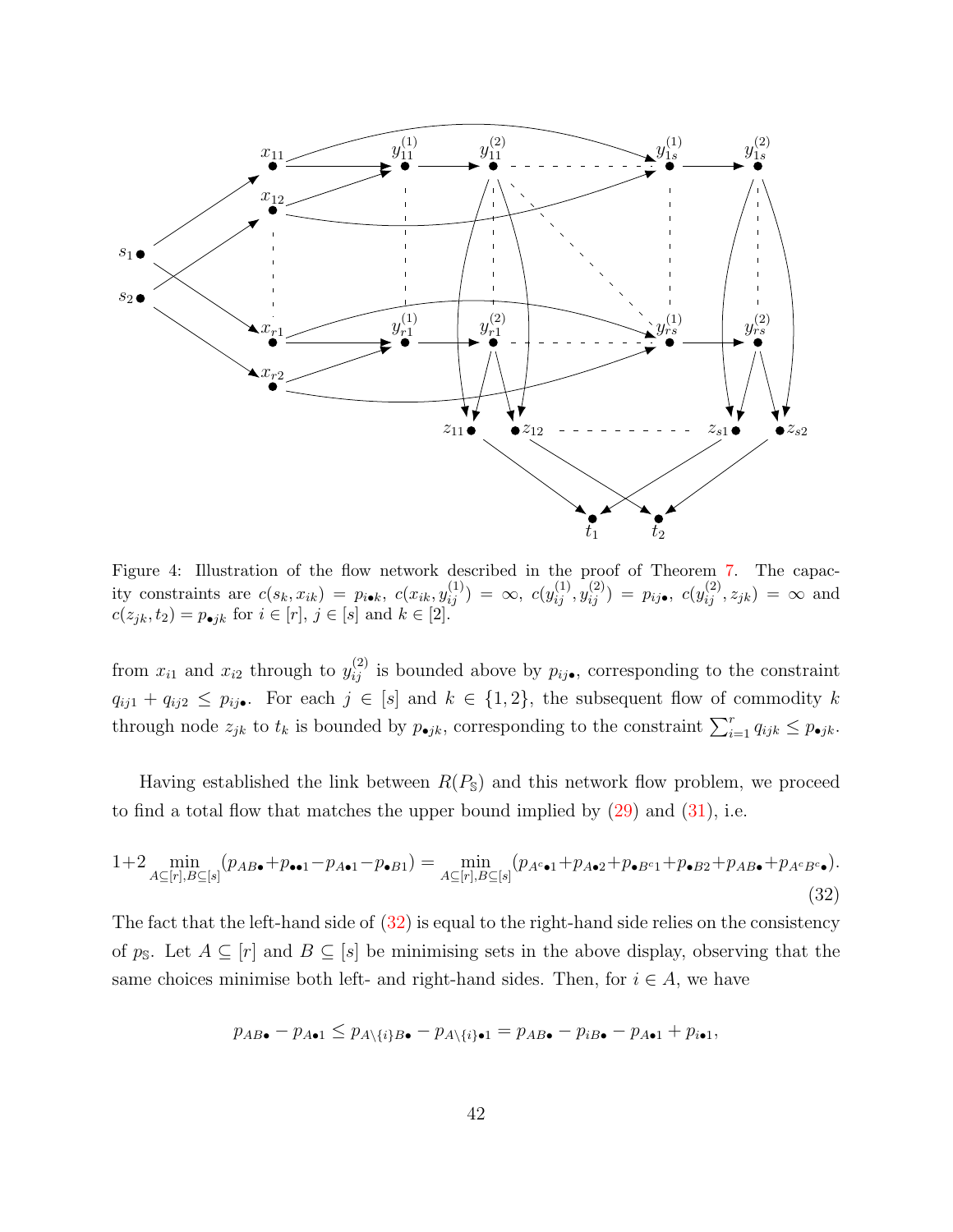so that  $p_{iB\bullet} \leq p_{i\bullet 1}$ . It is therefore possible to send a flow of commodity 1 of  $p_{ij\bullet}$  from  $s_1$ through  $x_{i1}$  to  $y_{ij}^{(2)}$ , for each  $(i, j) \in A \times B$ . Similarly, by considering  $i \in A^c$  and repeating the calculation above with  $A \cup \{i\}$  in place of  $A \setminus \{i\}$ , we see that  $p_{iBc_{\bullet}} \leq p_{i\bullet 2}$ . Hence a flow of commodity 2 of  $p_{ij}$  can be sent from  $s_2$  through  $x_{i2}$  to  $y_{ij}^{(2)}$  for each  $(i, j) \in A^c \times B^c$ . So far, then, we have shown how to send a flow of commodity 1 of  $p_{AB}$  from  $s_1$  to  $\{z_{j1} : j \in B\}$ , and a flow of commodity 2 of  $p_{A^c B^c}$  from  $s_2$  to  $\{z_{j2} : j \in B^c\}.$ 

We now claim that, for each  $i \in A^c$ , we may send a flow of commodity 1 of  $p_{i\bullet 1}$  from  $s_1$ through  $x_{i1}$  and  $y_{iB}^{(2)} := \{y_{ij}^{(2)} : j \in B\}$  to  $z_{B1} := \{z_{j1} : j \in B\}$ , and that this flow together with the previous flow of commodity 1 can pass through  $z_{B1}$  to  $t_1$ . To do this we use a generalisation of Hall's marriage theorem to one-commodity flows due to [Gale](#page-62-5) [\(1957\)](#page-62-5). Each  $z_{j1}$  for  $j \in B$  already has an incoming flow of  $p_{Aj\bullet}$ , so has a remaining capacity of  $p_{\bullet j1} - p_{Aj}$ . By Gale's theorem, the desired flow is therefore feasible if and only if, for every  $A' \subseteq A^c$  and  $B' \subseteq B$ , we have

$$
\sum_{i\in A'} p_{i\bullet 1} - \sum_{j\in B\setminus B'} (p_{\bullet j1} - p_{Aj\bullet}) \le \sum_{i\in A'} \sum_{j\in B'} p_{ij\bullet}.
$$

This condition is equivalent to the condition that, for all  $A' \subseteq A^c$  and  $B' \subseteq B$  we have

$$
p_{(A\cup A')B'\bullet} - p_{(A\cup A')\bullet 1} - p_{\bullet B'1} \ge p_{AB\bullet} - p_{A\bullet 1} - p_{\bullet B1},
$$

but we know that this is true because  $(A, B)$  are minimisers of the left-hand side of  $(32)$ . Thus, the desired flow of commodity 1 is feasible. Similarly, for each  $i \in A$ , we may send a flow of  $p_{i\bullet 1}$  of commodity 2 from  $s_2$  through  $x_{i1}$  and  $y_{iB^c}^{(2)} := \{y_{ij}^{(2)} : j \in B^c\}$  to  $z_{B^c 1} := \{z_{j1} : j \in B^c\}$  $j \in B<sup>c</sup>$ , and this flow can pass through to  $t_2$ . We have therefore now shown that we can send a combined flow of  $p_{AB\bullet} + p_{A^cB^c\bullet} + p_{A^c\bullet 1} + p_{A\bullet 2}$  from the sources to the sinks.

Until this point, no flow has been routed through  $z_{B2}$  or  $z_{B<sup>c</sup>1}$ . To conclude our proof, then, we now claim that it is possible to introduce an additional flow of  $p_{\bullet B2}$  of commodity 2, as well as  $p_{\bullet B^{c_1}}$  of commodity 1 into the network, to put all edges from  $z_{B2}$  to  $t_2$  and from  $z_{B_{c1}}$  to  $t_1$  at full capacity. Consider any maximal flow in the network; we wish to determine the maximal amount of commodity 2 that can be sent from  $s_2$  through  $x_{A^{c_2}}$  and  $y_{A^c}^{(2)}$  $\chi_{A^cB}^{(2)}$  to  $z_{B2}$ and thus to  $t_2$ , in addition to the existing flow. To this end, suppose that there exists  $j \in B$ with the edge from  $z_{i2}$  to  $t_2$  at less than full capacity. Then, since the flow is maximal, it must be the case that for each  $i \in A^c$ , the flow of commodity 2 from  $s_1$  to  $x_{i2}$  is full (i.e. equal to  $p_{i\bullet 2}$ ), or the flow from  $y_{ij}^{(1)}$  to  $y_{ij}^{(2)}$  is full. However, if the flow from  $s_1$  to  $x_{i2}$  is equal to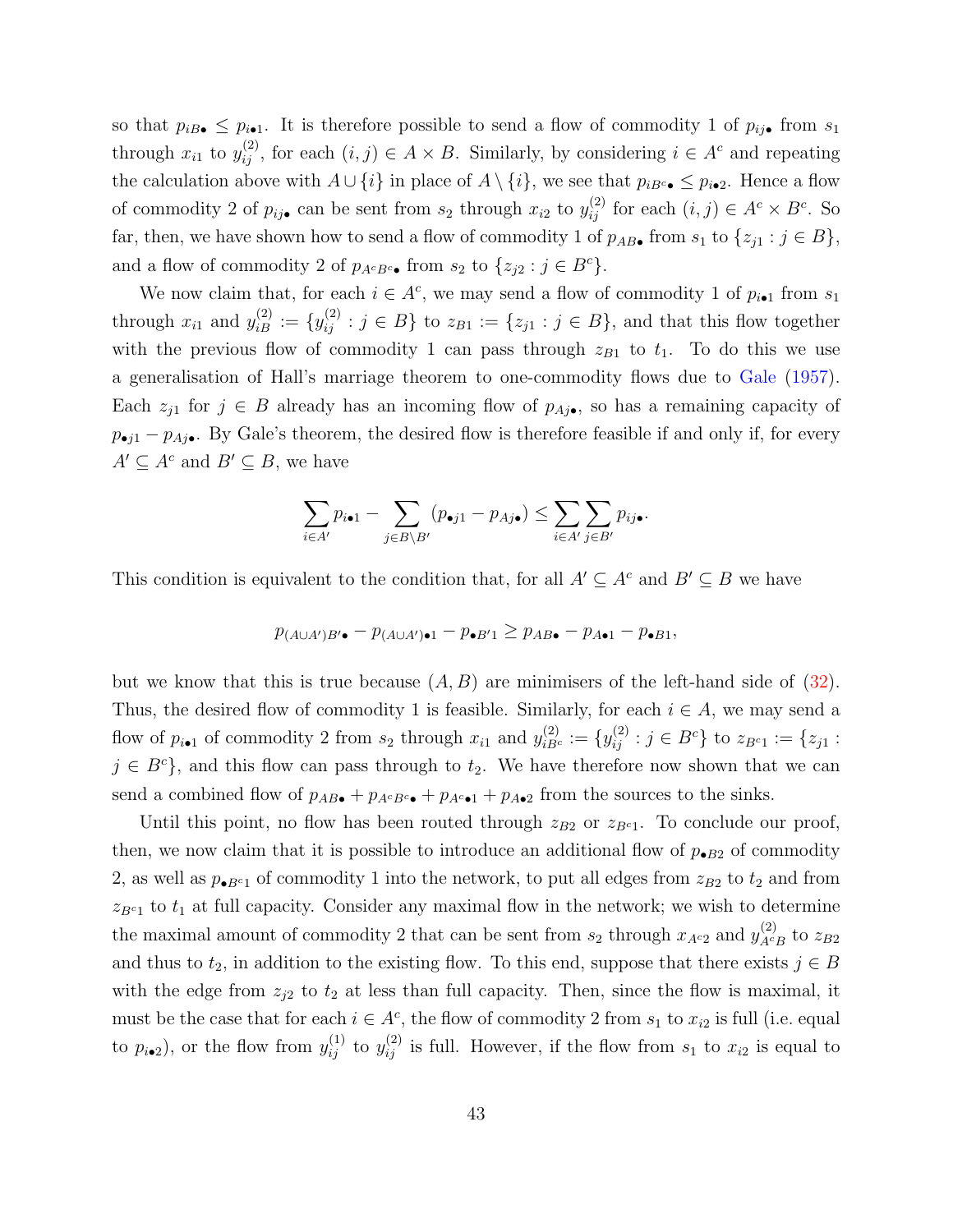$p_{i\bullet 2}$ , then the total flow from  $\{x_{i1}, x_{i2}\}$  must be equal to  $p_{i\bullet 1} + p_{i\bullet 2} = p_{i\bullet \bullet} = \sum_{j'=1}^s p_{ij'\bullet}$ . In this case, the edge from  $y_{ij}^{(1)}$  to  $y_{ij}^{(2)}$  must be full. So, if the edge from  $z_{j2}$  to  $t_2$  is not full, then the edge from  $y_{ij}^{(1)}$  to  $y_{ij}^{(2)}$  is full for each  $i \in A^c$  (and each  $i \in A$  from the earlier flow). It follows that, in this case, there is a flow of  $\sum_{i=1}^{r} p_{ij} = p_{\bullet j \bullet} = p_{\bullet j 1} + p_{\bullet j 2}$  from  $y_{[r]j}^{(1)}$  $_{\left[ r\right] j}^{\left( 1\right) }$  to  $y_{\left[ r\right] j}^{\left( 2\right) }$  $\frac{(2)}{[r]j}$ . But such a flow would put both edges  $z_{j1}$  to  $t_1$  and  $z_{j2}$  to  $t_2$  at full capacity, contradicting our original hypothesis. Hence, at any maximal flow, all edges from  $z_{B2}$  to  $t_2$  are full, and similarly, all edges from  $z_{B<sub>c1</sub>}$  to  $t_1$  are full. Thus, we can indeed send the desired additional flow through the network, and we deduce that the total capacity of the network is at least the expression on the right-hand side of  $(32)$ . We conclude from  $(31)$  and  $(32)$  that

$$
R(P_{\mathbb{S}}) \le 2 \max \Big\{ 0, \max_{A \subseteq [r], B \subseteq [s]} (-p_{AB\bullet} + p_{A\bullet 1} + p_{\bullet B1} - p_{\bullet \bullet 1}) \Big\},\,
$$

and this completes the proof of the first part of the theorem.

We now turn to the second part of our result. We first show that  $p_{\mathbb{S}}^* \in \mathcal{P}_{\mathbb{S}}^{0,*} + \mathcal{P}_{\mathbb{S}}^{\text{cons},**}$  if and only if  $p_{\mathbb{S}}^* \in \mathcal{P}_{\mathbb{S}}^{\text{cons},*}$  and

$$
\max\left\{1_{\mathcal{X}}^T p : p \in [0,\infty)^{\mathcal{X}}, \mathbb{A} p \le p_{\mathbb{S}}^*\right\} \ge (p_{\bullet \bullet \bullet}^* - 1)_+.
$$

If  $p_{\bullet\bullet\bullet}^* \leq 1$ , then  $p_{\mathbb{S}}^* \in \mathcal{P}_{\mathbb{S}}^{\text{cons},**}$  and there is nothing to prove, so we assume that  $p_{\bullet\bullet\bullet}^* > 1$ . If  $p_{\mathbb{S}}^* \in \mathcal{P}_{\mathbb{S}}^{\mathbb{O},*} + \mathcal{P}_{\mathbb{S}}^{\text{cons},**}$ , then we may write  $p_{\mathbb{S}}^* = \mathbb{A}p + r_{\mathbb{S}}$  with  $p \in [0,\infty)^{\mathcal{X}}$  and  $r_{\mathbb{S}} \in \mathcal{P}_{\mathbb{S}}^{\text{cons},**}$ . Then

$$
\max\left\{1_{\mathcal{X}}^T p': p' \in [0, \infty)^{\mathcal{X}}, \mathbb{A} p' \le p_{\mathbb{S}}^*\right\} \ge 1_{\mathcal{X}}^T p = \frac{1}{|\mathbb{S}|} \left(\sum_{S \in \mathbb{S}} 1_S\right)^T \mathbb{A} p = p_{\bullet \bullet \bullet}^* - r_{\bullet \bullet \bullet} \ge p_{\bullet \bullet \bullet}^* - 1.
$$

On the other hand, suppose that  $p_s^* \in \mathcal{P}_s^{\text{cons},*}$  and that there exists  $p \in [0,\infty)^{\mathcal{X}}$  with  $\mathbb{A}p \leq p_s^*$ and  $1^T_{\mathcal{X}} p \geq p_{\bullet \bullet \bullet}^* - 1$ . Then we certainly have  $r_s = p_s^* - \mathbb{A} p \in \mathcal{P}_s^{\text{cons},*}$ . But since we also have  $r_{\bullet\bullet\bullet} = p_{\bullet\bullet\bullet}^* - 1_{\mathcal{X}}^T p \leq 1$ , it follows that  $r_{\mathbb{S}} \in \mathcal{P}_{\mathbb{S}}^{\text{cons},**}$ , and we have proved our claim. Now, the proof of the first part of the result shows that

$$
\max\left\{1_{\mathcal{X}}^T p : p \in [0,\infty)^{\mathcal{X}}, \mathbb{A} p \le p_{\mathbb{S}}^*\right\} = \min_{A \subseteq [r], B \subseteq [s]} (p_{A^c \bullet 1}^* + p_{A \bullet 2}^* + p_{\bullet B^c 1}^* + p_{\bullet B2}^* + p_{A B \bullet}^* + p_{A^c B^c \bullet}^*)
$$

$$
= p_{\bullet \bullet \bullet}^* + 2 \min_{A \subseteq [r], B \subseteq [s]} (p_{AB \bullet}^* + p_{\bullet \bullet 1}^* - p_{A \bullet 1}^* - p_{\bullet B1}^*).
$$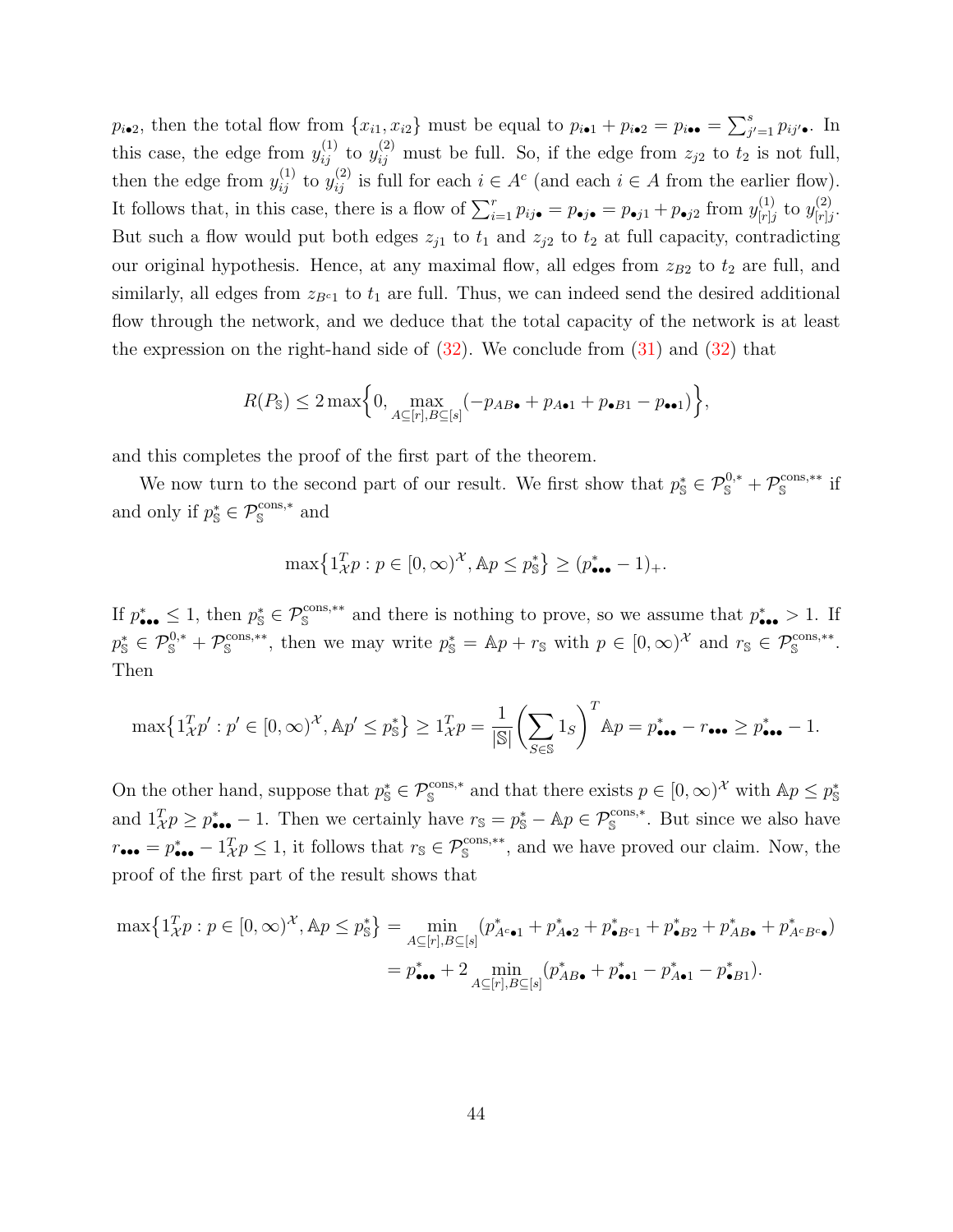When  $p_{\bullet\bullet\bullet}^* \geq 1$ , we therefore have  $p_{\mathbb{S}}^* \in \mathcal{P}_{\mathbb{S}}^{0,*} + \mathcal{P}_{\mathbb{S}}^{\text{cons},**}$  if and only if  $p_{\mathbb{S}}^* \in \mathcal{P}_{\mathbb{S}}^{\text{cons},*}$  and

$$
1 + 2 \min_{A \subseteq [r], B \subseteq [s]} (p_{AB\bullet}^* + p_{\bullet\bullet 1}^* - p_{A\bullet 1}^* - p_{\bullet B1}^*) \ge 0,
$$

as claimed. On the other hand, when  $p_{\bullet\bullet\bullet}^* < 1$  and  $p_{\mathbb{S}}^* \in \mathcal{P}_{\mathbb{S}}^{\text{cons},*}$ , we always have  $p_{\mathbb{S}}^* \in$  $\mathcal{P}_{\mathbb{S}}^{\text{cons},**} \subseteq \mathcal{P}_{\mathbb{S}}^{0,*} + \mathcal{P}_{\mathbb{S}}^{\text{cons},**}$ , and moreover

$$
1 + 2 \min_{A \subseteq [r], B \subseteq [s]} (p_{AB\bullet}^* + p_{\bullet\bullet 1}^* - p_{A\bullet 1}^* - p_{\bullet B1}^*) > p_{\bullet\bullet\bullet}^* + 2 \min_{A \subseteq [r], B \subseteq [s]} (p_{AB\bullet}^* + p_{\bullet\bullet 1}^* - p_{A\bullet 1}^* - p_{\bullet B1}^*)
$$
  
= 
$$
\max\{1_{\mathcal{X}}^T p : p \in [0, \infty)^{\mathcal{X}}, \mathbb{A} p \le p_{\mathbb{S}}^*\} \ge 0.
$$

Combining both cases, we have now shown that

$$
\mathcal{P}_{\mathbb{S}}^{0,*} + \mathcal{P}_{\mathbb{S}}^{\text{cons},**} = \left\{ p_{\mathbb{S}}^* \in \mathcal{P}_{\mathbb{S}}^{\text{cons},*} : 1 + 2 \min_{A \subseteq [r], B \subseteq [s]} (p_{AB\bullet}^* + p_{\bullet\bullet 1}^* - p_{A\bullet 1}^* - p_{\bullet B1}^*) \ge 0 \right\},\
$$

 $\Box$ 

as required.

The proof of our lower bound in Theorem [8](#page-13-0) relies on the following lemma, which is an extension of both [Wu and Yang](#page-64-9) [\(2016,](#page-64-9) Lemma 3) and [Jiao, Han and Weissman](#page-62-10) [\(2018,](#page-62-10) Lemma 32).

<span id="page-44-0"></span>**Lemma 15.** Let V, V' be random variables supported on  $[\lambda/2 - M, \lambda/2 + M]$  for some  $M \leq \lambda/2$ , and suppose that  $\mathbb{E}(V^{\ell}) = \mathbb{E}((V')^{\ell})$  for  $\ell \in [L]$ . Let Q denote the distribution on  $\mathbb{Z}^2$  of  $(W_1, W_2)^T$ , where, conditional on  $V = v$ , we have that  $W_1$  and  $W_2$  are independent, with  $W_1|V = v \sim \text{Poi}(v)$  and  $W_2|V = v \sim \text{Poi}(\lambda - v)$ . Define Q' in terms of V' analogously. Then

$$
d_{\mathrm{TV}}(Q, Q') \le \frac{2^{1/2}}{\pi^{1/4}} \left(\frac{2eM^2}{\lambda(L+1)}\right)^{(L+1)/2}
$$

whenever  $L + 2 \geq 8M^2/\lambda$ .

*Proof of Lemma [15.](#page-44-0)* Let  $U := (V - \lambda/2)/M$  and  $U' := (V' - \lambda/2)/M$ , and for  $m \in \mathbb{N}$  and  $x \in \mathbb{R}$ , let  $(x)_m := x(x-1)...(x-m+1)$  for the falling factorial (with  $(x)_0 := 1$ ). Letting  $Y, Z \sim \text{Poi}(\lambda/2)$  be independent, we have

$$
d_{\text{TV}}(Q, Q') = \frac{1}{2} e^{-\lambda} \sum_{i,j=0}^{\infty} \frac{1}{i!j!} \Big| \mathbb{E} \{ V^i (\lambda - V)^j - (V')^i (\lambda - V')^j \} \Big|
$$
  
= 
$$
\frac{1}{2} e^{-\lambda} \sum_{i,j=0}^{\infty} \frac{(\lambda/2)^{i+j}}{i!j!} \Big| \mathbb{E} \{ (1 + 2MU/\lambda)^i (1 - 2MU/\lambda)^j - (1 + 2MU'/\lambda)^i (1 - 2MU'/\lambda)^j \} \Big|
$$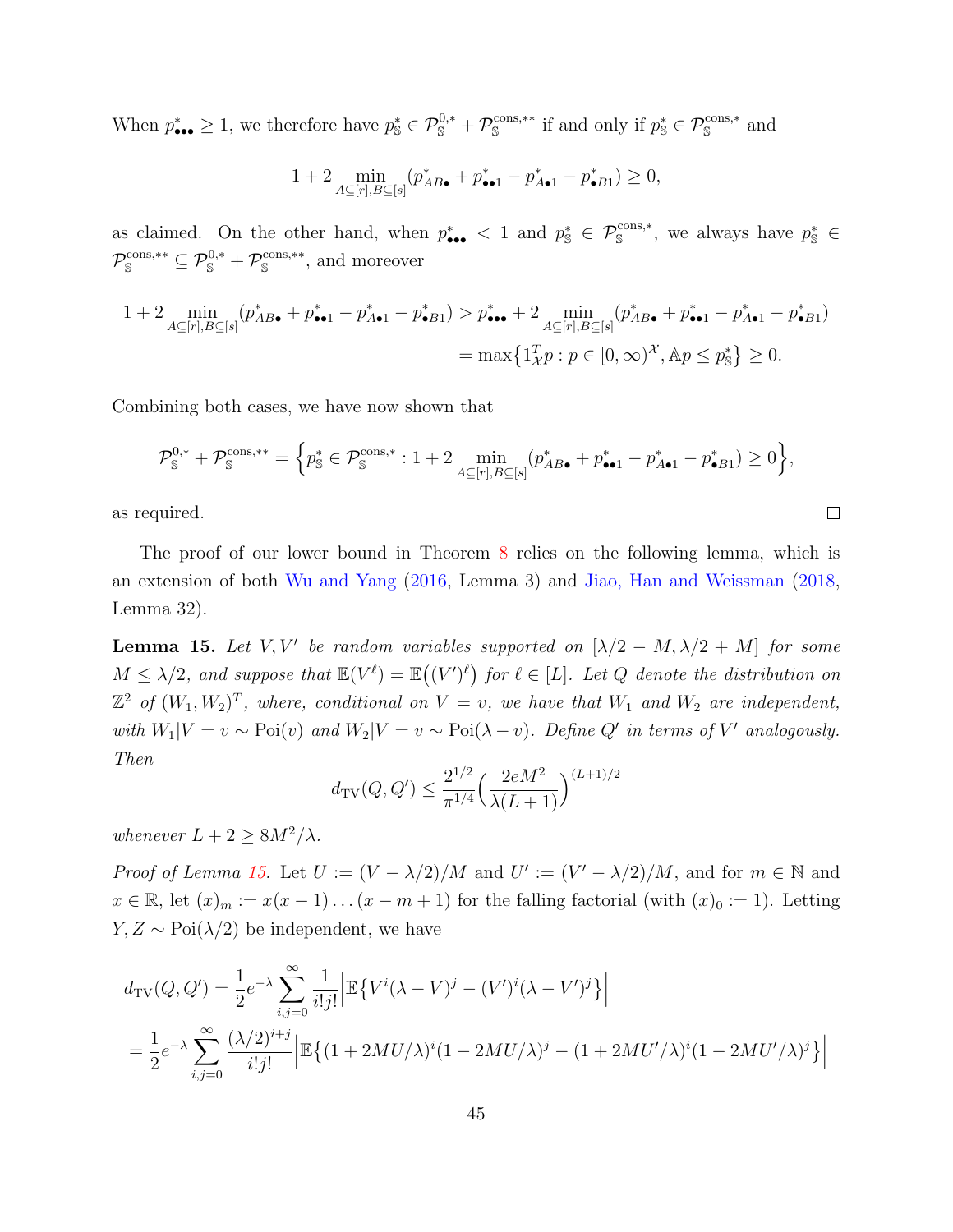$$
= \frac{1}{2}e^{-\lambda}\sum_{i,j=0}^{\infty}\frac{(\lambda/2)^{i+j}}{i!j!}\Big|\mathbb{E}\sum_{k=0}^{i+j}\Big(\frac{2M}{\lambda}\Big)^{k}\{U^{k} - (U')^{k}\}\sum_{m=0}^{k}\binom{i}{m}\binom{j}{k-m}(-1)^{k-m}\Big|
$$
  
\n
$$
\leq e^{-\lambda}\sum_{i,j=0}^{\infty}\frac{(\lambda/2)^{i+j}}{i!j!}\sum_{k=0}^{i+j}\Big(\frac{2M}{\lambda}\Big)^{k}\mathbb{1}_{\{k\geq L+1\}}\Big|\sum_{m=0}^{k}\binom{i}{m}\binom{j}{k-m}(-1)^{k-m}\Big|
$$
  
\n
$$
= \sum_{k=L+1}^{\infty}\frac{1}{k!}\Big(\frac{2M}{\lambda}\Big)^{k}\mathbb{E}\Big|\sum_{m=0}^{k}(-1)^{m}\binom{k}{m}(Y)_{m}(Z)_{k-m}\Big|
$$
  
\n
$$
\leq \sum_{k=L+1}^{\infty}\frac{1}{k!}\Big(\frac{2M}{\lambda}\Big)^{k}\mathbb{E}^{1/2}\Big[\Big\{\sum_{m=0}^{k}(-1)^{m}\binom{k}{m}(Y)_{m}(Z)_{k-m}\Big\}^{2}\Big].
$$
 (33)

<span id="page-45-0"></span>We now bound this second moment using the facts that  $(x)_m(x)_n = \sum_{\ell=0}^m \binom{m}{\ell} \binom{n}{\ell} \ell!(x)_{m+n-\ell}$ and  $\mathbb{E}(Y)_m = (\lambda/2)^m$  for all  $m,n \in \mathbb{N}_0$  to write

$$
\mathbb{E}\Big[\Big\{\sum_{m=0}^{k}(-1)^{m}\binom{k}{m}(Y)_{m}(Z)_{k-m}\Big\}^{2}\Big]
$$
\n
$$
=\sum_{m,n=0}^{k}(-1)^{m+n}\binom{k}{m}\binom{k}{n}\mathbb{E}\{(Y)_{m}(Y)_{n}\}\mathbb{E}\{(Z)_{k-m}(Z)_{k-n}\}\n\n=\sum_{m,n=0}^{k}(-1)^{m+n}\binom{k}{m}\binom{k}{n}\sum_{\ell,r=0}^{\infty}\binom{m}{\ell}\binom{n}{\ell}\binom{k-m}{r}\binom{k-n}{r}\ell!r!(\lambda/2)^{2k-\ell-r}\n\n=\sum_{\ell,r=0}^{\infty}\ell!r!(\lambda/2)^{2k-\ell-r}\Big\{\sum_{m=0}^{k}(-1)^{m}\binom{k}{m}\binom{m}{\ell}\binom{k-m}{r}\Big\}^{2}.\n(34)
$$

Now, terms with  $\ell + r > k$  are zero, because either  $\ell > m$  or  $r > k - m$ . We can think of  $\binom{m}{\ell}\binom{k-m}{r}$  as a polynomial of degree  $\ell+r$  in m, and use the fact that  $\sum_{m=0}^{k}(-1)^{m}\binom{k}{m}$  $\binom{k}{m}m^s=0$ for non-negative integers  $s < k$  to conclude that the only non-zero terms are those with  $\ell + r = k$ . We now use the fact that  $\sum_{m=0}^{k} (-1)^m {k \choose m}$  $\binom{k}{m}m^k = (-1)^k k!$  to see that

<span id="page-45-2"></span><span id="page-45-1"></span>
$$
\sum_{m=0}^{k}(-1)^{m}\binom{k}{m}\binom{m}{\ell}\binom{k-m}{r} = \frac{\mathbb{1}_{\{\ell+r=k\}}}{\ell!r!} \sum_{m=0}^{k}(-1)^{m}\binom{k}{m}(m)_{\ell}(k-m)_{r}
$$

$$
= \frac{\mathbb{1}_{\{\ell+r=k\}}}{\ell!r!}(-1)^{r+k}k!.
$$
(35)

From  $(33)$ ,  $(34)$  and  $(35)$  together with Stirling's inequality (e.g. Dümbgen, Samworth and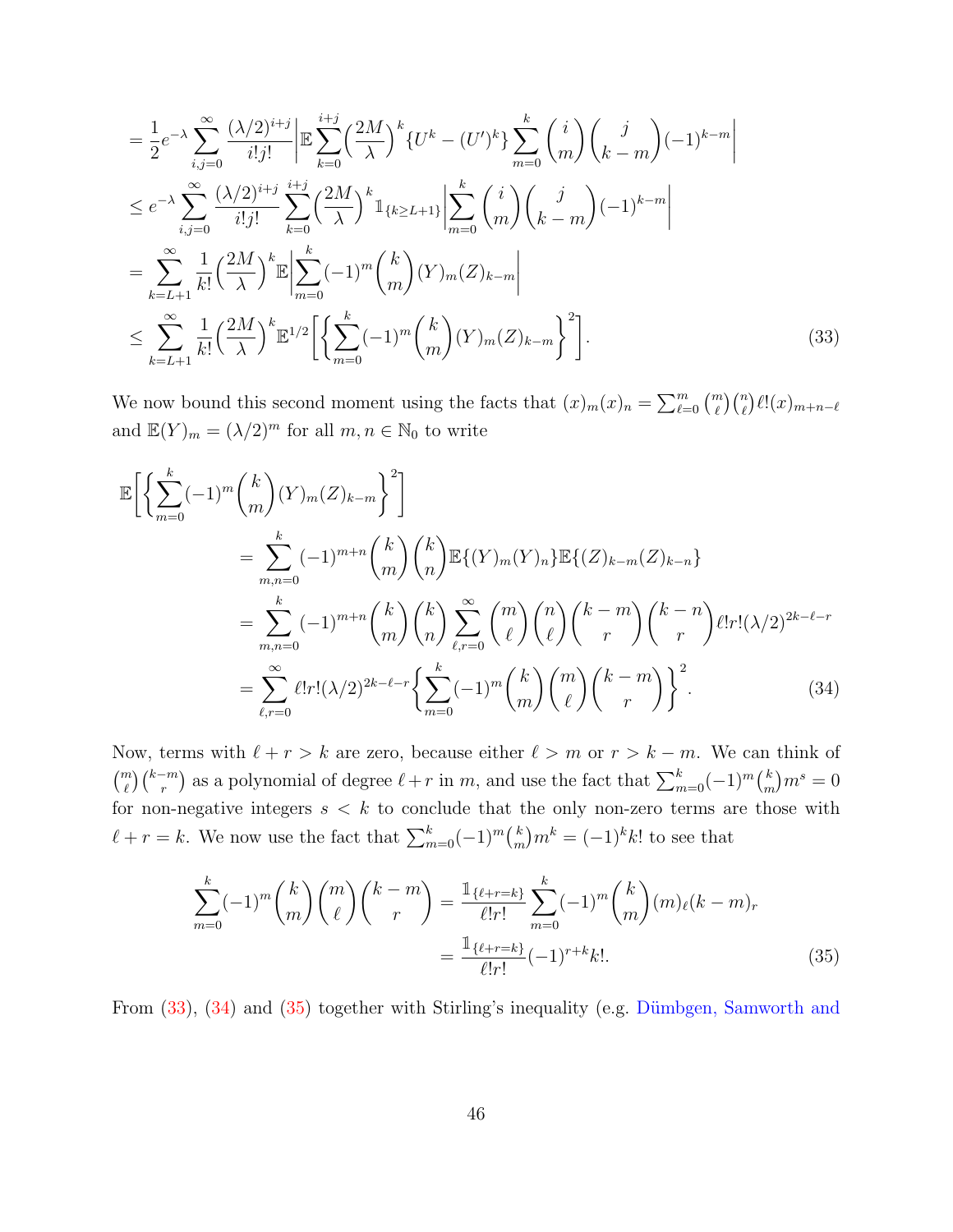[Wellner,](#page-61-13) [2021,](#page-61-13) p. 847), we deduce that when  $L + 2 \geq 8M^2/\lambda$ , we have

$$
d_{\text{TV}}(Q, Q') \leq \sum_{k=L+1}^{\infty} \frac{1}{k!} \left(\frac{2M}{\lambda}\right)^k \left\{ \sum_{\ell,r=0}^{\infty} \ell! r! (\lambda/2)^{2k-\ell-r} \frac{\mathbb{1}_{\{\ell+r=k\}}}{(\ell!)^2 (r!)^2} (k!)^2 \right\}^{1/2}
$$
  

$$
= \sum_{k=L+1}^{\infty} \frac{1}{k!} \left(\frac{2M}{\lambda}\right)^k \left\{ k! (\lambda/2)^k \sum_{\ell=0}^k {k \choose \ell} \right\}^{1/2} = \sum_{k=L+1}^{\infty} \frac{1}{(k!)^{1/2}} \left(\frac{2M^2}{\lambda}\right)^{k/2}
$$
  

$$
\leq \frac{2}{\{(L+1)!\}^{1/2}} \left(\frac{2M^2}{\lambda}\right)^{(L+1)/2} \leq \frac{2}{\{2\pi(L+1)\}^{1/4}} \left(\frac{2eM^2}{\lambda(L+1)}\right)^{(L+1)/2}
$$
  

$$
\leq \frac{2^{1/2}}{\pi^{1/4}} \left(\frac{2eM^2}{\lambda(L+1)}\right)^{(L+1)/2},
$$

as required.

*Proof of Theorem [8.](#page-13-0)* Assume without loss of generality that  $n_{\{1,2\}} \leq n_{\{1,3\}}$ . We will start by showing that we may work in a Poisson sampling model without changing the separation rates. Extending our previous setting, let  $(X_{S,i})_{S\in\mathbb{S},i\in\mathbb{N}}$  denote independent random variables, with  $X_{S,i} \sim P_S$ , and let  $N_s := (N_S : S \in \mathbb{S})$  be an independent sequence of Poisson random variables, independent of  $(X_{S,i})_{S \in \mathbb{S}, i \in \mathbb{N}}$ , with  $\mathbb{E} N_S = n_S$  for all  $S \in \mathbb{S}$ . Let  $\Psi_S'$  denote the set of sequences of tests of the form  $(\psi'_i)$  $n'_{n'_{\mathbb{S}}}\in \Psi_{n'_{\mathbb{S}}}: n'_{\mathbb{S}}\in \mathbb{N}_0^{\mathbb{S}}$  $_0^{\$}$ ), and write

 $\Box$ 

$$
\mathcal{R}^{\mathrm{Poi}}(n_{\mathbb{S}},\rho):=\inf_{\psi_{\mathbb{S}}'\in\Psi_{\mathbb{S}}'}\bigg\{\sup_{P_{\mathbb{S}}\in\mathcal{P}_{\mathbb{S}}^0}\mathbb{E}_{P_{\mathbb{S}}}(\psi_{N_{\mathbb{S}}}')+ \sup_{P_{\mathbb{S}}\in\mathcal{P}_{\mathbb{S}}(\rho)}\mathbb{E}_{P_{\mathbb{S}}}(1-\psi_{N_{\mathbb{S}}}^{\prime})\bigg\}.
$$

Here, the expectations are taken over the randomness both in the data and in the sample sizes. Since  $\mathcal{R}(n'_{\mathbb{S}}, \rho) \leq \mathcal{R}(n''_{\mathbb{S}}, \delta)$  whenever  $n'_{\mathcal{S}} \geq n''_{\mathcal{S}}$  for all  $S \in \mathbb{S}$ , we have that

$$
\mathcal{R}^{\text{Poi}}(n_{\mathbb{S}}, \rho) = \inf_{\psi_{\mathbb{S}}' \in \Psi_{\mathbb{S}}'} \left\{ \sup_{P_{\mathbb{S}} \in \mathcal{P}_{\mathbb{S}}^{0}} \sum_{n_{\mathbb{S}}' \in \mathbb{N}_{0}^{\mathbb{S}}} \mathbb{P}(N_{\mathbb{S}} = n_{\mathbb{S}}') \mathbb{E}_{P_{\mathbb{S}}}(\psi_{n_{\mathbb{S}}'}') + \sup_{P_{\mathbb{S}} \in \mathcal{P}_{\mathbb{S}}(\rho)} \sum_{n_{\mathbb{S}}' \in \mathbb{N}_{0}^{\mathbb{S}}} \mathbb{P}(N_{\mathbb{S}} = n_{\mathbb{S}}') \mathbb{E}_{P_{\mathbb{S}}} \left\{ \sup_{P_{\mathbb{S}} \in \mathcal{P}_{\mathbb{S}}^{0}} \mathbb{E}_{P_{\mathbb{S}}}(\psi_{n_{\mathbb{S}}'}') + \sup_{P_{\mathbb{S}} \in \mathcal{P}_{\mathbb{S}}(\rho)} \mathbb{E}_{P_{\mathbb{S}}}(1 - \psi_{n_{\mathbb{S}}'})' \right\} \n= \sum_{n_{\mathbb{S}}' \in \mathbb{N}_{0}^{\mathbb{S}}} \mathbb{P}(N_{\mathbb{S}} = n_{\mathbb{S}}') \mathcal{R}(n_{\mathbb{S}}', \rho) \n\leq \mathcal{R}(\lceil n_{\mathbb{S}}/2 \rceil, \rho) \prod_{S \in \mathbb{S}} \mathbb{P}(N_{S} \geq \lceil n_{S}/2 \rceil) + \sum_{S \in \mathbb{S}} \mathbb{P}(N_{S} < \lceil n_{S}/2 \rceil) \n\leq \mathcal{R}(\lceil n_{\mathbb{S}}/2 \rceil, \rho) + \sum_{S \in \mathbb{S}} e^{-n_{S}/12}.
$$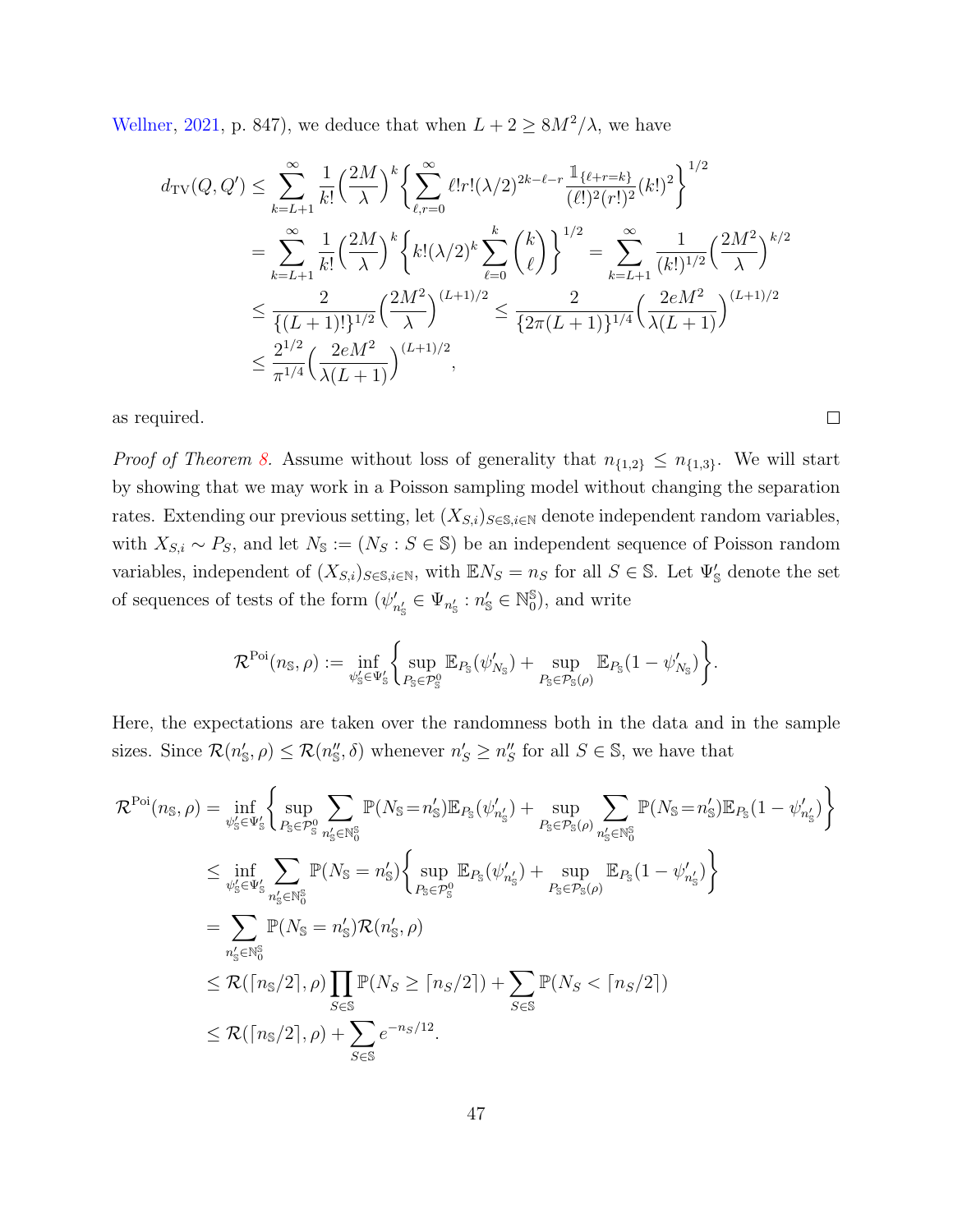Here, in the final inequality, we have used the fact that when  $W \sim \text{Poi}(\lambda)$ , we have

$$
\mathbb{P}(W - \lambda \leq -x) \leq e^{-\frac{x^2}{2(\lambda + x)}}
$$

for all  $x \geq 0$ .

We will construct priors for consistent  $P_{\rm S}$  over the null and alternative hypotheses that satisfy  $p_{\bullet 1\bullet} = p_{\bullet \bullet 1} = 1/2$ ,  $p_{\bullet 21} \ge 1/4$ , and  $p_{i\bullet \bullet} = 1/r$  and  $p_{i\bullet 1} = 1/(2r)$  for each  $i \in [r]$ . By  $(8)$ , for such  $P_{\mathbb{S}}$  we have

$$
R(P_{\mathbb{S}}) = 2 \max_{j \in [2]} \left\{ p_{\bullet j1} - \sum_{i=1}^{r} \min \left( p_{ij\bullet}, \frac{1}{2r} \right) \right\}_{+}
$$
  
=  $\max_{j \in [2]} \left\{ 2p_{\bullet j1} - \sum_{i=1}^{r} \left( p_{ij\bullet} + \frac{1}{2r} - \left| p_{ij\bullet} - \frac{1}{2r} \right| \right) \right\}_{+}$   
=  $\left\{ \sum_{i=1}^{r} \left| p_{i1\bullet} - \frac{1}{2r} \right| - \frac{1}{2} + \max(2p_{\bullet 11} - p_{\bullet 1\bullet}, 2p_{\bullet 21} - p_{\bullet 2\bullet}) \right\}_{+}$   
=  $\left\{ \sum_{i=1}^{r} \left| p_{i1\bullet} - \frac{1}{2r} \right| - \frac{1}{2} + \max(1/2 - 2p_{\bullet 21}, 2p_{\bullet 21} - 1/2) \right\}_{+}$   
=  $\left( \sum_{i=1}^{r} \left| p_{i1\bullet} - \frac{1}{2r} \right| + 2p_{\bullet 21} - 1 \right)_{+}.$ 

We now construct our priors using results from [Jiao, Han and Weissman](#page-62-10) [\(2018\)](#page-62-10); see also [Cai](#page-60-10) [and Low](#page-60-10) [\(2011\)](#page-60-10) and [Wu and Yang](#page-64-9) [\(2016\)](#page-64-9). Set  $L := \lfloor 2e \log r \rfloor$  and let  $\nu_0, \nu_1$  be probability distributions on  $[-1, 1]$  satisfying:

- $\nu_0$  and  $\nu_1$  are symmetric about 0;
- $\int_{-1}^{1} t^{\ell} d\nu_0(t) = \int_{-1}^{1} t^{\ell} d\nu_1(t)$  for  $\ell = 0, 1, ..., L$ ;
- $\int_{-1}^{1} |t| \, d\nu_1(t) \int_{-1}^{1} |t| \, d\nu_0(t) = 2E_L$ ,

where  $E_L \equiv E_L \left[ \vert \cdot \vert ; \left[ -1, 1 \right] \right]$  is the error in uniform norm of the best degree-L polynomial approximation to the function  $x \mapsto |x|$  on  $[-1, 1]$ . The existence of such distributions  $\nu_0$ and  $\nu_1$  follows from [Jiao, Han and Weissman](#page-62-10) [\(2018,](#page-62-10) Lemma 29). We recall that  $E_L$  =  $\beta_* L^{-1}{1 + o(1)}$  as  $L \to \infty$ , where  $\beta_* \approx 0.2802$  is the Bernstein constant [\(Bernstein,](#page-60-11) [1914\)](#page-60-11). Define  $g: [-1, 1] \to \mathbb{R}$  by

$$
g(x) := \frac{1}{r} + \delta x, \quad \text{where } \delta := \frac{1}{r} \wedge \left(\frac{\log r}{n_{\{1,2\}}r}\right)^{1/2}.
$$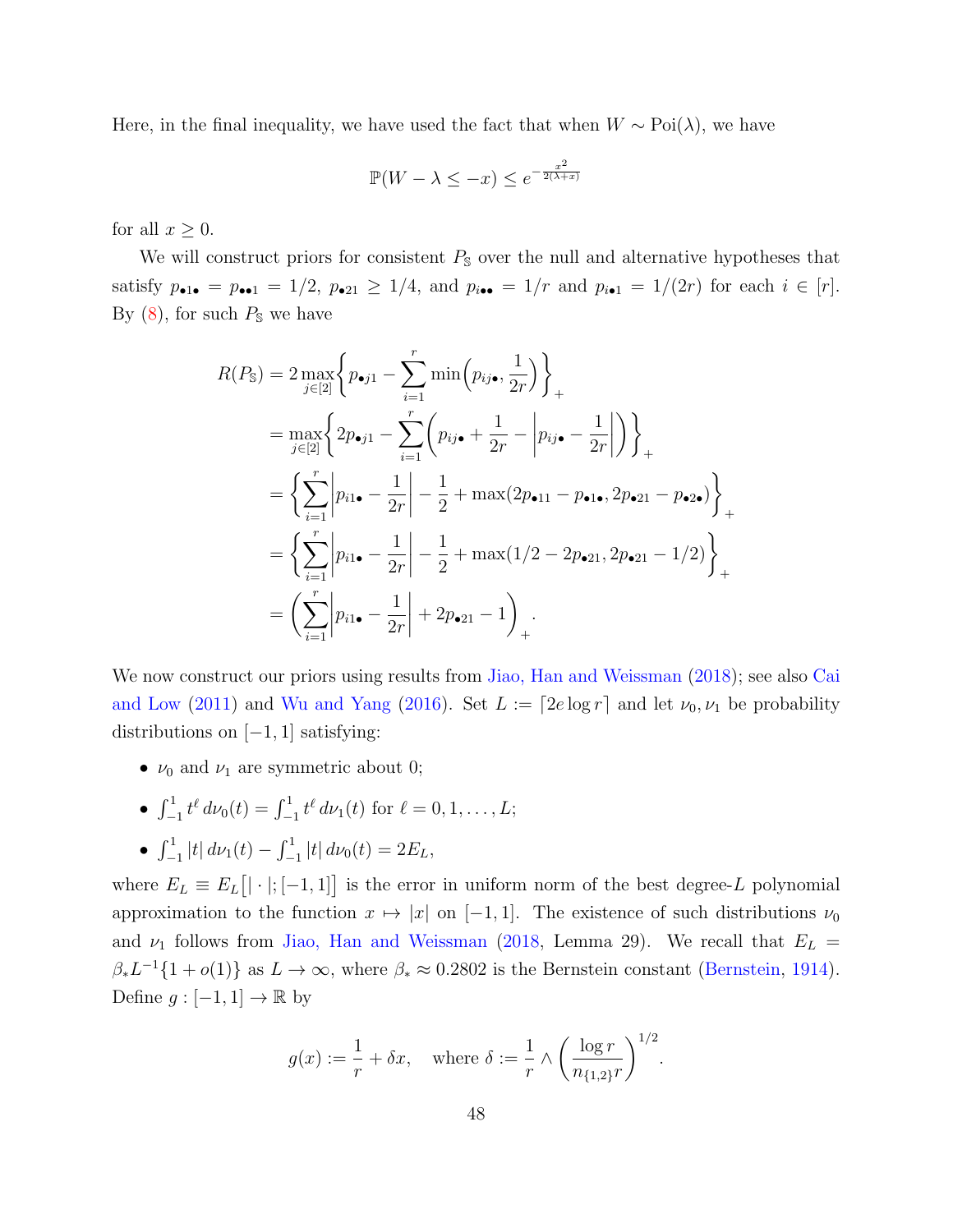Further, writing  $a := 1/r - \delta \ge 0$  and  $b := 1/r + \delta \le 2/r$ , define distributions  $\mu_0$  and  $\mu_1$  on [a, b] by  $\mu_j := \nu_j \circ g^{-1}$  for  $j = 0, 1$ . These distributions satisfy

•  $\int_a^b t \, d\mu_0(t) = \int_a^b t \, d\mu_1(t) = 1/r;$ 

• 
$$
\int_a^b t^{\ell} d\mu_0(t) = \int_a^b t^{\ell} d\mu_1(t)
$$
 for  $\ell = 2, 3, ..., L$ ;

• 
$$
\int_a^b |t - 1/r| d\mu_1(t) - \int_a^b |t - 1/r| d\mu_0(t) = 2\delta E_L.
$$

Since  $\rho^*(n_{\rm S})$  is increasing in r, we may assume without loss of generality that r is even. We will write  $\sigma_0$  and  $\sigma_1$  for our priors under the null and alternative hypotheses respectively. For  $\sigma_j$  with  $j \in \{0,1\}$  and for odd  $i \in [r]$ , generate  $2p_{i1}$ , independently from  $\mu_j$ . For even  $i \in [r]$ , set  $p_{i1\bullet} := 1/r - p_{i-1,1\bullet}$  so that  $p_{\bullet1\bullet} = 1/2$  with probability one. Given  $(p_{i1\bullet})_{i=1}^r$ , take  $p_{i2\bullet} := 1/r - p_{i1\bullet}$  and  $p_{i\bullet 1} = p_{i\bullet 2} = 1/(2r)$ , so that  $p_{i\bullet \bullet} = 1/r$  and  $p_{\bullet \bullet 1} = 1/2$ . Write

$$
\chi := \mathbb{E}_{\sigma_1} \sum_{i=1}^r \left| p_{i1\bullet} - \frac{1}{2r} \right| - \mathbb{E}_{\sigma_0} \sum_{i=1}^r \left| p_{i1\bullet} - \frac{1}{2r} \right| = r \delta E_L
$$

and set

$$
\zeta := \frac{1}{2} \mathbb{E}_{\sigma_1} \sum_{i=1}^r \left| p_{i1\bullet} - \frac{1}{2r} \right| + \frac{1}{2} \mathbb{E}_{\sigma_0} \sum_{i=1}^r \left| p_{i1\bullet} - \frac{1}{2r} \right| \le 1/2.
$$

Our prior distributions are fully specified upon choosing  $p_{\bullet 21} := 1/2 - (\zeta - \chi/4)/2 \ge 1/4$ . For  $j \in \{0, 1\}$ , let

$$
\Omega_{0,j} := \left\{ (-1)^j \left( \sum_{i=1}^r \left| p_{i1\bullet} - \frac{1}{2r} \right| - \mathbb{E}_{\sigma_j} \sum_{i=1}^r \left| p_{i1\bullet} - \frac{1}{2r} \right| \right) \leq \frac{\chi}{4} \right\}.
$$

Then, noting that the even terms in the sum are equal to the odd terms, by Hoeffding's inequality,

$$
\mathbb{P}_{\sigma_j}(\Omega_{0,j}^c) \le \exp\left(-\frac{\chi^2}{16r\delta^2}\right) = e^{-rE_L^2/16}.
$$

Moreover, on  $\Omega_{0,0}$ ,

$$
\sum_{i=1}^{r} \left| p_{i1\bullet} - \frac{1}{2r} \right| + 2p_{\bullet 21} - 1
$$
\n
$$
\leq \mathbb{E}_{\sigma_0} \left( \sum_{i=1}^{r} \left| p_{i1\bullet} - \frac{1}{2r} \right| + 2p_{\bullet 21} - 1 \right) + \chi/4 = \zeta - \chi/2 - (\zeta - \chi/4) + \chi/4 = 0,
$$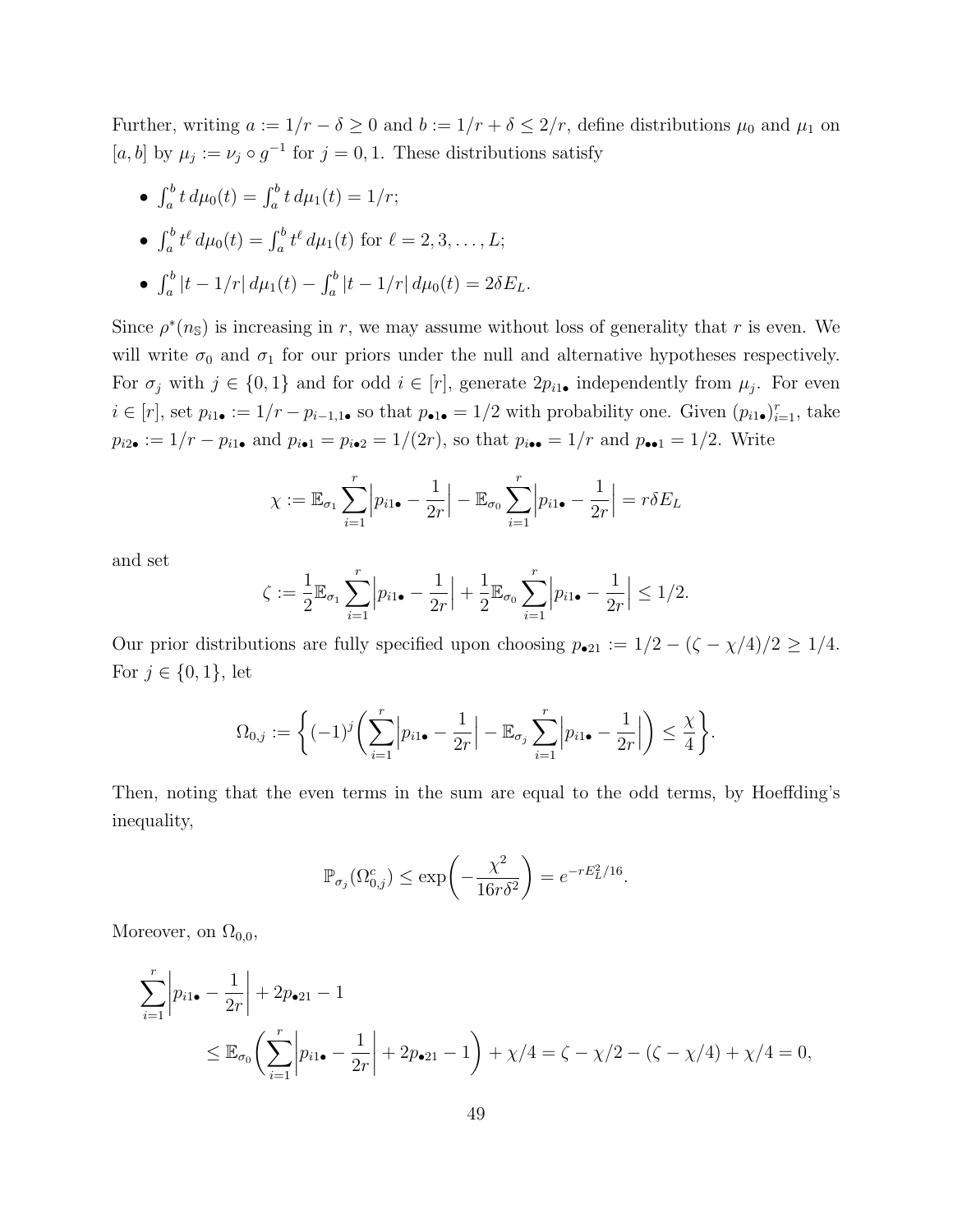so that  $\sigma_0((\mathcal{P}_s^0)^c) = \mathbb{P}_{\sigma_0}\big\{R(P_s) > 0\big\} \leq e^{-rE_L^2/16}$ . On the other hand, on  $\Omega_{0,1}$ ,

$$
\sum_{i=1}^{r} \left| p_{i1\bullet} - \frac{1}{2r} \right| + 2p_{\bullet 21} - 1
$$
\n
$$
\geq \mathbb{E}_{\mu_1} \left( \sum_{i=1}^{r} \left| p_{i1\bullet} - \frac{1}{2r} \right| + 2p_{\bullet 21} - 1 \right) - \chi/4 = \zeta + \chi/2 - (\zeta - \chi/4) - \chi/4 = \chi/2,
$$

so that  $\sigma_1(\mathcal{P}_s(\chi/2)^c) = \mathbb{P}_{\sigma_1}\big\{R(P_s) < \chi/2\big\} \leq e^{-rE_L^2/16}.$ 

We finally bound the total variation distance between the marginal distributions of the data, using similar arguments to those in [Wu and Yang](#page-64-9) [\(2016\)](#page-64-9). We have

$$
\mathcal{R}^{\text{Poi}}(n_{\mathbb{S}}, \chi/2) \ge \inf_{\psi_{\mathbb{S}}' \in \Psi_{\mathbb{S}}'} \Big[ \mathbb{E}_{\sigma_{0}} \big\{ \mathbb{1}_{\{P_{\mathbb{S}} \in \mathcal{P}_{\mathbb{S}}^{0}\}} \mathbb{E}_{P_{\mathbb{S}}}(\psi_{N_{\mathbb{S}}}') \big\} + \mathbb{E}_{\sigma_{1}} \big\{ \mathbb{1}_{\{P_{\mathbb{S}} \in \mathcal{P}_{\mathbb{S}}(\chi/2)\}} \mathbb{E}_{P_{\mathbb{S}}}(1 - \psi_{N_{\mathbb{S}}}') \big\} \Big] \ge \inf_{\psi_{\mathbb{S}}' \in \Psi_{\mathbb{S}}'} \Big[ \mathbb{E}_{\sigma_{0}} \big\{ \mathbb{E}_{P_{\mathbb{S}}}(\psi_{N_{\mathbb{S}}}') \big\} + \mathbb{E}_{\sigma_{1}} \big\{ \mathbb{E}_{P_{\mathbb{S}}}(1 - \psi_{N_{\mathbb{S}}}') \big\} \Big] - \sigma_{0} \big( (\mathcal{P}_{\mathbb{S}}^{0})^{c} \big) - \sigma_{1} \big( \mathcal{P}_{\mathbb{S}}(\chi/2)^{c} \big) \ge 1 - d_{\text{TV}} \big( \mathbb{E}_{\sigma_{0}} P_{\mathbb{S}}^{n_{\mathbb{S}}}, \mathbb{E}_{\sigma_{1}} P_{\mathbb{S}}^{n_{\mathbb{S}}} \big) - 2e^{-rE_{L}^{2}/16},
$$

where, for  $j = 0, 1$ , we write  $\mathbb{E}_{\sigma_j} P_{\mathbb{S}}^{n_{\mathbb{S}}}$  for the marginal distribution of  $(X_{S,i})_{S \in \mathbb{S}, i \in \mathbb{N}}$  in our Poisson model when the prior distribution for  $P_{\$}$  is  $\sigma_j$ . The distributions  $P_{\{2,3\}}$  and  $P_{\{1,3\}}$ are deterministic and do not change between the two priors, so

$$
d_{\mathrm{TV}}(\mathbb{E}_{\sigma_0} P_{\mathbb{S}}^{n_{\mathbb{S}}}, \mathbb{E}_{\sigma_1} P_{\mathbb{S}}^{n_{\mathbb{S}}}) = d_{\mathrm{TV}}(\mathbb{E}_{\sigma_0} P_{\{1,2\}}^{n_{\{1,2\}}}, \mathbb{E}_{\sigma_1} P_{\{1,2\}}^{n_{\{1,2\}}}),
$$

where, for  $j = 0, 1, \mathbb{E}_{\sigma_j} P_{\{1,2\}}^{n_{\{1,2\}}}$  ${X_{1,2}}$  denotes the marginal distribution of  $(X_{\{1,2\},i})_{i\in\mathbb{N}}$  in our Poisson model when the prior distribution for  $(p_{i\ell\bullet})_{i\in[r],\ell\in[2]}$  is taken from the construction of  $\sigma_j$ . Under our Poisson sampling scheme, since  $(p_{i1\bullet})_{i \text{ odd}}$  is an independent sequence, it suffices to bound the total variation distance between the distributions of random vectors  $(Y_1, Y_2, Y_3, Y_4)$ and  $(Z_1, Z_2, Z_3, Z_4)$ , where  $V \sim n_{\{1,2\}}\mu_0/2$ ,  $V' \sim n_{\{1,2\}}\mu_1/2$ , and with  $\lambda := n_{\{1,2\}}/r$ , we have

$$
(Y_1, Y_2, Y_3, Y_4)|V = v \sim \text{Poi}(v) \otimes \text{Poi}(\lambda - v) \otimes \text{Poi}(\lambda - v) \otimes \text{Poi}(v)
$$

for all v, and  $(Z_1, Z_2, Z_3, Z_4)|V' = v \stackrel{d}{=} (Y_1, Y_2, Y_3, Y_4)|V = v$  for all v. We now have that

$$
d_{\mathrm{TV}}\big(\mathbb{E}_{\sigma_0} P_{\{1,2\}}^{n_{\{1,2\}}}, \mathbb{E}_{\sigma_1} P_{\{1,2\}}^{n_{\{1,2\}}}\big) \leq \frac{r}{2} d_{\mathrm{TV}}\big(\mathcal{L}(Y_1, Y_2, Y_3, Y_4), \mathcal{L}(Z_1, Z_2, Z_3, Z_4)\big).
$$

Recalling that V and V' have identical  $\ell$ th moments for  $\ell \in [L]$ , we have by Lemma [15](#page-44-0) above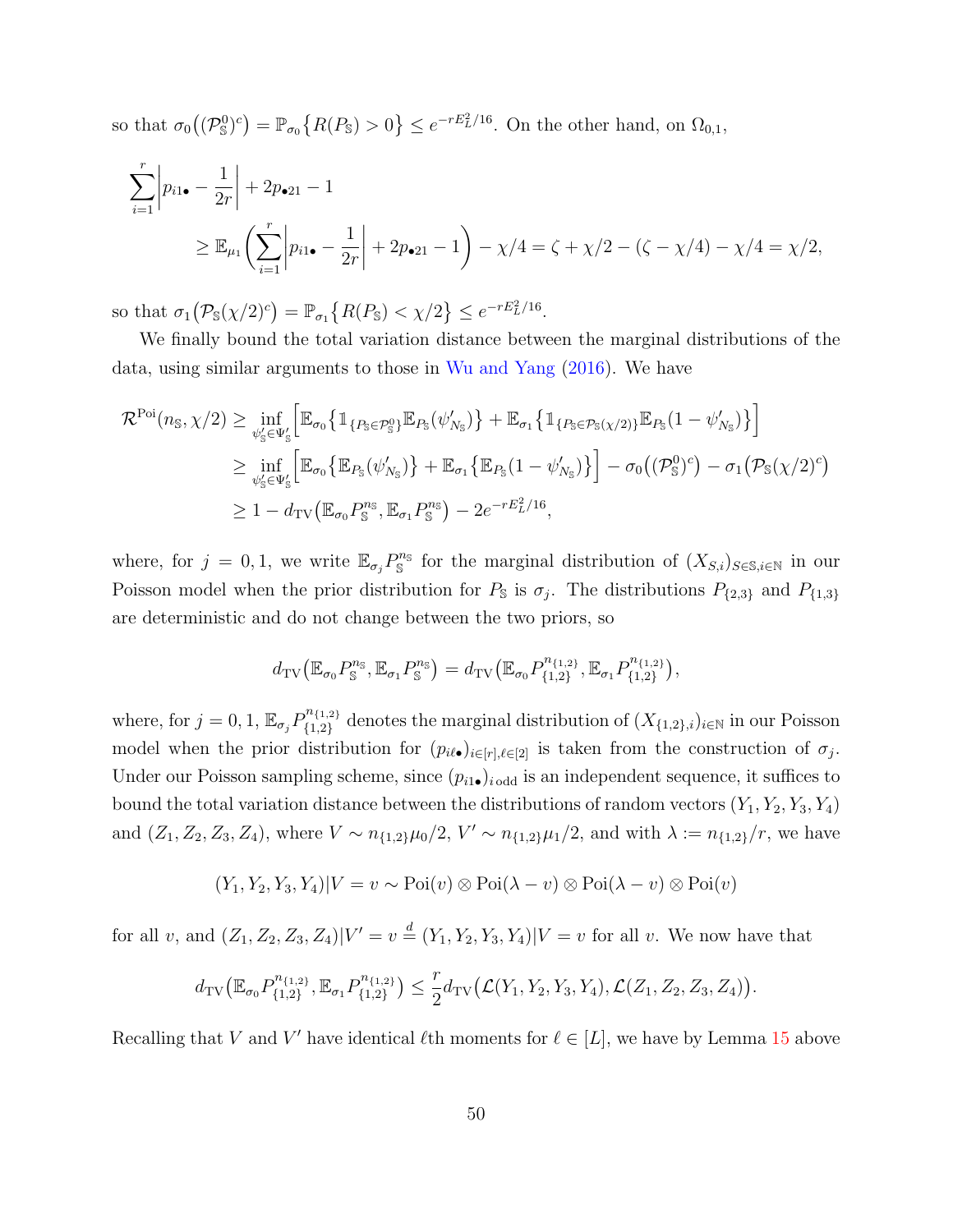that

$$
d_{\text{TV}}\left( \mathcal{L}(Y_1, Y_2, Y_3, Y_4), \mathcal{L}(Z_1, Z_2, Z_3, Z_4) \right)
$$
\n
$$
= \frac{1}{2} \sum_{w,x,y,z=0}^{\infty} \frac{e^{-2\lambda}}{w!x!y!z!} \left| \mathbb{E} \{ V^{w+z} (\lambda - V)^{x+y} \} - \mathbb{E} \{ (V')^{w+z} (\lambda - V')^{x+y} \} \right|
$$
\n
$$
= \frac{1}{2} \sum_{i,j=0}^{\infty} e^{-2\lambda} \frac{1}{i!j!} \left| \mathbb{E} \{ (2V)^i (2\lambda - 2V)^j \} - \mathbb{E} \{ (2V')^i (2\lambda - 2V')^j \} \right|
$$
\n
$$
\leq \frac{2^{1/2}}{\pi^{1/4}} \left( \frac{e \log r}{L+1} \right)^{(L+1)/2}
$$

since  $L + 2 \ge 4 \log r$ . We deduce that with  $\rho = \chi/2 = r \delta E_L/2$ ,

$$
\mathcal{R}(\lceil n_{\mathbb{S}}/2 \rceil, \rho) \geq \mathcal{R}^{\text{Poi}}(n_{\mathbb{S}}, \rho) - \sum_{S \in \mathbb{S}} e^{-n_S/12}
$$
  
\n
$$
\geq 1 - \frac{r}{2} \cdot \frac{2^{1/2}}{\pi^{1/4}} \left( \frac{e \log r}{L+1} \right)^{(L+1)/2} - 2e^{-rE_L^2/16} - \sum_{S \in \mathbb{S}} e^{-n_S/12}
$$
  
\n
$$
\geq 1 - \frac{r^{1 - e \log 2}}{2} \cdot \frac{2^{1/2}}{\pi^{1/4}} - 2e^{-rE_L^2/16} - \sum_{S \in \mathbb{S}} e^{-n_S/12}.
$$

It follows that there exists a universal constant  $r_0 > 0$  such that when  $\min(r, \min_{S \in \mathbb{S}} n_S) \ge r_0$ we have  $\mathcal{R}(\lceil n_{\mathbb{S}}/2\rceil, \rho) \geq 1/2$ , so

$$
\rho^*({\lceil n_{\mathbb{S}}/2 \rceil}) \ge c' \left\{ \frac{1}{\log r} \wedge \left( \frac{r}{(n_{\{1,2\}} \wedge n_{\{1,3\}}) \log r} \right)^{1/2} \right\}
$$

for some universal constant  $c' > 0$ . By reducing  $c' > 0$  if necessary, we may therefore conclude that the same lower bound holds for  $\rho^*(n_{\rm S})$ .

We now prove that we always have a parametric lower bound, so that the result still holds when  $2 \le r < r_0$ . Since  $\rho^*$  is increasing in r we assume without loss of generality that  $r = 2$  and that  $n_{\{1,2\}} = \min_{S \in \mathcal{S}} n_S$ . Here we use a two-point argument. For any  $P_{\mathcal{S}} \in \mathcal{P}_{\mathcal{S}}^{\text{cons}}$ with  $p_{1\bullet\bullet} = p_{\bullet1\bullet} = p_{\bullet\bullet1} = 1/2$ , we have from [\(8\)](#page-13-2) that

$$
R(P_{\mathbb{S}}) = 2 \max \bigg\{ 0, \frac{1}{2} - p_{11\bullet} - p_{\bullet 11} - p_{1\bullet 1}, p_{11\bullet} - p_{\bullet 11} + p_{1\bullet 1} - \frac{1}{2},
$$
  

$$
p_{11\bullet} + p_{\bullet 11} - p_{1\bullet 1} - 1/2, -p_{11\bullet} + p_{\bullet 11} + p_{1\bullet 1} - \frac{1}{2} \bigg\}.
$$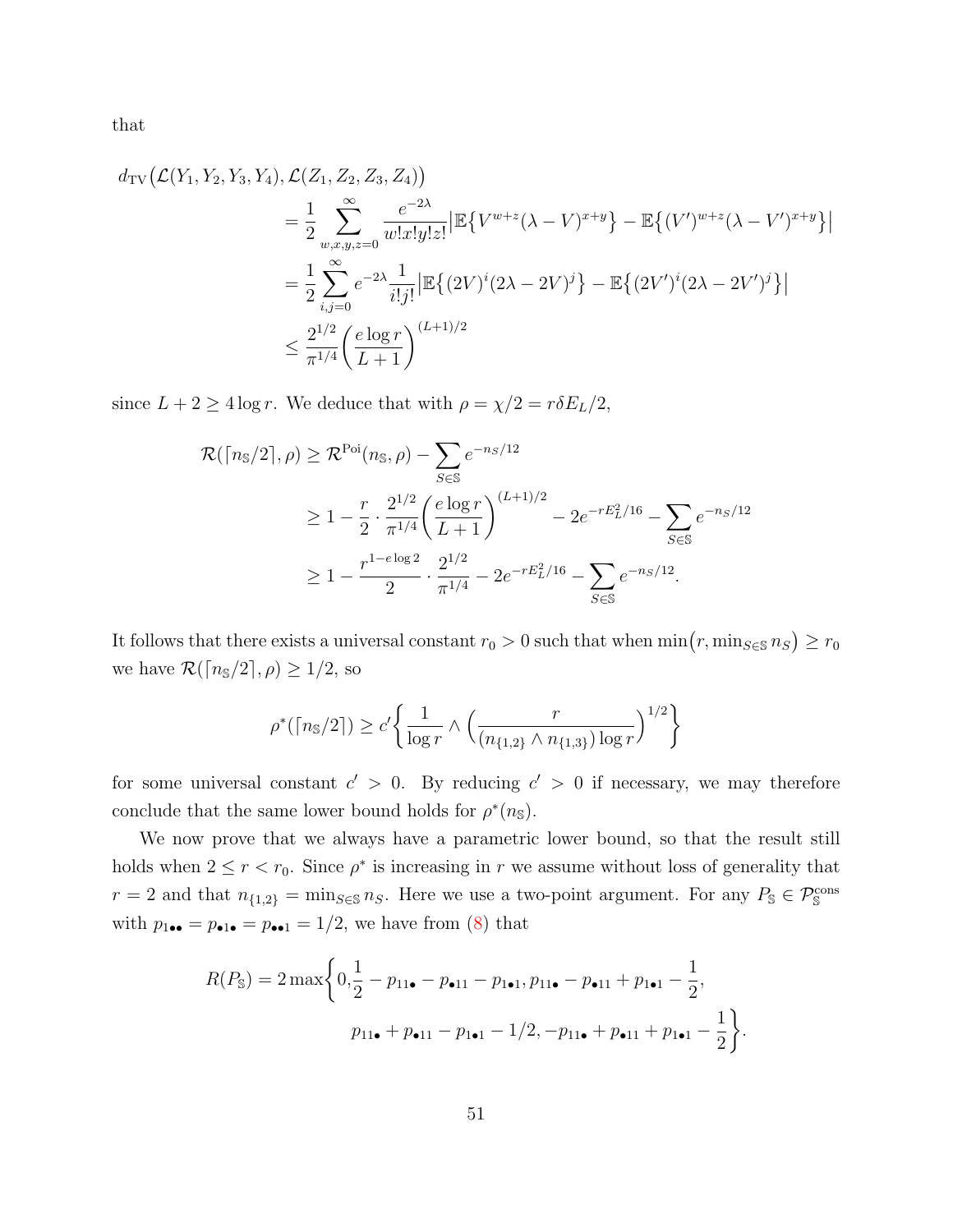In fact, when  $p_{11\bullet} + p_{\bullet 11} + p_{1\bullet 1} \leq 1/2$  we have

$$
R(P_{\mathbb{S}}) = 1 - 2(p_{11\bullet} + p_{\bullet 11} + p_{1\bullet 1}).
$$

Take  $p_{\bullet 11} = p_{1\bullet 1} = 1/8$  so that  $R(P_{\mathbb{S}}) = 1/2 - 2p_{11\bullet}$ . We can therefore take  $P_{\mathbb{S}}^{(0)} \in \mathcal{P}_{\mathbb{S}}^0$  to have  $p_{11\bullet} = 1/4$  and  $P_{\mathbb{S}}^{(1)} \in \mathcal{P}_{\mathbb{S}}((32n_{\{1,2\}})^{-1/2})$  to have  $p_{11\bullet} = 1/4 - (32n_{\{1,2\}})^{-1/2}$ . We now use Pinsker's inequality to calculate that

$$
d_{\text{TV}}^2((P_{\text{S}}^{(0)})^{n_{\text{S}}}, (P_{\text{S}}^{(1)})^{n_{\text{S}}}) = d_{\text{TV}}^2((P_{n_{\{1,2\}}}^{(0)})^{n_{\{1,2\}}}, (P_{n_{\{1,2\}}}^{(1)})^{n_{\{1,2\}}}) \le \frac{n_{\{1,2\}}}{2} \text{KL}(P_{n_{\{1,2\}}}^{(0)}, P_{n_{\{1,2\}}}^{(1)})
$$
  
= 
$$
\frac{n_{\{1,2\}}}{4} \left\{ \log \left( \frac{1/4}{1/4 - (32n_{\{1,2\}})^{-1/2}} \right) + \log \left( \frac{1/4}{1/4 + (32n_{\{1,2\}})^{-1/2}} \right) \right\}
$$
  
= 
$$
\frac{n_{\{1,2\}}}{4} \log \left( \frac{1}{1 - 1/(2n_{\{1,2\}})} \right) \le \frac{1}{4}.
$$

and it follows that  $\rho^*(n_{\mathbb{S}}) \ge (32 \min_{S \in \mathbb{S}} n_S)^{-1/2}$ . By considering the different possible orderings of r, min<sub>S∈S</sub>  $n_S$  and  $r_0$ , we see that the claimed lower bound holds.  $\Box$ 

Proof of Proposition [9.](#page-14-1) Suppose that  $P_{\mathbb{S}}^{-J} \in \mathcal{P}_{\mathbb{S}^{-J}}^{\text{cons}}$  and let  $S_1, S_2 \in \mathbb{S}$  have  $S_1 \cap S_2 \neq \emptyset$ . If neither or both of  $S_1$  and  $S_2$  are equal to  $S_0$ , then we have immediately that  $P_{S_1}^{S_1 \cap S_2} = P_{S_2}^{S_1 \cap S_2}$  $S_1 \cap S_2 \over S_2$  . On the other hand, if  $S_1 = S_0$  but  $S_2 \neq S_0$ , say, then  $P_{S_1}^{S_1 \cap S_2} = P_{S_1 \cap J^c \cap S_2}^{S_1 \cap J^c \cap S_2} = P_{S_2 \cap J^c}^{S_1 \cap J^c \cap S_2}$  $P_{S_2}^{S_1 \cap S_2}$  $S_2^{\{S_1 \cap S_2\}}$ . This proves the first part of the proposition.

For the second part, if  $f_{\mathbb{S}-J} = (f_S : S \in \mathbb{S}^{-J}) \in \mathcal{G}^+_{\mathbb{S}^{-J}}$ , then we can define  $f'_{\mathbb{S}} = (f'_S : S \in \mathbb{S})$ by  $f_S' := f_S$  for  $S \in \mathbb{S} \setminus \{S_0\}$  and  $f_{S_0}'(x_J, x_{S_0 \cap J^c}) := f_{S_0 \cap J^c}(x_{S_0 \cap J^c})$ . Then  $f_S' \in \mathcal{G}_{\mathbb{S}}^+$ , and

$$
R(P_{\mathbb{S}}, f_{\mathbb{S}}') = -\frac{1}{|\mathbb{S}|} \sum_{S \in \mathbb{S}} \int_{\mathcal{X}_S} f_S'(x_S) dP_S(x_S)
$$
  
= 
$$
-\frac{1}{|\mathbb{S}^{-J}|} \sum_{S \in \mathbb{S} \setminus \{S_0\}} \int_{\mathcal{X}_S} f_S(x_S) dP_S(x_S) - \frac{1}{|\mathbb{S}^{-J}|} \int_{\mathcal{X}_{S_0}} f_{S_0 \cap J^c}(x_{S_0 \cap J^c}) dP_{S_0}(x_{S_0})
$$
  
= 
$$
-\frac{1}{|\mathbb{S}^{-J}|} \sum_{S \in \mathbb{S} \setminus \{S_0\}} \int_{\mathcal{X}_S} f_S(x_S) dP_S(x_S) - \frac{1}{|\mathbb{S}^{-J}|} \int_{\mathcal{X}_{S_0 \cap J^c}} f_{S_0 \cap J^c}(x_{S_0 \cap J^c}) dP_{S_0 \cap J^c}(x_{S_0 \cap J^c})
$$
  
= 
$$
R(P_{\mathbb{S}}^{-J}, f_{\mathbb{S}^{-J}}).
$$

It follows that  $R(P_{\rm S}) \ge R(P_{\rm S}^{-J})$ . Conversely, suppose that  $f_{\rm S} \in \mathcal{G}_{\rm S}^{+}$  is such that  $R(P_{\rm S}, f_{\rm S}) =$  $R(P_{\mathbb{S}})$ . Now define  $\tilde{f}_{\mathbb{S}} = (\tilde{f}_{S} : S \in \mathbb{S}^{-J})$  by  $\tilde{f}_{S} := f_{S}$  for  $S \in \mathbb{S} \setminus \{S_{0}\}\$  and  $\tilde{f}_{S_{0} \cap J^{c}}(x_{S_{0} \cap J^{c}}) :=$  $\inf_{x'_J \in \mathcal{X}_J} f_{S_0}(x'_J, x_{S_0 \cap J^c})$ . Then  $\tilde{f}_{\mathcal{S}} \ge -1$ . Moreover, each  $\tilde{f}_S$  is upper semi-continuous: this follows when  $S \in \mathbb{S} \setminus \{S_0\}$  because  $f_S$  is then upper semi-continuous; on the other hand, for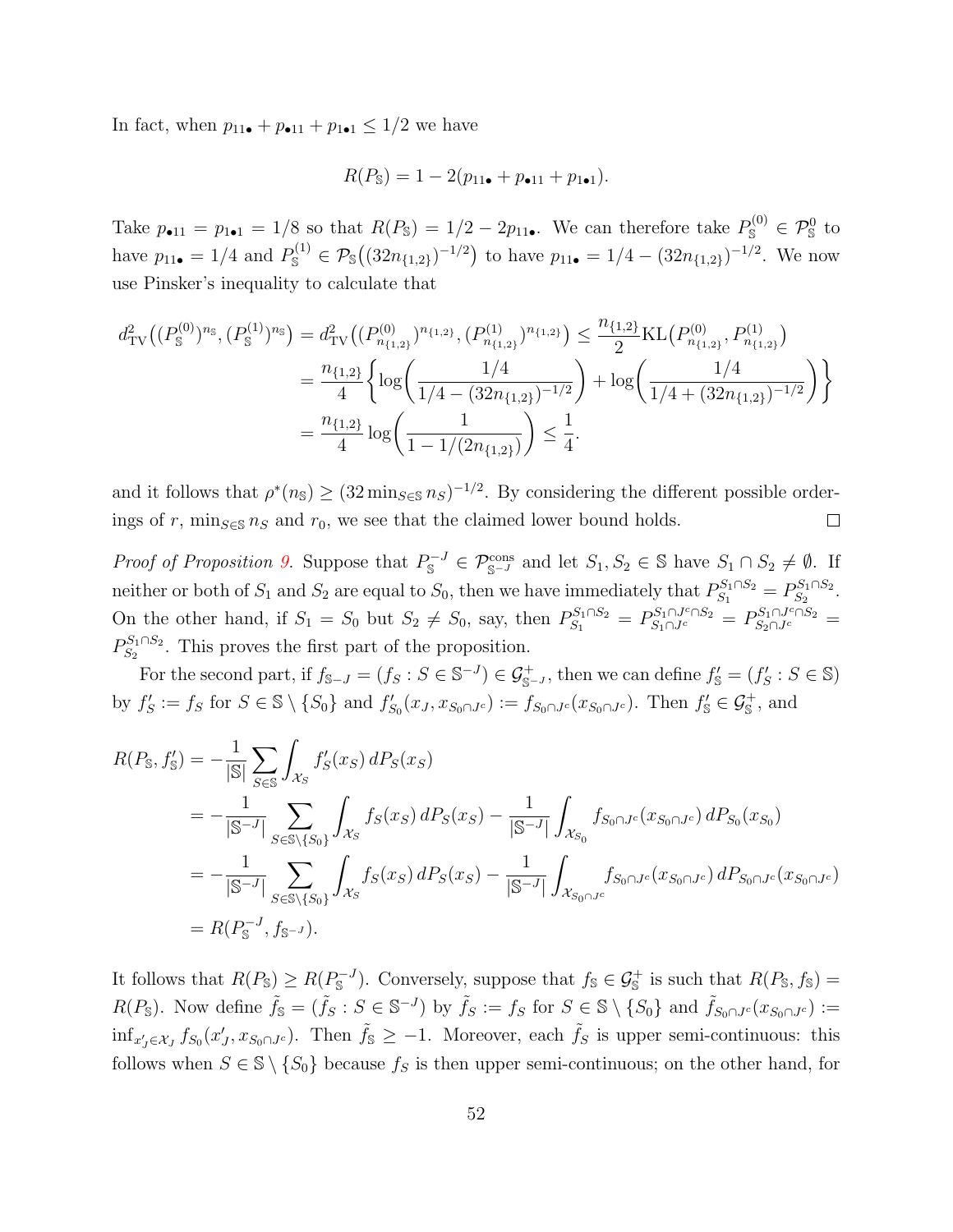any  $x'_J \in \mathcal{X}_J$ ,

$$
\limsup_{x_{n,S_0 \cap J^c} \to x_{S_0 \cap J^c}} \tilde{f}_{S_0 \cap J^c}(x_{n,S_0 \cap J^c}) \le \limsup_{x_{n,S_0 \cap J^c} \to x_{S_0 \cap J^c}} f_{S_0}(x'_J, x_{n,S_0 \cap J^c}) \le f_{S_0}(x'_J, x_{S_0 \cap J^c}).
$$

We deduce that  $\limsup_{x_{n,S_0 \cap J^c} \to x_{S_0 \cap J^c}} \tilde{f}_{S_0 \cap J^c}(x_{n,S_0 \cap J^c}) \leq \tilde{f}_{S_0 \cap J^c}(x_{S_0 \cap J^c})$ , as required. Finally, writing  $\mathcal{X}_{-J} := \prod_{j \in [d] \setminus J} \mathcal{X}_j$ , we have

$$
\inf_{x_{-J}\in\mathcal{X}_{-J}} \sum_{S\in\mathbb{S}^{-J}} \tilde{f}_{S}(x_{S}) = \inf_{x_{-J}\in\mathcal{X}_{-J}} \left\{ \sum_{S\in\mathbb{S}\backslash\{S_{0}\}} \tilde{f}_{S}(x_{S}) + \tilde{f}_{S_{0}\cap J^{c}}(x_{S_{0}\cap J^{c}}) \right\}
$$
\n
$$
= \inf_{x_{-J}\in\mathcal{X}_{-J}} \left\{ \sum_{S\in\mathbb{S}\backslash\{S_{0}\}} f_{S}(x_{S}) + \inf_{x_{J}\in\mathcal{X}_{J}} f_{S_{0}}(x_{J}, x_{S_{0}\cap J^{c}}) \right\}
$$
\n
$$
= \inf_{x\in\mathcal{X}} \sum_{S\in\mathbb{S}} f_{S}(x_{S}) \geq 0.
$$

Thus  $\tilde{f}_\mathbb{S} \in \mathcal{G}_{\mathbb{S}^{-J}}^+$ , and  $R(P_\mathbb{S}^{-J}) \geq R(P_\mathbb{S}^{-J}, \tilde{f}_\mathbb{S}) \geq R(P_\mathbb{S}, f_\mathbb{S}) = R(P_\mathbb{S}).$ 

*Proof of Proposition [10.](#page-15-2)* Any  $f_s \in \mathcal{G}_s^+$  can be decomposed as  $(f_{S|x_J}: x_J \in \mathcal{X}_J, S \in \mathbb{S})$ , where  $f_{S|x_J} \in \mathcal{G}_{S \cap J^c}$  is defined by  $f_{S|x_J}(x_{S \cap J^c}) := f_S(x_J, x_{S \cap J^c})$ . We write  $f_{S|x_J} := (f_{S|x_J} : S \in \mathbb{S})$ . Moreover, for each  $x_J \in \mathcal{X}_J$ ,

 $\Box$ 

$$
\inf_{x_{S \cap J^c} \in \mathcal{X}_{S \cap J^c}} \sum_{S \in \mathcal{S}} f_{S | x_J}(x_{S \cap J^c}) = \inf_{x_{S \cap J^c} \in \mathcal{X}_{S \cap J^c}} \sum_{S \in \mathcal{S}} f_S(x_J, x_{S \cap J^c})
$$
\n
$$
\geq \inf_{x'_J \in \mathcal{X}_J, x_{S \cap J^c} \in \mathcal{X}_{S \cap J^c}} \sum_{S \in \mathcal{S}} f_S(x'_J, x_{S \cap J^c}) \geq 0,
$$

so  $f_{\mathbb{S}|x_J} \in \mathcal{G}_{\mathbb{S}^{-J}}^+$  for each  $x_J \in \mathcal{X}_J$ . It follows that if  $\epsilon > 0$ , and if  $f_{\mathbb{S}} \in \mathcal{G}_{\mathbb{S}}^+$  is such that  $R(P_{\mathbb{S}}, f_{\mathbb{S}}) \geq R(P_{\mathbb{S}}) - \epsilon$ , then

$$
R(P_{\mathbb{S}}) \leq R(P_{\mathbb{S}}, f_{\mathbb{S}}) + \epsilon = -\frac{1}{|\mathbb{S}|} \sum_{S \in \mathbb{S}} \int_{\mathcal{X}_S} f_S(x_S) dP_S(x_S) + \epsilon
$$
  

$$
= -\frac{1}{|\mathbb{S}|} \sum_{S \in \mathbb{S}} \int_{\mathcal{X}_J} \int_{\mathcal{X}_{S \cap J^c}} f_{S|x_J}(x_{S \cap J^c}) dP_{S|x_J}(x_{S \cap J^c}) dP^J(x_J) + \epsilon
$$
  

$$
= \int_{\mathcal{X}_J} R(P_{\mathbb{S}|x_J}, f_{\mathbb{S}|x_J}) dP^J(x_J) + \epsilon.
$$

Since  $\epsilon > 0$  was arbitrary, the desired inequality [\(10\)](#page-15-1) follows.

Now consider the discrete case where  $\mathcal{X}_j = [m_j]$  for some  $m_1, \ldots, m_d \in \mathbb{N} \cup \{\infty\}$ . Given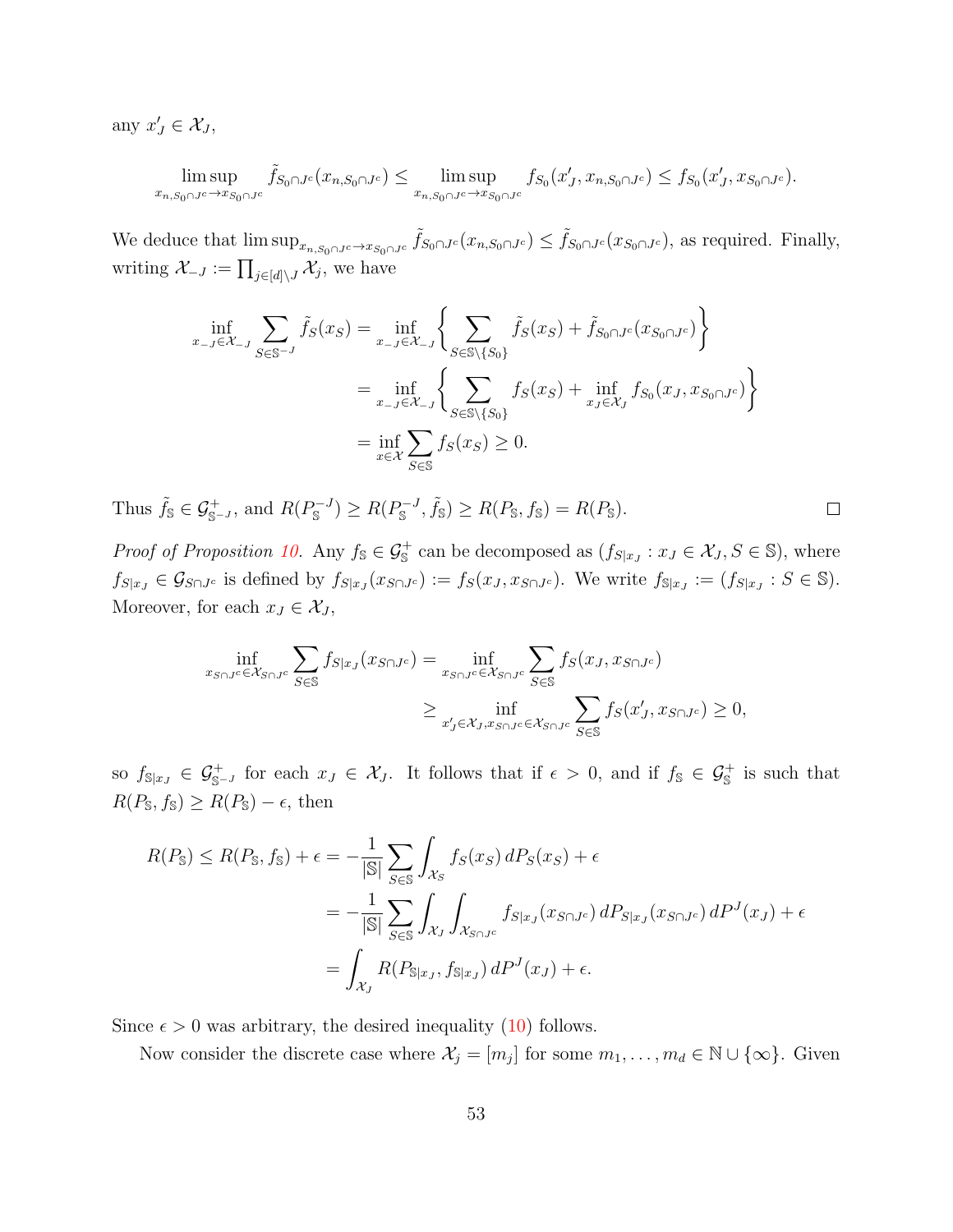any  $(f_{\mathbb{S}|x_J}: x_J \in \mathcal{X}_J)$  with  $f_{\mathbb{S}|x_J} \in \mathcal{G}_{\mathbb{S}^{-J}}^+$  for each  $x_J \in \mathcal{X}_J$ , we can define  $f_{\mathbb{S}} = (f_S: S \in \mathbb{S})$  by  $f_S(x_S) := f_{S|x_J}(x_{S \cap J^c})$ . Then  $f_S \ge -1$  for all  $S \in \mathbb{S}$ , each  $f_S$  is upper semi-continuous, and

$$
\min_{x \in \mathcal{X}} \sum_{S \in \mathcal{S}} f_S(x_S) = \min_{x_J \in \mathcal{X}_J} \min_{x_{S \cap J^c} \in \mathcal{X}_{S \cap J^c}} \sum_{S \in \mathcal{S}} f_{S | x_J}(x_{S \cap J^c}) \ge 0.
$$

Hence  $f_s \in \mathcal{G}_{\mathbb{S}}^+$ . Moreover, in this discrete case, maximising  $R(P_{\mathbb{S}|x_J},\cdot)$  over  $\mathcal{G}_{\mathbb{S}^{-J}}^+$  may be regarded as maximising a continuous function over a closed subset of  $[-1, |\mathbb{S}| - 1]^{\mathcal{X}_{\mathbb{S}-J}}$ equipped with product topology, and this is a compact set by Tychanov's theorem (e.g. [Folland,](#page-62-13) [1999,](#page-62-13) Theorem 4.42). We may therefore assume that there exists  $f_{\mathbb{S}|x_J} \in \mathcal{G}^+_{\mathbb{S}^{-J}}$  such that  $R(P_{\mathbb{S}|x_J}, f_{\mathbb{S}|x_J}) = R(P_{\mathbb{S}|x_J})$ . Then

$$
R(P_{\mathbb{S}}) \geq R(P_{\mathbb{S}}, f_{\mathbb{S}}) = -\frac{1}{|\mathbb{S}|} \sum_{S \in \mathbb{S}} \sum_{x_J \in \mathcal{X}_J} \sum_{x_{S \cap J^c \in \mathcal{X}_{S \cap J^c}}} f_S(x_J, x_{S \cap J^c}) p_S(x_J, x_{S \cap J^c})
$$
  
= 
$$
\sum_{x_J \in \mathcal{X}_J} \left\{ -\frac{1}{|\mathbb{S}|} \sum_{S \in \mathbb{S}} \sum_{x_{S \cap J^c \in \mathcal{X}_{S \cap J^c}}} f_{S|x_J}(x_{S \cap J^c}) p_{S|x_J}(x_{S \cap J^c}) \right\} p^J(x_J)
$$
  
= 
$$
\sum_{x_J \in \mathcal{X}_J} R(P_{\mathbb{S}|x_J}, f_{\mathbb{S}|x_J}) p^J(x_J) = \sum_{x_J \in \mathcal{X}_J} R(P_{\mathbb{S}|x_J}) p^J(x_J),
$$

 $\Box$ 

and the desired conclusion follows.

*Proof of Proposition [11.](#page-15-0)* We first establish the lower bound on  $R(P_s)$ . Suppose that  $\epsilon \in [0,1]$ is such that  $P_{\mathbb{S}} \in (1 - \epsilon)\mathcal{P}_{\mathbb{S}}^0 + \epsilon \mathcal{P}_{\mathbb{S}}$ . Then we can find  $Q_{\mathbb{S}}^0 \in \mathcal{P}_{\mathbb{S}}^0$  and  $Q_{\mathbb{S}} \in \mathcal{P}_{\mathbb{S}}$  such that  $P_{\mathbb{S}} = (1 - \epsilon)Q_{\mathbb{S}}^0 + \epsilon Q_{\mathbb{S}}$ . But then  $P_{\mathbb{S}_1} := (P_S : S \in \mathbb{S}_1)$  satisfies  $P_{\mathbb{S}_1} = (1 - \epsilon)Q_{\mathbb{S}_1}^0 + \epsilon Q_{\mathbb{S}_1}$ , so  $P_{\mathbb{S}_1} \in (1 - \epsilon) \mathcal{P}_{\mathbb{S}_1}^0 + \epsilon \mathcal{P}_{\mathbb{S}_1}$ . Hence, by Theorem [2](#page-7-0) we have  $R(P_{\mathbb{S}}) \geq R(P_{\mathbb{S}_1})$ . The same argument applies to show that  $R(P_{\mathbb{S}}) \geq R(P_{\mathbb{S}_2})$ , and the lower bound therefore follows.

We now turn to the upper bound. For  $k \in \{1,2\}$ , let  $I_k := \bigcup_{S \in \mathbb{S}_k} S$ . From [\(30\)](#page-40-2), for each  $k \in \{1,2\}$  we can find  $q_k \in [0,\infty)^{\mathcal{X}_{I_k}}$  that maximises  $1_{\mathcal{X}_{I_k}}^T q$  over all  $q \in [0,\infty)^{\mathcal{X}_{I_k}}$  that satisfy  $\mathbb{A}^k q \leq p_{\mathbb{S}_k}$ , where  $\mathbb{A}^k := (\mathbb{A}^k_{(S,y_S),x})_{(S,y_S)\in\mathcal{X}_{\mathbb{S}_k},x\in\mathcal{X}_{I_k}} \in \{0,1\}^{\mathcal{X}_{\mathbb{S}_k}\times\mathcal{X}_{I_k}}$  is given by

$$
\mathbb{A}^k_{(S,y_S),x}:=1\!\!1_{\{x_S=y_S\}}.
$$

Define a measure Q on X with mass function q given by

$$
q(x) := \begin{cases} \min\{q_1^J(x_J), q_2^J(x_J)\} \cdot \frac{q_1(x_{I_1})}{q_1^J(x_J)} \cdot \frac{q_2(x_{I_2})}{q_2^J(x_J)} & \text{if } \min\{q_1^J(x_J), q_2^J(x_J)\} > 0\\ 0 & \text{otherwise.} \end{cases}
$$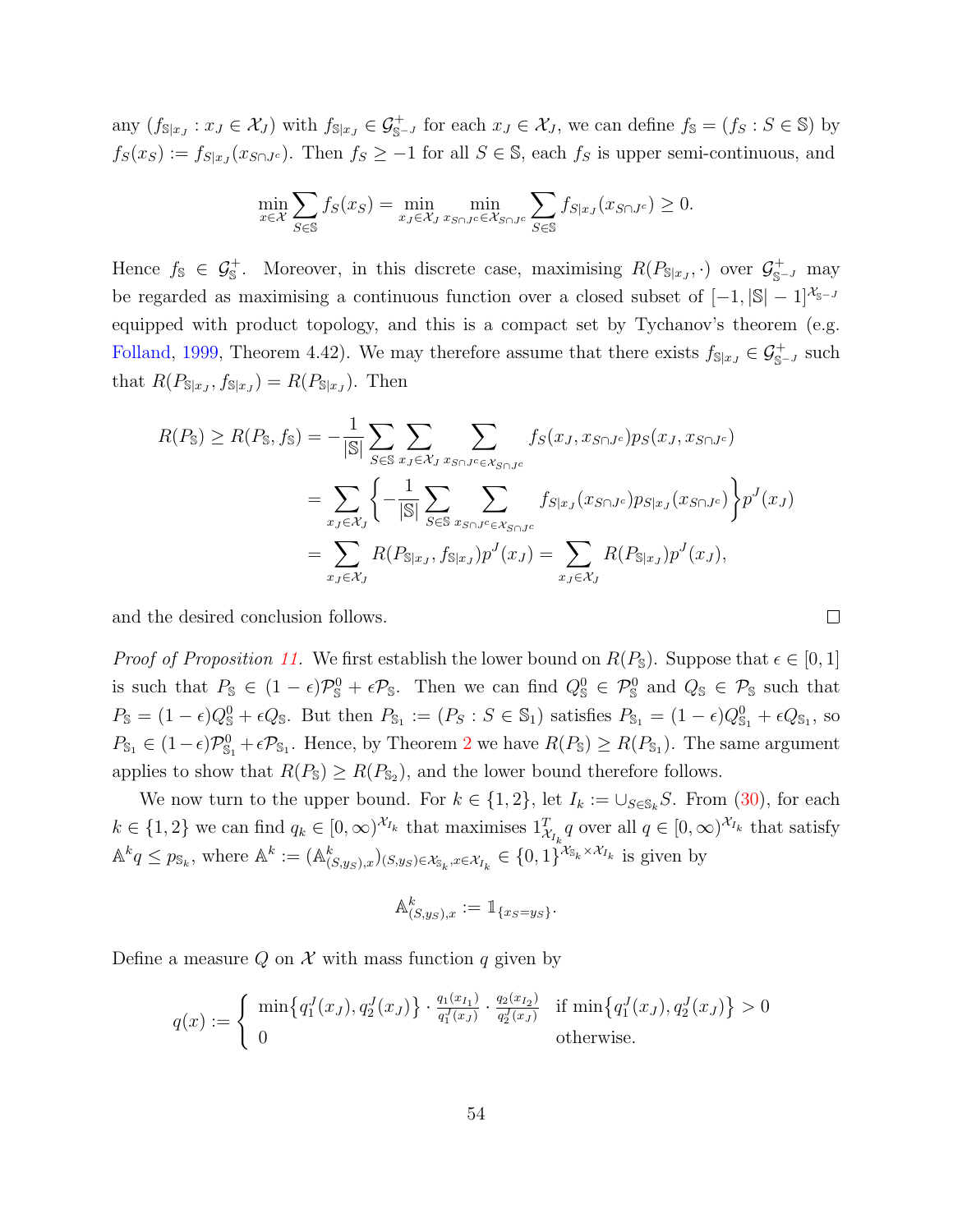Then whenever  $\min\{q_1^J(x_J), q_2^J(x_J)\} > 0$ , we have

$$
q^{J}(x_{J}) = \sum_{x_{J^{c}\cap I_{1}} \in \mathcal{X}_{J^{c}\cap I_{1}}} \sum_{x_{J^{c}\cap I_{1}} x_{J^{c}\cap I_{2}} \in \mathcal{X}_{J^{c}\cap I_{2}}} \min\{q_{1}^{J}(x_{J}), q_{2}^{J}(x_{J})\} \frac{q_{1}(x_{I_{1}})}{q_{1}^{J}(x_{J})} \cdot \frac{q_{2}(x_{I_{2}})}{q_{2}^{J}(x_{J})}
$$
  
\n
$$
= \min\{q_{1}^{J}(x_{J}), q_{2}^{J}(x_{J})\} \sum_{x_{J^{c}\cap I_{1}} \in \mathcal{X}_{J^{c}\cap I_{1}}} \frac{q_{1}(x_{I_{1}})}{q_{1}^{J}(x_{J})} \cdot \sum_{x_{J^{c}\cap I_{2}} \in \mathcal{X}_{J^{c}\cap I_{2}}} \frac{q_{2}(x_{I_{2}})}{q_{2}^{J}(x_{J})}
$$
  
\n
$$
= \min\{q_{1}^{J}(x_{J}), q_{2}^{J}(x_{J})\} = \min\{(\mathbb{A}^{1}q_{1})(_{J,x_{J})}, (\mathbb{A}^{2}q_{2})(_{J,x_{J}})\} \leq (p_{\mathbb{S}})_{(J,x_{J})} = p_{J}(x_{J}).
$$

On the other hand, if  $\min\{q_1^J(x_J), q_2^J(x_J)\}=0$ , then  $q^J(x_J)=0 \leq p_S(x_S)$ . Further, whenever  $q_k^J(x_J) > 0$ , we have for  $k \in \{1,2\}$  and any  $S \in \mathbb{S}_k \setminus \{J\}$  that

$$
q^{S}(x_{S}) = \sum_{x_{J \cap S^{c}} \in \mathcal{X}_{J \cap S^{c}}} \sum_{x_{J \cap S^{c}} \in \mathcal{X}_{J \cap S^{c}}} \min\{q_{1}^{J}(x_{J}), q_{2}^{J}(x_{J})\} \frac{q_{k}(x_{I_{k}})}{q_{k}^{J}(x_{J})}
$$
  
 
$$
\leq \sum_{x_{J \cap S^{c}} \in \mathcal{X}_{J \cap S^{c}}} \sum_{x_{J^{c} \cap I_{k}} \in \mathcal{X}_{J^{c} \cap I_{k}}} q_{k}(x_{I_{k}}) = q_{k}^{S}(x_{S}) = (\mathbb{A}^{k} q_{k})(s_{x_{S}}) \leq (p_{S})(s_{x_{S}}) = p_{S}(x_{S}).
$$

Finally, if  $q_k^J(x_J) = 0$ , then  $q^S(x_S) = 0 \leq p_S(x_S)$ . It follows that  $\mathbb{A}q \leq p_S$ , where  $\mathbb{A}$  :=  $(\mathbb{A}_{(S,y_S),x})_{(S,y_S)\in\mathcal{X}_S,x\in\mathcal{X}} \in \{0,1\}^{\mathcal{X}_S\times\mathcal{X}}$  is given by [\(11\)](#page-17-0). Thus, from [\(30\)](#page-40-2),

$$
R(P_{\mathbb{S}}) \le 1 - \sum_{x \in \mathcal{X}} q(x) = 1 - \sum_{x_J \in \mathcal{X}_J} \min\{q_1^J(x_J), q_2^J(x_J)\}
$$
  
= 
$$
\sum_{x_J \in \mathcal{X}_J} \max\{p_J(x_J) - q_1^J(x_J), p_J(x_J) - q_2^J(x_J)\}
$$
  

$$
\le \sum_{x_J \in \mathcal{X}_J} \{p_J(x_J) - q_1^J(x_J) + p_J(x_J) - q_2^J(x_J)\}
$$
  
= 
$$
1 - \sum_{x_{I_1} \in \mathcal{X}_{I_1}} q_1(x_{I_1}) + 1 - \sum_{x_{I_2} \in \mathcal{X}_{I_2}} q_2(x_{I_2}) = R(P_{\mathbb{S}_1}) + R(P_{\mathbb{S}_2}),
$$

as required.

*Proof of Proposition [4.](#page-10-1)* Suppose that there exist  $f_s \in \mathbb{R}^{\mathcal{X}_s}$  and  $c \in \mathbb{R}$  such that  $f_s^T p_s = c$  for all  $p_{\mathbb{S}} \in \mathcal{P}_{\mathbb{S}}^0$ . We will show that we must also have  $f_{\mathbb{S}}^T p_{\mathbb{S}} = c$  for all  $p_{\mathbb{S}} \in \mathcal{P}_{\mathbb{S}}^{\text{cons}}$ . In fact, by replacing  $f_s$  by  $f_s - (c/|\mathbb{S}|)1_{\mathcal{X}_s}$ , we may assume without loss of generality that  $c = 0$ .

 $\Box$ 

In this proof we emphasise the dependence of A on S by writing  $A_s$ . Since  $(A_s^T f_s)^T p = 0$ for all  $p \in [0,1]^{\mathcal{X}}$  with  $1_{\mathcal{X}}^T p = 1$ , we must have that  $\mathbb{A}_{\mathbb{S}}^T f_{\mathbb{S}} = 0$ . We will use induction on  $|\mathbb{S}|$ to deduce that  $f_{\mathbb{S}}^T p_{\mathbb{S}} = 0$  for all  $p_{\mathbb{S}} \in \mathcal{P}_{\mathbb{S}}^{\text{cons}}$ . When  $|\mathbb{S}| = 1$ , we have that if  $\mathbb{A}_{\mathbb{S}}^T f_{\mathbb{S}} = 0$ , then  $f_{\mathbb{S}}=0$ , so  $f_{\mathbb{S}}^T p_{\mathbb{S}}=0$  for all  $p_{\mathbb{S}}\in\mathcal{P}_{\mathbb{S}}^{\text{cons}}$ . As our induction hypothesis, suppose that whenever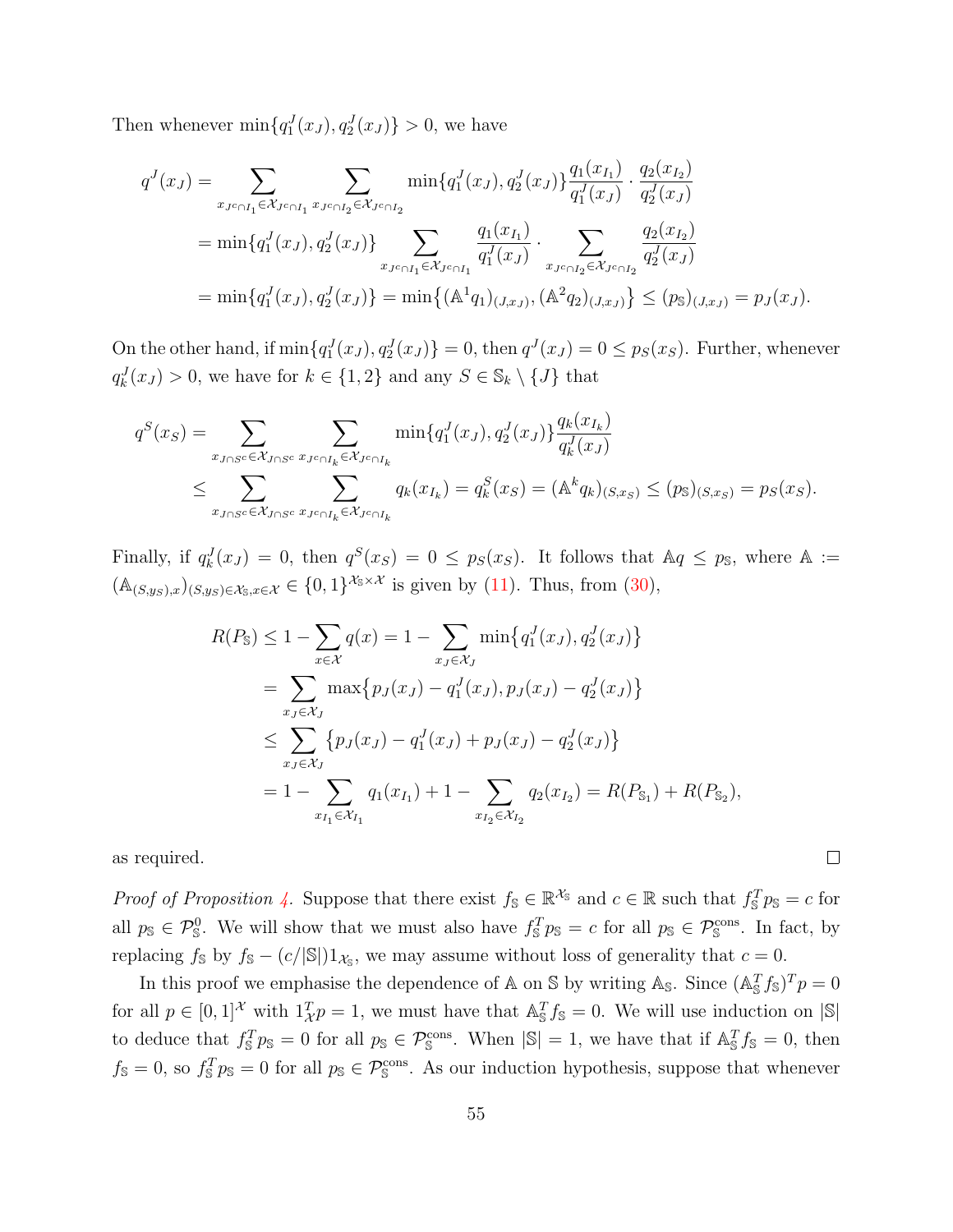$|\mathbb{S}| \leq m$  and  $f_{\mathbb{S}} \in \mathbb{R}^{\mathcal{X}_{\mathbb{S}}}$  satisfies  $\mathbb{A}_{\mathbb{S}}^T f_{\mathbb{S}} = 0$ , we must have  $f_{\mathbb{S}}^T p_{\mathbb{S}} = 0$  for all  $p_{\mathbb{S}} \in \mathcal{P}_{\mathbb{S}}^{\text{cons}}$ .

Let S be given with  $|\mathbb{S}| = m + 1$ , suppose that  $f_{\mathbb{S}} \in \mathbb{R}^{\mathcal{X}_{\mathbb{S}}}$  satisfies  $\mathbb{A}_{\mathbb{S}}^T f_{\mathbb{S}} = 0$ , and let  $p_{\mathbb{S}} \in \mathcal{P}_{\mathbb{S}}^{\text{cons}}$  be arbitrary. Without loss of generality, we may assume that  $\mathcal{X}_j = [m_j]$  for  $j \in [d]$  for some  $m_1, \ldots, m_d \in \mathbb{N}$ . Fixing  $S_0 \in \mathbb{S}$ , we have

$$
f_{S_0}(x_{S_0}) = -\sum_{S \in \mathbb{S} \setminus \{S_0\}} f_S(x_{S_0 \cap S}, 1_{S_0^c \cap S})
$$

for all  $x_{S_0} \in \mathcal{X}_{S_0}$ , since  $(\mathbb{A}_S^T f_{\mathbb{S}})_{(x_{S_0},1_{[d]\setminus S_0})} = 0$ . Using the notational convention that  $\sum_{x_{S_1\cap S_2}\in\mathcal{X}_{S_1\cap S_2}}p_{S_1}^{S_1\cap S_2}$  $S_1 \cap S_2 = \emptyset$ , we may therefore write

$$
f_{S}^{T} p_{S} = \sum_{x_{S_{0}} \in X_{S_{0}}} f_{S_{0}}(x_{S_{0}}) p_{S_{0}}(x_{S_{0}}) + \sum_{S \in S \setminus \{S_{0}\}} \sum_{x_{S} \in X_{S}} f_{S}(x_{S}) p_{S}(x_{S})
$$
  
\n
$$
= \sum_{S \in S \setminus \{S_{0}\}} \left\{ \sum_{x_{S} \in X_{S}} f_{S}(x_{S}) p_{S}(x_{S}) - \sum_{x_{S_{0} \cap S} \in X_{S_{0} \cap S}} f_{S}(x_{S_{0} \cap S}, 1_{S_{0}^c \cap S}) p_{S_{0}}^{S_{0} \cap S}(x_{S_{0} \cap S}) \right\}
$$
  
\n
$$
= \sum_{S \in S \setminus \{S_{0}\}} \left\{ \sum_{x_{S} \in X_{S}} f_{S}(x_{S}) p_{S}(x_{S}) - \sum_{x_{S_{0} \cap S} \in X_{S_{0} \cap S}} f_{S}(x_{S_{0} \cap S}, 1_{S_{0}^c \cap S}) p_{S}^{S_{0} \cap S}(x_{S_{0} \cap S}) \right\}
$$
  
\n
$$
= \sum_{S \in S \setminus \{S_{0}\}} \sum_{x_{S} \in X_{S}} p_{S}(x_{S}) \left\{ f_{S}(x_{S}) - f_{S}(x_{S_{0} \cap S}, 1_{S_{0}^c \cap S}) \right\} = (\bar{f}_{S \setminus \{S_{0}\}})^{T} p_{S \setminus \{S_{0}\}}, \tag{36}
$$

where we define  $\bar{f}_{\mathbb{S}\backslash\{S_0\}} \in \mathbb{R}^{\mathcal{X}_{\mathbb{S}\backslash\{S_0\}}}$  by  $\bar{f}_S(x_S) := f_S(x_S) - f_S(x_{S_0 \cap S}, 1_{S_0^c \cap S})$  for  $S \in \mathbb{S} \setminus \{S_0\}$ and  $x_S \in \mathcal{X}_S$ , and where  $p_{\mathbb{S}\backslash \{S_0\}} := (p_S : S \in \mathbb{S} \setminus \{S_0\})$ . For any  $x \in \mathcal{X}$ , we have

$$
\begin{aligned} & (\mathbb{A}_{\mathbb{S}\backslash\{S_0\}}^T \bar{f}_{\mathbb{S}\backslash\{S_0\}})_x = \sum_{S \in \mathbb{S}\backslash\{S_0\}} \bar{f}_S(x_S) = \sum_{S \in \mathbb{S}\backslash\{S_0\}} f_S(x_S) - \sum_{S \in \mathbb{S}\backslash\{S_0\}} f_S(x_{S_0 \cap S}, 1_{S_0^c \cap S}) \\ & = (\mathbb{A}_{\mathbb{S}}^T f_{\mathbb{S}})_x - f_{S_0}(x_{S_0}) - \left\{ (\mathbb{A}_{\mathbb{S}}^T f_{\mathbb{S}})_{(x_{S_0}, 1_{[d] \backslash\{S_0\}})} - f_{S_0}(x_{S_0}) \right\} = f_{S_0}(x_{S_0}) - f_{S_0}(x_{S_0}) = 0. \end{aligned}
$$

Since  $p_{\mathbb{S}\backslash \{S_0\}}$  satisfies the consistency constraints associated with S, we see by [\(36\)](#page-55-1) and our induction hypothesis that

$$
f_{\mathbb{S}}^T p_{\mathbb{S}} = (\bar{f}_{\mathbb{S}\backslash \{S_0\}})^T p_{\mathbb{S}\backslash \{S_0\}} = 0,
$$

<span id="page-55-1"></span> $\Box$ 

as required.

<span id="page-55-0"></span>**Proposition 16.** Suppose that  $\mathbb{S} = \{ \{1, 2\}, \{2, 3\}, \{3, 4\}, \{1, 4\} \}$ ,  $\mathcal{X}_1 = [r]$  for some  $r \in \mathbb{N}$ ,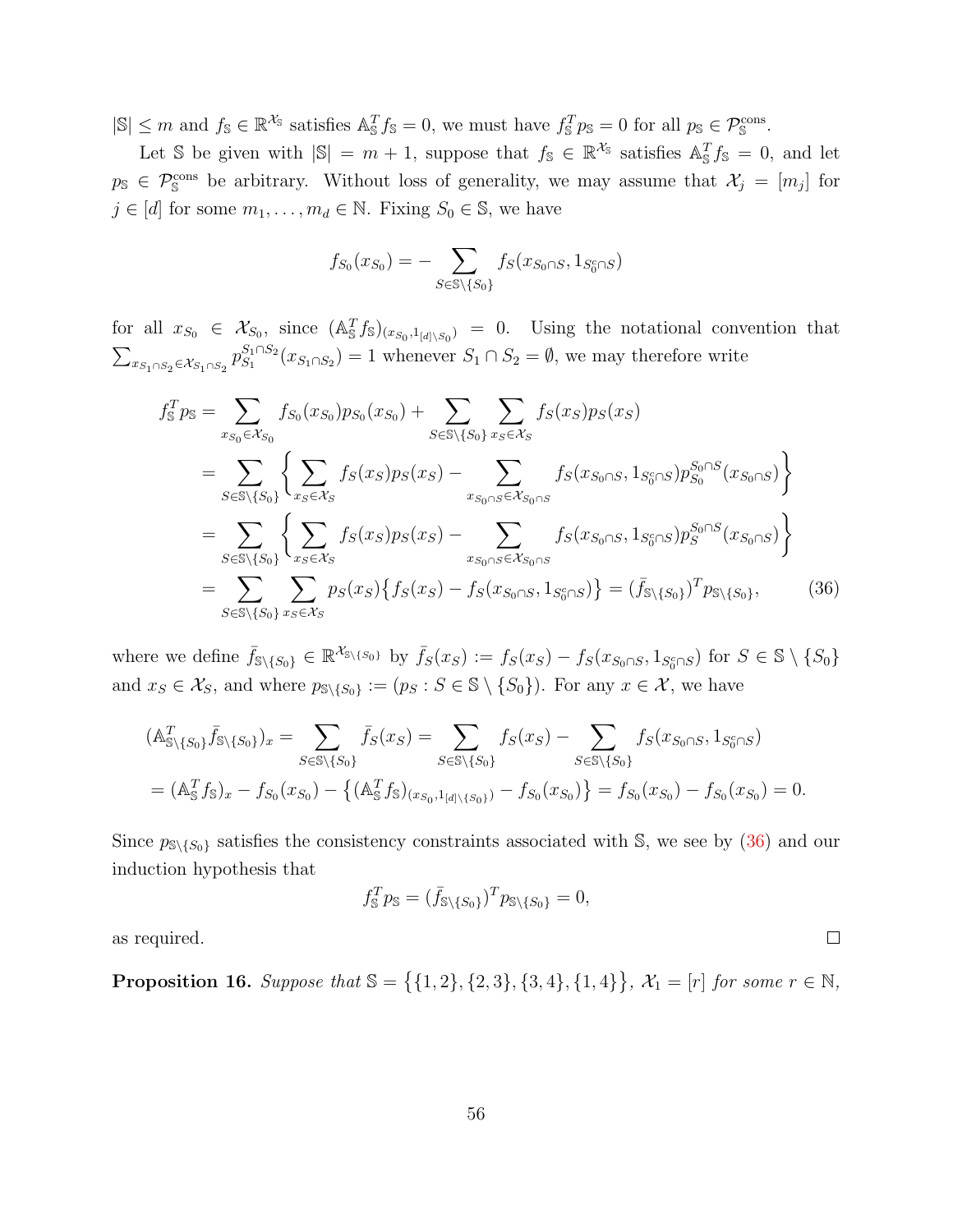and  $\mathcal{X}_2 = \mathcal{X}_3 = \mathcal{X}_4 = [2]$ . Then

<span id="page-56-0"></span>
$$
R(P_{\mathbb{S}}) = 2 \max_{k,\ell \in [2]} \left\{ p_{\bullet \bullet k\ell} - p_{\bullet 2k\bullet} - \sum_{i=1}^r \min(p_{i1\bullet \bullet}, p_{i\bullet \ell}) \right\}_+.
$$
 (37)

,

*Proof of Proposition [16.](#page-55-0)* We first prove that  $R(P_{\rm s})$  is bounded below by the quantity on the right-hand side of [\(37\)](#page-56-0), before proving the corresponding upper bound. First, we always have  $R(P_{\mathbb{S}}) \geq 0$ . Now, define  $f_{\mathbb{S}} \in \mathcal{G}_{\mathbb{S}}$  by setting, for  $i \in [r]$ ,

$$
(f_{i1\bullet\bullet}, f_{i2\bullet\bullet}, f_{i\bullet\bullet 1}, f_{i\bullet\bullet 2}) := \begin{cases} (3, -1, -1, 3) & \text{if } p_{i1\bullet\bullet} \leq p_{i\bullet 1} \\ (-1, 3, 3, -1) & \text{otherwise} \end{cases}
$$

 $f_{\bullet\bullet12} = f_{\bullet\bullet21} = f_{\bullet12\bullet} = f_{\bullet21\bullet} = 3$  and  $f_{\bullet\bullet11} = f_{\bullet\bullet22} = f_{\bullet11\bullet} = f_{\bullet22\bullet} = -1$ . It is straightforward to check that  $f_{\mathbb{S}} \in \mathcal{G}_{\mathbb{S}}^+$ . Now

$$
R(P_{\mathbf{S}}, f_{\mathbf{S}}) = -\frac{1}{4} \sum_{i=1}^{r} \left( \sum_{j=1}^{2} p_{ij} \cdot \mathbf{F}_{ij} \cdot \mathbf{F} + \sum_{\ell=1}^{2} p_{i} \cdot \mathbf{F}_{i} \cdot \mathbf{F}_{i} \cdot \mathbf{F}_{i} \right) - \frac{1}{4} \sum_{j,k=1}^{2} p_{\bullet jk} \cdot \mathbf{F}_{\bullet jk} \cdot \mathbf{F}_{\bullet k} - \frac{1}{4} \sum_{k,\ell=1}^{2} p_{\bullet k\ell} \mathbf{F}_{\bullet k\ell} \mathbf{F}_{\bullet k\ell}
$$
\n
$$
= -\frac{1}{4} \sum_{i=1}^{r} \left\{ 3 \min(p_{i1\bullet}, p_{i\bullet 1}) - \max(p_{i2\bullet}, p_{i\bullet 2}) - \max(p_{i1\bullet}, p_{i\bullet 1}) + 3 \min(p_{i2\bullet}, p_{i\bullet 2}) \right\}
$$
\n
$$
- \frac{1}{4} \left\{ 3(p_{\bullet 12} + p_{\bullet 21}) - (p_{\bullet 11} + p_{\bullet 22}) \right\} - \frac{1}{4} \left\{ 3(p_{\bullet 12} + p_{\bullet 21}) - (p_{\bullet 11} + p_{\bullet 22}) \right\}
$$
\n
$$
= -\frac{1}{4} \sum_{i=1}^{r} \left\{ 4 \min(p_{i1\bullet}, p_{i\bullet 1}) - 4 \max(p_{i1\bullet}, p_{i\bullet 1}) + 2p_{i\bullet \bullet} \right\}
$$
\n
$$
- \frac{1}{4} \left\{ 3(2p_{\bullet 21\bullet} - p_{\bullet 2\bullet} - p_{\bullet 11} + p_{\bullet \bullet 1}) - (p_{\bullet 11} - p_{\bullet 11} - p_{\bullet 21} + p_{\bullet 2\bullet}) \right\}
$$
\n
$$
- \frac{1}{4} \left\{ 3(p_{\bullet 11} - 2p_{\bullet 11} + p_{\bullet \bullet 1}) - 4p_{i1\bullet} - 4p_{i\bullet 1} + 2p_{i\bullet 1} \right\}
$$
\n
$$
- \frac{1}{4} \left( 8p_{\bullet
$$

Since  $R(P_{\mathbb{S}}) \geq R(P_{\mathbb{S}}, f_{\mathbb{S}})$ , this completes the lower bound in the case that  $(k, \ell) = (1, 1)$  is the maximiser in  $(37)$ . The other three cases follow by almost identical arguments by choosing different  $f_{\mathbb{S}} \in \mathcal{G}_{\mathbb{S}}^+$  appropriately. We now turn to the upper bound, which we will prove by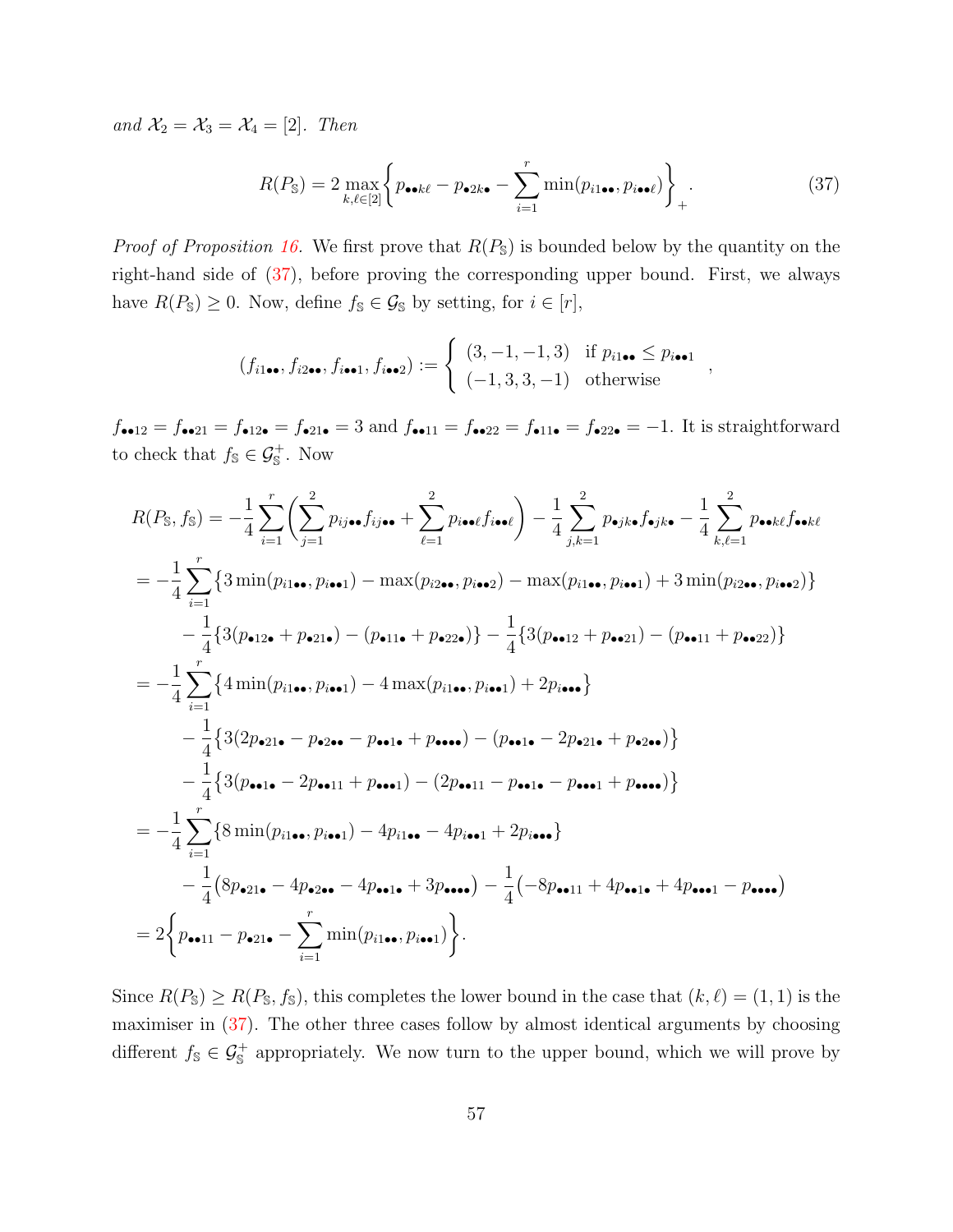using the dual formulation

$$
1 - R(P_{\mathbb{S}}) = \max \bigg\{ \sum_{i=1}^{r} \sum_{j,k,\ell=1}^{2} q_{ijk\ell} : q \in [0,\infty)^{\mathcal{X}}, \mathbb{A}q \leq p_{\mathbb{S}} \bigg\}.
$$

Write  $A := \{i \in [r] : p_{i1\bullet\bullet} \leq p_{i\bullet\bullet 1}\}$  and suppose that

<span id="page-57-0"></span>
$$
p_{\bullet \bullet 11} - p_{\bullet 21 \bullet} - p_{A1 \bullet \bullet} - p_{A^c \bullet \bullet 1} \ge 0,\tag{38}
$$

where we note that an alternative expression for the left-hand side of  $(38)$  is given by  $p_{\bullet \bullet 11}$  –  $p_{\bullet 21\bullet} - \sum_{i=1}^r \min(p_{i1\bullet\bullet}, p_{i\bullet\bullet 1}).$  For  $i \in [r]$ , consider the choices

$$
q_{i111} = \min(p_{i1\bullet\bullet}, p_{i\bullet\bullet 1}), q_{i112} = \frac{(p_{i1\bullet\bullet} - p_{i\bullet\bullet 1})_+}{p_{A^c 1\bullet\bullet} - p_{A^c \bullet 1}} p_{\bullet\bullet 12}, q_{i121} = 0, q_{i122} = \frac{(p_{i1\bullet\bullet} - p_{i\bullet\bullet 1})_+}{p_{A^c 1\bullet\bullet} - p_{A^c \bullet 1}} p_{\bullet 12\bullet},
$$
  

$$
q_{i222} = \min(p_{i\bullet\bullet 2}, p_{i2\bullet\bullet}), q_{i211} = \frac{(p_{i\bullet\bullet 1} - p_{i1\bullet\bullet})_+}{p_{A\bullet\bullet 1} - p_{A1\bullet\bullet}} p_{\bullet 21\bullet}, q_{i212} = 0, q_{i221} = \frac{(p_{i\bullet\bullet 1} - p_{i1\bullet\bullet})_+}{p_{A\bullet\bullet 1} - p_{A1\bullet\bullet}} p_{\bullet\bullet 21},
$$

where we interpret  $q_{i211} = q_{1221} = 0$  if  $p_{A\bullet\bullet1} = p_{A1\bullet\bullet}$ . It is clear that  $q \in [0, \infty)$ <sup>x</sup>, and we now check that  $\mathbb{A}q \leq p_{\mathbb{S}}$ . First,

$$
\sum_{k,\ell=1}^{2} q_{i1k\ell} = \min(p_{i1\bullet\bullet}, p_{i\bullet\bullet 1}) + \frac{(p_{i1\bullet\bullet} - p_{i\bullet\bullet 1})_{+}}{p_{A^c 1\bullet\bullet} - p_{A^c \bullet 1}}(p_{\bullet\bullet 12} + p_{\bullet 12\bullet})
$$
  
= 
$$
\min(p_{i1\bullet\bullet}, p_{i\bullet 1}) + \frac{(p_{i1\bullet\bullet} - p_{i\bullet 1})_{+}}{p_{A^c 1\bullet\bullet} - p_{A^c \bullet 1}}(p_{\bullet 21\bullet} - p_{\bullet 11} + p_{\bullet 1\bullet\bullet})
$$
  

$$
\leq \min(p_{i1\bullet\bullet}, p_{i\bullet 1}) + (p_{i1\bullet\bullet} - p_{i\bullet 1})_{+} = p_{i1\bullet\bullet},
$$

for each  $i \in [r]$ , where the inequality follows from [\(38\)](#page-57-0). It is very similar to check that  $\sum_{k,\ell=1}^2 q_{i2k\ell} \leq p_{i2\bullet\bullet}$ , that  $\sum_{j,k=1}^2 q_{ijk1} \leq p_{i\bullet\bullet 1}$ , and that  $\sum_{j,k=1}^2 q_{ijk2} \leq p_{i\bullet\bullet 2}$  for each  $i \in [r]$ . Now

$$
\sum_{i=1}^{r} \sum_{\ell=1}^{2} q_{i11\ell} = \sum_{i=1}^{r} \left\{ \min(p_{i1\bullet\bullet}, p_{i\bullet\bullet 1}) + \frac{(p_{i1\bullet\bullet} - p_{i\bullet\bullet 1})_+}{p_{A^c 1\bullet\bullet} - p_{A^c \bullet 1}} p_{\bullet\bullet 12} \right\}
$$
  
=  $p_{A1\bullet\bullet} + p_{A^c \bullet 1} + p_{\bullet\bullet 12} \le p_{\bullet\bullet 11} - p_{\bullet 21\bullet} + p_{\bullet\bullet 12} = p_{\bullet 11\bullet},$ 

where the inequality again follows from  $(38)$ . It is very similar to check that  $\sum_{i=1}^r \sum_{\ell=1}^2 q_{i22\ell} \leq p_{\bullet 22\bullet}$ , that  $\sum_{i=1}^r \sum_{j=1}^2 q_{ij11} \leq p_{\bullet \bullet 11}$ , and that  $\sum_{i=1}^r \sum_{j=1}^2 q_{ij22} \leq p_{\bullet \bullet 22}$ . Finally, it is straightforward to see using similar arguments that  $\sum_{i=1}^{r} \sum_{\ell=1}^{2} q_{i12\ell} = p_{\bullet 12\bullet}$ ,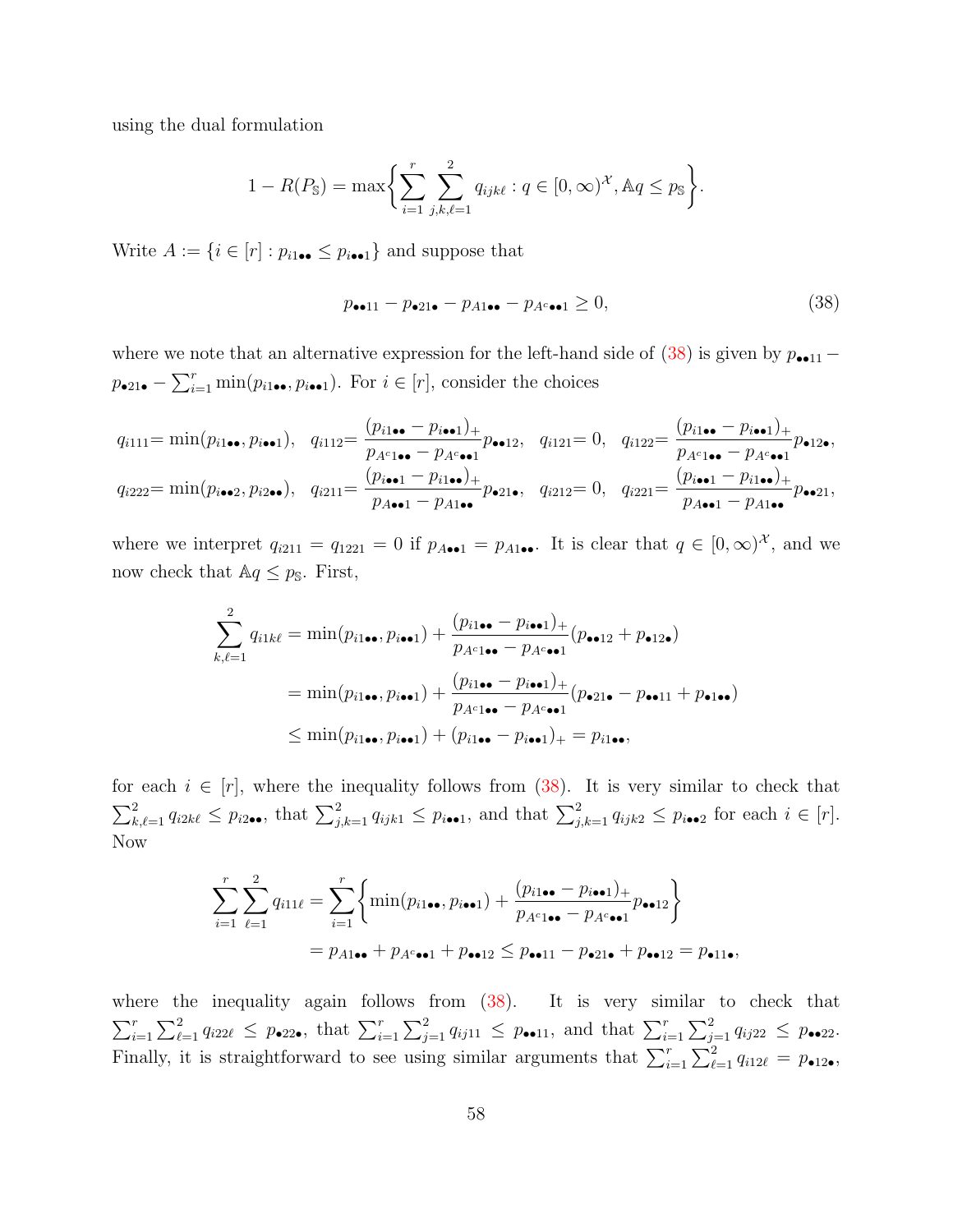that  $\sum_{i=1}^r \sum_{\ell=1}^2 q_{i21\ell} = p_{\bullet 21\bullet}$ , that  $\sum_{i=1}^r \sum_{j=1}^2 q_{ij21} = p_{\bullet \bullet 21}$ , and that  $\sum_{i=1}^r \sum_{j=1}^2 q_{ij12} = p_{\bullet \bullet 12}$ . Now that we have seen that  $q$  satisfies the necessary constraints, we calculate that

$$
R(P_{\mathbb{S}}) \le 1 - \sum_{i=1}^{r} \sum_{j,k,\ell=1}^{2} q_{ijk\ell}
$$
  
= 1 - (p\_{A1\bullet} + p\_{A^c \bullet 1} + p\_{\bullet 12} + p\_{\bullet 12\bullet} + p\_{\bullet 21\bullet} + p\_{\bullet 21} + p\_{A^c 2\bullet \bullet} + p\_{A\bullet 2})  
= 2\Big\{p\_{\bullet\bullet 11} - p\_{\bullet 21\bullet} - \sum\_{i=1}^{r} \min(p\_{i1\bullet}, p\_{i\bullet 1})\Big\}.

This deals with the case where  $(k, \ell) = (1, 1)$  gives the maximiser in [\(37\)](#page-56-0) and where the right-hand side of [\(37\)](#page-56-0) is positive, as in this case [\(38\)](#page-57-0) must hold. The other cases follow by very similar arguments, and this completes the proof.  $\Box$ 

*Proof of Theorem [14.](#page-23-0)* Given  $S \in \mathbb{S}$  and  $k = (k_1, \ldots, k_d) \in \mathcal{K}_h$ , we can define a discretised version  $Q_S$  of  $P_S$  with mass function

$$
q_S(k_S) := P_S \bigg( \prod_{j \in S \in [d_0]} I_{h_j, k_j} \times \prod_{j \in S \cap ([d] \setminus [d_0])} \{k_j\} \bigg).
$$

Then  $R_h(\widehat{P}_s) \stackrel{d}{=} R(\widehat{Q}_s)$ , where  $(Y_{S,i} : S \in \mathbb{S}, i \in [n_S])$  are independent with  $Y_{S,i} \sim Q_S$  for  $i \in [n_S]$ , and  $\hat{Q}_\mathbb{S}$  denotes their empirical distribution. Moreover, if  $R(P_\mathbb{S}) = 0$ , then  $P_\mathbb{S} \in \mathcal{P}_\mathbb{S}^0$ so there exists a distribution P on X whose marginal distribution on  $\mathcal{X}_S$  is  $P_S$ , for each  $S \in \mathbb{S}$ . The discretised version Q of P with mass function

<span id="page-58-0"></span>
$$
q(k) := P\left(\prod_{j=1}^{d_0} I_{h_j, k_j} \times \prod_{j=d_0+1}^d \{k_j\}\right) \tag{39}
$$

on  $\mathcal{K}_h$  then satisfies the condition that its marginal on  $(\mathcal{K}_h)_S$  is  $q_S$ , for each  $S \in \mathbb{S}$ . It follows that Q is compatible, i.e.  $R(Q<sub>S</sub>) = 0$ . The Type I error probability control follows from this and the first parts of Theorems [3](#page-8-0) and [6.](#page-11-1)

For the second claim, given  $\epsilon > 0$ , find  $f_{\mathbb{S}} \in \mathcal{G}_{\mathbb{S}}^+$  with  $R(P_{\mathbb{S}}, f_{\mathbb{S}}) \ge R(P_{\mathbb{S}}) - \epsilon$ . As in the proof of Proposition [5,](#page-10-0) we may assume without loss of generality that  $f_s \leq |\mathbb{S}| - 1$  for all  $S \in \mathbb{S}$ . Now define  $f_{\mathbb{S},h} = (f_{S,h} : S \in \mathbb{S})$  by

$$
f_{S,h}(x_{S\cap [d_0]}, x_{S\cap ([d]\setminus [d_0])) := \frac{\int_{\prod_{j\in S\cap [d_0]} I_{h_j,k_j}} f_S(x'_{S\cap [d_0]}, x_{S\cap ([d]\setminus [d_0])) dx'_{S\cap [d_0]}}{\int_{\prod_{j\in S\cap [d_0]} I_{h_j,k_j}} dx'_{S\cap [d_0]}}
$$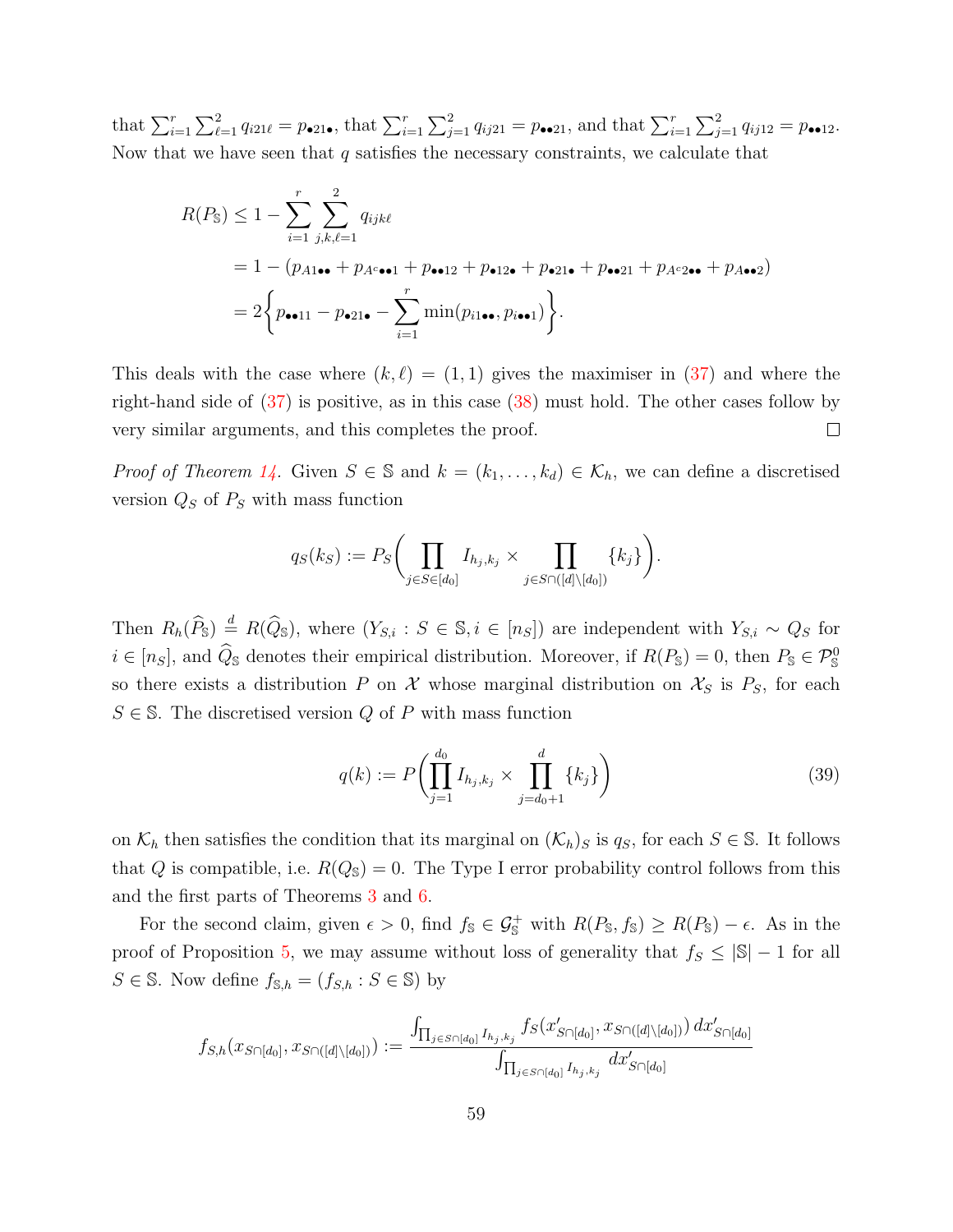for  $(x_{S\cap[d_0]}, x_{S\cap[d]\setminus[d_0]})\in\mathcal{X}_S$  with  $x_{S\cap[d_0]}\in\prod_{j\in S\cap[d_0]}I_{h_j,k_j}$ . Each  $f_{S,h}$  is then clearly piecewise constants on the appropriate sets, and is bounded below by  $-1$ . To check the other constraints of  $\mathcal{G}^+_{\mathbb{S},h}$ , let  $x \in \mathcal{X}$  be given and let U be uniformly distributed on the part of the partition of  $[0,1)^{S \cap [d_0]}$  that contains  $x_{[d_0]}$ . We have that

$$
\sum_{S\in\mathbb{S}}f_{S,h}(x_S)=\sum_{S\in\mathbb{S}}\mathbb{E}\left\{f_S(U_{S\cap[d_0]},x_{S\cap([d]\setminus[d_0])})\right\}=\mathbb{E}\left\{\sum_{S\in\mathbb{S}}f_S(U_{S\cap[d_0]},x_{S\cap([d]\setminus[d_0])})\right\}\geq 0,
$$

and thus indeed  $f_{\mathbb{S},h} \in \mathcal{G}^+_{\mathbb{S},h}$ . Now,

$$
R(P_{\mathbb{S}}, f_{\mathbb{S},h}) = -\frac{1}{|\mathbb{S}|} \sum_{S \in \mathbb{S}} \sum_{k \in (\mathcal{K}_h)_S} \frac{\int_{\prod_{j \in S \cap [d_0]} I_{h_j, k_j}} f_S(x'_{S \cap [d_0]}, k_{S \cap ([d] \setminus [d_0]))} dx'_{S \cap [d_0]}}{\int_{\prod_{j \in S \cap [d_0]} I_{h_j, k_j}} dx'_{S \cap [d_0]}} \times P_S \left( \prod_{j \in S \cap [d_0]} I_{h_j, k_j} \times \prod_{j \in S \cap ([d] \setminus [d_0])} \{k_j\} \right)
$$
  

$$
\geq -\frac{1}{|\mathbb{S}|} \sum_{S \in \mathbb{S}} \sum_{k \in (\mathcal{K}_h)_S} \int_{\prod_{j \in S \cap [d_0]} I_{h_j, k_j}} f_S(x'_{S \cap [d_0]}, k_{S \cap ([d] \setminus [d_0]))} dP_S(x'_{S \cap [d_0]}, k_{S \cap ([d] \setminus [d_0])})
$$
  

$$
- \frac{L(|\mathbb{S}| - 1)}{|\mathbb{S}|} \left( \sum_{j=1}^{d_0} h_j^{r_j} \right) \sum_{S \in \mathbb{S}} \sum_{k \in (\mathcal{K}_h)_S} p_S^{S \cap ([d] \setminus [d_0])} (k_{S \cap ([d] \setminus [d_0]))} \int_{\prod_{j \in S \cap [d_0]} I_{h_j, k_j}} dx'_{S \cap [d_0]}
$$
  

$$
= R(P_{\mathbb{S}}, f_{\mathbb{S}}) - L(|\mathbb{S}| - 1) \sum_{j=1}^{d_0} h_j^{r_j} \geq R(P_{\mathbb{S}}) - \epsilon - L(|\mathbb{S}| - 1) \sum_{j=1}^{d_0} h_j^{r_j}.
$$

Since  $\epsilon > 0$  was arbitrary, we deduce that

<span id="page-59-0"></span>
$$
R_h(P_{\mathbb{S}}) \ge R(P_{\mathbb{S}}) - L(|\mathbb{S}| - 1) \sum_{j=1}^{d_0} h_j^{r_j}.
$$
\n(40)

The completion of the argument is now very similar to the first part of the theorem: we define the discretised version  $Q_S$  of  $P_S$  via [\(39\)](#page-58-0). Note again that  $R_h(\widehat{P}_S) \stackrel{d}{\leq} R(\widehat{Q}_S)$ , where  $(Y_{S,i}: S \in \mathbb{S}, i \in [n_S])$  are independent with  $Y_{S,i} \sim Q_S$  for  $i \in [n_S]$ , and  $\widehat{Q}_S$  denotes their empirical distribution. Since  $R(Q<sub>S</sub>) = R<sub>h</sub>(P<sub>S</sub>)$ , the result follows from [\(40\)](#page-59-0) together with the second parts of Theorems [3](#page-8-0) and [6.](#page-11-1)  $\Box$ 

Acknowledgements: The first author was supported by Engineering and Physical Sciences Research Council (EPSRC) New Investigator Award EP/W016117/1. The second author was supported by EPSRC grants EP/P031447/1 and EP/N031938/1, as well as European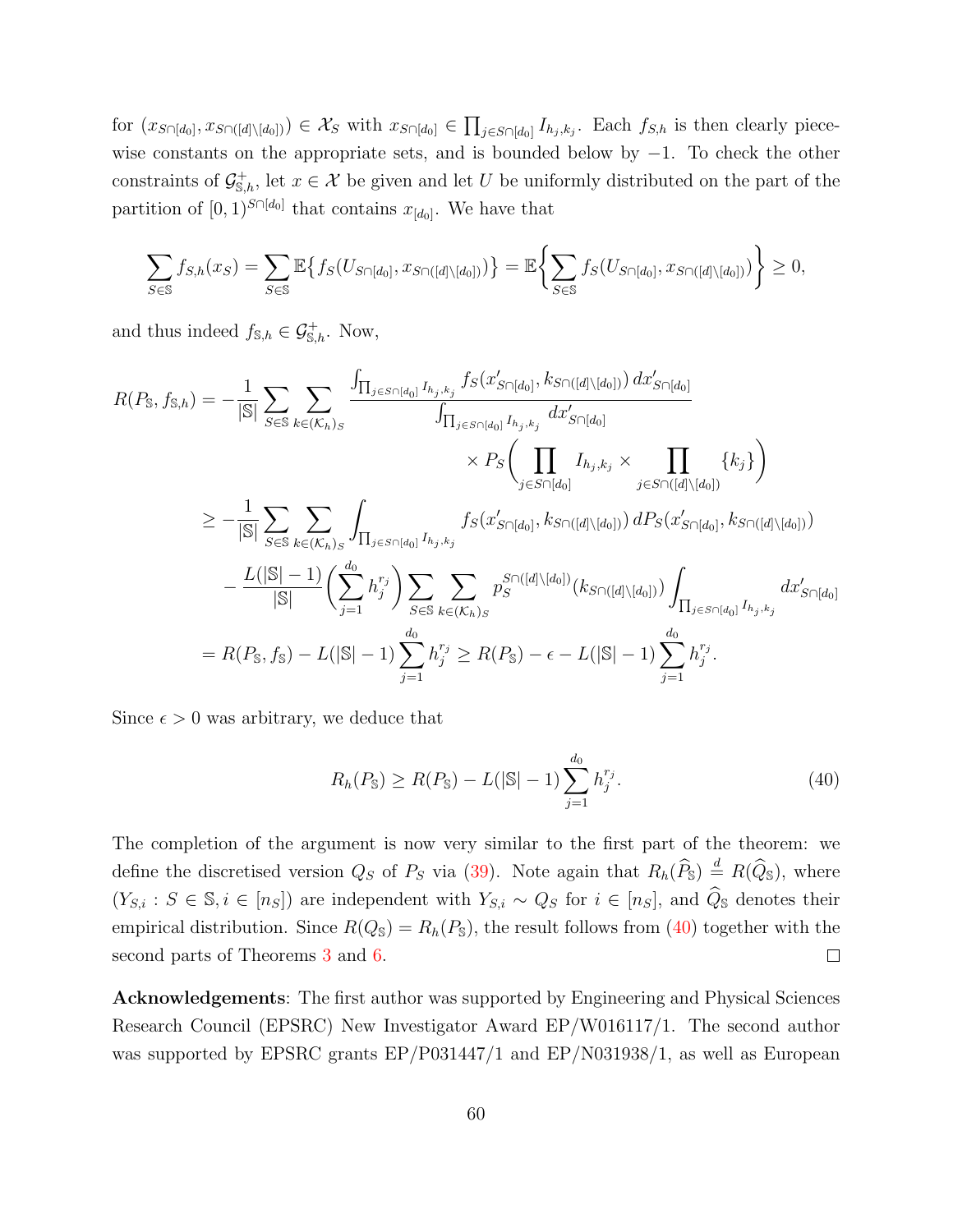Research Council Advanced Grant 101019498.

## References

- <span id="page-60-6"></span>Abramsky, S., Barbosa, R. S. and Mansfield, S. (2017) Contextual fraction as a measure of contextuality. Phys. Rev. Lett., 119, 050504.
- <span id="page-60-5"></span>Abramsky, S. and Brandenburger, A. (2011) The sheaf-theoretic structure of non-locality and contextuality. New J. Phys., 13, 113036.
- <span id="page-60-8"></span>Ahuja, R. K., Magnanti, T. L. and Orlin, J. B. (1988) Network Flows. Cambridge, Massachusetts.
- <span id="page-60-7"></span>Alexandroff, P. (1924) Über die Metrisation der im Kleinen kompakten topologischen Räume. Mathematische Annalen, 92, 294–301.
- <span id="page-60-1"></span>Bell, J. S. (1966) On the problem of hidden variables in quantum mechanics. Rev. Mod. Phys., 38, 447.
- <span id="page-60-11"></span>Bernstein, S. (1914) Sur la meilleure approximation de  $|x|$  par des polynomes de degrés donnés. Acta Math.,  $37, 1-57$ .
- <span id="page-60-2"></span>Berrett, T. B. and Samworth, R. J. (2022) MCARtest: Optimal nonparametric testing of Missing Completely At Random. R package version 1.0, available at https://cran.rproject.org/web/packages/MCARtest/index.html.
- <span id="page-60-3"></span>Blanchard, G., Carpentier, A. and Gutzeit, M. (2018) Minimax Euclidean separation rates for testing convex hypotheses in  $\mathbb{R}^d$ . Electr. J. Statist., 12, 3713-3735.
- <span id="page-60-9"></span>Boucheron, S., Lugosi, G. and Massart, P. (2013) Concentration Inequalities: A Nonasymptotic Theory of Independence. Oxford University Press.
- <span id="page-60-10"></span>Cai, T. T. and Low, M. G. (2011) Testing composite hypotheses, Hermite polynomials and optimal estimation of a nonsmooth functional. Ann. Statist., **39**, 1012–1041.
- <span id="page-60-0"></span>Cai, T. T. and Zhang, L. (2019) High dimensional linear discriminant analysis: Optimality, adaptive algorithm and missing data. J. Roy. Statist. Soc., Ser. B, 81, 675–705.
- <span id="page-60-4"></span>Chen, H. Y. and Little, R. (1999) A test of missing completely at random for generalised estimating equations with missing data. Biometrika,  $86$ , 1–13.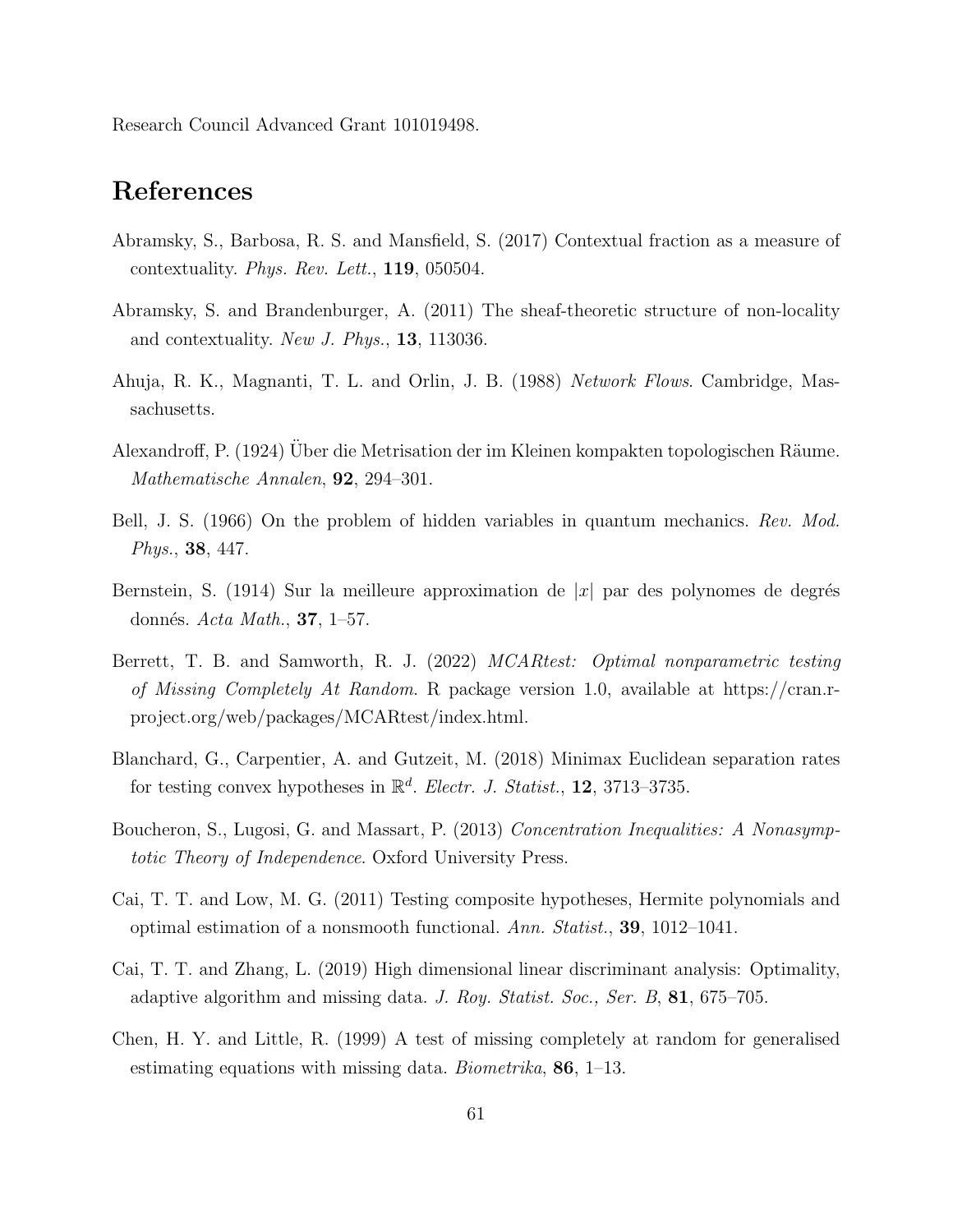- <span id="page-61-5"></span>Clauser, J. F. and Shimony, A. (1978) Bell's theorem. Experimental tests and implications. Rep. Prog. Phys., 41, 1881.
- <span id="page-61-9"></span>Coons, J. I., Cummings, J., Hollering, B. and Maraj, A. (2020) Generalized cut polytopes for binary hierarchical models. arXiv preprint arXiv:2008.00043.
- <span id="page-61-3"></span>Dall'Aglio, G., Kotz, S. and Salinetti, G. (2012) Advances in Probability Distributions with Given Marginals: Beyond the Copulas. Springer Science & Business Media.
- <span id="page-61-2"></span>Davison, A. C. (2003) Statistical Models. Cambridge University Press.
- <span id="page-61-7"></span>De Loera, J. A. and Kim, E. D. (2014) Combinatorics and geometry of transportation polytopes: an update. In Discrete Geometry and Algebraic Combinatorics, 37–76, Amer. Math. Soc. Providence, RI.
- <span id="page-61-6"></span>Deza, M. M. and Laurent, M. (2009) Geometry of Cuts and Metrics. Springer.
- <span id="page-61-12"></span>Dudley, R. M. (2018) Real Analysis and Probability. CRC Press.
- <span id="page-61-13"></span>Dümbgen, L., Samworth, R. J. and Wellner, J. A. (2021) Bounding distributional errors via density ratios. *Bernoulli*, **27**, 818–852.
- <span id="page-61-0"></span>Elsener, A. and van de Geer, S. (2019) Sparse spectral estimation with missing and corrupted measurements. Stat, 8, e229.
- <span id="page-61-4"></span>Embrechts, P. and Puccetti, G. (2010) Bounds for the sum of dependent risks having overlapping marginals. J. Multivar. Anal., 101, 177–190.
- <span id="page-61-8"></span>Eriksson, N., Fienberg, S. E., Rinaldo, A. and Sullivant, S. (2006) Polyhedral conditions for the nonexistence of the MLE for hierarchical log-linear models. J. Symb. Comput., 41, 222–233.
- <span id="page-61-10"></span>Farkas, J. (1902) Theorie der einfachen Ungleichungen. Journal für die Reine und Angewandte Mathematik, 1902, 1–27.
- <span id="page-61-11"></span>Fienberg, S. E. (1968) The geometry of an  $r \times c$  contingency table. Ann. Math. Statist., 39, 1186–1190.
- <span id="page-61-1"></span>Follain, B., Wang, T. and Samworth, R. J. (2022) High-dimensional changepoint estimation with heterogeneous missingness. J. Roy. Statist. Soc., Ser. B, to appear.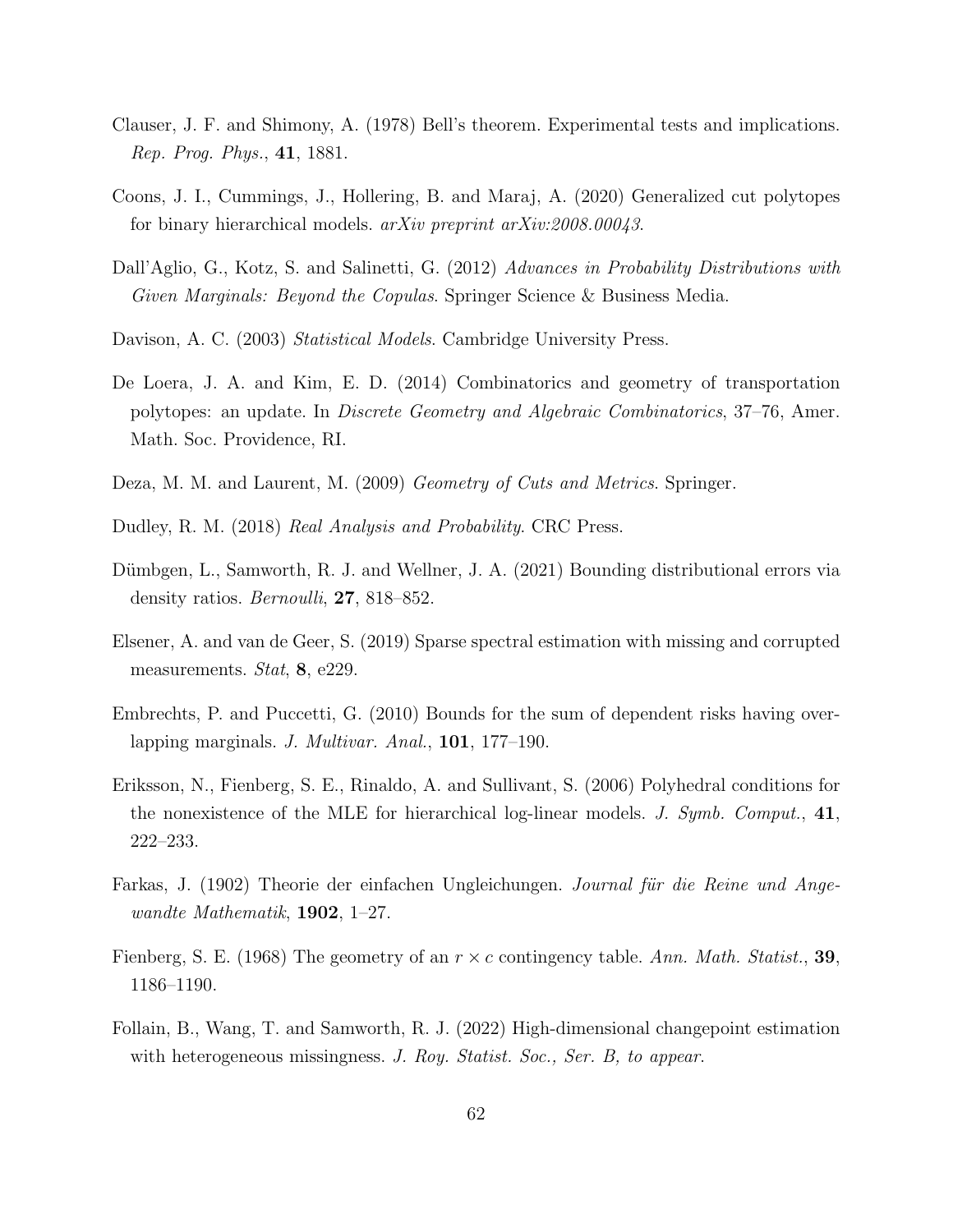- <span id="page-62-13"></span>Folland, G. B. (1999) Real Analysis: Modern Techniques and Their Applications. John Wiley & Sons.
- <span id="page-62-2"></span>Fuchs, C. (1982) Maximum likelihood estimation and model selection in contingency tables with missing data. J. Amer. Statist. Assoc., **77**, 270–278.
- <span id="page-62-5"></span>Gale, D. (1957) A theorem on flows in networks. *Pacific J. Math*, **7**, 1073–1082.
- <span id="page-62-11"></span>Geyer, C. J. and Meeden, G. D. (2021) rcdd: Computational Geometry. R package version 1.5, available at https://cran.r-project.org/web/packages/rcdd/index.html.
- <span id="page-62-12"></span>Hosten, S. and Sullivant, S. (2002) Gröbner bases and polyhedral geometry of reducible and cyclic models. J. Comb. Theory Ser.  $A_{\cdot}$ , 100, 277–301.
- <span id="page-62-9"></span>Isii, K. (1964) Inequalities of the types of Chebyshev and Cramér-Rao and mathematical programming. Ann. Inst. Statist. Math., 16, 277–293.
- <span id="page-62-7"></span>Jamshidian, M. and Jalal, S. (2010) Tests of homoscedasticity, normality, and missing completely at random for incomplete multivariate data. Psychometrika, 75, 649–674.
- <span id="page-62-10"></span>Jiao, J., Han, Y. and Weissman, T. (2018) Minimax estimation of the  $L_1$  distance. IEEE Trans. Inf. Theory, 64, 6672–6706.
- <span id="page-62-0"></span>Joe, H. (1997) Multivariate Models and Multivariate Dependence Concepts. CRC Press.
- <span id="page-62-3"></span>Kantorovich, L. V. (1942) On the translocation of masses. In *Dokl. Akad. Nauk. USSR (NS)*, vol. 37, 199–201.
- <span id="page-62-4"></span>Kantorovich, L. V. (2006) On the translocation of masses. J. Math. Sci., 133, 1381–1382.
- <span id="page-62-1"></span>Kellerer, H. G. (1984) Duality theorems for marginal problems. Zeitschrift für Wahrscheinlichkeitstheorie und verwandte Gebiete, 67, 399–432.
- <span id="page-62-6"></span>Kim, K. H. and Bentler, P. M. (2002) Tests of homogeneity of means and covariance matrices for multivariate incomplete data. Psychometrika, 67, 609–623.
- <span id="page-62-8"></span>Lauritzen, S. L., Speed, T. and Vijayan, K. (1984) Decomposable graphs and hypergraphs. J. Aust. Math. Soc., 36, 12–29.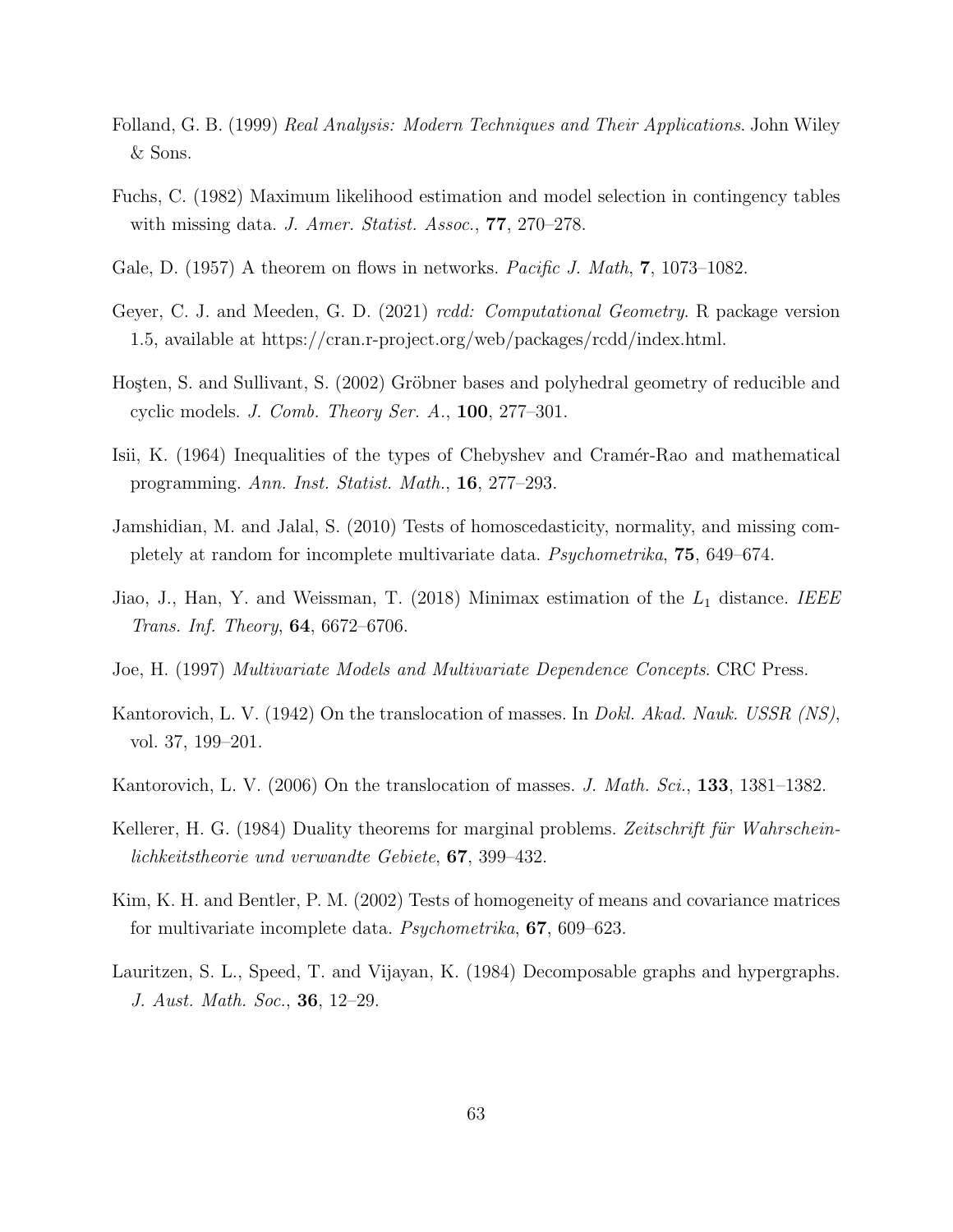- <span id="page-63-9"></span>Lauritzen, S. L. and Spiegelhalter, D. J. (1988) Local computations with probabilities on graphical structures and their application to expert systems. J. Roy. Statist. Soc., Ser. B, 50, 157–194.
- <span id="page-63-11"></span>Leighton, T. and Rao, S. (1999) Multicommodity max-flow min-cut theorems and their use in designing approximation algorithms. Journal of the ACM, 46, 787–832.
- <span id="page-63-7"></span>Li, J. and Yu, Y. (2015) A nonparametric test of missing completely at random for incomplete multivariate data. Psychometrika, 80, 707–726.
- <span id="page-63-5"></span>Little, R. J. (1988) A test of missing completely at random for multivariate data with missing values. J. Amer. Statist. Assoc., 83, 1198–1202.
- <span id="page-63-2"></span>Little, R. J. and Rubin, D. B. (2019) Statistical Analysis with Missing Data. John Wiley & Sons.
- <span id="page-63-1"></span>Loh, P.-L. and Tan, X. L. (2018) High-dimensional robust precision matrix estimation: Cellwise corruption under  $\epsilon$ -contamination. Electr. J. Statist., 12, 1429–1467.
- <span id="page-63-0"></span>Loh, P.-L. and Wainwright, M. J. (2012) High-dimensional regression with noisy and missing data: Provable guarantees with nonconvexity. Ann. Statist., 40, 1637–1664.
- <span id="page-63-4"></span>Maier, D. (1983) The Theory of Relational Databases. Computer Science Press, Rockville.
- <span id="page-63-13"></span>Matousek, J. and Gärtner, B. (2007) Understanding and Using Linear Programming. Springer Science & Business Media.
- <span id="page-63-10"></span>McMullen, P. (1970) The maximum numbers of faces of a convex polytope. *Mathematika*, 17, 179–184.
- <span id="page-63-8"></span>Michel, L., Näf, J., Spohn, M.-L. and Meinshausen, N. (2021) PKLM: A flexible MCAR test using Classification. arXiv preprint arXiv:2109.10150.
- <span id="page-63-3"></span>Nelsen, R. B. (2007) An Introduction to Copulas. Springer Science & Business Media.
- <span id="page-63-6"></span>Qu, A. and Song, P. X.-K. (2002) Testing ignorable missingness in estimating equation approaches for longitudinal data. Biometrika, 89, 841–850.
- <span id="page-63-12"></span>Reeve, H. W., Cannings, T. I. and Samworth, R. J. (2021) Optimal subgroup selection. arXiv preprint arXiv:2109.01077.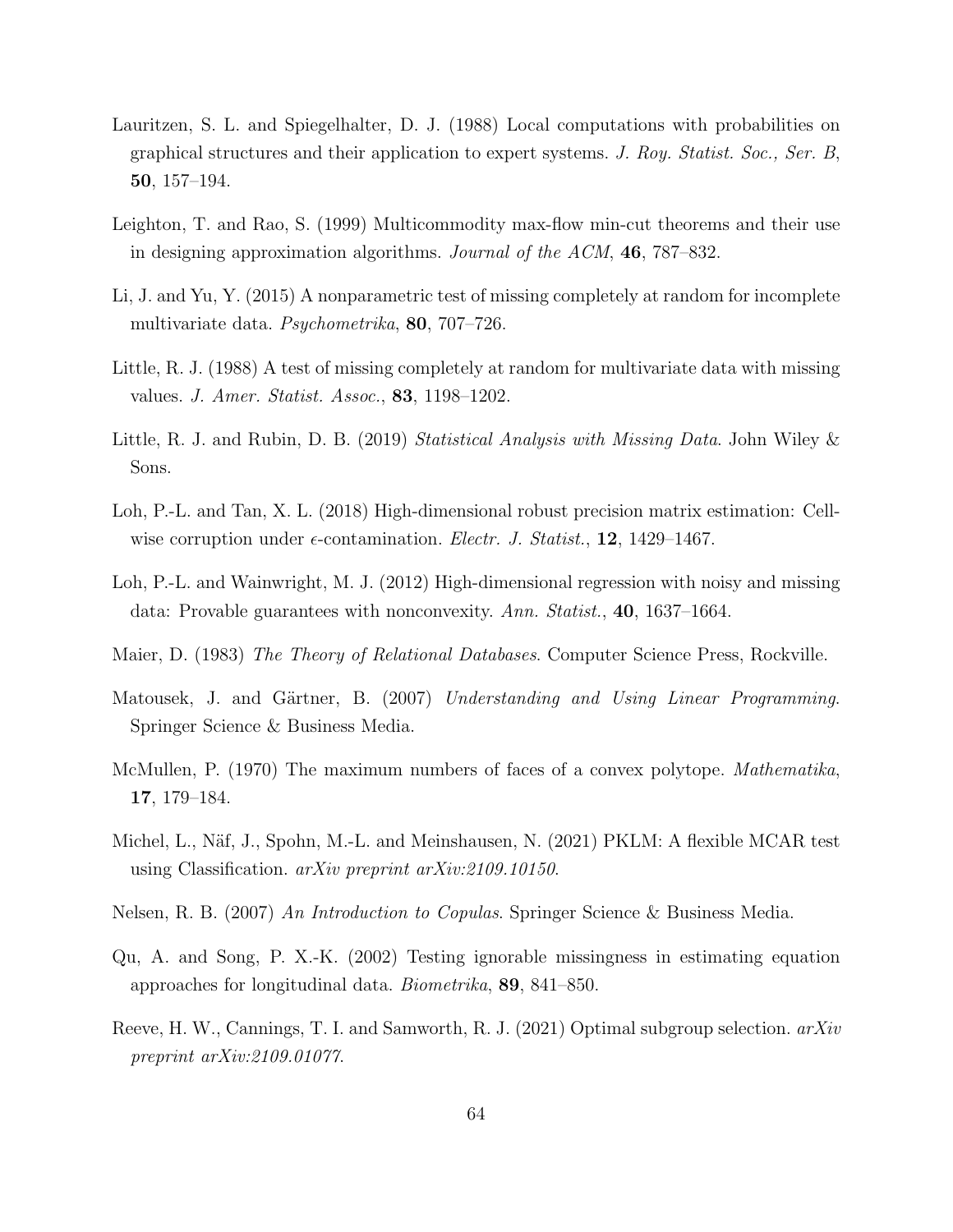<span id="page-64-8"></span>Rockafellar, R. T. (1997) Convex Analysis. Princeton University Press.

<span id="page-64-1"></span>Rüschendorf, L. (2013) Mathematical Risk Analysis. Springer.

- <span id="page-64-3"></span>Vlach, M. (1986) Conditions for the existence of solutions of the three-dimensional planar transportation problem. Discret. Appl. Math., 13, 61–78.
- <span id="page-64-2"></span>Vorobev, N. N. (1962) Consistent families of measures and their extensions. Theory Probab. Appl., 7, 147–163.
- <span id="page-64-5"></span>Wainwright, M. J. and Jordan, M. I. (2003) Variational inference in graphical models: The view from the marginal polytope. In Proceedings of the Annual Allerton Conference on Communication Control and Computing, vol. 41, 961–971.
- <span id="page-64-4"></span>Wainwright, M. J. and Jordan, M. I. (2008) Graphical Models, Exponential Families, and Variational Inference. Now Publishers Inc.
- <span id="page-64-6"></span>Wei, Y., Wainwright, M. J. and Guntuboyina, A. (2019) The geometry of hypothesis testing over convex cones: Generalized likelihood ratio tests and minimax radii. Ann. Statist., 47, 994–1024.
- <span id="page-64-9"></span>Wu, Y. and Yang, P. (2016) Minimax rates of entropy estimation on large alphabets via best polynomial approximation. IEEE Trans. Inf. Theory, 62, 3702–3720.
- <span id="page-64-0"></span>Zhu, Z., Wang, T. and Samworth, R. J. (2019) High-dimensional principal component analysis with heterogeneous missingness. arXiv preprint arXiv:1906.12125.

### <span id="page-64-7"></span>7 Glossary of topological definitions

A topological space X is said to be *completely regular* if for every closed set  $B \subseteq \mathcal{X}$  and and every  $x_0 \in \mathcal{X} \setminus B$ , there exists a bounded continuous function  $f : \mathcal{X} \to \mathbb{R}$  such that  $f(x_0) = 1$ and  $f(x) = 0$  for all  $x \in B$ . We say X is Hausdorff if, given any distinct  $x, y \in \mathcal{X}$ , there exist open sets  $U \subseteq \mathcal{X}$  containing x and  $V \subseteq \mathcal{X}$  such that  $U \cap V = \emptyset$ . We say a subset of X is  $\sigma$ -compact if it is countable union of compact sets. Given a Borel subset E of X, we say a Borel measure  $\mu$  on X is *outer regular* on E if

$$
\mu(E) = \inf \{ \mu(U) : U \supseteq E, U \text{ open} \}
$$